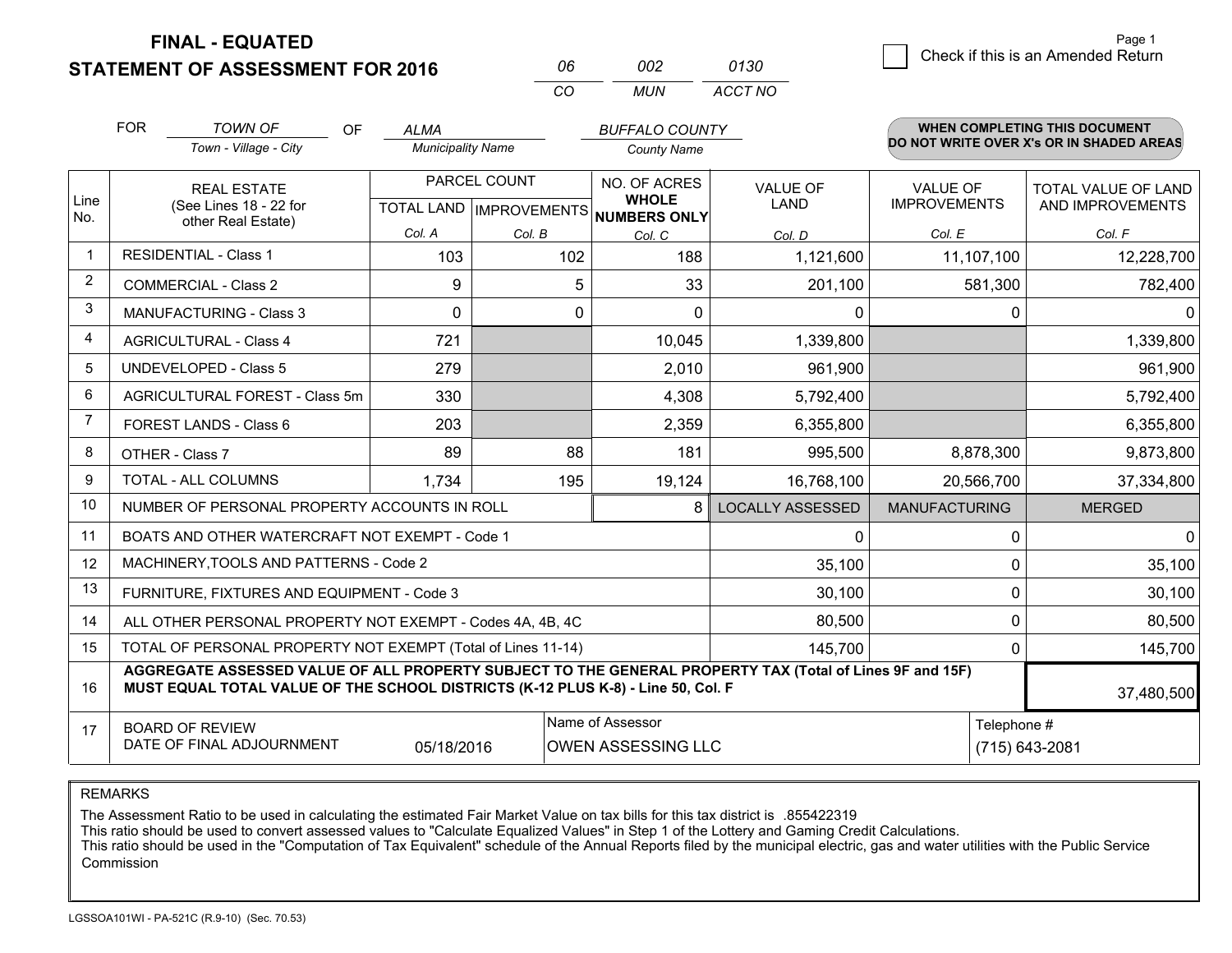*YEAR CO MUN ACCT NO* 2016 06 002 0130

Do not confuse FOREST LANDS (Line 7) with FOREST CROPS (in this section) - They are **NOT** the same

|    |                                                                                |                                             |                    | Private Forest Crop - Reg Class @ 10¢ per acre                   |             | Private Forest Crop - Reg Class @ \$2.52 per acre |                                                               |                                                                    |                    |                                                                              |
|----|--------------------------------------------------------------------------------|---------------------------------------------|--------------------|------------------------------------------------------------------|-------------|---------------------------------------------------|---------------------------------------------------------------|--------------------------------------------------------------------|--------------------|------------------------------------------------------------------------------|
| 18 | (a) PARCELS                                                                    | (b) ACRES                                   |                    | (c) ASSESSED VALUE                                               |             | (d) PARCELS                                       |                                                               | (e) ACRES                                                          |                    | (f) ASSESSED VALUE                                                           |
|    |                                                                                |                                             |                    | Private Forest Crop - Special Class @ 20¢ per acre               |             |                                                   |                                                               |                                                                    |                    | Entered Before 2005 Managed Forest - Ferrous Mining CLOSED @ \$8.27 per acre |
| 19 | (b) ACRES<br>(a) PARCELS                                                       |                                             | (c) ASSESSED VALUE |                                                                  | (d) PARCELS |                                                   | (e) ACRES                                                     |                                                                    | (f) ASSESSED VALUE |                                                                              |
|    |                                                                                | Entered Before 2005 Managed Forest - OPEN @ |                    | \$.79 per acre                                                   |             |                                                   |                                                               | Entered Before 2005 Managed Forest - CLOSED @ \$1.87 per acre      |                    |                                                                              |
| 20 | (a) PARCELS                                                                    | (b) ACRES                                   |                    | (c) ASSESSED VALUE                                               |             | (d) PARCELS                                       |                                                               | (e) ACRES                                                          |                    | (f) ASSESSED VALUE                                                           |
|    |                                                                                |                                             |                    |                                                                  |             | 187                                               |                                                               | 3,939.83                                                           |                    | 7,459,300                                                                    |
|    |                                                                                | Entered After 2004 Managed Forest - OPEN @  |                    | \$2.14 per acre                                                  |             |                                                   | Entered After 2004 Managed Forest - CLOSED @ \$10.68 per acre |                                                                    |                    |                                                                              |
| 21 | (a) PARCELS                                                                    | (b) ACRES                                   |                    | (c) ASSESSED VALUE                                               |             | (d) PARCELS                                       |                                                               | (e) ACRES                                                          |                    | (f) ASSESSED VALUE                                                           |
|    |                                                                                |                                             |                    |                                                                  |             |                                                   |                                                               |                                                                    |                    |                                                                              |
|    |                                                                                |                                             |                    |                                                                  | 197         |                                                   |                                                               | 4,352.77                                                           |                    | 9,822,200                                                                    |
| 22 | (a) County Forest Cropland Acres                                               |                                             |                    | (b) Federal Acres                                                |             | (c) State Acres                                   |                                                               | (d) County (NOT FOREST CROP) Acres                                 |                    | (e) Other Acres                                                              |
|    |                                                                                |                                             |                    | 87.83                                                            |             | 67.02                                             |                                                               | 31.29                                                              |                    | 50.56                                                                        |
|    |                                                                                |                                             |                    | Assessed Value of Omitted Property From Prior Years (Sec. 70.44) |             |                                                   |                                                               | Assessed Value of Sec. 70.43 Corrections of Errors by Assessors    |                    |                                                                              |
| 23 |                                                                                | (a) REAL ESTATE                             |                    | (b) PERSONAL                                                     |             |                                                   | (c1) REAL ESTATE                                              |                                                                    |                    | (c2) PERSONAL                                                                |
|    |                                                                                |                                             |                    |                                                                  |             |                                                   |                                                               |                                                                    |                    |                                                                              |
|    | Manufacturing Equated Value of Omitted Property From Prior Years (Sec. 70.995) |                                             |                    |                                                                  |             |                                                   |                                                               | Mfg. Equated Value of Sec.70.43 Corrections of Errors by Assessors |                    |                                                                              |
|    |                                                                                | (d) REAL ESTATE                             |                    | (e) PERSONAL                                                     |             | (f1) REAL ESTATE                                  |                                                               |                                                                    | (f2) PERSONAL      |                                                                              |
|    |                                                                                |                                             |                    |                                                                  |             |                                                   |                                                               |                                                                    |                    |                                                                              |

## **SPECIAL DISTRICTS**

| Line<br>No. | Enter 6-digit<br><b>Special District</b> | <b>Account</b><br><b>Number</b> | <b>Special District Name</b> | <b>Locally Assessed Value</b><br>of Real Estate and | Mfg Value of Real Estate<br>and Personal Property | <b>Merged Value of</b><br><b>Real Estate and</b> |
|-------------|------------------------------------------|---------------------------------|------------------------------|-----------------------------------------------------|---------------------------------------------------|--------------------------------------------------|
|             | Code (Col. A)                            | (Col. B)                        | (Col. C)                     | Personal Property (Col. D)                          | (Col. E)                                          | Personal Property (Col. F)                       |
| 24          |                                          |                                 |                              |                                                     |                                                   |                                                  |
| 25          |                                          |                                 |                              |                                                     |                                                   |                                                  |
| 26          |                                          |                                 |                              |                                                     |                                                   |                                                  |
| 27          |                                          |                                 |                              |                                                     |                                                   |                                                  |
| 28          |                                          |                                 |                              |                                                     |                                                   |                                                  |
| 29          |                                          |                                 |                              |                                                     |                                                   |                                                  |
| 30          |                                          |                                 |                              |                                                     |                                                   |                                                  |
| 31          |                                          |                                 |                              |                                                     |                                                   |                                                  |
| 32          |                                          |                                 |                              |                                                     |                                                   |                                                  |
| 33          |                                          |                                 |                              |                                                     |                                                   |                                                  |
| 34          |                                          |                                 |                              |                                                     |                                                   |                                                  |
| 35          |                                          |                                 |                              |                                                     |                                                   |                                                  |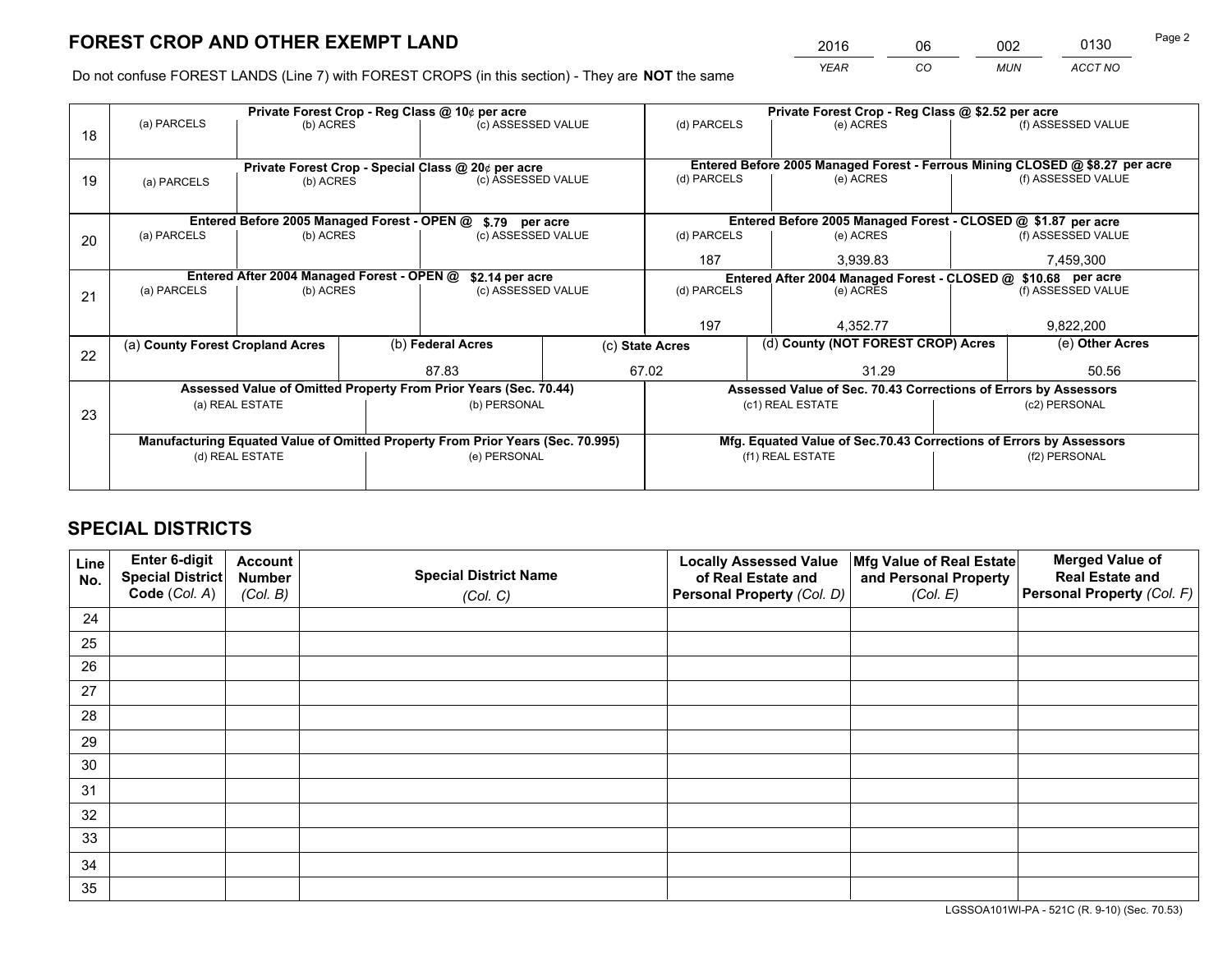|             |                                                                 |                                             |                                                         | <b>YEAR</b>                                                                       | CO<br><b>MUN</b>                                              | ACCT NO                                                                        |
|-------------|-----------------------------------------------------------------|---------------------------------------------|---------------------------------------------------------|-----------------------------------------------------------------------------------|---------------------------------------------------------------|--------------------------------------------------------------------------------|
| Line<br>No. | <b>Enter 6-digit</b><br><b>School District</b><br>Code (Col. A) | <b>Account</b><br><b>Number</b><br>(Col. B) | <b>School District Name</b><br>(Col. C)                 | <b>Locally Assessed Value</b><br>of Real Estate and<br>Personal Property (Col. D) | Mfg Value of Real Estate<br>and Personal Property<br>(Col. E) | <b>Merged Value of</b><br><b>Real Estate and</b><br>Personal Property (Col. F) |
|             | A. SCHOOL DISTRICTS (K-8 and K-12)                              |                                             |                                                         |                                                                                   |                                                               |                                                                                |
| 36          | 060084                                                          | 0041                                        | SCH D OF ALMA                                           | 32,780,600                                                                        |                                                               | 32,780,600                                                                     |
| 37          | 062142                                                          | 0043                                        | <b>SCH D OF GILMANTON</b>                               | 4,699,900                                                                         |                                                               | 4,699,900                                                                      |
| 38          |                                                                 |                                             |                                                         |                                                                                   |                                                               |                                                                                |
| 39          |                                                                 |                                             |                                                         |                                                                                   |                                                               |                                                                                |
| 40          |                                                                 |                                             |                                                         |                                                                                   |                                                               |                                                                                |
| 41          |                                                                 |                                             |                                                         |                                                                                   |                                                               |                                                                                |
| 42          |                                                                 |                                             |                                                         |                                                                                   |                                                               |                                                                                |
| 43          |                                                                 |                                             |                                                         |                                                                                   |                                                               |                                                                                |
| 44          |                                                                 |                                             |                                                         |                                                                                   |                                                               |                                                                                |
| 45<br>46    |                                                                 |                                             |                                                         |                                                                                   |                                                               |                                                                                |
|             |                                                                 |                                             |                                                         |                                                                                   |                                                               |                                                                                |
| 47<br>48    |                                                                 |                                             |                                                         |                                                                                   |                                                               |                                                                                |
| 49          |                                                                 |                                             |                                                         |                                                                                   |                                                               |                                                                                |
| 50          |                                                                 |                                             | TOTAL ASSESSED VALUE OF SCHOOL DISTRICTS (K-8 and K-12) | 37,480,500                                                                        |                                                               | 37,480,500                                                                     |
|             | <b>B.</b><br><b>UNION HIGH SCHOOL DISTRICTS</b>                 |                                             |                                                         |                                                                                   |                                                               |                                                                                |
| 51          |                                                                 |                                             |                                                         |                                                                                   |                                                               |                                                                                |
| 52          |                                                                 |                                             |                                                         |                                                                                   |                                                               |                                                                                |
| 53          |                                                                 |                                             |                                                         |                                                                                   |                                                               |                                                                                |
| 54          |                                                                 |                                             |                                                         |                                                                                   |                                                               |                                                                                |
| 55          |                                                                 |                                             | TOTAL ASSESSED VALUE OF UNION HIGH SCHOOLS              |                                                                                   |                                                               |                                                                                |
|             | <b>TECHNICAL COLLEGE DISTRICTS</b><br>C.                        |                                             |                                                         |                                                                                   |                                                               |                                                                                |
| 56          | 000100                                                          | 0001                                        | CHIPPEWA VALLEY TECHNICAL COLLEGE EAUC                  | 37,480,500                                                                        |                                                               | 37,480,500                                                                     |
| 57          |                                                                 |                                             |                                                         |                                                                                   |                                                               |                                                                                |
| 58          |                                                                 |                                             |                                                         |                                                                                   |                                                               |                                                                                |
| 59          |                                                                 |                                             | TOTAL ASSESSED VALUE OF TECHNICAL COLLEGES              | 37,480,500                                                                        |                                                               | 37,480,500                                                                     |

06

002

## *I hereby certify, to the best of my knowledge and belief, this form is complete and correct.*

**SCHOOL DISTRICTS**

| Print name of preparer | Title                    |                | Date (MM / DD / CCYY) |
|------------------------|--------------------------|----------------|-----------------------|
|                        |                          |                |                       |
| Signature of preparer  | Contact Telephone Number | E-mail address |                       |
|                        | $\overline{\phantom{0}}$ |                |                       |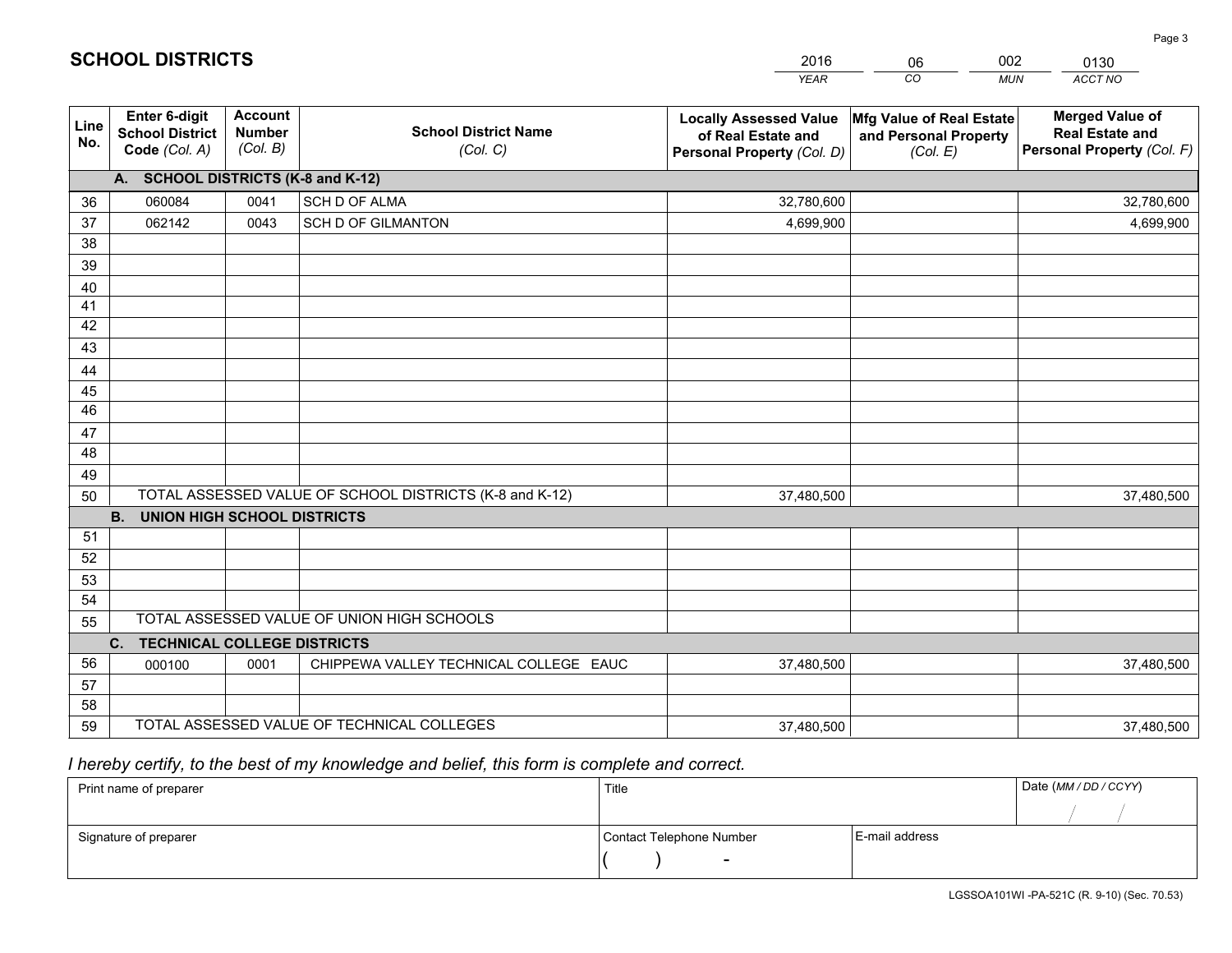#### **HIGHLIGHTS**

- 1. Complete the Statement of Assessment after the Board of Review. Reflect any changes made there.
- 2. Use black ink to complete.
- 3. Line 16 must equal Line 50, Col D.
- 4. Line 55 must equal the total of K-8 schools listed on lines 36-49. Do not include K-12 schools in this comparision.
- 5. Line 59, Col. D must equal Line 16.
- 6. Special District, School District and Technical College District values must include both real estate and personal property. Examples of Special districts are: town sanitary districts, public inland lake protection and rehabilitation districts, and metropolitan sewerage districts.
- 7. DO NOT INCLUDE Manufacturing property values.DOR will print these values on the final SOA.
- 8. Accuracy of this form is very important. The values reported directly affect the equalized value DOR calculates for school and special districts.

#### **Page 1:**

 If not prefilled, enter the tax year,county and municipal code,municipal type, municipal name and county name on the top of form.

Check the Amended box, if filing an amended / corrected SOA.

 Report the parcel count, acres and assessed value of taxable general property, total parcel count, (real and personal), total acres, and values from final figures set by the Board of Review.

- A. Real Estate land and improvements (buildings, etc.) is reported on lines 1 8, total line 9.
- B. Personal Property is reported on lines 11 14, Column D, total line 15.
- C. To complete this report, use the computer produced summary of the assessment roll that shows these amounts.
- D. Use whole numbers only.
- E. Add each line across and each column down to verify entries.

#### **Page 2:**

- A. Report Special Items (not subject to general property tax).
- 1. Private Forest Croplands and Managed Forest Lands are reported on lines 18,19, 20 and 21. Be sure to report assessed values **NOT** taxes.
- 2. You should have copies of the orders of entry, orders of withdrawal, etc., to update your assessment roll.
	- 3. Show hundredths of acres (e.g. 39.75).
- 4. Tax exempt lands are reported on line 22.
- 5. Omitted property and sec. 70.43, Wis. Stats., corrections of errors by assessor are reported on line 23. Report real estate and personal property separately. These should be for **prior years**, not something found on the current assessment roll after the board of review.
- B. Special District (Lines 24-35) Include the value of both real and personal property.
- The Department of Revenue (DOR) preprints much of the information regarding names and codes for schools, special districts,etc. If a district is not listed, enter the name and value only, DOR will enter the proper code.

### **Page 3 School Districts:**

Include the value of both real and personal property.

Report School District (regular, elementary, union high school, and technical college).

- 1. Regular (K-12) and Elementary (K-8) school values are reported on lines 36-49, total on line 50.
- 2. Union High School (UHS) (use only if elementary schools are listed on lines 36-49) are reported on lines 51-54. UHS total value (line 55) must equal to the total **elementary school** values reported on lines 36-49. Do notinclude K-12 schools in this comparison.
- 3. Technical College values are reported on lines 56-58, total on line 59.
- 4. Use the computer summary that shows these amounts to complete this report.

#### **This form is due the second Monday in June. File this report only after your Board of Review is complete.**

 *If you have questions: Return forms to:*

Fax number: (608) 264-6887 PO Box 8971

 Email: lgs@revenue.wi.gov Wisconsin Department of Revenue Call: (608) 261-5341 Local Government Services Section 6-97Madison WI 53708-8971

S1345 COUNTY RD NN S1345 COUNTY RD NN MARY LISOWSKI<br>TOWN OF ALMA TOWN OF ALMA MARY LISOWSKI ALMA, WI 54610 ALMA, WI 54610

**NOTE: Please supply any correction to the name and address.**

NOTE: Please supply any correction to the name and address.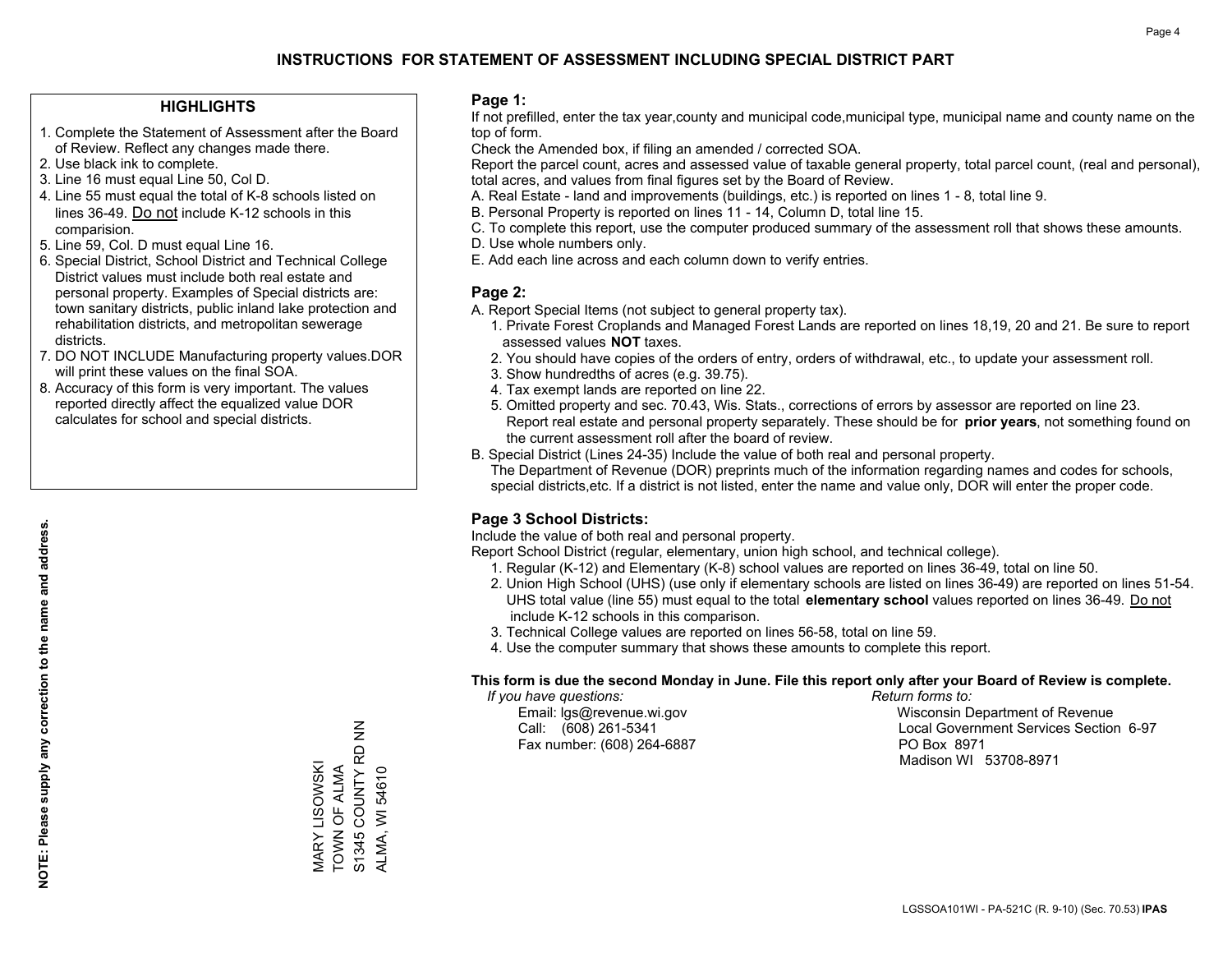**STATEMENT OF ASSESSMENT FOR 2016** 

**FINAL - EQUATED**

| 06 | 004 | 0131    |
|----|-----|---------|
| CО | MUN | ACCT NO |

|             | <b>FOR</b>                                                                                                                                                                                   | <b>TOWN OF</b><br>OF                                         | <b>BELVIDERE</b>         |                           | <b>BUFFALO COUNTY</b>        |                         |                      | <b>WHEN COMPLETING THIS DOCUMENT</b><br>DO NOT WRITE OVER X's OR IN SHADED AREAS |
|-------------|----------------------------------------------------------------------------------------------------------------------------------------------------------------------------------------------|--------------------------------------------------------------|--------------------------|---------------------------|------------------------------|-------------------------|----------------------|----------------------------------------------------------------------------------|
|             |                                                                                                                                                                                              | Town - Village - City                                        | <b>Municipality Name</b> |                           | <b>County Name</b>           |                         |                      |                                                                                  |
|             |                                                                                                                                                                                              | <b>REAL ESTATE</b>                                           |                          | PARCEL COUNT              | NO. OF ACRES                 | <b>VALUE OF</b>         | <b>VALUE OF</b>      | TOTAL VALUE OF LAND                                                              |
| Line<br>No. |                                                                                                                                                                                              | (See Lines 18 - 22 for<br>other Real Estate)                 |                          | TOTAL LAND   IMPROVEMENTS | <b>WHOLE</b><br>NUMBERS ONLY | <b>LAND</b>             | <b>IMPROVEMENTS</b>  | AND IMPROVEMENTS                                                                 |
|             |                                                                                                                                                                                              |                                                              | Col. A                   | Col. B                    | Col. C                       | Col. D                  | Col. E               | Col. F                                                                           |
| $\mathbf 1$ |                                                                                                                                                                                              | <b>RESIDENTIAL - Class 1</b>                                 | 209                      | 158                       | 225                          | 5,085,800               | 18,030,900           | 23,116,700                                                                       |
| 2           |                                                                                                                                                                                              | <b>COMMERCIAL - Class 2</b>                                  | 12                       | 8                         | 120                          | 888,500                 | 709,300              | 1,597,800                                                                        |
| 3           |                                                                                                                                                                                              | <b>MANUFACTURING - Class 3</b>                               | $\Omega$                 | 0                         | $\Omega$                     | $\mathbf{0}$            | $\mathbf{0}$         | $\Omega$                                                                         |
| 4           |                                                                                                                                                                                              | <b>AGRICULTURAL - Class 4</b>                                | 575                      |                           | 9,554                        | 1,454,850               |                      | 1,454,850                                                                        |
| 5           |                                                                                                                                                                                              | <b>UNDEVELOPED - Class 5</b>                                 | 193                      |                           | 634                          | 407,850                 |                      | 407,850                                                                          |
| 6           |                                                                                                                                                                                              | AGRICULTURAL FOREST - Class 5m                               | 287                      |                           | 4,016                        | 6,433,100               |                      | 6,433,100                                                                        |
| 7           | FOREST LANDS - Class 6                                                                                                                                                                       |                                                              | 149                      |                           | 2,034                        | 6,488,300               |                      | 6,488,300                                                                        |
| 8           |                                                                                                                                                                                              | OTHER - Class 7                                              | 102                      | 103                       | 253                          | 1,466,900               | 9,650,800            | 11,117,700                                                                       |
| 9           |                                                                                                                                                                                              | TOTAL - ALL COLUMNS                                          | 1,527                    | 269                       | 16,836                       | 22,225,300              | 28,391,000           | 50,616,300                                                                       |
| 10          |                                                                                                                                                                                              | NUMBER OF PERSONAL PROPERTY ACCOUNTS IN ROLL                 |                          |                           | 10 <sup>°</sup>              | <b>LOCALLY ASSESSED</b> | <b>MANUFACTURING</b> | <b>MERGED</b>                                                                    |
| 11          |                                                                                                                                                                                              | BOATS AND OTHER WATERCRAFT NOT EXEMPT - Code 1               |                          |                           |                              | 43,700                  | 0                    | 43,700                                                                           |
| 12          |                                                                                                                                                                                              | MACHINERY, TOOLS AND PATTERNS - Code 2                       |                          |                           |                              | 17,000                  | 16,100               | 33,100                                                                           |
| 13          |                                                                                                                                                                                              | FURNITURE, FIXTURES AND EQUIPMENT - Code 3                   |                          |                           |                              | 79,000                  | $\mathbf{0}$         | 79,000                                                                           |
| 14          |                                                                                                                                                                                              | ALL OTHER PERSONAL PROPERTY NOT EXEMPT - Codes 4A, 4B, 4C    |                          |                           |                              | 16,200                  | $\Omega$             | 16,200                                                                           |
| 15          |                                                                                                                                                                                              | TOTAL OF PERSONAL PROPERTY NOT EXEMPT (Total of Lines 11-14) |                          | 155,900                   | 16,100                       | 172,000                 |                      |                                                                                  |
| 16          | AGGREGATE ASSESSED VALUE OF ALL PROPERTY SUBJECT TO THE GENERAL PROPERTY TAX (Total of Lines 9F and 15F)<br>MUST EQUAL TOTAL VALUE OF THE SCHOOL DISTRICTS (K-12 PLUS K-8) - Line 50, Col. F |                                                              |                          |                           |                              |                         |                      | 50,788,300                                                                       |
| 17          |                                                                                                                                                                                              | <b>BOARD OF REVIEW</b>                                       |                          |                           | Name of Assessor             |                         | Telephone #          |                                                                                  |
|             |                                                                                                                                                                                              | DATE OF FINAL ADJOURNMENT                                    | 05/11/2016               |                           | <b>ERIC KLEVEN</b>           |                         |                      | (715) 598-4599                                                                   |

REMARKS

The Assessment Ratio to be used in calculating the estimated Fair Market Value on tax bills for this tax district is .874848799

This ratio should be used to convert assessed values to "Calculate Equalized Values" in Step 1 of the Lottery and Gaming Credit Calculations.<br>This ratio should be used in the "Computation of Tax Equivalent" schedule of the Commission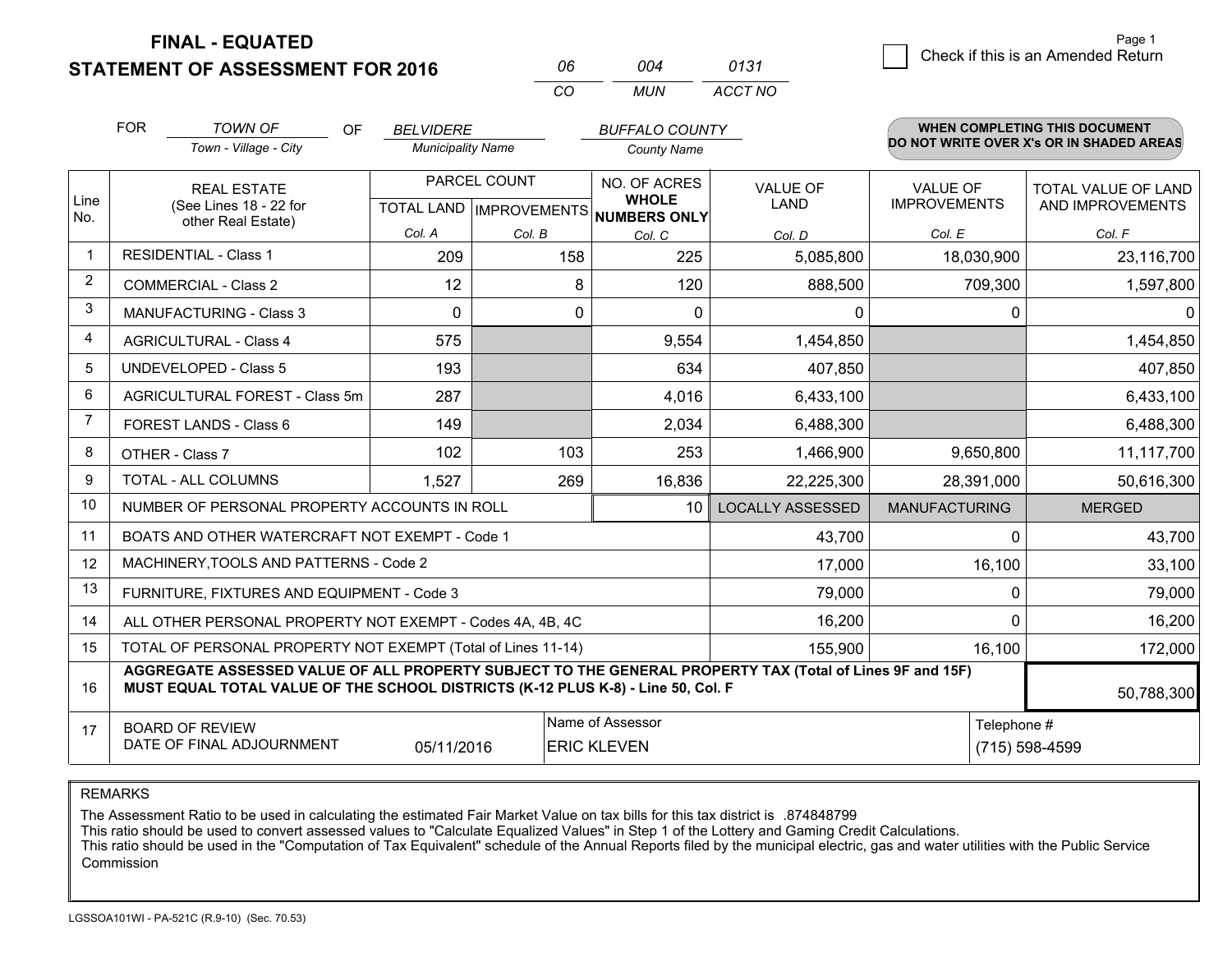*YEAR CO MUN ACCT NO* 2016 06 004 0131

Do not confuse FOREST LANDS (Line 7) with FOREST CROPS (in this section) - They are **NOT** the same

|    |                                                                                |                                             |  | Private Forest Crop - Reg Class @ 10¢ per acre                   |    | Private Forest Crop - Reg Class @ \$2.52 per acre             |                                                                    |           |                                                                              |  |
|----|--------------------------------------------------------------------------------|---------------------------------------------|--|------------------------------------------------------------------|----|---------------------------------------------------------------|--------------------------------------------------------------------|-----------|------------------------------------------------------------------------------|--|
| 18 | (a) PARCELS                                                                    | (b) ACRES                                   |  | (c) ASSESSED VALUE                                               |    | (d) PARCELS                                                   | (e) ACRES                                                          |           | (f) ASSESSED VALUE                                                           |  |
|    |                                                                                |                                             |  |                                                                  |    |                                                               |                                                                    |           |                                                                              |  |
|    |                                                                                |                                             |  | Private Forest Crop - Special Class @ 20¢ per acre               |    |                                                               |                                                                    |           | Entered Before 2005 Managed Forest - Ferrous Mining CLOSED @ \$8.27 per acre |  |
| 19 | (a) PARCELS                                                                    | (b) ACRES                                   |  | (c) ASSESSED VALUE                                               |    | (d) PARCELS                                                   | (e) ACRES                                                          |           | (f) ASSESSED VALUE                                                           |  |
|    |                                                                                |                                             |  |                                                                  |    |                                                               |                                                                    |           |                                                                              |  |
|    |                                                                                | Entered Before 2005 Managed Forest - OPEN @ |  | \$.79 per acre                                                   |    |                                                               | Entered Before 2005 Managed Forest - CLOSED @ \$1.87 per acre      |           |                                                                              |  |
| 20 | (a) PARCELS                                                                    | (b) ACRES                                   |  | (c) ASSESSED VALUE                                               |    | (d) PARCELS                                                   | (e) ACRES                                                          |           | (f) ASSESSED VALUE                                                           |  |
|    |                                                                                |                                             |  |                                                                  | 94 | 2,250.08                                                      |                                                                    | 5,860,000 |                                                                              |  |
|    | Entered After 2004 Managed Forest - OPEN @<br>\$2.14 per acre                  |                                             |  |                                                                  |    | Entered After 2004 Managed Forest - CLOSED @ \$10.68 per acre |                                                                    |           |                                                                              |  |
| 21 | (a) PARCELS                                                                    | (b) ACRES                                   |  | (c) ASSESSED VALUE                                               |    | (d) PARCELS                                                   | (e) ACRES                                                          |           |                                                                              |  |
|    |                                                                                |                                             |  |                                                                  |    |                                                               |                                                                    |           |                                                                              |  |
|    |                                                                                |                                             |  |                                                                  |    | 52                                                            | 1,195.25                                                           |           | 2,945,100                                                                    |  |
|    | (a) County Forest Cropland Acres                                               |                                             |  | (b) Federal Acres<br>(c) State Acres<br>25.93<br>2,640.97        |    | (d) County (NOT FOREST CROP) Acres                            |                                                                    |           | (e) Other Acres                                                              |  |
| 22 |                                                                                |                                             |  |                                                                  |    |                                                               | 6.66                                                               |           | 280.33                                                                       |  |
|    |                                                                                |                                             |  | Assessed Value of Omitted Property From Prior Years (Sec. 70.44) |    |                                                               | Assessed Value of Sec. 70.43 Corrections of Errors by Assessors    |           |                                                                              |  |
|    |                                                                                | (a) REAL ESTATE                             |  | (b) PERSONAL                                                     |    |                                                               | (c1) REAL ESTATE                                                   |           | (c2) PERSONAL                                                                |  |
| 23 |                                                                                |                                             |  |                                                                  |    |                                                               |                                                                    |           |                                                                              |  |
|    | Manufacturing Equated Value of Omitted Property From Prior Years (Sec. 70.995) |                                             |  |                                                                  |    |                                                               | Mfg. Equated Value of Sec.70.43 Corrections of Errors by Assessors |           |                                                                              |  |
|    |                                                                                | (d) REAL ESTATE                             |  | (e) PERSONAL                                                     |    | (f1) REAL ESTATE                                              |                                                                    |           | (f2) PERSONAL                                                                |  |
|    |                                                                                |                                             |  |                                                                  |    |                                                               |                                                                    |           |                                                                              |  |

## **SPECIAL DISTRICTS**

| Line<br>No. | Enter 6-digit<br>Special District<br>Code (Col. A) | <b>Account</b><br><b>Number</b><br>(Col. B) | <b>Special District Name</b><br>(Col. C) | <b>Locally Assessed Value</b><br>of Real Estate and<br>Personal Property (Col. D) | Mfg Value of Real Estate<br>and Personal Property<br>(Col. E) | <b>Merged Value of</b><br><b>Real Estate and</b><br>Personal Property (Col. F) |
|-------------|----------------------------------------------------|---------------------------------------------|------------------------------------------|-----------------------------------------------------------------------------------|---------------------------------------------------------------|--------------------------------------------------------------------------------|
| 24          |                                                    |                                             |                                          |                                                                                   |                                                               |                                                                                |
| 25          |                                                    |                                             |                                          |                                                                                   |                                                               |                                                                                |
| 26          |                                                    |                                             |                                          |                                                                                   |                                                               |                                                                                |
| 27          |                                                    |                                             |                                          |                                                                                   |                                                               |                                                                                |
| 28          |                                                    |                                             |                                          |                                                                                   |                                                               |                                                                                |
| 29          |                                                    |                                             |                                          |                                                                                   |                                                               |                                                                                |
| 30          |                                                    |                                             |                                          |                                                                                   |                                                               |                                                                                |
| 31          |                                                    |                                             |                                          |                                                                                   |                                                               |                                                                                |
| 32          |                                                    |                                             |                                          |                                                                                   |                                                               |                                                                                |
| 33          |                                                    |                                             |                                          |                                                                                   |                                                               |                                                                                |
| 34          |                                                    |                                             |                                          |                                                                                   |                                                               |                                                                                |
| 35          |                                                    |                                             |                                          |                                                                                   |                                                               |                                                                                |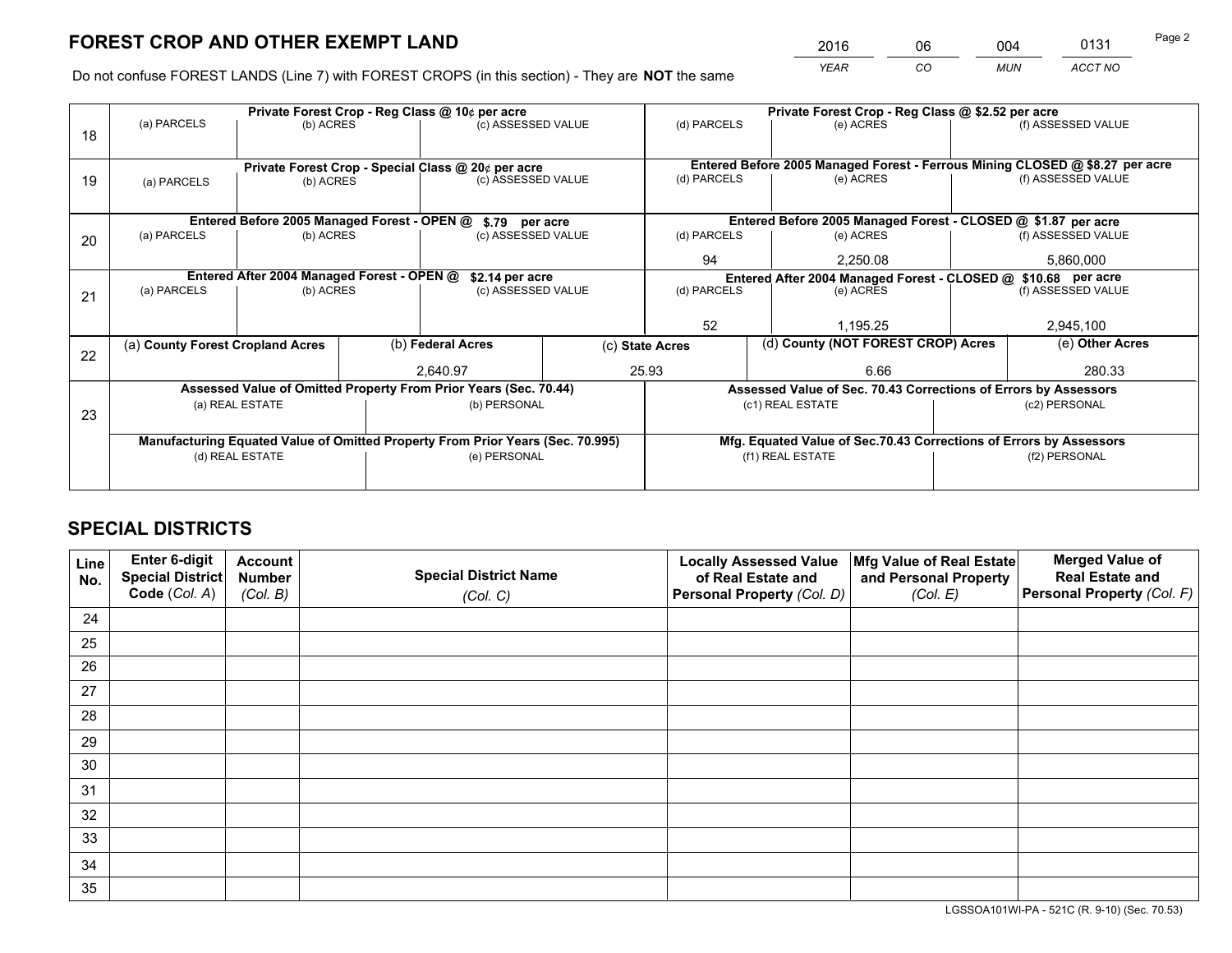|                 |                                                                 |                                             |                                                         | <b>YEAR</b>                                                                       | CO<br><b>MUN</b>                                              | ACCT NO                                                                        |
|-----------------|-----------------------------------------------------------------|---------------------------------------------|---------------------------------------------------------|-----------------------------------------------------------------------------------|---------------------------------------------------------------|--------------------------------------------------------------------------------|
| Line<br>No.     | <b>Enter 6-digit</b><br><b>School District</b><br>Code (Col. A) | <b>Account</b><br><b>Number</b><br>(Col. B) | <b>School District Name</b><br>(Col. C)                 | <b>Locally Assessed Value</b><br>of Real Estate and<br>Personal Property (Col. D) | Mfg Value of Real Estate<br>and Personal Property<br>(Col. E) | <b>Merged Value of</b><br><b>Real Estate and</b><br>Personal Property (Col. F) |
|                 | A. SCHOOL DISTRICTS (K-8 and K-12)                              |                                             |                                                         |                                                                                   |                                                               |                                                                                |
| 36              | 060084                                                          | 0041                                        | <b>SCH D OF ALMA</b>                                    | 10,162,150                                                                        |                                                               | 10,162,150                                                                     |
| 37              | 061155                                                          | 0042                                        | SCH D OF COCHRANE-FOUNTAIN CITY                         | 40,610,050                                                                        | 16,100                                                        | 40,626,150                                                                     |
| 38              |                                                                 |                                             |                                                         |                                                                                   |                                                               |                                                                                |
| 39              |                                                                 |                                             |                                                         |                                                                                   |                                                               |                                                                                |
| 40              |                                                                 |                                             |                                                         |                                                                                   |                                                               |                                                                                |
| 41              |                                                                 |                                             |                                                         |                                                                                   |                                                               |                                                                                |
| 42              |                                                                 |                                             |                                                         |                                                                                   |                                                               |                                                                                |
| 43              |                                                                 |                                             |                                                         |                                                                                   |                                                               |                                                                                |
| 44              |                                                                 |                                             |                                                         |                                                                                   |                                                               |                                                                                |
| 45              |                                                                 |                                             |                                                         |                                                                                   |                                                               |                                                                                |
| $\overline{46}$ |                                                                 |                                             |                                                         |                                                                                   |                                                               |                                                                                |
| 47              |                                                                 |                                             |                                                         |                                                                                   |                                                               |                                                                                |
| 48              |                                                                 |                                             |                                                         |                                                                                   |                                                               |                                                                                |
| 49              |                                                                 |                                             |                                                         |                                                                                   |                                                               |                                                                                |
| 50              |                                                                 |                                             | TOTAL ASSESSED VALUE OF SCHOOL DISTRICTS (K-8 and K-12) | 50,772,200                                                                        | 16,100                                                        | 50,788,300                                                                     |
|                 | <b>B.</b><br><b>UNION HIGH SCHOOL DISTRICTS</b>                 |                                             |                                                         |                                                                                   |                                                               |                                                                                |
| 51              |                                                                 |                                             |                                                         |                                                                                   |                                                               |                                                                                |
| 52              |                                                                 |                                             |                                                         |                                                                                   |                                                               |                                                                                |
| 53              |                                                                 |                                             |                                                         |                                                                                   |                                                               |                                                                                |
| 54              |                                                                 |                                             | TOTAL ASSESSED VALUE OF UNION HIGH SCHOOLS              |                                                                                   |                                                               |                                                                                |
| 55              |                                                                 |                                             |                                                         |                                                                                   |                                                               |                                                                                |
| 56              | C.<br><b>TECHNICAL COLLEGE DISTRICTS</b>                        |                                             | CHIPPEWA VALLEY TECHNICAL COLLEGE EAUC                  |                                                                                   |                                                               |                                                                                |
| 57              | 000100<br>000200                                                | 0001<br>0002                                | WESTERN TECHNICAL COLLEGE LACR                          | 10,162,150<br>40,610,050                                                          | 16,100                                                        | 10,162,150<br>40,626,150                                                       |
| 58              |                                                                 |                                             |                                                         |                                                                                   |                                                               |                                                                                |
| 59              |                                                                 |                                             | TOTAL ASSESSED VALUE OF TECHNICAL COLLEGES              | 50,772,200                                                                        | 16,100                                                        | 50,788,300                                                                     |
|                 |                                                                 |                                             |                                                         |                                                                                   |                                                               |                                                                                |

06

004

## *I hereby certify, to the best of my knowledge and belief, this form is complete and correct.*

**SCHOOL DISTRICTS**

| Print name of preparer | Title                    |                | Date (MM / DD / CCYY) |
|------------------------|--------------------------|----------------|-----------------------|
|                        |                          |                |                       |
| Signature of preparer  | Contact Telephone Number | E-mail address |                       |
|                        | $\overline{\phantom{0}}$ |                |                       |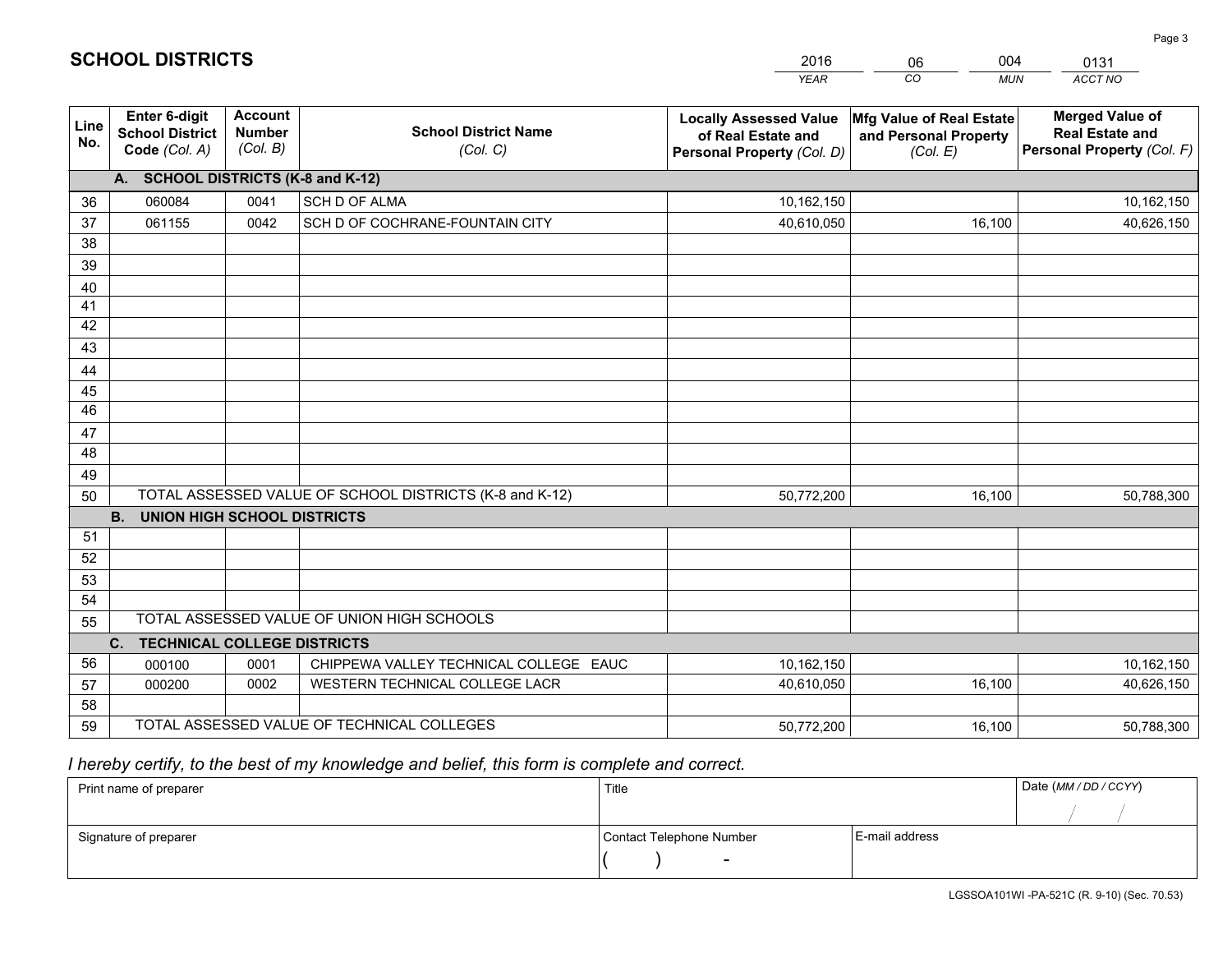#### **HIGHLIGHTS**

- 1. Complete the Statement of Assessment after the Board of Review. Reflect any changes made there.
- 2. Use black ink to complete.
- 3. Line 16 must equal Line 50, Col D.
- 4. Line 55 must equal the total of K-8 schools listed on lines 36-49. Do not include K-12 schools in this comparision.
- 5. Line 59, Col. D must equal Line 16.
- 6. Special District, School District and Technical College District values must include both real estate and personal property. Examples of Special districts are: town sanitary districts, public inland lake protection and rehabilitation districts, and metropolitan sewerage districts.
- 7. DO NOT INCLUDE Manufacturing property values.DOR will print these values on the final SOA.
- 8. Accuracy of this form is very important. The values reported directly affect the equalized value DOR calculates for school and special districts.

#### **Page 1:**

 If not prefilled, enter the tax year,county and municipal code,municipal type, municipal name and county name on the top of form.

Check the Amended box, if filing an amended / corrected SOA.

 Report the parcel count, acres and assessed value of taxable general property, total parcel count, (real and personal), total acres, and values from final figures set by the Board of Review.

- A. Real Estate land and improvements (buildings, etc.) is reported on lines 1 8, total line 9.
- B. Personal Property is reported on lines 11 14, Column D, total line 15.
- C. To complete this report, use the computer produced summary of the assessment roll that shows these amounts.
- D. Use whole numbers only.
- E. Add each line across and each column down to verify entries.

#### **Page 2:**

- A. Report Special Items (not subject to general property tax).
- 1. Private Forest Croplands and Managed Forest Lands are reported on lines 18,19, 20 and 21. Be sure to report assessed values **NOT** taxes.
- 2. You should have copies of the orders of entry, orders of withdrawal, etc., to update your assessment roll.
	- 3. Show hundredths of acres (e.g. 39.75).
- 4. Tax exempt lands are reported on line 22.
- 5. Omitted property and sec. 70.43, Wis. Stats., corrections of errors by assessor are reported on line 23. Report real estate and personal property separately. These should be for **prior years**, not something found on the current assessment roll after the board of review.
- B. Special District (Lines 24-35) Include the value of both real and personal property.

 The Department of Revenue (DOR) preprints much of the information regarding names and codes for schools, special districts,etc. If a district is not listed, enter the name and value only, DOR will enter the proper code.

### **Page 3 School Districts:**

Include the value of both real and personal property.

Report School District (regular, elementary, union high school, and technical college).

- 1. Regular (K-12) and Elementary (K-8) school values are reported on lines 36-49, total on line 50.
- 2. Union High School (UHS) (use only if elementary schools are listed on lines 36-49) are reported on lines 51-54. UHS total value (line 55) must equal to the total **elementary school** values reported on lines 36-49. Do notinclude K-12 schools in this comparison.
- 3. Technical College values are reported on lines 56-58, total on line 59.
- 4. Use the computer summary that shows these amounts to complete this report.

#### **This form is due the second Monday in June. File this report only after your Board of Review is complete.**

 *If you have questions: Return forms to:*

Fax number: (608) 264-6887 PO Box 8971

 Email: lgs@revenue.wi.gov Wisconsin Department of Revenue Call: (608) 261-5341 Local Government Services Section 6-97Madison WI 53708-8971

TOWN OF BELVIDERE ALMA, WI 54610 - 8015 TOWN OF BELVIDERE ALMA, WI 54610 - 8015 S2050 HICKORY LN S2050 HICKORY LN DEBORAH RUFF DEBORAH RUFF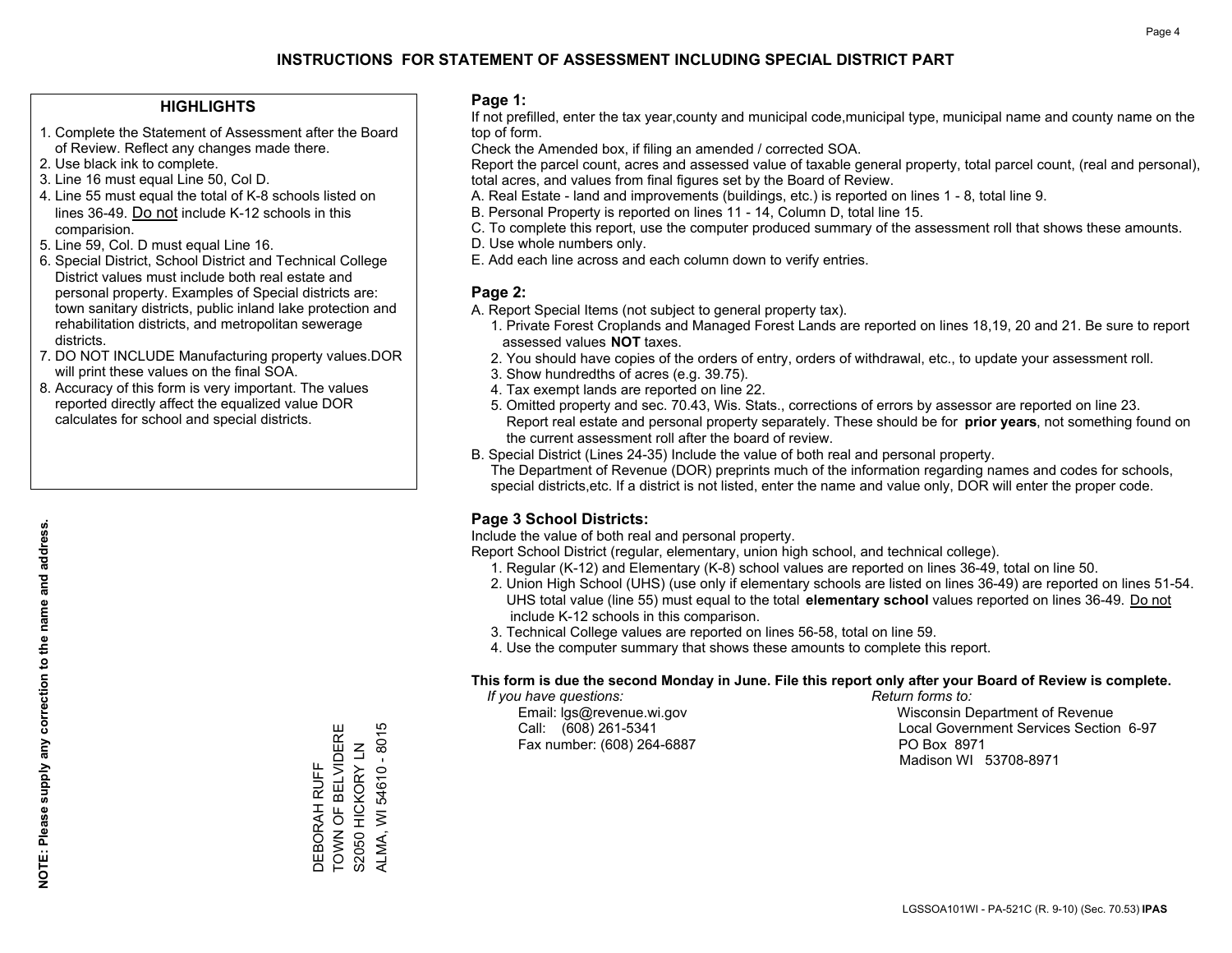**STATEMENT OF ASSESSMENT FOR 2016** 

**FINAL - EQUATED**

| 06 | 006 | 0132    |  |
|----|-----|---------|--|
| CO | MUN | ACCT NO |  |

|                | <b>FOR</b>                                                                                                                                                                                   | <b>TOWN OF</b><br>OF                                         | <b>BUFFALO</b>           |              | <b>BUFFALO COUNTY</b>                               |                         |                      | WHEN COMPLETING THIS DOCUMENT<br>DO NOT WRITE OVER X's OR IN SHADED AREAS |
|----------------|----------------------------------------------------------------------------------------------------------------------------------------------------------------------------------------------|--------------------------------------------------------------|--------------------------|--------------|-----------------------------------------------------|-------------------------|----------------------|---------------------------------------------------------------------------|
|                |                                                                                                                                                                                              | Town - Village - City                                        | <b>Municipality Name</b> |              | <b>County Name</b>                                  |                         |                      |                                                                           |
|                |                                                                                                                                                                                              | <b>REAL ESTATE</b>                                           |                          | PARCEL COUNT | NO. OF ACRES                                        | <b>VALUE OF</b>         | <b>VALUE OF</b>      | <b>TOTAL VALUE OF LAND</b>                                                |
| Line<br>No.    |                                                                                                                                                                                              | (See Lines 18 - 22 for<br>other Real Estate)                 |                          |              | <b>WHOLE</b><br>TOTAL LAND MPROVEMENTS NUMBERS ONLY | <b>LAND</b>             | <b>IMPROVEMENTS</b>  | AND IMPROVEMENTS                                                          |
|                |                                                                                                                                                                                              |                                                              | Col. A                   | Col. B       | Col. C                                              | Col. D                  | Col. E               | Col. F                                                                    |
| -1             |                                                                                                                                                                                              | <b>RESIDENTIAL - Class 1</b>                                 | 377                      | 265          | 661                                                 | 7,208,600               | 29,469,100           | 36,677,700                                                                |
| 2              |                                                                                                                                                                                              | <b>COMMERCIAL - Class 2</b>                                  | 29                       | 18           | 52                                                  | 568,800                 | 1,721,000            | 2,289,800                                                                 |
| 3              |                                                                                                                                                                                              | <b>MANUFACTURING - Class 3</b>                               |                          | $\Omega$     | 30                                                  | 73,200                  | $\Omega$             | 73,200                                                                    |
| 4              |                                                                                                                                                                                              | <b>AGRICULTURAL - Class 4</b>                                | 429                      |              | 6,978                                               | 729,850                 |                      | 729,850                                                                   |
| 5              |                                                                                                                                                                                              | <b>UNDEVELOPED - Class 5</b>                                 | 217                      |              | 1,746                                               | 1,026,850               |                      | 1,026,850                                                                 |
| 6              | AGRICULTURAL FOREST - Class 5m                                                                                                                                                               |                                                              | 215                      |              | 3,055                                               | 5,718,500               |                      | 5,718,500                                                                 |
| $\overline{7}$ |                                                                                                                                                                                              | FOREST LANDS - Class 6                                       | 110                      |              | 1,350                                               | 3,745,100               |                      | 3,745,100                                                                 |
| 8              |                                                                                                                                                                                              | OTHER - Class 7                                              | 111                      | 107          | 223                                                 | 1,119,500               | 7,969,600            | 9,089,100                                                                 |
| 9              |                                                                                                                                                                                              | TOTAL - ALL COLUMNS                                          | 1,489                    | 390          | 14,095                                              | 20,190,400              | 39,159,700           | 59,350,100                                                                |
| 10             |                                                                                                                                                                                              | NUMBER OF PERSONAL PROPERTY ACCOUNTS IN ROLL                 |                          |              | 93                                                  | <b>LOCALLY ASSESSED</b> | <b>MANUFACTURING</b> | <b>MERGED</b>                                                             |
| 11             |                                                                                                                                                                                              | BOATS AND OTHER WATERCRAFT NOT EXEMPT - Code 1               |                          |              |                                                     | 10,000                  | 0                    | 10,000                                                                    |
| 12             |                                                                                                                                                                                              | MACHINERY, TOOLS AND PATTERNS - Code 2                       |                          |              |                                                     | 390,400                 | 0                    | 390,400                                                                   |
| 13             |                                                                                                                                                                                              | FURNITURE, FIXTURES AND EQUIPMENT - Code 3                   |                          |              |                                                     | 165,500                 | 0                    | 165,500                                                                   |
| 14             |                                                                                                                                                                                              | ALL OTHER PERSONAL PROPERTY NOT EXEMPT - Codes 4A, 4B, 4C    |                          |              |                                                     | 945,700                 | 0                    | 945,700                                                                   |
| 15             |                                                                                                                                                                                              | TOTAL OF PERSONAL PROPERTY NOT EXEMPT (Total of Lines 11-14) |                          |              |                                                     | 1,511,600               | 0                    | 1,511,600                                                                 |
| 16             | AGGREGATE ASSESSED VALUE OF ALL PROPERTY SUBJECT TO THE GENERAL PROPERTY TAX (Total of Lines 9F and 15F)<br>MUST EQUAL TOTAL VALUE OF THE SCHOOL DISTRICTS (K-12 PLUS K-8) - Line 50, Col. F |                                                              |                          |              |                                                     |                         |                      | 60,861,700                                                                |
| 17             |                                                                                                                                                                                              | <b>BOARD OF REVIEW</b>                                       |                          |              | Name of Assessor                                    |                         | Telephone #          |                                                                           |
|                |                                                                                                                                                                                              | DATE OF FINAL ADJOURNMENT                                    | 06/14/2016               |              | <b>KEVIN IRWIN</b>                                  |                         |                      | (715) 836-0966                                                            |

REMARKS

The Assessment Ratio to be used in calculating the estimated Fair Market Value on tax bills for this tax district is .887403925

This ratio should be used to convert assessed values to "Calculate Equalized Values" in Step 1 of the Lottery and Gaming Credit Calculations.

 This ratio should be used in the "Computation of Tax Equivalent" schedule of the Annual Reports filed by the municipal electric, gas and water utilities with the Public Service Commission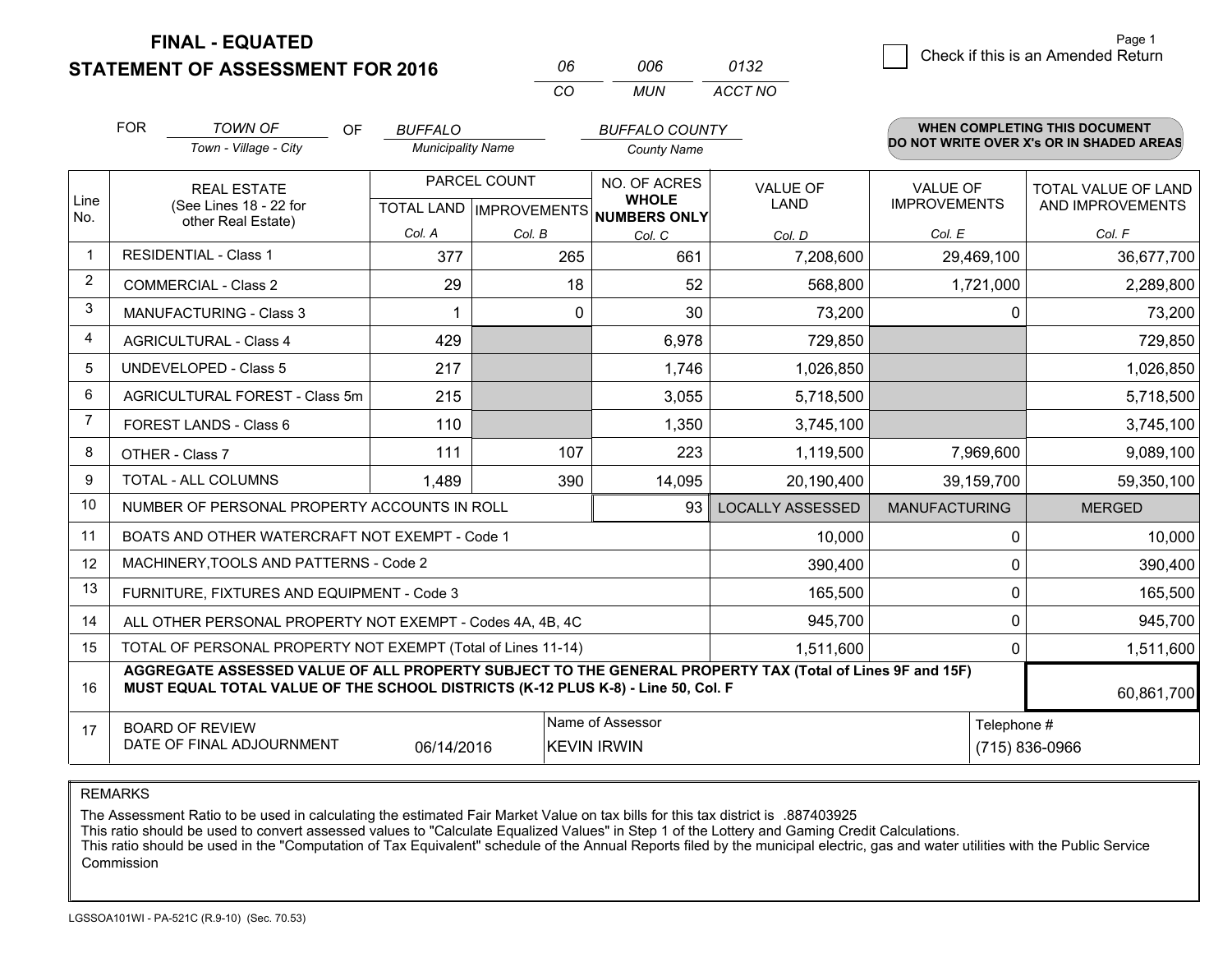*YEAR CO MUN ACCT NO* <sup>2016</sup> <sup>06</sup> <sup>006</sup> <sup>0132</sup>

Do not confuse FOREST LANDS (Line 7) with FOREST CROPS (in this section) - They are **NOT** the same

|    |                                                                                |                                            |             | Private Forest Crop - Reg Class @ 10¢ per acre                   |                 | Private Forest Crop - Reg Class @ \$2.52 per acre |                                                               |                                    |               |                                                                              |
|----|--------------------------------------------------------------------------------|--------------------------------------------|-------------|------------------------------------------------------------------|-----------------|---------------------------------------------------|---------------------------------------------------------------|------------------------------------|---------------|------------------------------------------------------------------------------|
| 18 | (a) PARCELS                                                                    | (b) ACRES                                  |             | (c) ASSESSED VALUE                                               |                 | (d) PARCELS                                       |                                                               | (e) ACRES                          |               | (f) ASSESSED VALUE                                                           |
|    |                                                                                |                                            |             | Private Forest Crop - Special Class @ 20¢ per acre               |                 |                                                   |                                                               |                                    |               | Entered Before 2005 Managed Forest - Ferrous Mining CLOSED @ \$8.27 per acre |
| 19 | (c) ASSESSED VALUE<br>(b) ACRES<br>(a) PARCELS                                 |                                            | (d) PARCELS |                                                                  | (e) ACRES       |                                                   | (f) ASSESSED VALUE                                            |                                    |               |                                                                              |
|    |                                                                                |                                            |             | Entered Before 2005 Managed Forest - OPEN @ \$.79 per acre       |                 |                                                   |                                                               |                                    |               | Entered Before 2005 Managed Forest - CLOSED @ \$1.87 per acre                |
| 20 | (a) PARCELS                                                                    | (b) ACRES                                  |             | (c) ASSESSED VALUE                                               |                 | (d) PARCELS                                       |                                                               | (e) ACRES                          |               | (f) ASSESSED VALUE                                                           |
|    |                                                                                | 35,200                                     |             |                                                                  | 43              |                                                   | 1,144.1                                                       |                                    | 4,305,100     |                                                                              |
|    |                                                                                | Entered After 2004 Managed Forest - OPEN @ |             | \$2.14 per acre                                                  |                 |                                                   | Entered After 2004 Managed Forest - CLOSED @ \$10.68 per acre |                                    |               |                                                                              |
| 21 | (a) PARCELS                                                                    | (b) ACRES                                  |             | (c) ASSESSED VALUE                                               |                 | (d) PARCELS                                       |                                                               | (e) ACRES                          |               | (f) ASSESSED VALUE                                                           |
|    |                                                                                |                                            |             |                                                                  |                 |                                                   |                                                               |                                    |               |                                                                              |
|    |                                                                                |                                            |             |                                                                  |                 |                                                   |                                                               | 833                                |               | 2,357,900                                                                    |
| 22 | (a) County Forest Cropland Acres                                               |                                            |             | (b) Federal Acres                                                | (c) State Acres |                                                   |                                                               | (d) County (NOT FOREST CROP) Acres |               | (e) Other Acres                                                              |
|    |                                                                                |                                            |             | 2,825.36                                                         | 122.96          |                                                   |                                                               | 39.68                              |               | 1,184.58                                                                     |
|    |                                                                                |                                            |             | Assessed Value of Omitted Property From Prior Years (Sec. 70.44) |                 |                                                   |                                                               |                                    |               | Assessed Value of Sec. 70.43 Corrections of Errors by Assessors              |
| 23 |                                                                                | (a) REAL ESTATE                            |             | (b) PERSONAL                                                     |                 |                                                   | (c1) REAL ESTATE                                              |                                    |               | (c2) PERSONAL                                                                |
|    |                                                                                | 98,400                                     |             |                                                                  |                 |                                                   |                                                               |                                    |               |                                                                              |
|    | Manufacturing Equated Value of Omitted Property From Prior Years (Sec. 70.995) |                                            |             |                                                                  |                 |                                                   |                                                               |                                    |               | Mfg. Equated Value of Sec.70.43 Corrections of Errors by Assessors           |
|    |                                                                                | (d) REAL ESTATE                            |             | (e) PERSONAL                                                     |                 | (f1) REAL ESTATE                                  |                                                               |                                    | (f2) PERSONAL |                                                                              |
|    |                                                                                |                                            |             |                                                                  |                 |                                                   |                                                               |                                    |               |                                                                              |

## **SPECIAL DISTRICTS**

| Line<br>No. | Enter 6-digit<br>Special District<br>Code (Col. A) | <b>Account</b><br><b>Number</b><br>(Col. B) | <b>Special District Name</b><br>(Col. C) | <b>Locally Assessed Value</b><br>of Real Estate and<br>Personal Property (Col. D) | Mfg Value of Real Estate<br>and Personal Property<br>(Col. E) | <b>Merged Value of</b><br><b>Real Estate and</b><br>Personal Property (Col. F) |
|-------------|----------------------------------------------------|---------------------------------------------|------------------------------------------|-----------------------------------------------------------------------------------|---------------------------------------------------------------|--------------------------------------------------------------------------------|
| 24          |                                                    |                                             |                                          |                                                                                   |                                                               |                                                                                |
| 25          |                                                    |                                             |                                          |                                                                                   |                                                               |                                                                                |
| 26          |                                                    |                                             |                                          |                                                                                   |                                                               |                                                                                |
| 27          |                                                    |                                             |                                          |                                                                                   |                                                               |                                                                                |
| 28          |                                                    |                                             |                                          |                                                                                   |                                                               |                                                                                |
| 29          |                                                    |                                             |                                          |                                                                                   |                                                               |                                                                                |
| 30          |                                                    |                                             |                                          |                                                                                   |                                                               |                                                                                |
| 31          |                                                    |                                             |                                          |                                                                                   |                                                               |                                                                                |
| 32          |                                                    |                                             |                                          |                                                                                   |                                                               |                                                                                |
| 33          |                                                    |                                             |                                          |                                                                                   |                                                               |                                                                                |
| 34          |                                                    |                                             |                                          |                                                                                   |                                                               |                                                                                |
| 35          |                                                    |                                             |                                          |                                                                                   |                                                               |                                                                                |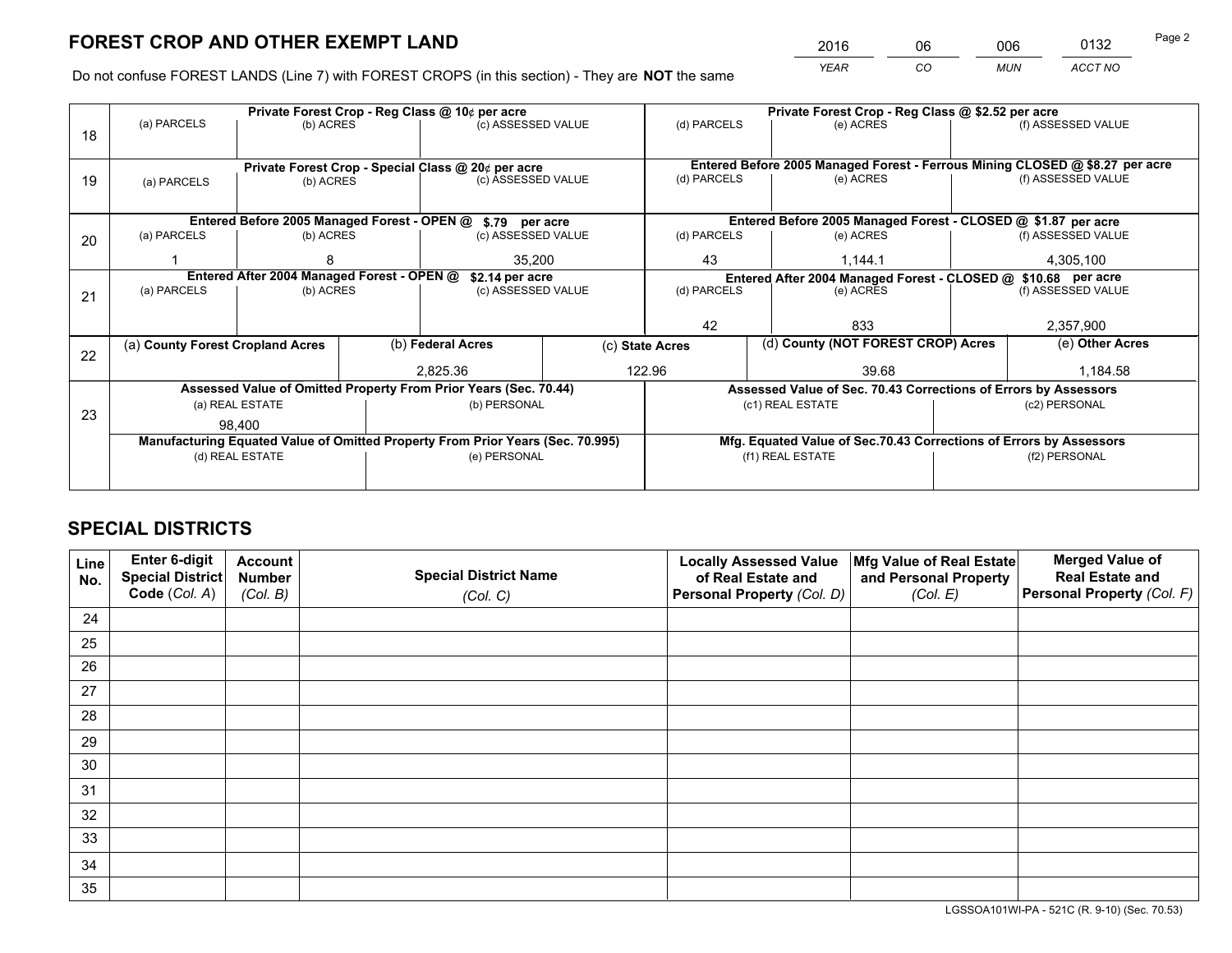|             |                                                          |                                             |                                                         | <b>YEAR</b>                                                                       | CO<br><b>MUN</b>                                              | ACCT NO                                                                        |
|-------------|----------------------------------------------------------|---------------------------------------------|---------------------------------------------------------|-----------------------------------------------------------------------------------|---------------------------------------------------------------|--------------------------------------------------------------------------------|
| Line<br>No. | Enter 6-digit<br><b>School District</b><br>Code (Col. A) | <b>Account</b><br><b>Number</b><br>(Col. B) | <b>School District Name</b><br>(Col. C)                 | <b>Locally Assessed Value</b><br>of Real Estate and<br>Personal Property (Col. D) | Mfg Value of Real Estate<br>and Personal Property<br>(Col. E) | <b>Merged Value of</b><br><b>Real Estate and</b><br>Personal Property (Col. F) |
|             | A. SCHOOL DISTRICTS (K-8 and K-12)                       |                                             |                                                         |                                                                                   |                                                               |                                                                                |
| 36          | 061155                                                   | 0042                                        | SCH D OF COCHRANE-FOUNTAIN CITY                         | 60,788,500                                                                        | 73,200                                                        | 60,861,700                                                                     |
| 37          |                                                          |                                             |                                                         |                                                                                   |                                                               |                                                                                |
| 38          |                                                          |                                             |                                                         |                                                                                   |                                                               |                                                                                |
| 39          |                                                          |                                             |                                                         |                                                                                   |                                                               |                                                                                |
| 40          |                                                          |                                             |                                                         |                                                                                   |                                                               |                                                                                |
| 41          |                                                          |                                             |                                                         |                                                                                   |                                                               |                                                                                |
| 42<br>43    |                                                          |                                             |                                                         |                                                                                   |                                                               |                                                                                |
|             |                                                          |                                             |                                                         |                                                                                   |                                                               |                                                                                |
| 44<br>45    |                                                          |                                             |                                                         |                                                                                   |                                                               |                                                                                |
| 46          |                                                          |                                             |                                                         |                                                                                   |                                                               |                                                                                |
| 47          |                                                          |                                             |                                                         |                                                                                   |                                                               |                                                                                |
| 48          |                                                          |                                             |                                                         |                                                                                   |                                                               |                                                                                |
| 49          |                                                          |                                             |                                                         |                                                                                   |                                                               |                                                                                |
| 50          |                                                          |                                             | TOTAL ASSESSED VALUE OF SCHOOL DISTRICTS (K-8 and K-12) | 60,788,500                                                                        | 73,200                                                        | 60,861,700                                                                     |
|             | <b>B.</b><br><b>UNION HIGH SCHOOL DISTRICTS</b>          |                                             |                                                         |                                                                                   |                                                               |                                                                                |
| 51          |                                                          |                                             |                                                         |                                                                                   |                                                               |                                                                                |
| 52          |                                                          |                                             |                                                         |                                                                                   |                                                               |                                                                                |
| 53          |                                                          |                                             |                                                         |                                                                                   |                                                               |                                                                                |
| 54          |                                                          |                                             |                                                         |                                                                                   |                                                               |                                                                                |
| 55          |                                                          |                                             | TOTAL ASSESSED VALUE OF UNION HIGH SCHOOLS              |                                                                                   |                                                               |                                                                                |
|             | C.<br><b>TECHNICAL COLLEGE DISTRICTS</b>                 |                                             |                                                         |                                                                                   |                                                               |                                                                                |
| 56          | 000200                                                   | 0002                                        | WESTERN TECHNICAL COLLEGE LACR                          | 60,788,500                                                                        | 73,200                                                        | 60,861,700                                                                     |
| 57<br>58    |                                                          |                                             |                                                         |                                                                                   |                                                               |                                                                                |
| 59          |                                                          |                                             | TOTAL ASSESSED VALUE OF TECHNICAL COLLEGES              | 60,788,500                                                                        | 73,200                                                        | 60,861,700                                                                     |
|             |                                                          |                                             |                                                         |                                                                                   |                                                               |                                                                                |

06

006

## *I hereby certify, to the best of my knowledge and belief, this form is complete and correct.*

**SCHOOL DISTRICTS**

| Print name of preparer | Title                    |                | Date (MM / DD / CCYY) |
|------------------------|--------------------------|----------------|-----------------------|
|                        |                          |                |                       |
| Signature of preparer  | Contact Telephone Number | E-mail address |                       |
|                        | $\overline{\phantom{0}}$ |                |                       |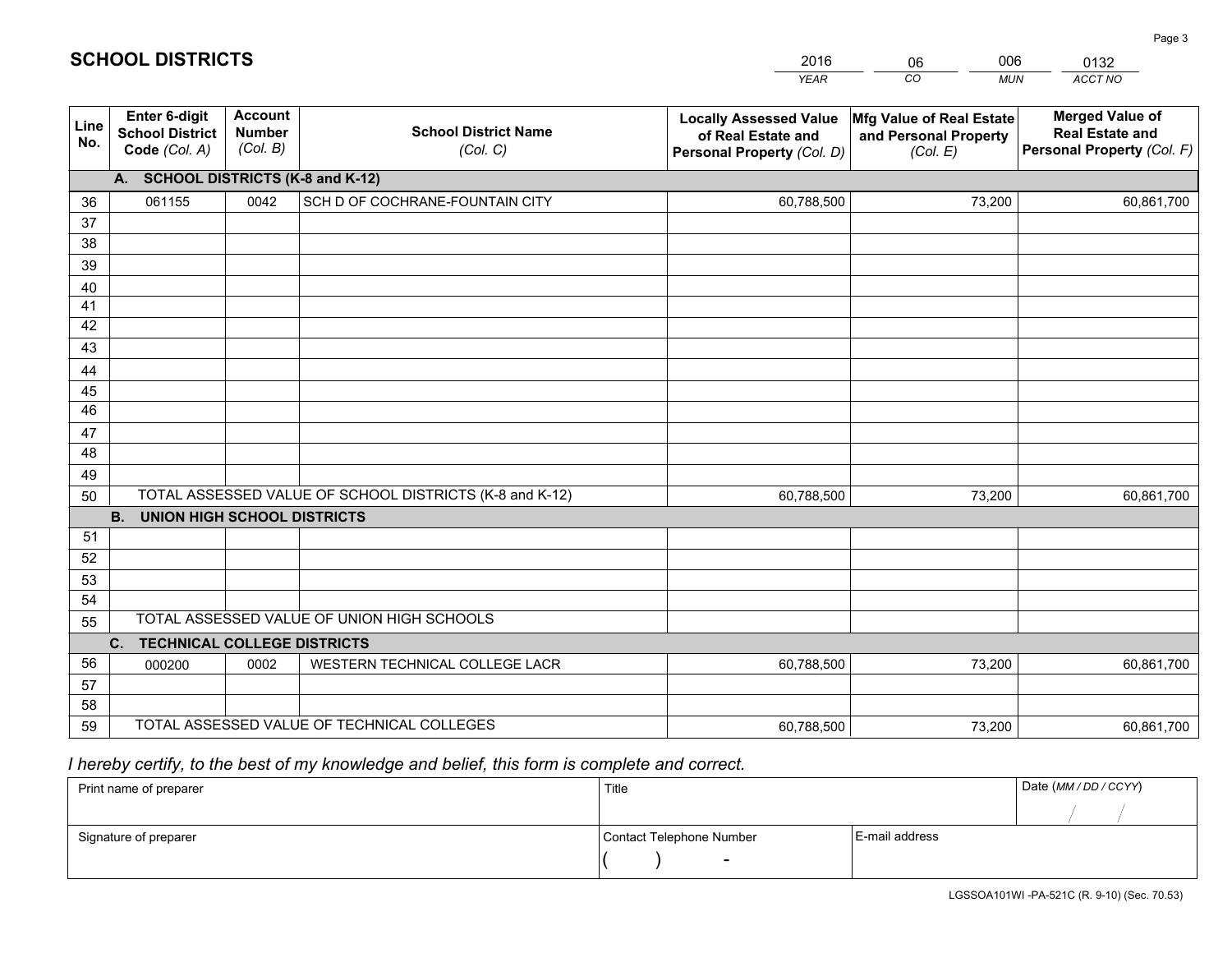#### **HIGHLIGHTS**

- 1. Complete the Statement of Assessment after the Board of Review. Reflect any changes made there.
- 2. Use black ink to complete.
- 3. Line 16 must equal Line 50, Col D.
- 4. Line 55 must equal the total of K-8 schools listed on lines 36-49. Do not include K-12 schools in this comparision.
- 5. Line 59, Col. D must equal Line 16.
- 6. Special District, School District and Technical College District values must include both real estate and personal property. Examples of Special districts are: town sanitary districts, public inland lake protection and rehabilitation districts, and metropolitan sewerage districts.
- 7. DO NOT INCLUDE Manufacturing property values.DOR will print these values on the final SOA.

LISA BRAATEN TOWN OF BUFFALO W394 BLUFF SIDING RD FOUNTAIN CITY, WI 54629

FOUNTAIN CITY, WI 54629 W394 BLUFF SIDING RD **TOWN OF BUFFALO JSA BRAATEN** 

 8. Accuracy of this form is very important. The values reported directly affect the equalized value DOR calculates for school and special districts.

#### **Page 1:**

 If not prefilled, enter the tax year,county and municipal code,municipal type, municipal name and county name on the top of form.

Check the Amended box, if filing an amended / corrected SOA.

 Report the parcel count, acres and assessed value of taxable general property, total parcel count, (real and personal), total acres, and values from final figures set by the Board of Review.

- A. Real Estate land and improvements (buildings, etc.) is reported on lines 1 8, total line 9.
- B. Personal Property is reported on lines 11 14, Column D, total line 15.
- C. To complete this report, use the computer produced summary of the assessment roll that shows these amounts.
- D. Use whole numbers only.
- E. Add each line across and each column down to verify entries.

#### **Page 2:**

- A. Report Special Items (not subject to general property tax).
- 1. Private Forest Croplands and Managed Forest Lands are reported on lines 18,19, 20 and 21. Be sure to report assessed values **NOT** taxes.
- 2. You should have copies of the orders of entry, orders of withdrawal, etc., to update your assessment roll.
	- 3. Show hundredths of acres (e.g. 39.75).
- 4. Tax exempt lands are reported on line 22.
- 5. Omitted property and sec. 70.43, Wis. Stats., corrections of errors by assessor are reported on line 23. Report real estate and personal property separately. These should be for **prior years**, not something found on the current assessment roll after the board of review.
- B. Special District (Lines 24-35) Include the value of both real and personal property.

 The Department of Revenue (DOR) preprints much of the information regarding names and codes for schools, special districts,etc. If a district is not listed, enter the name and value only, DOR will enter the proper code.

### **Page 3 School Districts:**

Include the value of both real and personal property.

Report School District (regular, elementary, union high school, and technical college).

- 1. Regular (K-12) and Elementary (K-8) school values are reported on lines 36-49, total on line 50.
- 2. Union High School (UHS) (use only if elementary schools are listed on lines 36-49) are reported on lines 51-54. UHS total value (line 55) must equal to the total **elementary school** values reported on lines 36-49. Do notinclude K-12 schools in this comparison.
- 3. Technical College values are reported on lines 56-58, total on line 59.
- 4. Use the computer summary that shows these amounts to complete this report.

#### **This form is due the second Monday in June. File this report only after your Board of Review is complete.**

 *If you have questions: Return forms to:*

Fax number: (608) 264-6887 PO Box 8971

 Email: lgs@revenue.wi.gov Wisconsin Department of Revenue Call: (608) 261-5341 Local Government Services Section 6-97Madison WI 53708-8971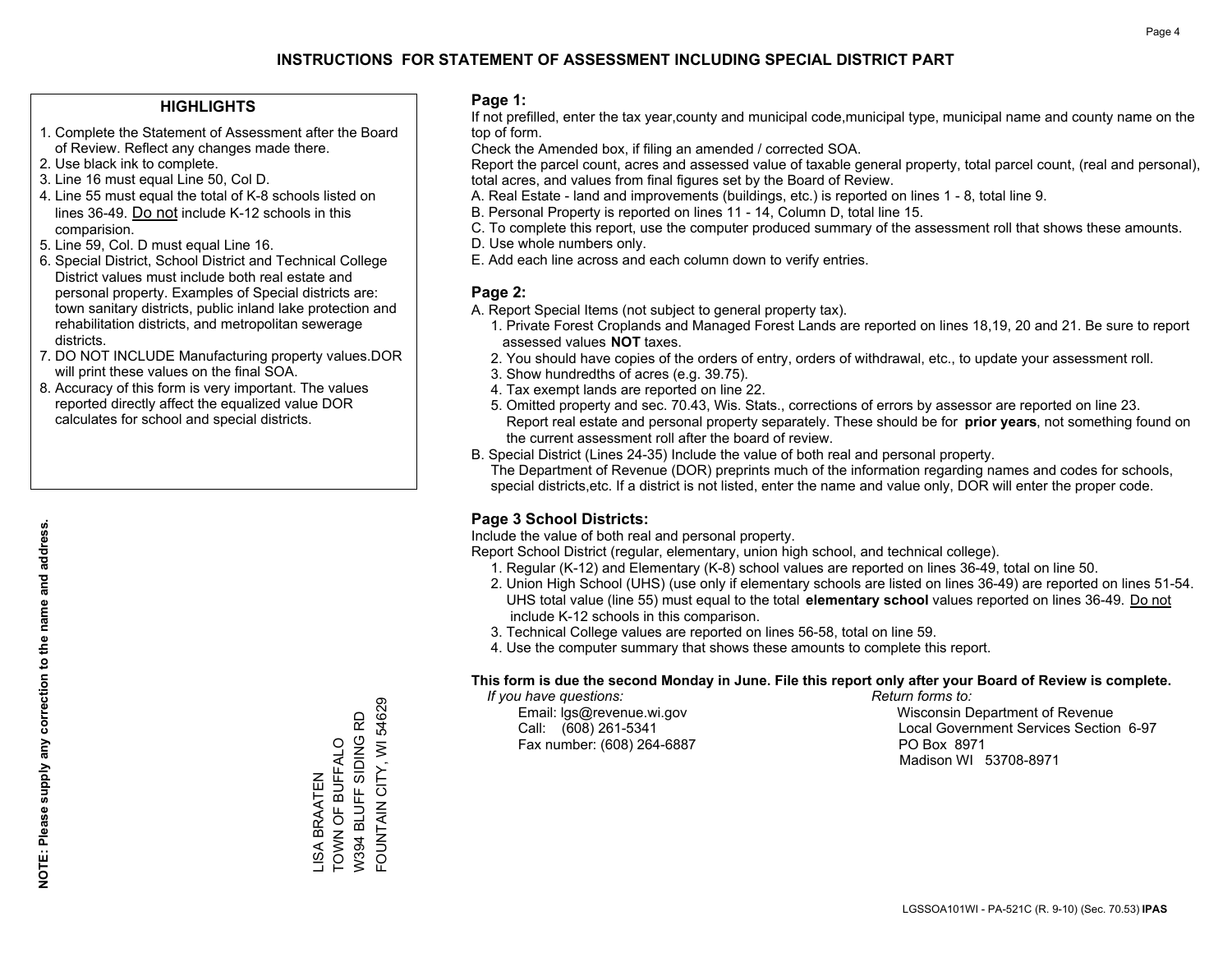**STATEMENT OF ASSESSMENT FOR 2016** 

**FINAL - EQUATED**

| 06  | 008 | 0133    |
|-----|-----|---------|
| CO. | MUN | ACCT NO |

|              | <b>FOR</b>                                                                                                                                                                                   | <b>TOWN OF</b><br><b>OF</b><br>Town - Village - City         | <b>CANTON</b><br><b>Municipality Name</b> |              | <b>BUFFALO COUNTY</b><br><b>County Name</b>    |                         |                                        | <b>WHEN COMPLETING THIS DOCUMENT</b><br>DO NOT WRITE OVER X's OR IN SHADED AREAS |
|--------------|----------------------------------------------------------------------------------------------------------------------------------------------------------------------------------------------|--------------------------------------------------------------|-------------------------------------------|--------------|------------------------------------------------|-------------------------|----------------------------------------|----------------------------------------------------------------------------------|
| Line         |                                                                                                                                                                                              | <b>REAL ESTATE</b><br>(See Lines 18 - 22 for                 |                                           | PARCEL COUNT | NO. OF ACRES<br><b>WHOLE</b>                   | <b>VALUE OF</b><br>LAND | <b>VALUE OF</b><br><b>IMPROVEMENTS</b> | <b>TOTAL VALUE OF LAND</b><br>AND IMPROVEMENTS                                   |
| No.          |                                                                                                                                                                                              | other Real Estate)                                           | Col. A                                    | Col. B       | TOTAL LAND IMPROVEMENTS NUMBERS ONLY<br>Col. C | Col. D                  | Col. E                                 | Col. F                                                                           |
| $\mathbf{1}$ |                                                                                                                                                                                              | <b>RESIDENTIAL - Class 1</b>                                 | 75                                        | 69           | 203                                            | 376,800                 | 6,801,500                              | 7,178,300                                                                        |
| 2            |                                                                                                                                                                                              | <b>COMMERCIAL - Class 2</b>                                  |                                           |              |                                                | 3,800                   | 29,800                                 | 33,600                                                                           |
| 3            |                                                                                                                                                                                              | <b>MANUFACTURING - Class 3</b>                               | $\overline{2}$                            | 0            | 21                                             | 47,300                  | 0                                      | 47,300                                                                           |
| 4            |                                                                                                                                                                                              | <b>AGRICULTURAL - Class 4</b>                                | 607                                       |              | 12,487                                         | 1,459,200               |                                        | 1,459,200                                                                        |
| 5            |                                                                                                                                                                                              | <b>UNDEVELOPED - Class 5</b>                                 | 279                                       |              | 1,037                                          | 332,300                 |                                        | 332,300                                                                          |
| 6            |                                                                                                                                                                                              | AGRICULTURAL FOREST - Class 5m                               | 231                                       |              | 3,272                                          | 3,958,900               |                                        | 3,958,900                                                                        |
| 7            |                                                                                                                                                                                              | FOREST LANDS - Class 6                                       | 30                                        |              | 355                                            | 853,050                 |                                        | 853,050                                                                          |
| 8            |                                                                                                                                                                                              | OTHER - Class 7                                              | 100                                       | 98           | 183                                            | 615,000                 | 9,030,100                              | 9,645,100                                                                        |
| 9            |                                                                                                                                                                                              | TOTAL - ALL COLUMNS                                          | 1,325                                     | 168          | 17,559                                         | 7,646,350               | 15,861,400                             | 23,507,750                                                                       |
| 10           |                                                                                                                                                                                              | NUMBER OF PERSONAL PROPERTY ACCOUNTS IN ROLL                 |                                           |              | 8                                              | <b>LOCALLY ASSESSED</b> | <b>MANUFACTURING</b>                   | <b>MERGED</b>                                                                    |
| 11           |                                                                                                                                                                                              | BOATS AND OTHER WATERCRAFT NOT EXEMPT - Code 1               |                                           |              |                                                | 0                       | $\Omega$                               | $\mathbf 0$                                                                      |
| 12           |                                                                                                                                                                                              | MACHINERY, TOOLS AND PATTERNS - Code 2                       |                                           |              |                                                | 0                       | 2,000                                  | 2,000                                                                            |
| 13           |                                                                                                                                                                                              | FURNITURE, FIXTURES AND EQUIPMENT - Code 3                   |                                           |              |                                                | 0                       | 900                                    | 900                                                                              |
| 14           |                                                                                                                                                                                              | ALL OTHER PERSONAL PROPERTY NOT EXEMPT - Codes 4A, 4B, 4C    |                                           |              |                                                | 151,533                 | 200                                    | 151,733                                                                          |
| 15           |                                                                                                                                                                                              | TOTAL OF PERSONAL PROPERTY NOT EXEMPT (Total of Lines 11-14) |                                           |              |                                                | 151,533                 | 3,100                                  | 154,633                                                                          |
| 16           | AGGREGATE ASSESSED VALUE OF ALL PROPERTY SUBJECT TO THE GENERAL PROPERTY TAX (Total of Lines 9F and 15F)<br>MUST EQUAL TOTAL VALUE OF THE SCHOOL DISTRICTS (K-12 PLUS K-8) - Line 50, Col. F |                                                              |                                           |              |                                                |                         |                                        | 23,662,383                                                                       |
| 17           | Name of Assessor<br>Telephone #<br><b>BOARD OF REVIEW</b><br>DATE OF FINAL ADJOURNMENT<br>05/10/2016<br><b>MARK GARLICK</b><br>(715) 287-3376                                                |                                                              |                                           |              |                                                |                         |                                        |                                                                                  |

REMARKS

The Assessment Ratio to be used in calculating the estimated Fair Market Value on tax bills for this tax district is .819391078

This ratio should be used to convert assessed values to "Calculate Equalized Values" in Step 1 of the Lottery and Gaming Credit Calculations.<br>This ratio should be used in the "Computation of Tax Equivalent" schedule of the Commission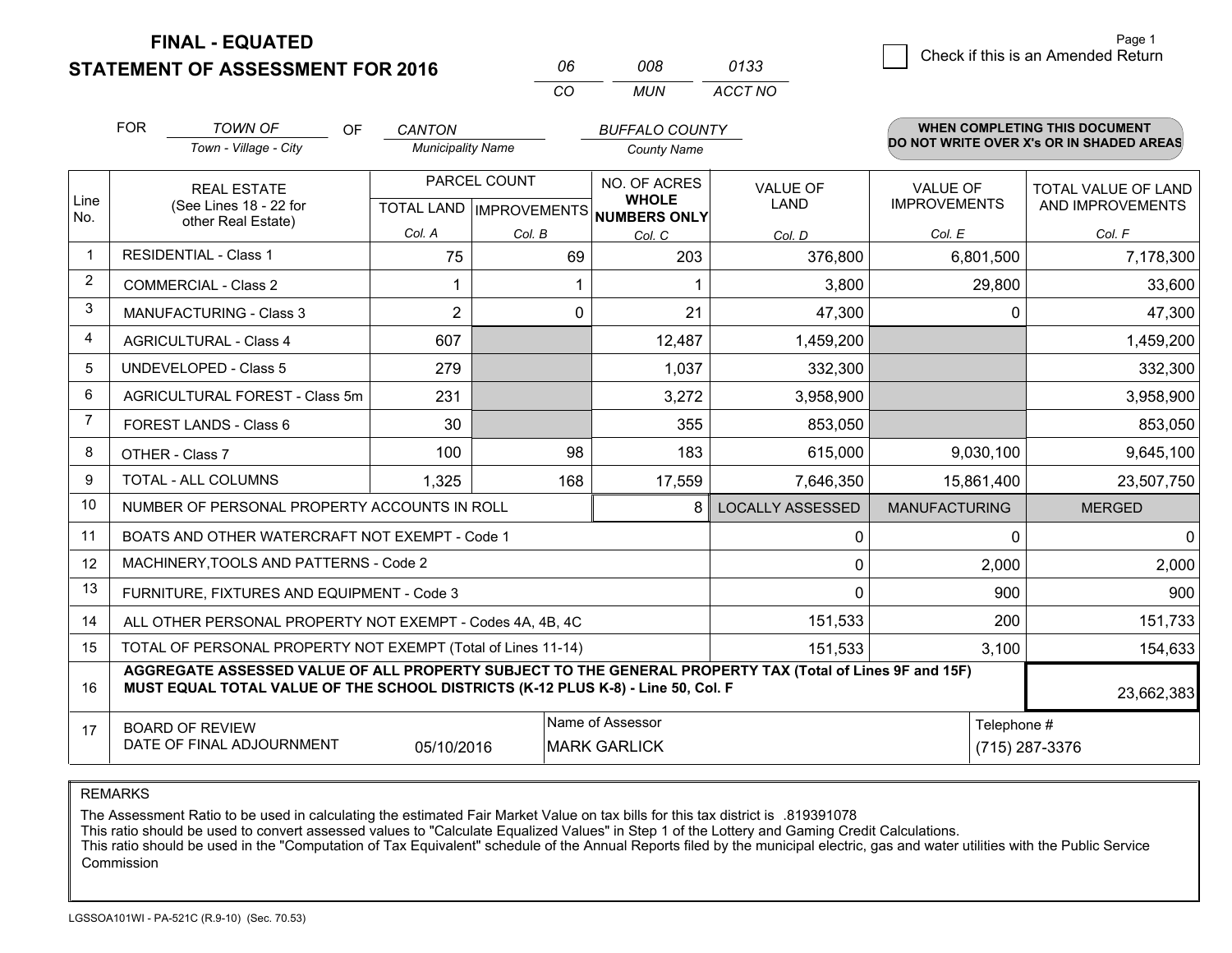*YEAR CO MUN ACCT NO* <sup>2016</sup> <sup>06</sup> <sup>008</sup> <sup>0133</sup> Page 2

Do not confuse FOREST LANDS (Line 7) with FOREST CROPS (in this section) - They are **NOT** the same

|             |                            |                                                                        |                                                  |                                                                                                                   | Private Forest Crop - Reg Class @ \$2.52 per acre                                                                                                                                                                                                                                                                                                                                                                 |              |             |                                         |                                                                                                                                                                                                                                                                                                                                                                                               |
|-------------|----------------------------|------------------------------------------------------------------------|--------------------------------------------------|-------------------------------------------------------------------------------------------------------------------|-------------------------------------------------------------------------------------------------------------------------------------------------------------------------------------------------------------------------------------------------------------------------------------------------------------------------------------------------------------------------------------------------------------------|--------------|-------------|-----------------------------------------|-----------------------------------------------------------------------------------------------------------------------------------------------------------------------------------------------------------------------------------------------------------------------------------------------------------------------------------------------------------------------------------------------|
|             |                            |                                                                        |                                                  |                                                                                                                   | (d) PARCELS                                                                                                                                                                                                                                                                                                                                                                                                       |              | (e) ACRES   |                                         | (f) ASSESSED VALUE                                                                                                                                                                                                                                                                                                                                                                            |
|             |                            |                                                                        |                                                  |                                                                                                                   |                                                                                                                                                                                                                                                                                                                                                                                                                   |              |             |                                         |                                                                                                                                                                                                                                                                                                                                                                                               |
|             |                            |                                                                        |                                                  |                                                                                                                   |                                                                                                                                                                                                                                                                                                                                                                                                                   |              |             |                                         |                                                                                                                                                                                                                                                                                                                                                                                               |
| (a) PARCELS |                            |                                                                        |                                                  |                                                                                                                   |                                                                                                                                                                                                                                                                                                                                                                                                                   |              | (e) ACRES   |                                         | (f) ASSESSED VALUE                                                                                                                                                                                                                                                                                                                                                                            |
|             |                            |                                                                        |                                                  |                                                                                                                   |                                                                                                                                                                                                                                                                                                                                                                                                                   |              |             |                                         |                                                                                                                                                                                                                                                                                                                                                                                               |
|             |                            |                                                                        |                                                  |                                                                                                                   |                                                                                                                                                                                                                                                                                                                                                                                                                   |              |             |                                         |                                                                                                                                                                                                                                                                                                                                                                                               |
| (a) PARCELS |                            |                                                                        |                                                  |                                                                                                                   | (d) PARCELS                                                                                                                                                                                                                                                                                                                                                                                                       |              | (e) ACRES   |                                         | (f) ASSESSED VALUE                                                                                                                                                                                                                                                                                                                                                                            |
|             | 37<br>35.700               |                                                                        |                                                  | 167                                                                                                               |                                                                                                                                                                                                                                                                                                                                                                                                                   | 3,815.68     | 6,684,200   |                                         |                                                                                                                                                                                                                                                                                                                                                                                               |
|             |                            |                                                                        |                                                  |                                                                                                                   |                                                                                                                                                                                                                                                                                                                                                                                                                   |              |             |                                         |                                                                                                                                                                                                                                                                                                                                                                                               |
|             |                            |                                                                        |                                                  | (d) PARCELS                                                                                                       |                                                                                                                                                                                                                                                                                                                                                                                                                   |              |             |                                         | (f) ASSESSED VALUE                                                                                                                                                                                                                                                                                                                                                                            |
|             |                            |                                                                        |                                                  |                                                                                                                   |                                                                                                                                                                                                                                                                                                                                                                                                                   |              |             |                                         |                                                                                                                                                                                                                                                                                                                                                                                               |
|             |                            |                                                                        |                                                  |                                                                                                                   |                                                                                                                                                                                                                                                                                                                                                                                                                   |              |             | 1,881,000                               |                                                                                                                                                                                                                                                                                                                                                                                               |
|             |                            |                                                                        |                                                  | (c) State Acres                                                                                                   |                                                                                                                                                                                                                                                                                                                                                                                                                   |              |             |                                         | (e) Other Acres                                                                                                                                                                                                                                                                                                                                                                               |
|             |                            |                                                                        |                                                  |                                                                                                                   |                                                                                                                                                                                                                                                                                                                                                                                                                   |              | 5.12        |                                         | 14.7                                                                                                                                                                                                                                                                                                                                                                                          |
|             |                            |                                                                        |                                                  |                                                                                                                   |                                                                                                                                                                                                                                                                                                                                                                                                                   |              |             |                                         |                                                                                                                                                                                                                                                                                                                                                                                               |
|             |                            |                                                                        |                                                  |                                                                                                                   |                                                                                                                                                                                                                                                                                                                                                                                                                   |              |             |                                         | (c2) PERSONAL                                                                                                                                                                                                                                                                                                                                                                                 |
|             |                            |                                                                        |                                                  |                                                                                                                   |                                                                                                                                                                                                                                                                                                                                                                                                                   |              |             |                                         |                                                                                                                                                                                                                                                                                                                                                                                               |
|             |                            |                                                                        |                                                  |                                                                                                                   |                                                                                                                                                                                                                                                                                                                                                                                                                   |              |             |                                         |                                                                                                                                                                                                                                                                                                                                                                                               |
|             |                            |                                                                        |                                                  |                                                                                                                   | (f1) REAL ESTATE                                                                                                                                                                                                                                                                                                                                                                                                  |              |             | (f2) PERSONAL                           |                                                                                                                                                                                                                                                                                                                                                                                               |
|             |                            |                                                                        |                                                  |                                                                                                                   |                                                                                                                                                                                                                                                                                                                                                                                                                   |              |             |                                         |                                                                                                                                                                                                                                                                                                                                                                                               |
|             | (a) PARCELS<br>(a) PARCELS | (a) County Forest Cropland Acres<br>(a) REAL ESTATE<br>(d) REAL ESTATE | (b) ACRES<br>(b) ACRES<br>(b) ACRES<br>(b) ACRES | Private Forest Crop - Reg Class @ 10¢ per acre<br>Entered After 2004 Managed Forest - OPEN @<br>(b) Federal Acres | (c) ASSESSED VALUE<br>Private Forest Crop - Special Class @ 20¢ per acre<br>(c) ASSESSED VALUE<br>Entered Before 2005 Managed Forest - OPEN @ \$.79 per acre<br>(c) ASSESSED VALUE<br>\$2.14 per acre<br>(c) ASSESSED VALUE<br>Assessed Value of Omitted Property From Prior Years (Sec. 70.44)<br>(b) PERSONAL<br>Manufacturing Equated Value of Omitted Property From Prior Years (Sec. 70.995)<br>(e) PERSONAL | 38<br>810.36 | (d) PARCELS | (e) ACRES<br>936.28<br>(c1) REAL ESTATE | Entered Before 2005 Managed Forest - Ferrous Mining CLOSED @ \$8.27 per acre<br>Entered Before 2005 Managed Forest - CLOSED @ \$1.87 per acre<br>Entered After 2004 Managed Forest - CLOSED @ \$10.68 per acre<br>(d) County (NOT FOREST CROP) Acres<br>Assessed Value of Sec. 70.43 Corrections of Errors by Assessors<br>Mfg. Equated Value of Sec.70.43 Corrections of Errors by Assessors |

## **SPECIAL DISTRICTS**

| Line<br>No. | Enter 6-digit<br><b>Special District</b> | <b>Account</b><br><b>Number</b> | <b>Special District Name</b> | <b>Locally Assessed Value</b><br>of Real Estate and | Mfg Value of Real Estate<br>and Personal Property | <b>Merged Value of</b><br><b>Real Estate and</b> |
|-------------|------------------------------------------|---------------------------------|------------------------------|-----------------------------------------------------|---------------------------------------------------|--------------------------------------------------|
|             | Code (Col. A)                            | (Col. B)                        | (Col. C)                     | Personal Property (Col. D)                          | (Col. E)                                          | Personal Property (Col. F)                       |
| 24          |                                          |                                 |                              |                                                     |                                                   |                                                  |
| 25          |                                          |                                 |                              |                                                     |                                                   |                                                  |
| 26          |                                          |                                 |                              |                                                     |                                                   |                                                  |
| 27          |                                          |                                 |                              |                                                     |                                                   |                                                  |
| 28          |                                          |                                 |                              |                                                     |                                                   |                                                  |
| 29          |                                          |                                 |                              |                                                     |                                                   |                                                  |
| 30          |                                          |                                 |                              |                                                     |                                                   |                                                  |
| 31          |                                          |                                 |                              |                                                     |                                                   |                                                  |
| 32          |                                          |                                 |                              |                                                     |                                                   |                                                  |
| 33          |                                          |                                 |                              |                                                     |                                                   |                                                  |
| 34          |                                          |                                 |                              |                                                     |                                                   |                                                  |
| 35          |                                          |                                 |                              |                                                     |                                                   |                                                  |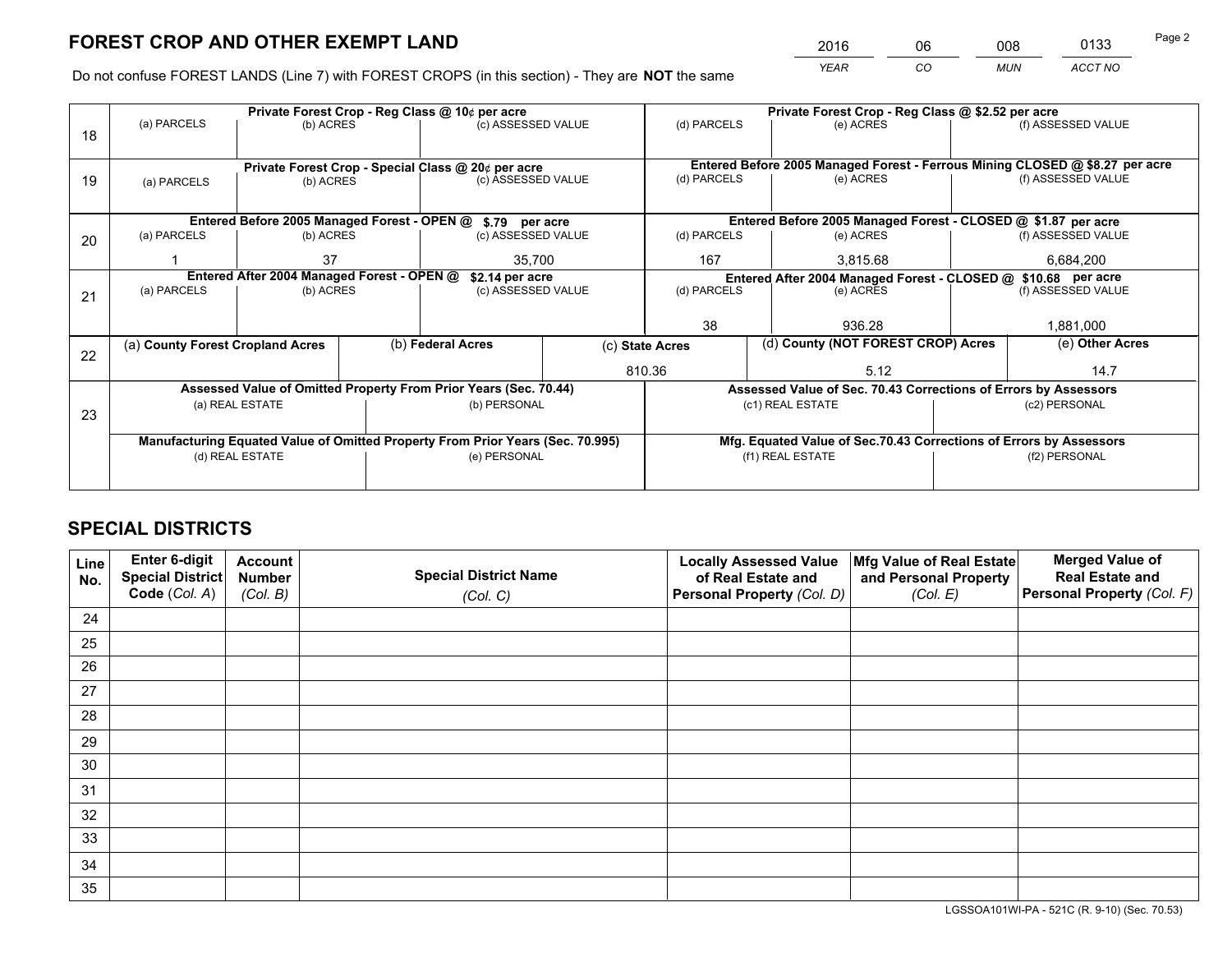|             |                                                                 |                                             |                                                         | <b>YEAR</b>                                                                       | CO<br><b>MUN</b>                                              | ACCT NO                                                                        |
|-------------|-----------------------------------------------------------------|---------------------------------------------|---------------------------------------------------------|-----------------------------------------------------------------------------------|---------------------------------------------------------------|--------------------------------------------------------------------------------|
| Line<br>No. | <b>Enter 6-digit</b><br><b>School District</b><br>Code (Col. A) | <b>Account</b><br><b>Number</b><br>(Col. B) | <b>School District Name</b><br>(Col. C)                 | <b>Locally Assessed Value</b><br>of Real Estate and<br>Personal Property (Col. D) | Mfg Value of Real Estate<br>and Personal Property<br>(Col. E) | <b>Merged Value of</b><br><b>Real Estate and</b><br>Personal Property (Col. F) |
|             | A. SCHOOL DISTRICTS (K-8 and K-12)                              |                                             |                                                         |                                                                                   |                                                               |                                                                                |
| 36          | 063668                                                          | 0044                                        | SCH D OF MONDOVI                                        | 17,551,383                                                                        | 50,400                                                        | 17,601,783                                                                     |
| 37          | 461499                                                          | 0278                                        | SCH D OF DURAND                                         | 6,060,600                                                                         |                                                               | 6,060,600                                                                      |
| 38          |                                                                 |                                             |                                                         |                                                                                   |                                                               |                                                                                |
| 39          |                                                                 |                                             |                                                         |                                                                                   |                                                               |                                                                                |
| 40          |                                                                 |                                             |                                                         |                                                                                   |                                                               |                                                                                |
| 41          |                                                                 |                                             |                                                         |                                                                                   |                                                               |                                                                                |
| 42          |                                                                 |                                             |                                                         |                                                                                   |                                                               |                                                                                |
| 43          |                                                                 |                                             |                                                         |                                                                                   |                                                               |                                                                                |
| 44          |                                                                 |                                             |                                                         |                                                                                   |                                                               |                                                                                |
| 45<br>46    |                                                                 |                                             |                                                         |                                                                                   |                                                               |                                                                                |
| 47          |                                                                 |                                             |                                                         |                                                                                   |                                                               |                                                                                |
| 48          |                                                                 |                                             |                                                         |                                                                                   |                                                               |                                                                                |
| 49          |                                                                 |                                             |                                                         |                                                                                   |                                                               |                                                                                |
| 50          |                                                                 |                                             | TOTAL ASSESSED VALUE OF SCHOOL DISTRICTS (K-8 and K-12) | 23,611,983                                                                        | 50,400                                                        | 23,662,383                                                                     |
|             | <b>B.</b><br><b>UNION HIGH SCHOOL DISTRICTS</b>                 |                                             |                                                         |                                                                                   |                                                               |                                                                                |
| 51          |                                                                 |                                             |                                                         |                                                                                   |                                                               |                                                                                |
| 52          |                                                                 |                                             |                                                         |                                                                                   |                                                               |                                                                                |
| 53          |                                                                 |                                             |                                                         |                                                                                   |                                                               |                                                                                |
| 54          |                                                                 |                                             |                                                         |                                                                                   |                                                               |                                                                                |
| 55          |                                                                 |                                             | TOTAL ASSESSED VALUE OF UNION HIGH SCHOOLS              |                                                                                   |                                                               |                                                                                |
|             | C.<br><b>TECHNICAL COLLEGE DISTRICTS</b>                        |                                             |                                                         |                                                                                   |                                                               |                                                                                |
| 56          | 000100                                                          | 0001                                        | CHIPPEWA VALLEY TECHNICAL COLLEGE EAUC                  | 23,611,983                                                                        | 50,400                                                        | 23,662,383                                                                     |
| 57          |                                                                 |                                             |                                                         |                                                                                   |                                                               |                                                                                |
| 58          |                                                                 |                                             |                                                         |                                                                                   |                                                               |                                                                                |
| 59          |                                                                 |                                             | TOTAL ASSESSED VALUE OF TECHNICAL COLLEGES              | 23,611,983                                                                        | 50,400                                                        | 23,662,383                                                                     |

06

008

 *I hereby certify, to the best of my knowledge and belief, this form is complete and correct.*

**SCHOOL DISTRICTS**

| Print name of preparer | Title                    |                | Date (MM / DD / CCYY) |
|------------------------|--------------------------|----------------|-----------------------|
|                        |                          |                |                       |
| Signature of preparer  | Contact Telephone Number | E-mail address |                       |
|                        | $\sim$                   |                |                       |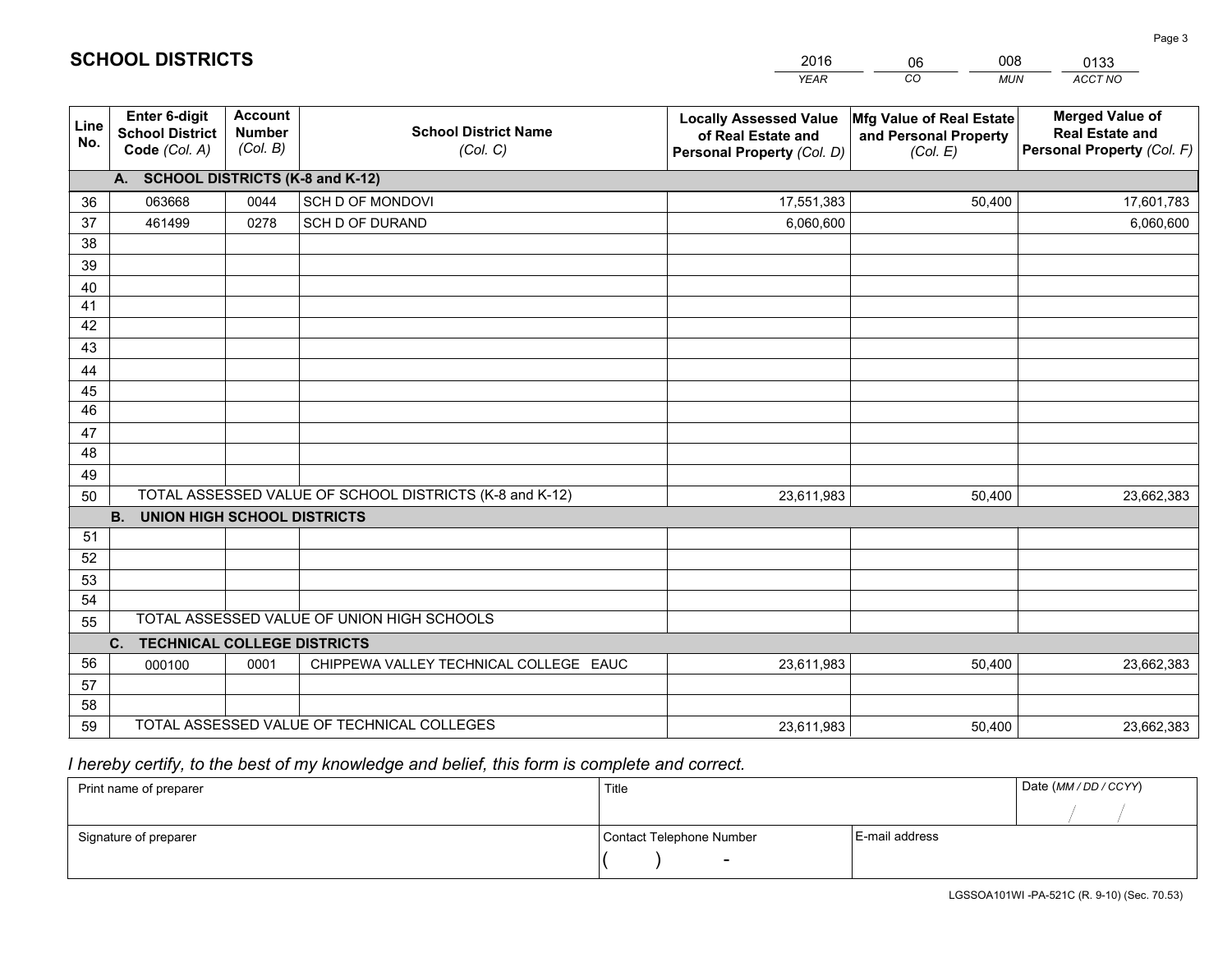#### **HIGHLIGHTS**

- 1. Complete the Statement of Assessment after the Board of Review. Reflect any changes made there.
- 2. Use black ink to complete.
- 3. Line 16 must equal Line 50, Col D.
- 4. Line 55 must equal the total of K-8 schools listed on lines 36-49. Do not include K-12 schools in this comparision.
- 5. Line 59, Col. D must equal Line 16.
- 6. Special District, School District and Technical College District values must include both real estate and personal property. Examples of Special districts are: town sanitary districts, public inland lake protection and rehabilitation districts, and metropolitan sewerage districts.
- 7. DO NOT INCLUDE Manufacturing property values.DOR will print these values on the final SOA.

LAUREL GRUBER TOWN OF CANTON S145 COUNTY RD V DURAND, WI 54736 - 8317

DURAND, WI 54736 - 8317 S145 COUNTY RD V \_AUREL GRUBER<br>TOWN OF CANTON

 8. Accuracy of this form is very important. The values reported directly affect the equalized value DOR calculates for school and special districts.

#### **Page 1:**

 If not prefilled, enter the tax year,county and municipal code,municipal type, municipal name and county name on the top of form.

Check the Amended box, if filing an amended / corrected SOA.

 Report the parcel count, acres and assessed value of taxable general property, total parcel count, (real and personal), total acres, and values from final figures set by the Board of Review.

- A. Real Estate land and improvements (buildings, etc.) is reported on lines 1 8, total line 9.
- B. Personal Property is reported on lines 11 14, Column D, total line 15.
- C. To complete this report, use the computer produced summary of the assessment roll that shows these amounts.
- D. Use whole numbers only.
- E. Add each line across and each column down to verify entries.

#### **Page 2:**

- A. Report Special Items (not subject to general property tax).
- 1. Private Forest Croplands and Managed Forest Lands are reported on lines 18,19, 20 and 21. Be sure to report assessed values **NOT** taxes.
- 2. You should have copies of the orders of entry, orders of withdrawal, etc., to update your assessment roll.
	- 3. Show hundredths of acres (e.g. 39.75).
- 4. Tax exempt lands are reported on line 22.
- 5. Omitted property and sec. 70.43, Wis. Stats., corrections of errors by assessor are reported on line 23. Report real estate and personal property separately. These should be for **prior years**, not something found on the current assessment roll after the board of review.
- B. Special District (Lines 24-35) Include the value of both real and personal property.
- The Department of Revenue (DOR) preprints much of the information regarding names and codes for schools, special districts,etc. If a district is not listed, enter the name and value only, DOR will enter the proper code.

### **Page 3 School Districts:**

Include the value of both real and personal property.

Report School District (regular, elementary, union high school, and technical college).

- 1. Regular (K-12) and Elementary (K-8) school values are reported on lines 36-49, total on line 50.
- 2. Union High School (UHS) (use only if elementary schools are listed on lines 36-49) are reported on lines 51-54. UHS total value (line 55) must equal to the total **elementary school** values reported on lines 36-49. Do notinclude K-12 schools in this comparison.
- 3. Technical College values are reported on lines 56-58, total on line 59.
- 4. Use the computer summary that shows these amounts to complete this report.

#### **This form is due the second Monday in June. File this report only after your Board of Review is complete.**

 *If you have questions: Return forms to:*

Fax number: (608) 264-6887 PO Box 8971

 Email: lgs@revenue.wi.gov Wisconsin Department of Revenue Call: (608) 261-5341 Local Government Services Section 6-97Madison WI 53708-8971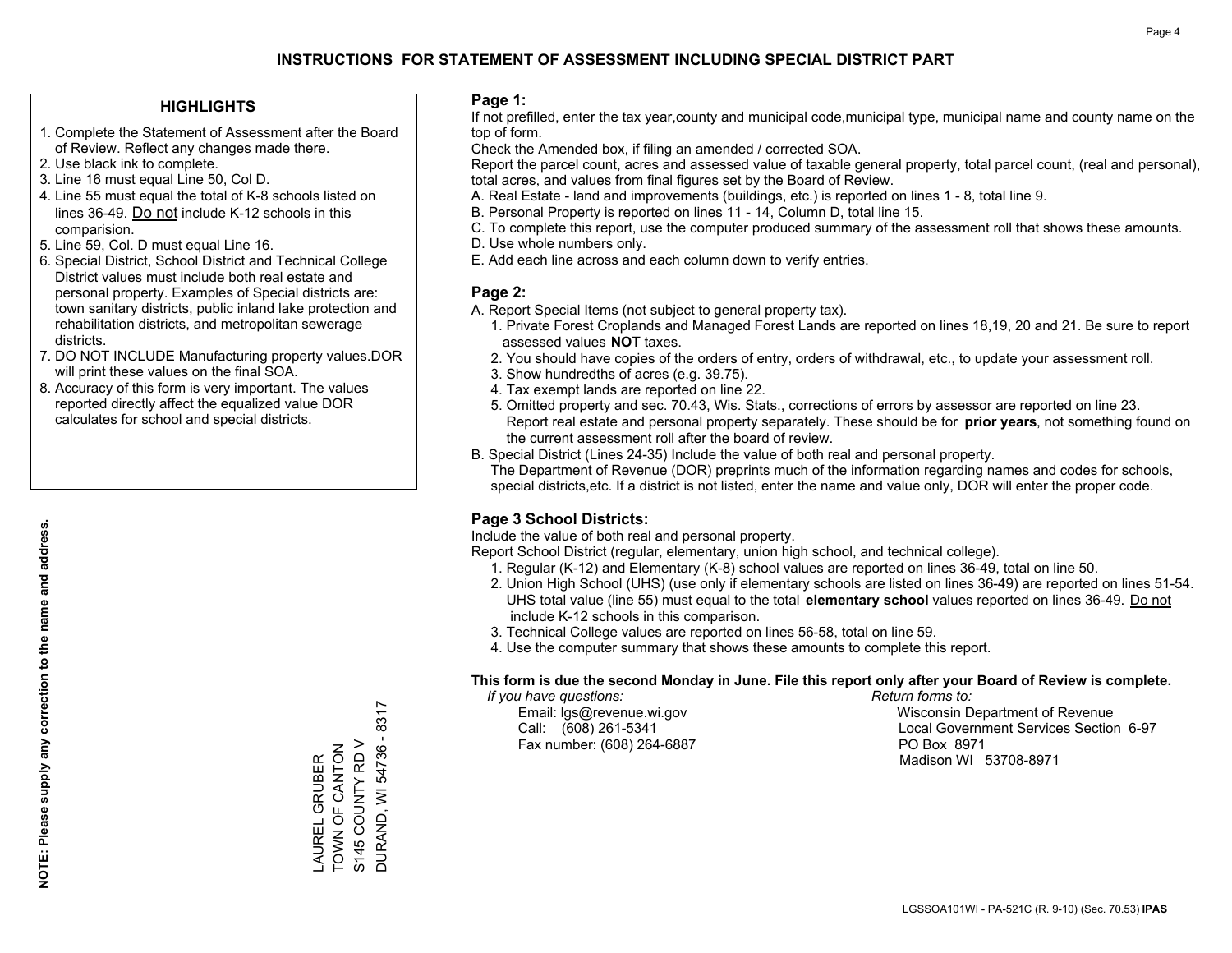**STATEMENT OF ASSESSMENT FOR 2016 FINAL - EQUATED**

| 010 | 0134    |
|-----|---------|
| MUN | ACCT NO |

|                         | <b>FOR</b>                                                                                                                                                                                   | <b>TOWN OF</b><br><b>OF</b><br>Town - Village - City               | <b>CROSS</b><br><b>Municipality Name</b>  |        | <b>BUFFALO COUNTY</b><br><b>County Name</b>                                    |                         |                                        | <b>WHEN COMPLETING THIS DOCUMENT</b><br>DO NOT WRITE OVER X's OR IN SHADED AREAS |
|-------------------------|----------------------------------------------------------------------------------------------------------------------------------------------------------------------------------------------|--------------------------------------------------------------------|-------------------------------------------|--------|--------------------------------------------------------------------------------|-------------------------|----------------------------------------|----------------------------------------------------------------------------------|
| Line<br>No.             |                                                                                                                                                                                              | <b>REAL ESTATE</b><br>(See Lines 18 - 22 for<br>other Real Estate) | PARCEL COUNT<br>TOTAL LAND   IMPROVEMENTS |        | NO. OF ACRES<br><b>VALUE OF</b><br><b>WHOLE</b><br><b>LAND</b><br>NUMBERS ONLY |                         | <b>VALUE OF</b><br><b>IMPROVEMENTS</b> | <b>TOTAL VALUE OF LAND</b><br>AND IMPROVEMENTS                                   |
|                         |                                                                                                                                                                                              |                                                                    | Col. A                                    | Col. B | Col. C                                                                         | Col. D                  | Col. E                                 | Col. F                                                                           |
| $\overline{\mathbf{1}}$ |                                                                                                                                                                                              | <b>RESIDENTIAL - Class 1</b>                                       | 160                                       | 145    | 288                                                                            | 1,375,200               | 13,638,100                             | 15,013,300                                                                       |
| 2                       |                                                                                                                                                                                              | <b>COMMERCIAL - Class 2</b>                                        | 5                                         | 2      | 12                                                                             | 48,000                  | 256,000                                | 304,000                                                                          |
| 3                       |                                                                                                                                                                                              | <b>MANUFACTURING - Class 3</b>                                     | $\Omega$                                  | 0      | $\Omega$                                                                       | 0                       | $\Omega$                               | $\mathbf{0}$                                                                     |
| 4                       |                                                                                                                                                                                              | <b>AGRICULTURAL - Class 4</b>                                      | 709                                       |        | 9,978                                                                          | 1,431,750               |                                        | 1,431,750                                                                        |
| 5                       |                                                                                                                                                                                              | <b>UNDEVELOPED - Class 5</b>                                       | 402                                       |        | 2,383                                                                          | 1,417,500               |                                        | 1,417,500                                                                        |
| 6                       |                                                                                                                                                                                              | AGRICULTURAL FOREST - Class 5m                                     | 285                                       |        | 4,104                                                                          | 6,566,100               |                                        | 6,566,100                                                                        |
| 7                       |                                                                                                                                                                                              | FOREST LANDS - Class 6                                             | 87                                        |        | 854                                                                            | 2,733,300               |                                        | 2,733,300                                                                        |
| 8                       |                                                                                                                                                                                              | OTHER - Class 7                                                    | 86                                        | 85     | 207                                                                            | 874,100                 | 7,687,000                              | 8,561,100                                                                        |
| 9                       |                                                                                                                                                                                              | TOTAL - ALL COLUMNS                                                | 1,734                                     | 232    | 17,826                                                                         | 14,445,950              | 21,581,100                             | 36,027,050                                                                       |
| 10                      |                                                                                                                                                                                              | NUMBER OF PERSONAL PROPERTY ACCOUNTS IN ROLL                       |                                           |        | 11                                                                             | <b>LOCALLY ASSESSED</b> | <b>MANUFACTURING</b>                   | <b>MERGED</b>                                                                    |
| 11                      |                                                                                                                                                                                              | BOATS AND OTHER WATERCRAFT NOT EXEMPT - Code 1                     |                                           |        |                                                                                | 0                       | 0                                      | $\mathbf 0$                                                                      |
| 12                      |                                                                                                                                                                                              | MACHINERY, TOOLS AND PATTERNS - Code 2                             |                                           |        |                                                                                | 3,700                   | 6,900                                  | 10,600                                                                           |
| 13                      |                                                                                                                                                                                              | FURNITURE, FIXTURES AND EQUIPMENT - Code 3                         |                                           |        |                                                                                | 19,800                  | $\Omega$                               | 19,800                                                                           |
| 14                      |                                                                                                                                                                                              | ALL OTHER PERSONAL PROPERTY NOT EXEMPT - Codes 4A, 4B, 4C          |                                           |        |                                                                                | 144,400                 | $\Omega$                               | 144,400                                                                          |
| 15                      |                                                                                                                                                                                              | TOTAL OF PERSONAL PROPERTY NOT EXEMPT (Total of Lines 11-14)       |                                           |        | 167,900                                                                        | 6,900                   | 174,800                                |                                                                                  |
| 16                      | AGGREGATE ASSESSED VALUE OF ALL PROPERTY SUBJECT TO THE GENERAL PROPERTY TAX (Total of Lines 9F and 15F)<br>MUST EQUAL TOTAL VALUE OF THE SCHOOL DISTRICTS (K-12 PLUS K-8) - Line 50, Col. F |                                                                    |                                           |        |                                                                                |                         | 36,201,850                             |                                                                                  |
| 17                      | Name of Assessor<br>Telephone #<br><b>BOARD OF REVIEW</b><br>DATE OF FINAL ADJOURNMENT<br>05/14/2016<br><b>BARRETT BRENNER</b><br>(715) 926-3199                                             |                                                                    |                                           |        |                                                                                |                         |                                        |                                                                                  |

*CO*

*<sup>06</sup> <sup>010</sup>*

REMARKS

The Assessment Ratio to be used in calculating the estimated Fair Market Value on tax bills for this tax district is .921753358

This ratio should be used to convert assessed values to "Calculate Equalized Values" in Step 1 of the Lottery and Gaming Credit Calculations.<br>This ratio should be used in the "Computation of Tax Equivalent" schedule of the Commission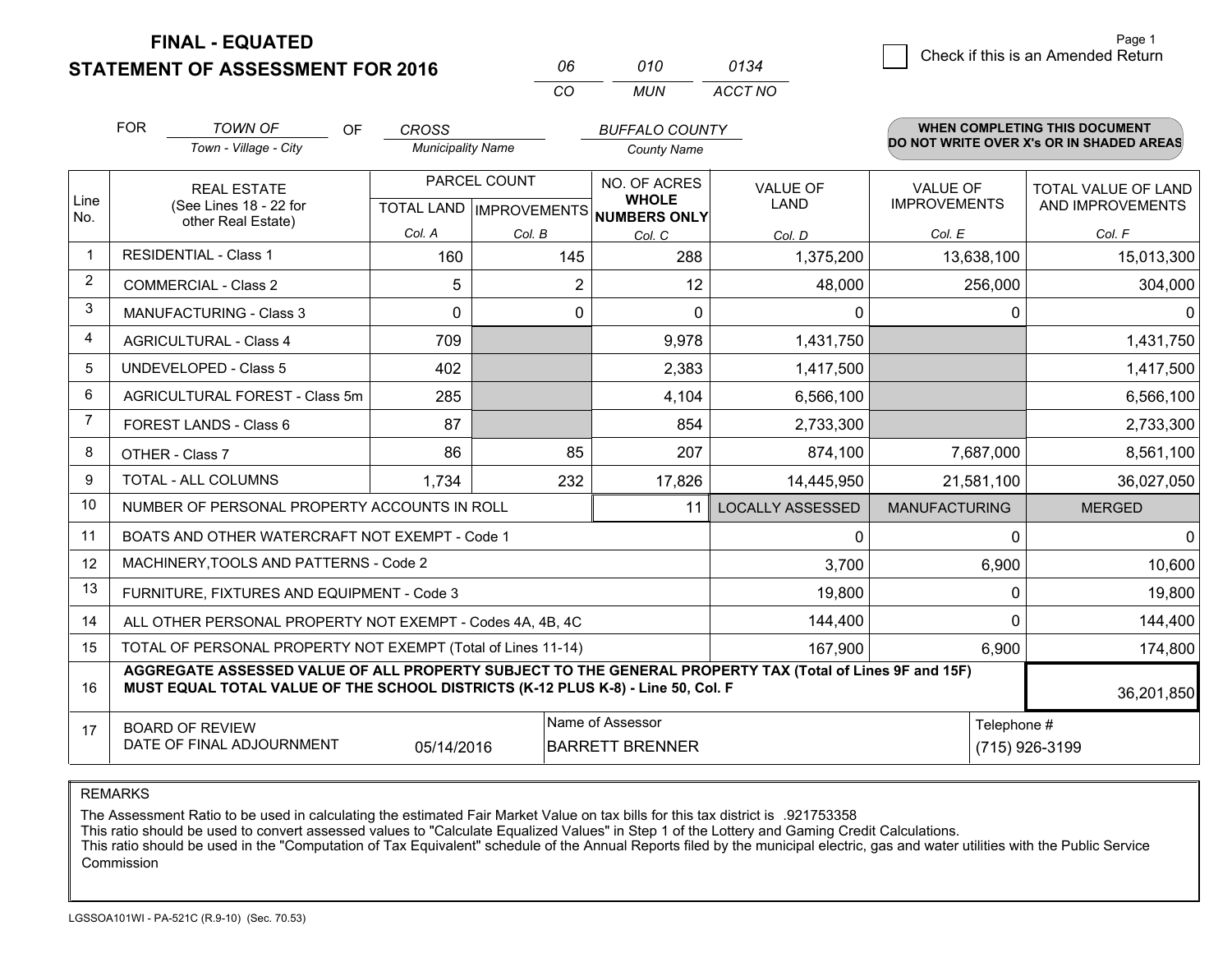*YEAR CO MUN ACCT NO* <sup>2016</sup> <sup>06</sup> <sup>010</sup> <sup>0134</sup> Page 2

Do not confuse FOREST LANDS (Line 7) with FOREST CROPS (in this section) - They are **NOT** the same

|    | Private Forest Crop - Reg Class @ 10¢ per acre                                 |                 |  |                                                                  |                                                                    |                                                                              | Private Forest Crop - Reg Class @ \$2.52 per acre               |               |                    |  |
|----|--------------------------------------------------------------------------------|-----------------|--|------------------------------------------------------------------|--------------------------------------------------------------------|------------------------------------------------------------------------------|-----------------------------------------------------------------|---------------|--------------------|--|
| 18 | (a) PARCELS                                                                    | (b) ACRES       |  | (c) ASSESSED VALUE                                               |                                                                    | (d) PARCELS                                                                  | (e) ACRES                                                       |               | (f) ASSESSED VALUE |  |
|    | 2                                                                              | 56              |  | 179.200                                                          |                                                                    |                                                                              |                                                                 |               |                    |  |
|    |                                                                                |                 |  | Private Forest Crop - Special Class @ 20¢ per acre               |                                                                    | Entered Before 2005 Managed Forest - Ferrous Mining CLOSED @ \$8.27 per acre |                                                                 |               |                    |  |
| 19 | (a) PARCELS                                                                    | (b) ACRES       |  | (c) ASSESSED VALUE                                               |                                                                    | (d) PARCELS                                                                  | (e) ACRES                                                       |               | (f) ASSESSED VALUE |  |
|    |                                                                                |                 |  |                                                                  |                                                                    |                                                                              |                                                                 |               |                    |  |
|    |                                                                                |                 |  | Entered Before 2005 Managed Forest - OPEN @ \$.79 per acre       |                                                                    |                                                                              | Entered Before 2005 Managed Forest - CLOSED @ \$1.87 per acre   |               |                    |  |
| 20 | (a) PARCELS                                                                    | (b) ACRES       |  | (c) ASSESSED VALUE                                               |                                                                    | (d) PARCELS                                                                  | (e) ACRES                                                       |               | (f) ASSESSED VALUE |  |
|    |                                                                                | 9.600<br>3      |  |                                                                  | 166                                                                | 3,329.45                                                                     |                                                                 | 7,649,000     |                    |  |
|    | Entered After 2004 Managed Forest - OPEN @<br>\$2.14 per acre                  |                 |  |                                                                  | Entered After 2004 Managed Forest - CLOSED @ \$10.68 per acre      |                                                                              |                                                                 |               |                    |  |
| 21 | (a) PARCELS                                                                    | (b) ACRES       |  | (c) ASSESSED VALUE                                               |                                                                    | (d) PARCELS                                                                  | (e) ACRES                                                       |               | (f) ASSESSED VALUE |  |
|    |                                                                                |                 |  |                                                                  |                                                                    |                                                                              |                                                                 |               |                    |  |
|    |                                                                                |                 |  |                                                                  | 131                                                                |                                                                              | 2.474.8                                                         |               | 5,507,500          |  |
| 22 | (a) County Forest Cropland Acres                                               |                 |  | (b) Federal Acres                                                | (c) State Acres                                                    |                                                                              | (d) County (NOT FOREST CROP) Acres                              |               | (e) Other Acres    |  |
|    |                                                                                |                 |  |                                                                  | 446.42                                                             |                                                                              | 3.42                                                            |               | 41.88              |  |
|    |                                                                                |                 |  | Assessed Value of Omitted Property From Prior Years (Sec. 70.44) |                                                                    |                                                                              | Assessed Value of Sec. 70.43 Corrections of Errors by Assessors |               |                    |  |
|    |                                                                                | (a) REAL ESTATE |  | (b) PERSONAL                                                     |                                                                    |                                                                              | (c1) REAL ESTATE                                                |               | (c2) PERSONAL      |  |
| 23 |                                                                                |                 |  |                                                                  |                                                                    |                                                                              |                                                                 |               |                    |  |
|    | Manufacturing Equated Value of Omitted Property From Prior Years (Sec. 70.995) |                 |  |                                                                  | Mfg. Equated Value of Sec.70.43 Corrections of Errors by Assessors |                                                                              |                                                                 |               |                    |  |
|    | (d) REAL ESTATE                                                                |                 |  | (e) PERSONAL                                                     |                                                                    | (f1) REAL ESTATE                                                             |                                                                 | (f2) PERSONAL |                    |  |
|    |                                                                                |                 |  |                                                                  |                                                                    |                                                                              |                                                                 |               |                    |  |

## **SPECIAL DISTRICTS**

| Line<br>No. | Enter 6-digit<br>Special District | <b>Account</b><br><b>Number</b> | <b>Special District Name</b> | <b>Locally Assessed Value</b><br>of Real Estate and | Mfg Value of Real Estate<br>and Personal Property | <b>Merged Value of</b><br><b>Real Estate and</b> |
|-------------|-----------------------------------|---------------------------------|------------------------------|-----------------------------------------------------|---------------------------------------------------|--------------------------------------------------|
|             | Code (Col. A)                     | (Col. B)                        | (Col. C)                     | Personal Property (Col. D)                          | (Col. E)                                          | Personal Property (Col. F)                       |
| 24          |                                   |                                 |                              |                                                     |                                                   |                                                  |
| 25          |                                   |                                 |                              |                                                     |                                                   |                                                  |
| 26          |                                   |                                 |                              |                                                     |                                                   |                                                  |
| 27          |                                   |                                 |                              |                                                     |                                                   |                                                  |
| 28          |                                   |                                 |                              |                                                     |                                                   |                                                  |
| 29          |                                   |                                 |                              |                                                     |                                                   |                                                  |
| 30          |                                   |                                 |                              |                                                     |                                                   |                                                  |
| 31          |                                   |                                 |                              |                                                     |                                                   |                                                  |
| 32          |                                   |                                 |                              |                                                     |                                                   |                                                  |
| 33          |                                   |                                 |                              |                                                     |                                                   |                                                  |
| 34          |                                   |                                 |                              |                                                     |                                                   |                                                  |
| 35          |                                   |                                 |                              |                                                     |                                                   |                                                  |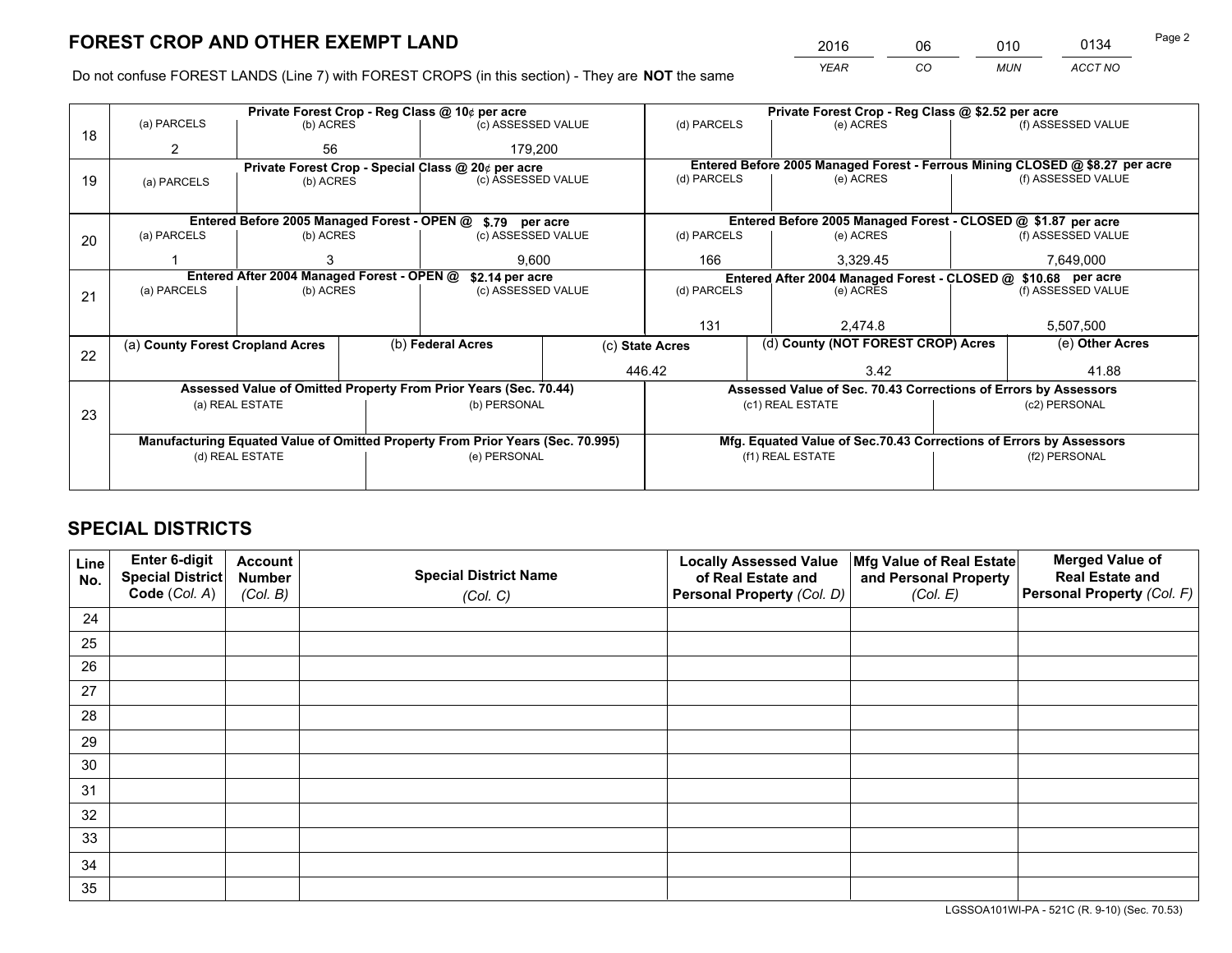|             |                                                                 |                                             |                                                         | <b>YEAR</b>                                                                       | CO<br><b>MUN</b>                                              | ACCT NO                                                                        |
|-------------|-----------------------------------------------------------------|---------------------------------------------|---------------------------------------------------------|-----------------------------------------------------------------------------------|---------------------------------------------------------------|--------------------------------------------------------------------------------|
| Line<br>No. | <b>Enter 6-digit</b><br><b>School District</b><br>Code (Col. A) | <b>Account</b><br><b>Number</b><br>(Col. B) | <b>School District Name</b><br>(Col. C)                 | <b>Locally Assessed Value</b><br>of Real Estate and<br>Personal Property (Col. D) | Mfg Value of Real Estate<br>and Personal Property<br>(Col. E) | <b>Merged Value of</b><br><b>Real Estate and</b><br>Personal Property (Col. F) |
|             | A. SCHOOL DISTRICTS (K-8 and K-12)                              |                                             |                                                         |                                                                                   |                                                               |                                                                                |
| 36          | 061155                                                          | 0042                                        | SCH D OF COCHRANE-FOUNTAIN CITY                         | 35,132,350                                                                        | 6,900                                                         | 35,139,250                                                                     |
| 37          | 610154                                                          | 0358                                        | <b>SCH D OF ARCADIA</b>                                 | 1,062,600                                                                         |                                                               | 1,062,600                                                                      |
| 38          |                                                                 |                                             |                                                         |                                                                                   |                                                               |                                                                                |
| 39          |                                                                 |                                             |                                                         |                                                                                   |                                                               |                                                                                |
| 40          |                                                                 |                                             |                                                         |                                                                                   |                                                               |                                                                                |
| 41          |                                                                 |                                             |                                                         |                                                                                   |                                                               |                                                                                |
| 42          |                                                                 |                                             |                                                         |                                                                                   |                                                               |                                                                                |
| 43          |                                                                 |                                             |                                                         |                                                                                   |                                                               |                                                                                |
| 44          |                                                                 |                                             |                                                         |                                                                                   |                                                               |                                                                                |
| 45<br>46    |                                                                 |                                             |                                                         |                                                                                   |                                                               |                                                                                |
|             |                                                                 |                                             |                                                         |                                                                                   |                                                               |                                                                                |
| 47<br>48    |                                                                 |                                             |                                                         |                                                                                   |                                                               |                                                                                |
| 49          |                                                                 |                                             |                                                         |                                                                                   |                                                               |                                                                                |
| 50          |                                                                 |                                             | TOTAL ASSESSED VALUE OF SCHOOL DISTRICTS (K-8 and K-12) | 36,194,950                                                                        | 6,900                                                         | 36,201,850                                                                     |
|             | <b>B.</b><br><b>UNION HIGH SCHOOL DISTRICTS</b>                 |                                             |                                                         |                                                                                   |                                                               |                                                                                |
| 51          |                                                                 |                                             |                                                         |                                                                                   |                                                               |                                                                                |
| 52          |                                                                 |                                             |                                                         |                                                                                   |                                                               |                                                                                |
| 53          |                                                                 |                                             |                                                         |                                                                                   |                                                               |                                                                                |
| 54          |                                                                 |                                             |                                                         |                                                                                   |                                                               |                                                                                |
| 55          |                                                                 |                                             | TOTAL ASSESSED VALUE OF UNION HIGH SCHOOLS              |                                                                                   |                                                               |                                                                                |
|             | C.<br><b>TECHNICAL COLLEGE DISTRICTS</b>                        |                                             |                                                         |                                                                                   |                                                               |                                                                                |
| 56          | 000200                                                          | 0002                                        | WESTERN TECHNICAL COLLEGE LACR                          | 36,194,950                                                                        | 6,900                                                         | 36,201,850                                                                     |
| 57          |                                                                 |                                             |                                                         |                                                                                   |                                                               |                                                                                |
| 58          |                                                                 |                                             |                                                         |                                                                                   |                                                               |                                                                                |
| 59          |                                                                 |                                             | TOTAL ASSESSED VALUE OF TECHNICAL COLLEGES              | 36,194,950                                                                        | 6,900                                                         | 36,201,850                                                                     |

06

010

 *I hereby certify, to the best of my knowledge and belief, this form is complete and correct.*

**SCHOOL DISTRICTS**

| Print name of preparer | Title                    |                | Date (MM / DD / CCYY) |
|------------------------|--------------------------|----------------|-----------------------|
|                        |                          |                |                       |
| Signature of preparer  | Contact Telephone Number | E-mail address |                       |
|                        | $\sim$                   |                |                       |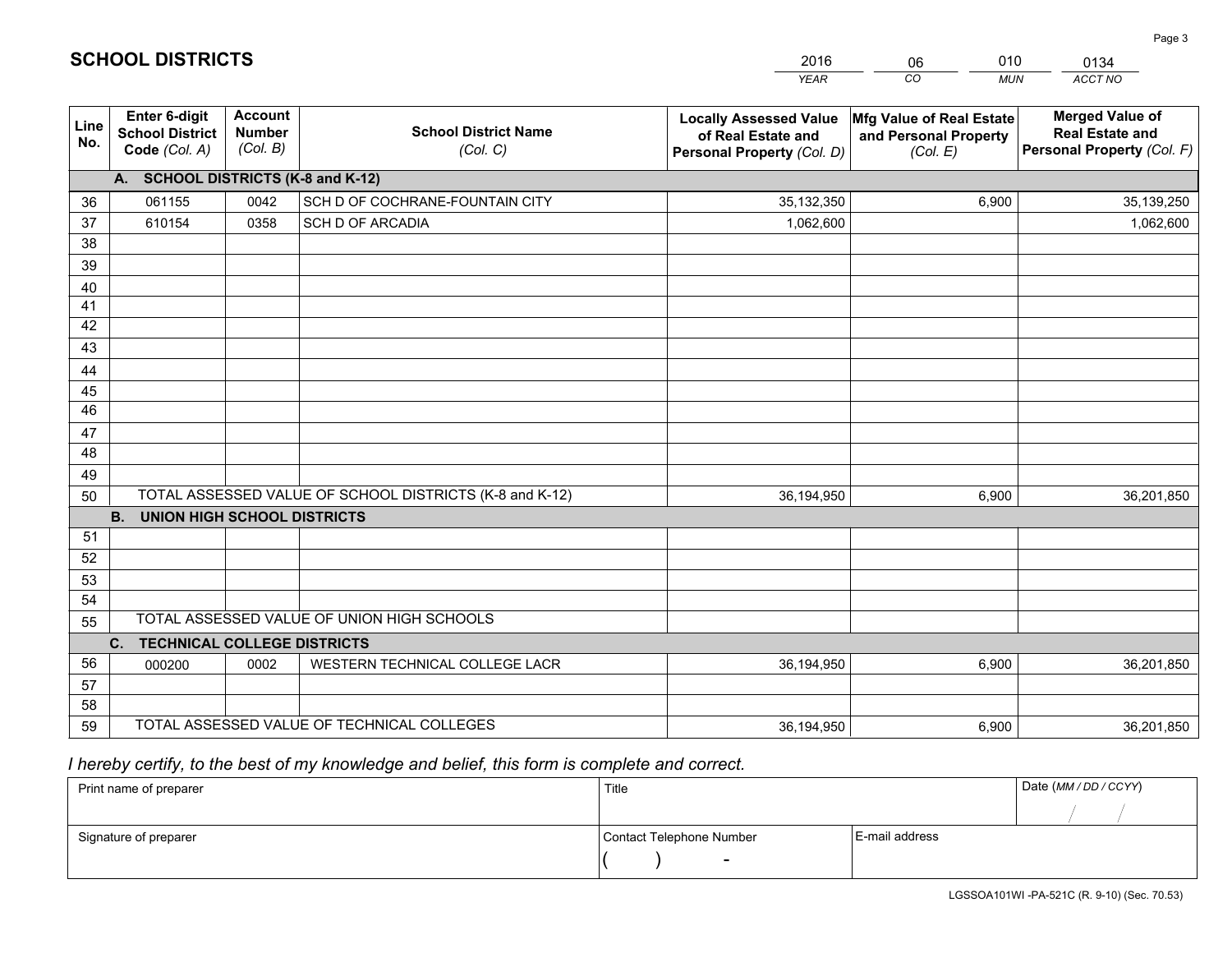#### **HIGHLIGHTS**

- 1. Complete the Statement of Assessment after the Board of Review. Reflect any changes made there.
- 2. Use black ink to complete.
- 3. Line 16 must equal Line 50, Col D.
- 4. Line 55 must equal the total of K-8 schools listed on lines 36-49. Do not include K-12 schools in this comparision.
- 5. Line 59, Col. D must equal Line 16.
- 6. Special District, School District and Technical College District values must include both real estate and personal property. Examples of Special districts are: town sanitary districts, public inland lake protection and rehabilitation districts, and metropolitan sewerage districts.
- 7. DO NOT INCLUDE Manufacturing property values.DOR will print these values on the final SOA.
- 8. Accuracy of this form is very important. The values reported directly affect the equalized value DOR calculates for school and special districts.

#### **Page 1:**

 If not prefilled, enter the tax year,county and municipal code,municipal type, municipal name and county name on the top of form.

Check the Amended box, if filing an amended / corrected SOA.

 Report the parcel count, acres and assessed value of taxable general property, total parcel count, (real and personal), total acres, and values from final figures set by the Board of Review.

- A. Real Estate land and improvements (buildings, etc.) is reported on lines 1 8, total line 9.
- B. Personal Property is reported on lines 11 14, Column D, total line 15.
- C. To complete this report, use the computer produced summary of the assessment roll that shows these amounts.
- D. Use whole numbers only.
- E. Add each line across and each column down to verify entries.

#### **Page 2:**

- A. Report Special Items (not subject to general property tax).
- 1. Private Forest Croplands and Managed Forest Lands are reported on lines 18,19, 20 and 21. Be sure to report assessed values **NOT** taxes.
- 2. You should have copies of the orders of entry, orders of withdrawal, etc., to update your assessment roll.
	- 3. Show hundredths of acres (e.g. 39.75).
- 4. Tax exempt lands are reported on line 22.
- 5. Omitted property and sec. 70.43, Wis. Stats., corrections of errors by assessor are reported on line 23. Report real estate and personal property separately. These should be for **prior years**, not something found on the current assessment roll after the board of review.
- B. Special District (Lines 24-35) Include the value of both real and personal property.
- The Department of Revenue (DOR) preprints much of the information regarding names and codes for schools, special districts,etc. If a district is not listed, enter the name and value only, DOR will enter the proper code.

### **Page 3 School Districts:**

Include the value of both real and personal property.

Report School District (regular, elementary, union high school, and technical college).

- 1. Regular (K-12) and Elementary (K-8) school values are reported on lines 36-49, total on line 50.
- 2. Union High School (UHS) (use only if elementary schools are listed on lines 36-49) are reported on lines 51-54. UHS total value (line 55) must equal to the total **elementary school** values reported on lines 36-49. Do notinclude K-12 schools in this comparison.
- 3. Technical College values are reported on lines 56-58, total on line 59.
- 4. Use the computer summary that shows these amounts to complete this report.

#### **This form is due the second Monday in June. File this report only after your Board of Review is complete.**

 *If you have questions: Return forms to:*

Fax number: (608) 264-6887 PO Box 8971

 Email: lgs@revenue.wi.gov Wisconsin Department of Revenue Call: (608) 261-5341 Local Government Services Section 6-97Madison WI 53708-8971

COCHRANE, WI 54622 COCHRANE, WI 54622 503 SOUTH MAIN ST. 503 SOUTH MAIN ST. CARRIE VENNER<br>TOWN OF CROSS TOWN OF CROSS CARRIE VENNER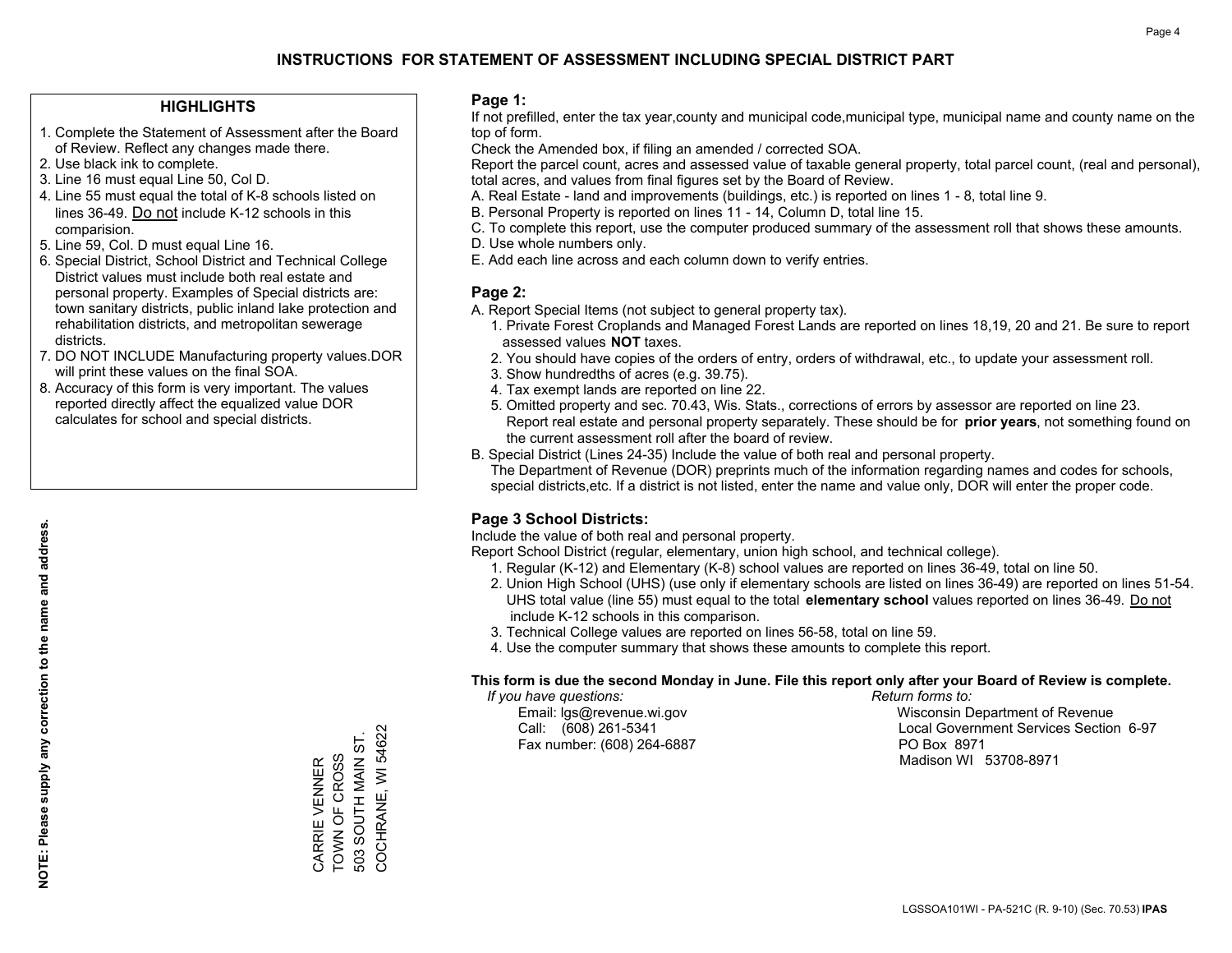**FINAL - EQUATED**

**STATEMENT OF ASSESSMENT FOR 2016** 

| NR       | 012 | 0135    |
|----------|-----|---------|
| $\cdots$ | MUN | ACCT NO |

|      | <b>FOR</b>                                                                                                                                                                                   | <b>TOWN OF</b><br><b>OF</b>                               | <b>DOVER</b>                              |        | <b>BUFFALO COUNTY</b>        |                                |                                        | <b>WHEN COMPLETING THIS DOCUMENT</b>           |
|------|----------------------------------------------------------------------------------------------------------------------------------------------------------------------------------------------|-----------------------------------------------------------|-------------------------------------------|--------|------------------------------|--------------------------------|----------------------------------------|------------------------------------------------|
|      |                                                                                                                                                                                              | Town - Village - City                                     | <b>Municipality Name</b>                  |        | <b>County Name</b>           |                                |                                        | DO NOT WRITE OVER X's OR IN SHADED AREAS       |
| Line |                                                                                                                                                                                              | <b>REAL ESTATE</b><br>(See Lines 18 - 22 for              | PARCEL COUNT<br>TOTAL LAND   IMPROVEMENTS |        | NO. OF ACRES<br><b>WHOLE</b> | <b>VALUE OF</b><br><b>LAND</b> | <b>VALUE OF</b><br><b>IMPROVEMENTS</b> | <b>TOTAL VALUE OF LAND</b><br>AND IMPROVEMENTS |
| No.  |                                                                                                                                                                                              | other Real Estate)                                        | Col. A                                    | Col. B | NUMBERS ONLY<br>Col. C       | Col. D                         | Col. E                                 | Col. F                                         |
|      |                                                                                                                                                                                              | <b>RESIDENTIAL - Class 1</b>                              | 174                                       | 155    | 369                          | 2,662,000                      | 13,016,100                             | 15,678,100                                     |
| 2    |                                                                                                                                                                                              | <b>COMMERCIAL - Class 2</b>                               | 8                                         | 3      | 26                           | 108,300                        | 185,200                                | 293,500                                        |
| 3    |                                                                                                                                                                                              | <b>MANUFACTURING - Class 3</b>                            | 1                                         | 0      | 55                           | 141,500                        | $\Omega$                               | 141,500                                        |
| 4    |                                                                                                                                                                                              | <b>AGRICULTURAL - Class 4</b>                             | 651                                       |        | 14,188                       | 1,705,900                      |                                        | 1,705,900                                      |
| 5    |                                                                                                                                                                                              | <b>UNDEVELOPED - Class 5</b>                              | 306                                       |        | 1,484                        | 1,479,800                      |                                        | 1,479,800                                      |
| 6    |                                                                                                                                                                                              | AGRICULTURAL FOREST - Class 5m                            | 264                                       |        | 2,791                        | 4,127,000                      |                                        | 4,127,000                                      |
| 7    |                                                                                                                                                                                              | FOREST LANDS - Class 6                                    | 78                                        |        | 874                          | 2,434,300                      |                                        | 2,434,300                                      |
| 8    |                                                                                                                                                                                              | OTHER - Class 7                                           | 97                                        | 114    | 198                          | 1,263,000                      | 5,538,900                              | 6,801,900                                      |
| 9    |                                                                                                                                                                                              | TOTAL - ALL COLUMNS                                       | 1,579                                     | 272    | 19,985                       | 13,921,800                     | 18,740,200                             | 32,662,000                                     |
| 10   |                                                                                                                                                                                              | NUMBER OF PERSONAL PROPERTY ACCOUNTS IN ROLL              |                                           |        | 6                            | <b>LOCALLY ASSESSED</b>        | <b>MANUFACTURING</b>                   | <b>MERGED</b>                                  |
| 11   |                                                                                                                                                                                              | BOATS AND OTHER WATERCRAFT NOT EXEMPT - Code 1            |                                           |        |                              | 0                              | $\Omega$                               | 0                                              |
| 12   |                                                                                                                                                                                              | MACHINERY, TOOLS AND PATTERNS - Code 2                    |                                           |        |                              | $\Omega$                       | 13,900                                 | 13,900                                         |
| 13   |                                                                                                                                                                                              | FURNITURE, FIXTURES AND EQUIPMENT - Code 3                |                                           |        |                              | 1,100                          | 3,900                                  | 5,000                                          |
| 14   |                                                                                                                                                                                              | ALL OTHER PERSONAL PROPERTY NOT EXEMPT - Codes 4A, 4B, 4C |                                           |        |                              | 34,000                         | 100                                    | 34,100                                         |
| 15   | TOTAL OF PERSONAL PROPERTY NOT EXEMPT (Total of Lines 11-14)<br>35,100                                                                                                                       |                                                           |                                           |        |                              |                                | 17,900                                 | 53,000                                         |
| 16   | AGGREGATE ASSESSED VALUE OF ALL PROPERTY SUBJECT TO THE GENERAL PROPERTY TAX (Total of Lines 9F and 15F)<br>MUST EQUAL TOTAL VALUE OF THE SCHOOL DISTRICTS (K-12 PLUS K-8) - Line 50, Col. F |                                                           |                                           |        |                              |                                | 32,715,000                             |                                                |
| 17   | Name of Assessor<br>Telephone #<br><b>BOARD OF REVIEW</b><br>DATE OF FINAL ADJOURNMENT<br>06/14/2016<br><b>KEVIN IRWIN</b><br>(715) 836-0966                                                 |                                                           |                                           |        |                              |                                |                                        |                                                |

REMARKS

The Assessment Ratio to be used in calculating the estimated Fair Market Value on tax bills for this tax district is .93538748<br>This ratio should be used to convert assessed values to "Calculate Equalized Values" in Step 1 Commission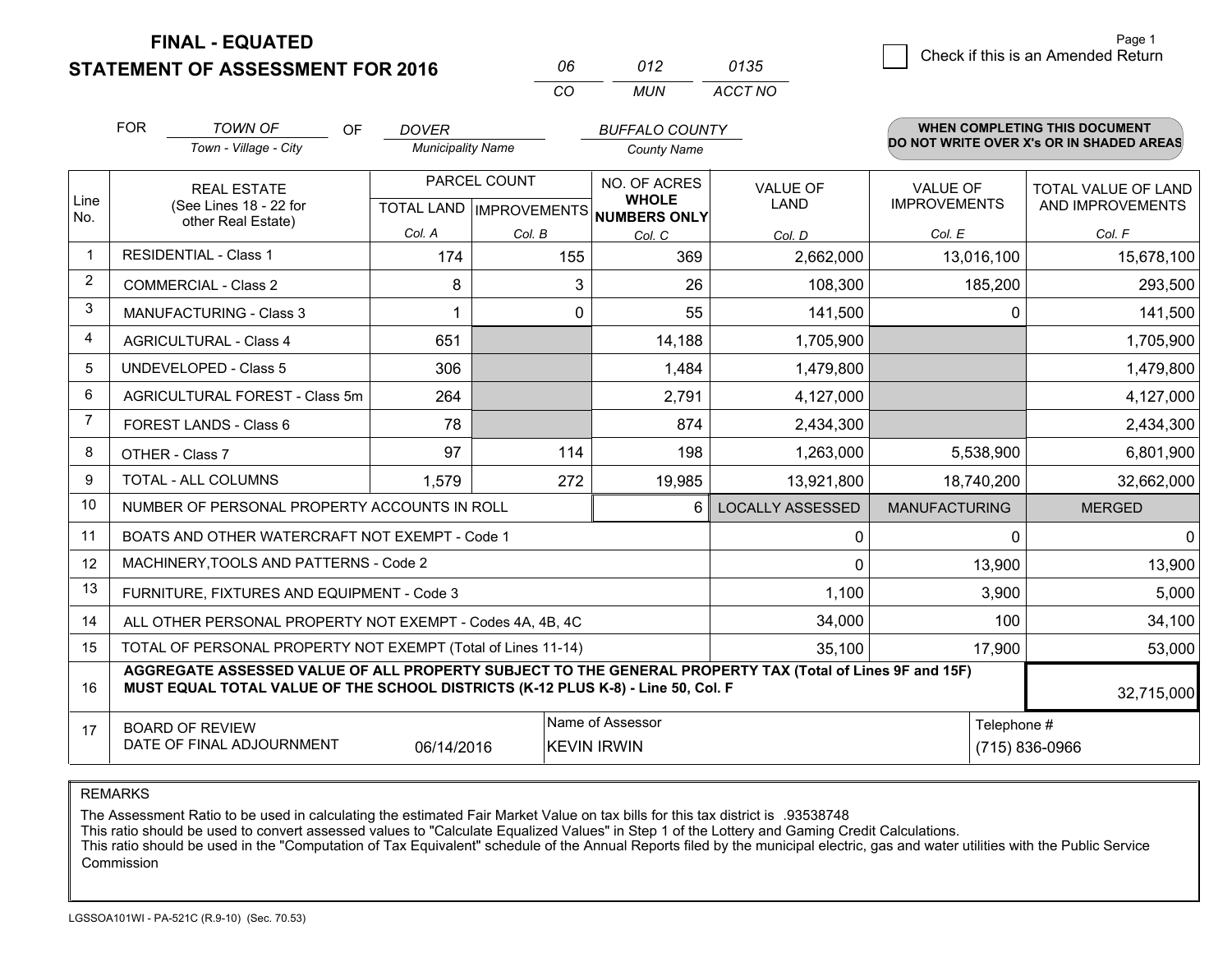*YEAR CO MUN ACCT NO* 2016 06 012 0135

Do not confuse FOREST LANDS (Line 7) with FOREST CROPS (in this section) - They are **NOT** the same

|    |                                                                                |                                 |  | Private Forest Crop - Reg Class @ 10¢ per acre                   |             | Private Forest Crop - Reg Class @ \$2.52 per acre                            |                                                                 |                    |                    |  |
|----|--------------------------------------------------------------------------------|---------------------------------|--|------------------------------------------------------------------|-------------|------------------------------------------------------------------------------|-----------------------------------------------------------------|--------------------|--------------------|--|
| 18 | (a) PARCELS                                                                    | (b) ACRES                       |  | (c) ASSESSED VALUE                                               |             | (d) PARCELS                                                                  | (e) ACRES                                                       |                    | (f) ASSESSED VALUE |  |
|    | Private Forest Crop - Special Class @ 20¢ per acre                             |                                 |  |                                                                  |             | Entered Before 2005 Managed Forest - Ferrous Mining CLOSED @ \$8.27 per acre |                                                                 |                    |                    |  |
| 19 | (a) PARCELS                                                                    | (c) ASSESSED VALUE<br>(b) ACRES |  |                                                                  | (d) PARCELS | (e) ACRES                                                                    |                                                                 | (f) ASSESSED VALUE |                    |  |
|    |                                                                                |                                 |  | Entered Before 2005 Managed Forest - OPEN @ \$.79 per acre       |             |                                                                              | Entered Before 2005 Managed Forest - CLOSED @ \$1.87 per acre   |                    |                    |  |
| 20 | (a) PARCELS                                                                    | (b) ACRES                       |  | (c) ASSESSED VALUE                                               |             | (d) PARCELS                                                                  | (e) ACRES                                                       |                    | (f) ASSESSED VALUE |  |
|    | 5                                                                              | 140.35                          |  | 206.800                                                          |             | 85                                                                           | 1.960.3                                                         |                    | 4,309,500          |  |
|    | Entered After 2004 Managed Forest - OPEN @<br>\$2.14 per acre                  |                                 |  |                                                                  |             | Entered After 2004 Managed Forest - CLOSED @ \$10.68 per acre                |                                                                 |                    |                    |  |
| 21 | (a) PARCELS                                                                    | (b) ACRES                       |  | (c) ASSESSED VALUE                                               |             | (d) PARCELS                                                                  | (e) ACRES                                                       |                    | (f) ASSESSED VALUE |  |
|    |                                                                                |                                 |  |                                                                  |             |                                                                              |                                                                 |                    |                    |  |
|    |                                                                                |                                 |  |                                                                  |             | 53                                                                           | 1,124.16                                                        |                    | 3,062,400          |  |
| 22 | (a) County Forest Cropland Acres                                               |                                 |  | (b) Federal Acres                                                |             | (c) State Acres                                                              | (d) County (NOT FOREST CROP) Acres                              |                    | (e) Other Acres    |  |
|    |                                                                                |                                 |  |                                                                  |             | 5.65<br>3.55                                                                 |                                                                 |                    | 42.95              |  |
|    |                                                                                |                                 |  | Assessed Value of Omitted Property From Prior Years (Sec. 70.44) |             |                                                                              | Assessed Value of Sec. 70.43 Corrections of Errors by Assessors |                    |                    |  |
| 23 |                                                                                | (a) REAL ESTATE                 |  | (b) PERSONAL                                                     |             |                                                                              | (c1) REAL ESTATE                                                |                    | (c2) PERSONAL      |  |
|    |                                                                                |                                 |  |                                                                  |             |                                                                              |                                                                 |                    |                    |  |
|    | Manufacturing Equated Value of Omitted Property From Prior Years (Sec. 70.995) |                                 |  |                                                                  |             | Mfg. Equated Value of Sec.70.43 Corrections of Errors by Assessors           |                                                                 |                    |                    |  |
|    | (d) REAL ESTATE                                                                |                                 |  | (e) PERSONAL                                                     |             | (f1) REAL ESTATE                                                             |                                                                 |                    | (f2) PERSONAL      |  |
|    |                                                                                |                                 |  |                                                                  |             |                                                                              |                                                                 |                    |                    |  |

## **SPECIAL DISTRICTS**

| Line<br>No. | Enter 6-digit<br><b>Special District</b> | <b>Account</b><br><b>Number</b> | <b>Special District Name</b> | <b>Locally Assessed Value</b><br>of Real Estate and | Mfg Value of Real Estate<br>and Personal Property | <b>Merged Value of</b><br><b>Real Estate and</b> |
|-------------|------------------------------------------|---------------------------------|------------------------------|-----------------------------------------------------|---------------------------------------------------|--------------------------------------------------|
|             | Code (Col. A)                            | (Col. B)                        | (Col. C)                     | Personal Property (Col. D)                          | (Col. E)                                          | Personal Property (Col. F)                       |
| 24          |                                          |                                 |                              |                                                     |                                                   |                                                  |
| 25          |                                          |                                 |                              |                                                     |                                                   |                                                  |
| 26          |                                          |                                 |                              |                                                     |                                                   |                                                  |
| 27          |                                          |                                 |                              |                                                     |                                                   |                                                  |
| 28          |                                          |                                 |                              |                                                     |                                                   |                                                  |
| 29          |                                          |                                 |                              |                                                     |                                                   |                                                  |
| 30          |                                          |                                 |                              |                                                     |                                                   |                                                  |
| 31          |                                          |                                 |                              |                                                     |                                                   |                                                  |
| 32          |                                          |                                 |                              |                                                     |                                                   |                                                  |
| 33          |                                          |                                 |                              |                                                     |                                                   |                                                  |
| 34          |                                          |                                 |                              |                                                     |                                                   |                                                  |
| 35          |                                          |                                 |                              |                                                     |                                                   |                                                  |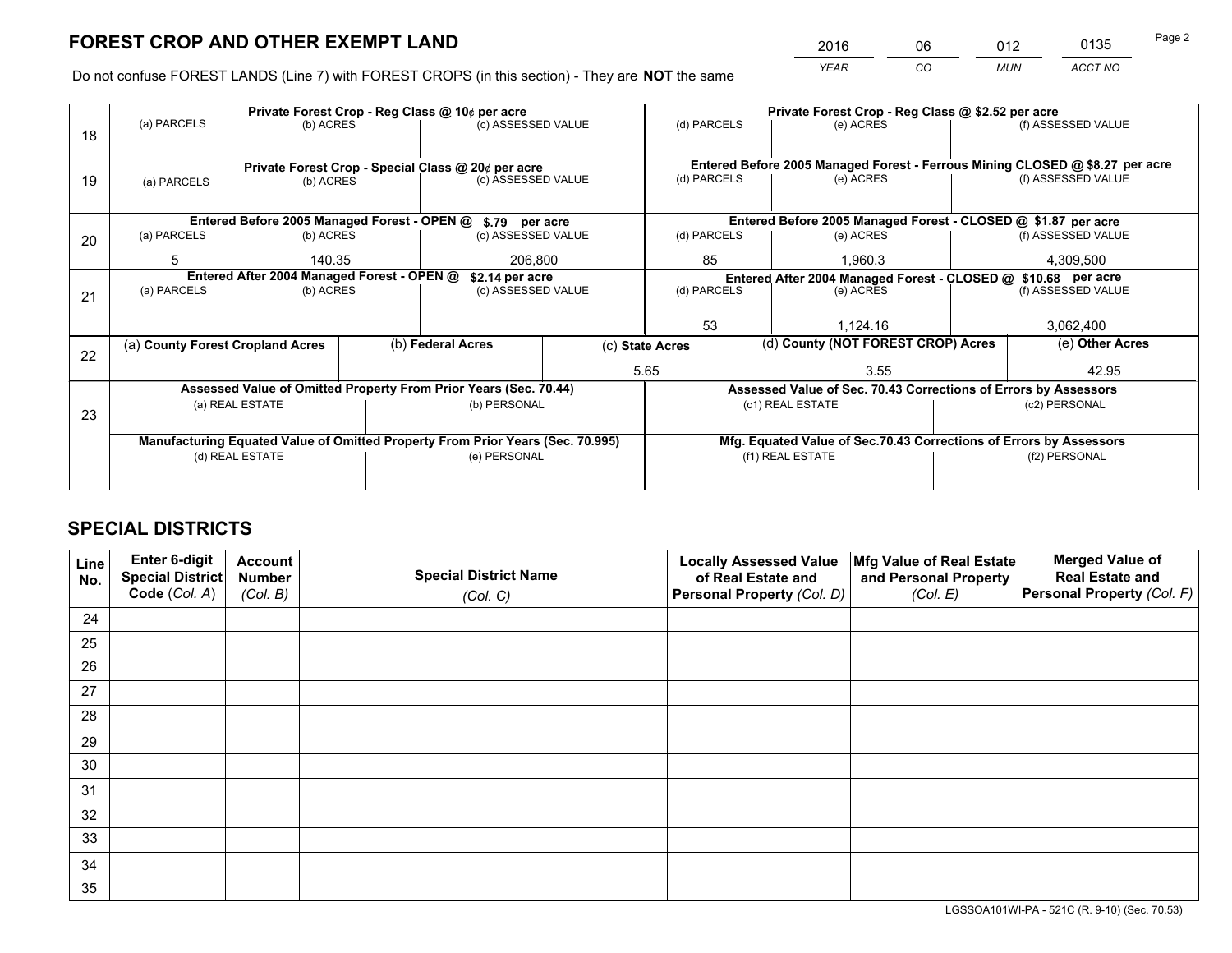|             |                                                                 |                                             |                                                         | <b>YEAR</b>                                                                       | CO<br><b>MUN</b>                                              | <b>ACCT NO</b>                                                                 |
|-------------|-----------------------------------------------------------------|---------------------------------------------|---------------------------------------------------------|-----------------------------------------------------------------------------------|---------------------------------------------------------------|--------------------------------------------------------------------------------|
| Line<br>No. | <b>Enter 6-digit</b><br><b>School District</b><br>Code (Col. A) | <b>Account</b><br><b>Number</b><br>(Col. B) | <b>School District Name</b><br>(Col. C)                 | <b>Locally Assessed Value</b><br>of Real Estate and<br>Personal Property (Col. D) | Mfg Value of Real Estate<br>and Personal Property<br>(Col. E) | <b>Merged Value of</b><br><b>Real Estate and</b><br>Personal Property (Col. F) |
|             | A. SCHOOL DISTRICTS (K-8 and K-12)                              |                                             |                                                         |                                                                                   |                                                               |                                                                                |
| 36          | 062142                                                          | 0043                                        | SCH D OF GILMANTON                                      | 32,555,600                                                                        | 159,400                                                       | 32,715,000                                                                     |
| 37          |                                                                 |                                             |                                                         |                                                                                   |                                                               |                                                                                |
| 38          |                                                                 |                                             |                                                         |                                                                                   |                                                               |                                                                                |
| 39          |                                                                 |                                             |                                                         |                                                                                   |                                                               |                                                                                |
| 40          |                                                                 |                                             |                                                         |                                                                                   |                                                               |                                                                                |
| 41<br>42    |                                                                 |                                             |                                                         |                                                                                   |                                                               |                                                                                |
| 43          |                                                                 |                                             |                                                         |                                                                                   |                                                               |                                                                                |
| 44          |                                                                 |                                             |                                                         |                                                                                   |                                                               |                                                                                |
| 45          |                                                                 |                                             |                                                         |                                                                                   |                                                               |                                                                                |
| 46          |                                                                 |                                             |                                                         |                                                                                   |                                                               |                                                                                |
| 47          |                                                                 |                                             |                                                         |                                                                                   |                                                               |                                                                                |
| 48          |                                                                 |                                             |                                                         |                                                                                   |                                                               |                                                                                |
| 49          |                                                                 |                                             |                                                         |                                                                                   |                                                               |                                                                                |
| 50          |                                                                 |                                             | TOTAL ASSESSED VALUE OF SCHOOL DISTRICTS (K-8 and K-12) | 32,555,600                                                                        | 159,400                                                       | 32,715,000                                                                     |
|             | <b>B.</b><br><b>UNION HIGH SCHOOL DISTRICTS</b>                 |                                             |                                                         |                                                                                   |                                                               |                                                                                |
| 51          |                                                                 |                                             |                                                         |                                                                                   |                                                               |                                                                                |
| 52          |                                                                 |                                             |                                                         |                                                                                   |                                                               |                                                                                |
| 53          |                                                                 |                                             |                                                         |                                                                                   |                                                               |                                                                                |
| 54          |                                                                 |                                             |                                                         |                                                                                   |                                                               |                                                                                |
| 55          |                                                                 |                                             | TOTAL ASSESSED VALUE OF UNION HIGH SCHOOLS              |                                                                                   |                                                               |                                                                                |
|             | C.<br><b>TECHNICAL COLLEGE DISTRICTS</b>                        |                                             |                                                         |                                                                                   |                                                               |                                                                                |
| 56<br>57    | 000100                                                          | 0001                                        | CHIPPEWA VALLEY TECHNICAL COLLEGE EAUC                  | 32,555,600                                                                        | 159,400                                                       | 32,715,000                                                                     |
| 58          |                                                                 |                                             |                                                         |                                                                                   |                                                               |                                                                                |
| 59          |                                                                 |                                             | TOTAL ASSESSED VALUE OF TECHNICAL COLLEGES              | 32,555,600                                                                        | 159,400                                                       | 32,715,000                                                                     |
|             |                                                                 |                                             |                                                         |                                                                                   |                                                               |                                                                                |

06

012

## *I hereby certify, to the best of my knowledge and belief, this form is complete and correct.*

**SCHOOL DISTRICTS**

| Print name of preparer | Title                    |                | Date (MM / DD / CCYY) |
|------------------------|--------------------------|----------------|-----------------------|
|                        |                          |                |                       |
| Signature of preparer  | Contact Telephone Number | E-mail address |                       |
|                        | $\overline{\phantom{0}}$ |                |                       |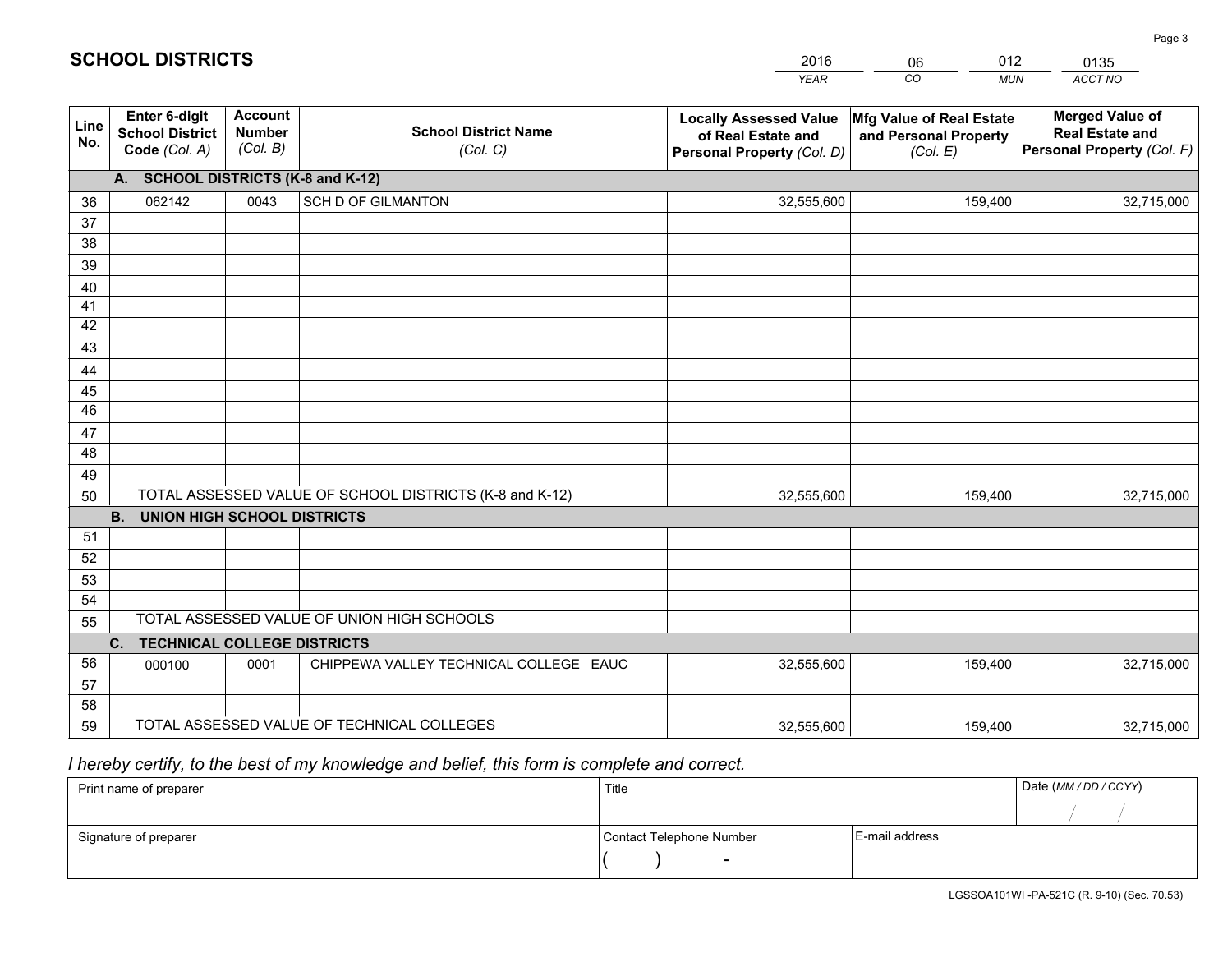#### **HIGHLIGHTS**

- 1. Complete the Statement of Assessment after the Board of Review. Reflect any changes made there.
- 2. Use black ink to complete.
- 3. Line 16 must equal Line 50, Col D.
- 4. Line 55 must equal the total of K-8 schools listed on lines 36-49. Do not include K-12 schools in this comparision.
- 5. Line 59, Col. D must equal Line 16.
- 6. Special District, School District and Technical College District values must include both real estate and personal property. Examples of Special districts are: town sanitary districts, public inland lake protection and rehabilitation districts, and metropolitan sewerage districts.
- 7. DO NOT INCLUDE Manufacturing property values.DOR will print these values on the final SOA.

JENNIFER SEVERSON TOWN OF DOVER 5891 COUNTY RD BB INDEPENDENCE, WI 54747

JENNIFER SEVERSON<br>TOWN OF DOVER 5891 COUNTY RD BB NDEPENDENCE, WI 54747

 8. Accuracy of this form is very important. The values reported directly affect the equalized value DOR calculates for school and special districts.

#### **Page 1:**

 If not prefilled, enter the tax year,county and municipal code,municipal type, municipal name and county name on the top of form.

Check the Amended box, if filing an amended / corrected SOA.

 Report the parcel count, acres and assessed value of taxable general property, total parcel count, (real and personal), total acres, and values from final figures set by the Board of Review.

- A. Real Estate land and improvements (buildings, etc.) is reported on lines 1 8, total line 9.
- B. Personal Property is reported on lines 11 14, Column D, total line 15.
- C. To complete this report, use the computer produced summary of the assessment roll that shows these amounts.
- D. Use whole numbers only.
- E. Add each line across and each column down to verify entries.

### **Page 2:**

- A. Report Special Items (not subject to general property tax).
- 1. Private Forest Croplands and Managed Forest Lands are reported on lines 18,19, 20 and 21. Be sure to report assessed values **NOT** taxes.
- 2. You should have copies of the orders of entry, orders of withdrawal, etc., to update your assessment roll.
	- 3. Show hundredths of acres (e.g. 39.75).
- 4. Tax exempt lands are reported on line 22.
- 5. Omitted property and sec. 70.43, Wis. Stats., corrections of errors by assessor are reported on line 23. Report real estate and personal property separately. These should be for **prior years**, not something found on the current assessment roll after the board of review.
- B. Special District (Lines 24-35) Include the value of both real and personal property.
- The Department of Revenue (DOR) preprints much of the information regarding names and codes for schools, special districts,etc. If a district is not listed, enter the name and value only, DOR will enter the proper code.

## **Page 3 School Districts:**

Include the value of both real and personal property.

Report School District (regular, elementary, union high school, and technical college).

- 1. Regular (K-12) and Elementary (K-8) school values are reported on lines 36-49, total on line 50.
- 2. Union High School (UHS) (use only if elementary schools are listed on lines 36-49) are reported on lines 51-54. UHS total value (line 55) must equal to the total **elementary school** values reported on lines 36-49. Do notinclude K-12 schools in this comparison.
- 3. Technical College values are reported on lines 56-58, total on line 59.
- 4. Use the computer summary that shows these amounts to complete this report.

#### **This form is due the second Monday in June. File this report only after your Board of Review is complete.**

 *If you have questions: Return forms to:*

Fax number: (608) 264-6887 PO Box 8971

 Email: lgs@revenue.wi.gov Wisconsin Department of Revenue Call: (608) 261-5341 Local Government Services Section 6-97Madison WI 53708-8971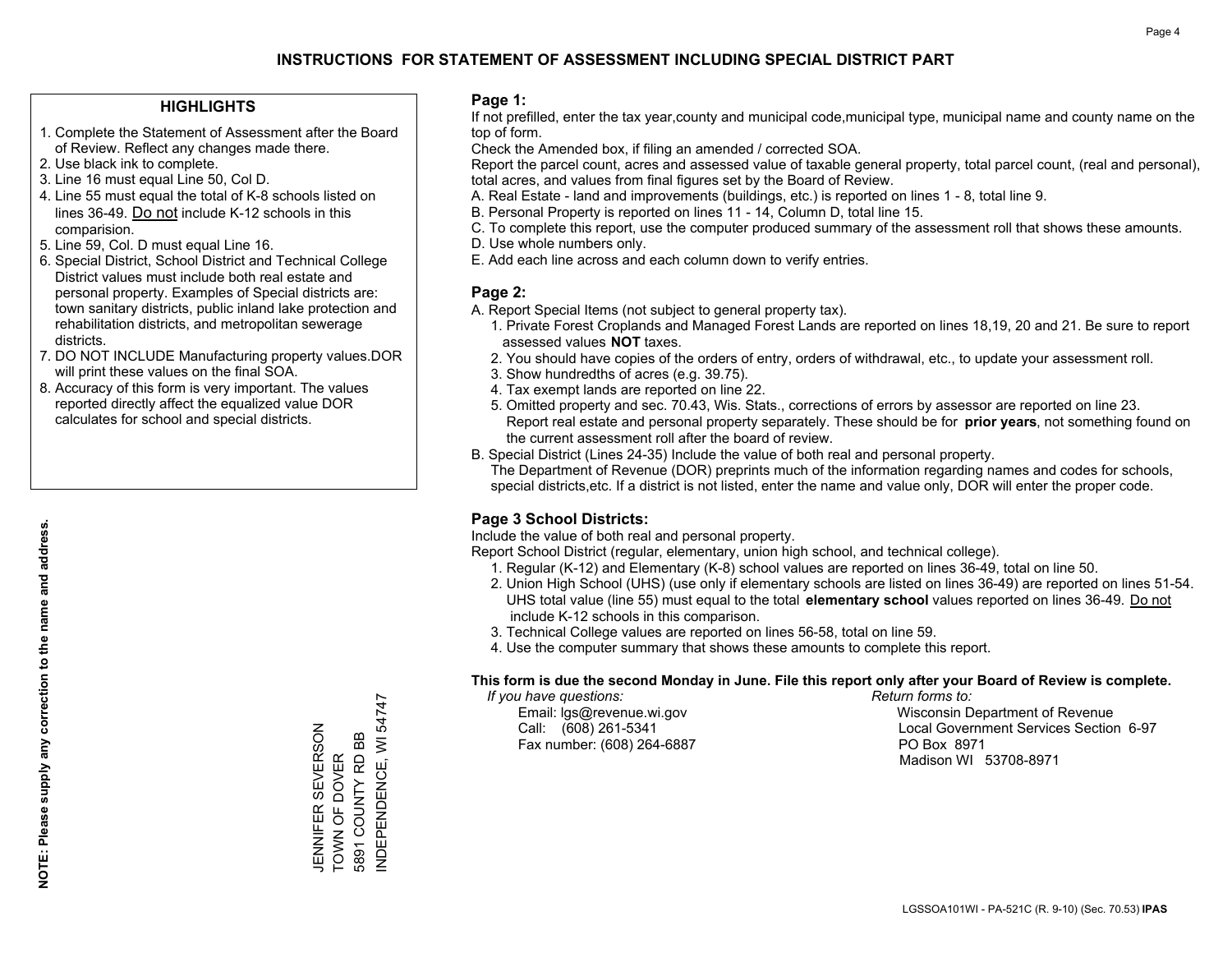**STATEMENT OF ASSESSMENT FOR 2016** 

**FINAL - EQUATED**

| 06 | 014 | 0136    |
|----|-----|---------|
| -ല | MUN | ACCT NO |

|                | <b>FOR</b><br><b>TOWN OF</b>                                                                                                                                                                 | OF<br>Town - Village - City | <b>GILMANTON</b><br><b>Municipality Name</b> |                                                     | <b>BUFFALO COUNTY</b><br><b>County Name</b> |                         |                                        | WHEN COMPLETING THIS DOCUMENT<br>DO NOT WRITE OVER X's OR IN SHADED AREAS |
|----------------|----------------------------------------------------------------------------------------------------------------------------------------------------------------------------------------------|-----------------------------|----------------------------------------------|-----------------------------------------------------|---------------------------------------------|-------------------------|----------------------------------------|---------------------------------------------------------------------------|
| Line<br>No.    | <b>REAL ESTATE</b><br>(See Lines 18 - 22 for<br>other Real Estate)                                                                                                                           |                             |                                              | PARCEL COUNT<br>TOTAL LAND MPROVEMENTS NUMBERS ONLY |                                             | <b>VALUE OF</b><br>LAND | <b>VALUE OF</b><br><b>IMPROVEMENTS</b> | TOTAL VALUE OF LAND<br>AND IMPROVEMENTS                                   |
|                |                                                                                                                                                                                              |                             | Col. A                                       | Col. B                                              | Col. C                                      | Col. D                  | Col. E                                 | Col. F                                                                    |
| $\overline{1}$ | <b>RESIDENTIAL - Class 1</b>                                                                                                                                                                 |                             | 187                                          | 162                                                 | 263                                         | 2,100,700               | 13,520,000                             | 15,620,700                                                                |
| $\overline{2}$ | <b>COMMERCIAL - Class 2</b>                                                                                                                                                                  |                             | 23                                           | 14                                                  | 12                                          | 98,000                  | 520,400                                | 618,400                                                                   |
| 3              | MANUFACTURING - Class 3                                                                                                                                                                      |                             | $\Omega$                                     | 0                                                   | $\Omega$                                    | $\Omega$                | $\Omega$                               | 0                                                                         |
| $\overline{4}$ | <b>AGRICULTURAL - Class 4</b>                                                                                                                                                                |                             | 661                                          |                                                     | 12,246                                      | 1,775,800               |                                        | 1,775,800                                                                 |
| 5              | <b>UNDEVELOPED - Class 5</b>                                                                                                                                                                 |                             | 369                                          |                                                     | 2,068                                       | 1,902,825               |                                        | 1,902,825                                                                 |
| 6              | AGRICULTURAL FOREST - Class 5m                                                                                                                                                               |                             | 389                                          |                                                     | 4,600                                       | 6,790,900               |                                        | 6,790,900                                                                 |
| 7              | FOREST LANDS - Class 6                                                                                                                                                                       |                             | 110                                          |                                                     | 1,292                                       | 3,799,800               |                                        | 3,799,800                                                                 |
| 8              | OTHER - Class 7                                                                                                                                                                              |                             | 71                                           | 74                                                  | 163                                         | 1,018,000               | 6,602,600                              | 7,620,600                                                                 |
| 9              | TOTAL - ALL COLUMNS                                                                                                                                                                          |                             | 1,810                                        | 250                                                 | 20,644                                      | 17,486,025              | 20,643,000                             | 38,129,025                                                                |
| 10             | NUMBER OF PERSONAL PROPERTY ACCOUNTS IN ROLL                                                                                                                                                 |                             |                                              |                                                     | 15                                          | <b>LOCALLY ASSESSED</b> | <b>MANUFACTURING</b>                   | <b>MERGED</b>                                                             |
| 11             | BOATS AND OTHER WATERCRAFT NOT EXEMPT - Code 1                                                                                                                                               |                             |                                              |                                                     |                                             | 0                       | $\mathbf{0}$                           | 0                                                                         |
| 12             | MACHINERY, TOOLS AND PATTERNS - Code 2                                                                                                                                                       |                             |                                              |                                                     |                                             | 63,000                  | $\mathbf 0$                            | 63,000                                                                    |
| 13             | FURNITURE, FIXTURES AND EQUIPMENT - Code 3                                                                                                                                                   |                             |                                              |                                                     |                                             | 38,400                  | $\mathbf{0}$                           | 38,400                                                                    |
| 14             | ALL OTHER PERSONAL PROPERTY NOT EXEMPT - Codes 4A, 4B, 4C                                                                                                                                    |                             |                                              |                                                     |                                             | 15,400                  | 0                                      | 15,400                                                                    |
| 15             | TOTAL OF PERSONAL PROPERTY NOT EXEMPT (Total of Lines 11-14)                                                                                                                                 |                             |                                              |                                                     |                                             | 116,800                 | 0                                      | 116,800                                                                   |
| 16             | AGGREGATE ASSESSED VALUE OF ALL PROPERTY SUBJECT TO THE GENERAL PROPERTY TAX (Total of Lines 9F and 15F)<br>MUST EQUAL TOTAL VALUE OF THE SCHOOL DISTRICTS (K-12 PLUS K-8) - Line 50, Col. F |                             |                                              |                                                     |                                             |                         |                                        | 38,245,825                                                                |
| 17             | Name of Assessor<br>Telephone #<br><b>BOARD OF REVIEW</b><br>DATE OF FINAL ADJOURNMENT<br>06/02/2016<br><b>KEVIN IRWIN</b>                                                                   |                             |                                              |                                                     |                                             |                         |                                        | (715) 836-0966                                                            |

REMARKS

The Assessment Ratio to be used in calculating the estimated Fair Market Value on tax bills for this tax district is .898937258

This ratio should be used to convert assessed values to "Calculate Equalized Values" in Step 1 of the Lottery and Gaming Credit Calculations.

 This ratio should be used in the "Computation of Tax Equivalent" schedule of the Annual Reports filed by the municipal electric, gas and water utilities with the Public Service Commission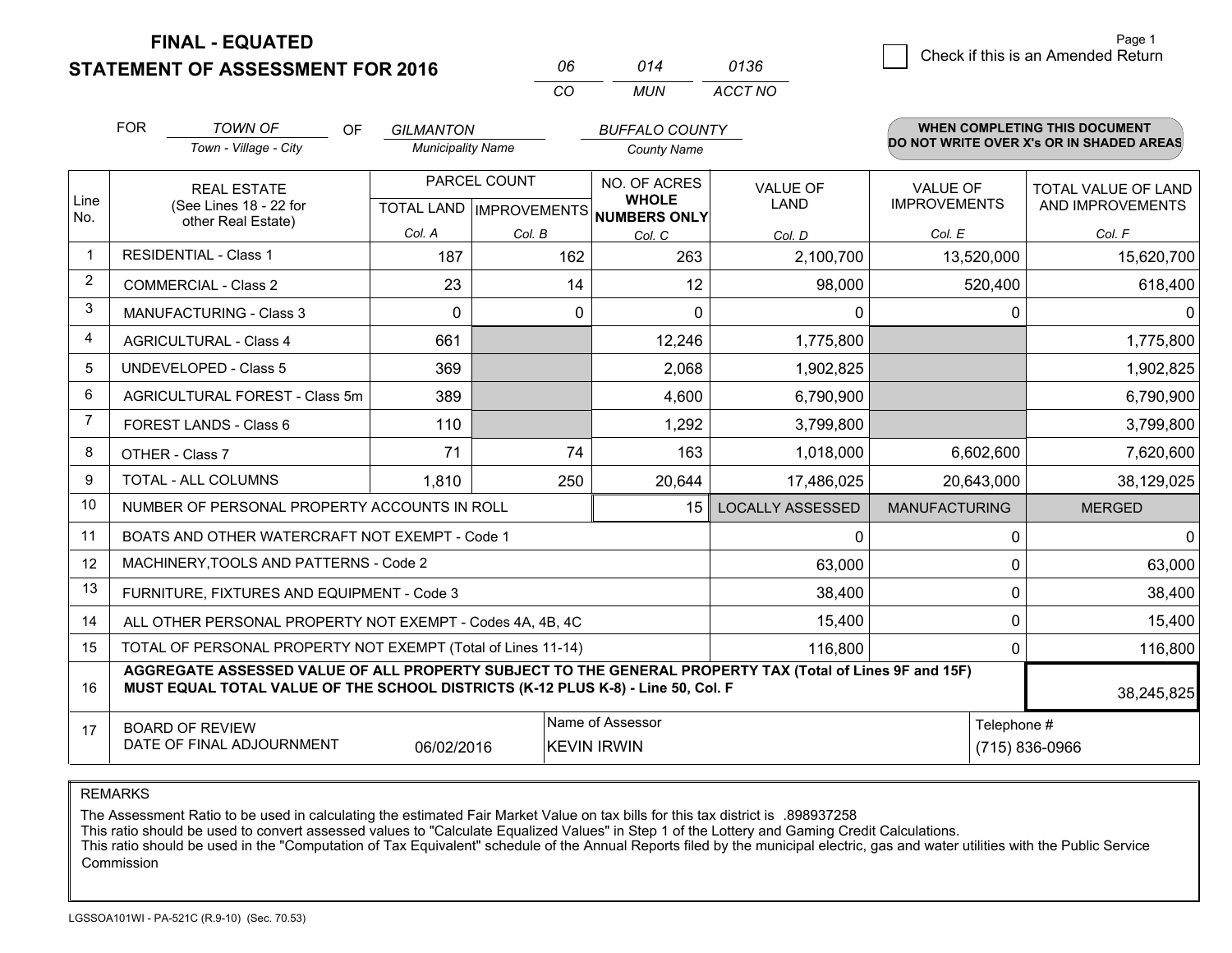*YEAR CO MUN ACCT NO* <sup>2016</sup> <sup>06</sup> <sup>014</sup> <sup>0136</sup>

Do not confuse FOREST LANDS (Line 7) with FOREST CROPS (in this section) - They are **NOT** the same

|    |                                                               |                 |  | Private Forest Crop - Reg Class @ 10¢ per acre                                 |  | Private Forest Crop - Reg Class @ \$2.52 per acre             |                                                                              |                 |                    |  |
|----|---------------------------------------------------------------|-----------------|--|--------------------------------------------------------------------------------|--|---------------------------------------------------------------|------------------------------------------------------------------------------|-----------------|--------------------|--|
| 18 | (a) PARCELS                                                   | (b) ACRES       |  | (c) ASSESSED VALUE                                                             |  | (d) PARCELS                                                   | (e) ACRES                                                                    |                 | (f) ASSESSED VALUE |  |
|    |                                                               |                 |  |                                                                                |  |                                                               |                                                                              |                 |                    |  |
|    | Private Forest Crop - Special Class @ 20¢ per acre            |                 |  |                                                                                |  |                                                               | Entered Before 2005 Managed Forest - Ferrous Mining CLOSED @ \$8.27 per acre |                 |                    |  |
| 19 | (a) PARCELS                                                   | (b) ACRES       |  | (c) ASSESSED VALUE                                                             |  | (d) PARCELS                                                   | (e) ACRES                                                                    |                 | (f) ASSESSED VALUE |  |
|    |                                                               |                 |  |                                                                                |  |                                                               |                                                                              |                 |                    |  |
|    |                                                               |                 |  | Entered Before 2005 Managed Forest - OPEN @ \$.79 per acre                     |  |                                                               | Entered Before 2005 Managed Forest - CLOSED @ \$1.87 per acre                |                 |                    |  |
| 20 | (a) PARCELS                                                   | (b) ACRES       |  | (c) ASSESSED VALUE                                                             |  | (d) PARCELS                                                   | (e) ACRES                                                                    |                 | (f) ASSESSED VALUE |  |
|    |                                                               |                 |  |                                                                                |  | 84                                                            | 1,775.43                                                                     |                 | 3,750,100          |  |
|    | Entered After 2004 Managed Forest - OPEN @<br>\$2.14 per acre |                 |  |                                                                                |  | Entered After 2004 Managed Forest - CLOSED @ \$10.68 per acre |                                                                              |                 |                    |  |
| 21 | (a) PARCELS                                                   | (b) ACRES       |  | (c) ASSESSED VALUE                                                             |  | (d) PARCELS                                                   | (e) ACRES                                                                    |                 | (f) ASSESSED VALUE |  |
|    |                                                               |                 |  |                                                                                |  |                                                               |                                                                              |                 |                    |  |
|    |                                                               |                 |  |                                                                                |  | 42                                                            | 915.37                                                                       |                 | 2,169,600          |  |
| 22 | (a) County Forest Cropland Acres                              |                 |  | (b) Federal Acres                                                              |  | (d) County (NOT FOREST CROP) Acres<br>(c) State Acres         |                                                                              | (e) Other Acres |                    |  |
|    |                                                               |                 |  |                                                                                |  | 3.5                                                           | 15.91                                                                        |                 | 14.04              |  |
|    |                                                               |                 |  | Assessed Value of Omitted Property From Prior Years (Sec. 70.44)               |  |                                                               | Assessed Value of Sec. 70.43 Corrections of Errors by Assessors              |                 |                    |  |
|    |                                                               | (a) REAL ESTATE |  | (b) PERSONAL                                                                   |  |                                                               | (c1) REAL ESTATE                                                             |                 | (c2) PERSONAL      |  |
| 23 |                                                               |                 |  |                                                                                |  |                                                               |                                                                              |                 |                    |  |
|    |                                                               |                 |  | Manufacturing Equated Value of Omitted Property From Prior Years (Sec. 70.995) |  |                                                               | Mfg. Equated Value of Sec.70.43 Corrections of Errors by Assessors           |                 |                    |  |
|    | (d) REAL ESTATE                                               |                 |  | (e) PERSONAL                                                                   |  | (f1) REAL ESTATE                                              |                                                                              |                 | (f2) PERSONAL      |  |
|    |                                                               |                 |  |                                                                                |  |                                                               |                                                                              |                 |                    |  |

## **SPECIAL DISTRICTS**

| Line<br>No. | Enter 6-digit<br>Special District<br>Code (Col. A) | <b>Account</b><br><b>Number</b><br>(Col. B) | <b>Special District Name</b><br>(Col. C) | <b>Locally Assessed Value</b><br>of Real Estate and<br>Personal Property (Col. D) | Mfg Value of Real Estate<br>and Personal Property<br>(Col. E) | <b>Merged Value of</b><br><b>Real Estate and</b><br>Personal Property (Col. F) |
|-------------|----------------------------------------------------|---------------------------------------------|------------------------------------------|-----------------------------------------------------------------------------------|---------------------------------------------------------------|--------------------------------------------------------------------------------|
| 24          |                                                    |                                             |                                          |                                                                                   |                                                               |                                                                                |
| 25          |                                                    |                                             |                                          |                                                                                   |                                                               |                                                                                |
| 26          |                                                    |                                             |                                          |                                                                                   |                                                               |                                                                                |
| 27          |                                                    |                                             |                                          |                                                                                   |                                                               |                                                                                |
| 28          |                                                    |                                             |                                          |                                                                                   |                                                               |                                                                                |
| 29          |                                                    |                                             |                                          |                                                                                   |                                                               |                                                                                |
| 30          |                                                    |                                             |                                          |                                                                                   |                                                               |                                                                                |
| 31          |                                                    |                                             |                                          |                                                                                   |                                                               |                                                                                |
| 32          |                                                    |                                             |                                          |                                                                                   |                                                               |                                                                                |
| 33          |                                                    |                                             |                                          |                                                                                   |                                                               |                                                                                |
| 34          |                                                    |                                             |                                          |                                                                                   |                                                               |                                                                                |
| 35          |                                                    |                                             |                                          |                                                                                   |                                                               |                                                                                |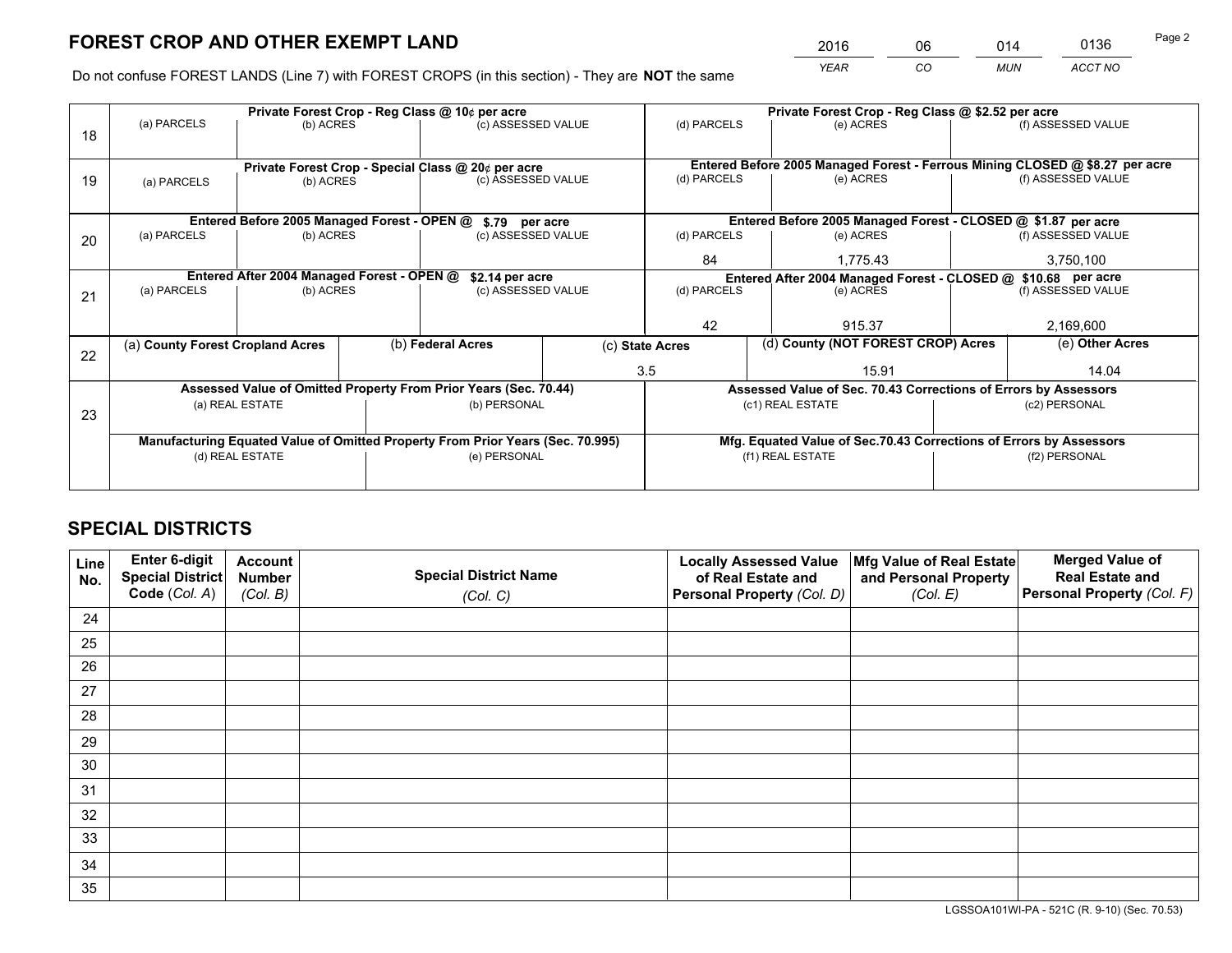|             |                                                                 |                                             |                                                         | <b>YEAR</b>                                                                       | CO<br><b>MUN</b>                                              | ACCT NO                                                                        |
|-------------|-----------------------------------------------------------------|---------------------------------------------|---------------------------------------------------------|-----------------------------------------------------------------------------------|---------------------------------------------------------------|--------------------------------------------------------------------------------|
| Line<br>No. | <b>Enter 6-digit</b><br><b>School District</b><br>Code (Col. A) | <b>Account</b><br><b>Number</b><br>(Col. B) | <b>School District Name</b><br>(Col. C)                 | <b>Locally Assessed Value</b><br>of Real Estate and<br>Personal Property (Col. D) | Mfg Value of Real Estate<br>and Personal Property<br>(Col. E) | <b>Merged Value of</b><br><b>Real Estate and</b><br>Personal Property (Col. F) |
|             | A. SCHOOL DISTRICTS (K-8 and K-12)                              |                                             |                                                         |                                                                                   |                                                               |                                                                                |
| 36          | 062142                                                          | 0043                                        | <b>SCH D OF GILMANTON</b>                               | 38,245,825                                                                        |                                                               | 38,245,825                                                                     |
| 37          |                                                                 |                                             |                                                         |                                                                                   |                                                               |                                                                                |
| 38          |                                                                 |                                             |                                                         |                                                                                   |                                                               |                                                                                |
| 39          |                                                                 |                                             |                                                         |                                                                                   |                                                               |                                                                                |
| 40          |                                                                 |                                             |                                                         |                                                                                   |                                                               |                                                                                |
| 41          |                                                                 |                                             |                                                         |                                                                                   |                                                               |                                                                                |
| 42<br>43    |                                                                 |                                             |                                                         |                                                                                   |                                                               |                                                                                |
|             |                                                                 |                                             |                                                         |                                                                                   |                                                               |                                                                                |
| 44<br>45    |                                                                 |                                             |                                                         |                                                                                   |                                                               |                                                                                |
| 46          |                                                                 |                                             |                                                         |                                                                                   |                                                               |                                                                                |
| 47          |                                                                 |                                             |                                                         |                                                                                   |                                                               |                                                                                |
| 48          |                                                                 |                                             |                                                         |                                                                                   |                                                               |                                                                                |
| 49          |                                                                 |                                             |                                                         |                                                                                   |                                                               |                                                                                |
| 50          |                                                                 |                                             | TOTAL ASSESSED VALUE OF SCHOOL DISTRICTS (K-8 and K-12) | 38,245,825                                                                        |                                                               | 38,245,825                                                                     |
| <b>B.</b>   | <b>UNION HIGH SCHOOL DISTRICTS</b>                              |                                             |                                                         |                                                                                   |                                                               |                                                                                |
| 51          |                                                                 |                                             |                                                         |                                                                                   |                                                               |                                                                                |
| 52          |                                                                 |                                             |                                                         |                                                                                   |                                                               |                                                                                |
| 53          |                                                                 |                                             |                                                         |                                                                                   |                                                               |                                                                                |
| 54          |                                                                 |                                             |                                                         |                                                                                   |                                                               |                                                                                |
| 55          |                                                                 |                                             | TOTAL ASSESSED VALUE OF UNION HIGH SCHOOLS              |                                                                                   |                                                               |                                                                                |
| C.          | <b>TECHNICAL COLLEGE DISTRICTS</b>                              |                                             |                                                         |                                                                                   |                                                               |                                                                                |
| 56<br>57    | 000100                                                          | 0001                                        | CHIPPEWA VALLEY TECHNICAL COLLEGE EAUC                  | 38,245,825                                                                        |                                                               | 38,245,825                                                                     |
| 58          |                                                                 |                                             |                                                         |                                                                                   |                                                               |                                                                                |
| 59          |                                                                 |                                             | TOTAL ASSESSED VALUE OF TECHNICAL COLLEGES              | 38,245,825                                                                        |                                                               | 38,245,825                                                                     |

06

014

 *I hereby certify, to the best of my knowledge and belief, this form is complete and correct.*

**SCHOOL DISTRICTS**

| Print name of preparer | Title                    |                | Date (MM/DD/CCYY) |
|------------------------|--------------------------|----------------|-------------------|
|                        |                          |                |                   |
| Signature of preparer  | Contact Telephone Number | E-mail address |                   |
|                        | $\overline{\phantom{0}}$ |                |                   |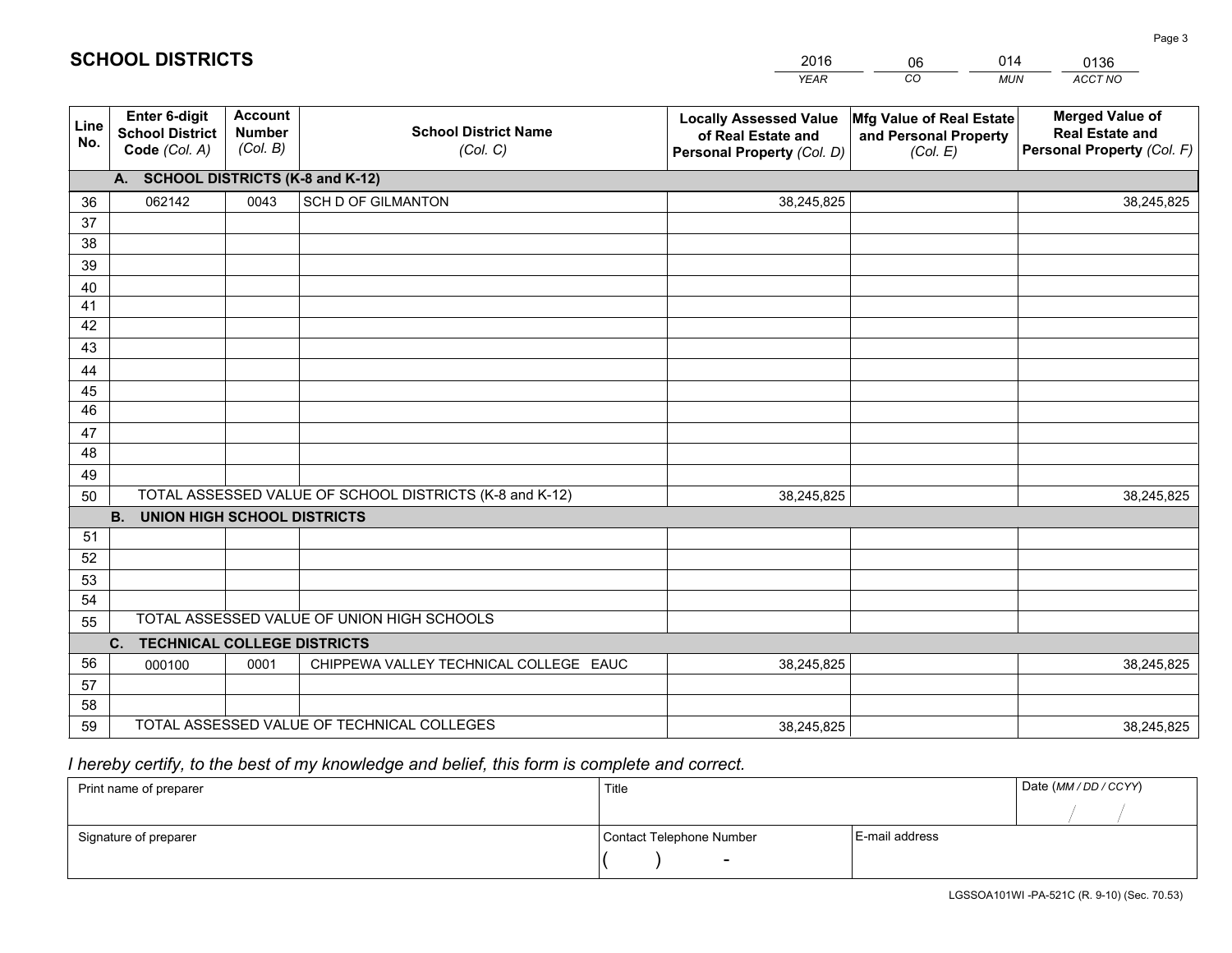#### **HIGHLIGHTS**

- 1. Complete the Statement of Assessment after the Board of Review. Reflect any changes made there.
- 2. Use black ink to complete.
- 3. Line 16 must equal Line 50, Col D.
- 4. Line 55 must equal the total of K-8 schools listed on lines 36-49. Do not include K-12 schools in this comparision.
- 5. Line 59, Col. D must equal Line 16.
- 6. Special District, School District and Technical College District values must include both real estate and personal property. Examples of Special districts are: town sanitary districts, public inland lake protection and rehabilitation districts, and metropolitan sewerage districts.
- 7. DO NOT INCLUDE Manufacturing property values.DOR will print these values on the final SOA.

JESSICA LISOWSKI TOWN OF GILMANTON W619 COUNTY RD Z MONDOVI, WI 54755

JESSICA LISOWSKI<br>TOWN OF GILMANTON W619 COUNTY RD Z VIONDOVI, WI 54755

 8. Accuracy of this form is very important. The values reported directly affect the equalized value DOR calculates for school and special districts.

#### **Page 1:**

 If not prefilled, enter the tax year,county and municipal code,municipal type, municipal name and county name on the top of form.

Check the Amended box, if filing an amended / corrected SOA.

 Report the parcel count, acres and assessed value of taxable general property, total parcel count, (real and personal), total acres, and values from final figures set by the Board of Review.

- A. Real Estate land and improvements (buildings, etc.) is reported on lines 1 8, total line 9.
- B. Personal Property is reported on lines 11 14, Column D, total line 15.
- C. To complete this report, use the computer produced summary of the assessment roll that shows these amounts.
- D. Use whole numbers only.
- E. Add each line across and each column down to verify entries.

#### **Page 2:**

- A. Report Special Items (not subject to general property tax).
- 1. Private Forest Croplands and Managed Forest Lands are reported on lines 18,19, 20 and 21. Be sure to report assessed values **NOT** taxes.
- 2. You should have copies of the orders of entry, orders of withdrawal, etc., to update your assessment roll.
	- 3. Show hundredths of acres (e.g. 39.75).
- 4. Tax exempt lands are reported on line 22.
- 5. Omitted property and sec. 70.43, Wis. Stats., corrections of errors by assessor are reported on line 23. Report real estate and personal property separately. These should be for **prior years**, not something found on the current assessment roll after the board of review.
- B. Special District (Lines 24-35) Include the value of both real and personal property.
- The Department of Revenue (DOR) preprints much of the information regarding names and codes for schools, special districts,etc. If a district is not listed, enter the name and value only, DOR will enter the proper code.

### **Page 3 School Districts:**

Include the value of both real and personal property.

Report School District (regular, elementary, union high school, and technical college).

- 1. Regular (K-12) and Elementary (K-8) school values are reported on lines 36-49, total on line 50.
- 2. Union High School (UHS) (use only if elementary schools are listed on lines 36-49) are reported on lines 51-54. UHS total value (line 55) must equal to the total **elementary school** values reported on lines 36-49. Do notinclude K-12 schools in this comparison.
- 3. Technical College values are reported on lines 56-58, total on line 59.
- 4. Use the computer summary that shows these amounts to complete this report.

#### **This form is due the second Monday in June. File this report only after your Board of Review is complete.**

 *If you have questions: Return forms to:*

Fax number: (608) 264-6887 PO Box 8971

 Email: lgs@revenue.wi.gov Wisconsin Department of Revenue Call: (608) 261-5341 Local Government Services Section 6-97Madison WI 53708-8971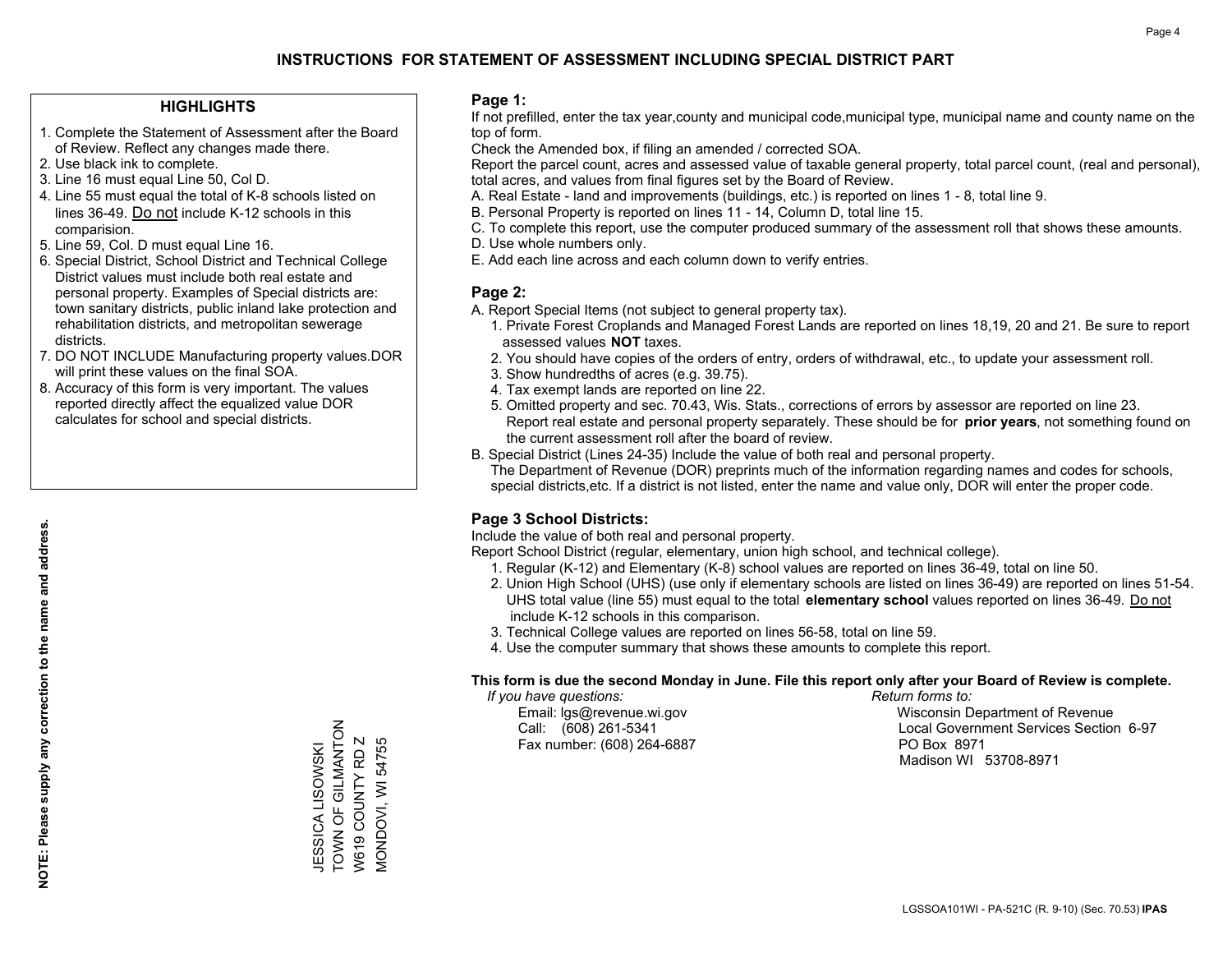**STATEMENT OF ASSESSMENT FOR 2016** 

**FINAL - EQUATED**

| N6. | 016 | 0137    |
|-----|-----|---------|
| CO. | MUN | ACCT NO |

|                | <b>FOR</b>                                                                                                                                                                                   | <b>TOWN OF</b><br><b>OF</b>                               | <b>GLENCOE</b>           |                                           | <b>BUFFALO COUNTY</b> |                         |                                        | <b>WHEN COMPLETING THIS DOCUMENT</b>     |
|----------------|----------------------------------------------------------------------------------------------------------------------------------------------------------------------------------------------|-----------------------------------------------------------|--------------------------|-------------------------------------------|-----------------------|-------------------------|----------------------------------------|------------------------------------------|
|                |                                                                                                                                                                                              | Town - Village - City                                     | <b>Municipality Name</b> |                                           | <b>County Name</b>    |                         |                                        | DO NOT WRITE OVER X's OR IN SHADED AREAS |
| Line           |                                                                                                                                                                                              | <b>REAL ESTATE</b><br>(See Lines 18 - 22 for              |                          | PARCEL COUNT<br>TOTAL LAND   IMPROVEMENTS |                       | VALUE OF<br>LAND        | <b>VALUE OF</b><br><b>IMPROVEMENTS</b> | TOTAL VALUE OF LAND<br>AND IMPROVEMENTS  |
| No.            | other Real Estate)                                                                                                                                                                           | Col. A                                                    | Col. B                   | <b>NUMBERS ONLY</b><br>Col. C             | Col. D                | Col. E                  | Col. F                                 |                                          |
|                |                                                                                                                                                                                              | <b>RESIDENTIAL - Class 1</b>                              | 89                       | 70                                        | 168                   | 646,000                 | 7,259,600                              | 7,905,600                                |
| $\overline{2}$ |                                                                                                                                                                                              | <b>COMMERCIAL - Class 2</b>                               | 6                        | 6                                         | 19                    | 72,800                  | 432,100                                | 504,900                                  |
| 3              |                                                                                                                                                                                              | <b>MANUFACTURING - Class 3</b>                            | 6                        | 0                                         | 172                   | 447,700                 |                                        | 447,700<br>0                             |
| 4              |                                                                                                                                                                                              | <b>AGRICULTURAL - Class 4</b>                             | 840                      |                                           | 18,807                | 1,914,500               |                                        | 1,914,500                                |
| 5              |                                                                                                                                                                                              | <b>UNDEVELOPED - Class 5</b>                              | 270                      |                                           | 698                   | 193,350                 |                                        | 193,350                                  |
| 6              |                                                                                                                                                                                              | AGRICULTURAL FOREST - Class 5m                            | 307                      |                                           | 3,616                 | 6,009,950               |                                        | 6,009,950                                |
| 7              |                                                                                                                                                                                              | FOREST LANDS - Class 6                                    | 57                       |                                           | 679                   | 2,108,800               |                                        | 2,108,800                                |
| 8              |                                                                                                                                                                                              | OTHER - Class 7                                           | 148                      | 137                                       | 424                   | 1,262,900               | 14,752,500                             | 16,015,400                               |
| 9              |                                                                                                                                                                                              | TOTAL - ALL COLUMNS                                       | 1,723                    | 213                                       | 24,583                | 12,656,000              | 22,444,200                             | 35,100,200                               |
| 10             |                                                                                                                                                                                              | NUMBER OF PERSONAL PROPERTY ACCOUNTS IN ROLL              |                          |                                           | 11                    | <b>LOCALLY ASSESSED</b> | <b>MANUFACTURING</b>                   | <b>MERGED</b>                            |
| 11             |                                                                                                                                                                                              | BOATS AND OTHER WATERCRAFT NOT EXEMPT - Code 1            |                          |                                           |                       | 0                       |                                        | 0<br>0                                   |
| 12             |                                                                                                                                                                                              | MACHINERY, TOOLS AND PATTERNS - Code 2                    |                          |                                           |                       | $\Omega$                |                                        | $\Omega$<br>0                            |
| 13             |                                                                                                                                                                                              | FURNITURE, FIXTURES AND EQUIPMENT - Code 3                |                          |                                           |                       | 18,500                  |                                        | 0<br>18,500                              |
| 14             |                                                                                                                                                                                              | ALL OTHER PERSONAL PROPERTY NOT EXEMPT - Codes 4A, 4B, 4C |                          |                                           |                       | 245,700                 |                                        | 0<br>245,700                             |
| 15             | TOTAL OF PERSONAL PROPERTY NOT EXEMPT (Total of Lines 11-14)<br>264,200                                                                                                                      |                                                           |                          |                                           |                       |                         |                                        | 264,200<br>0                             |
| 16             | AGGREGATE ASSESSED VALUE OF ALL PROPERTY SUBJECT TO THE GENERAL PROPERTY TAX (Total of Lines 9F and 15F)<br>MUST EQUAL TOTAL VALUE OF THE SCHOOL DISTRICTS (K-12 PLUS K-8) - Line 50, Col. F |                                                           |                          |                                           |                       |                         | 35,364,400                             |                                          |
| 17             | Name of Assessor<br>Telephone #<br><b>BOARD OF REVIEW</b><br>DATE OF FINAL ADJOURNMENT<br>(715) 834-1361<br>06/21/2016<br><b>WILLIAM BRIGGS</b>                                              |                                                           |                          |                                           |                       |                         |                                        |                                          |

REMARKS

The Assessment Ratio to be used in calculating the estimated Fair Market Value on tax bills for this tax district is .94789608<br>This ratio should be used to convert assessed values to "Calculate Equalized Values" in Step 1 Commission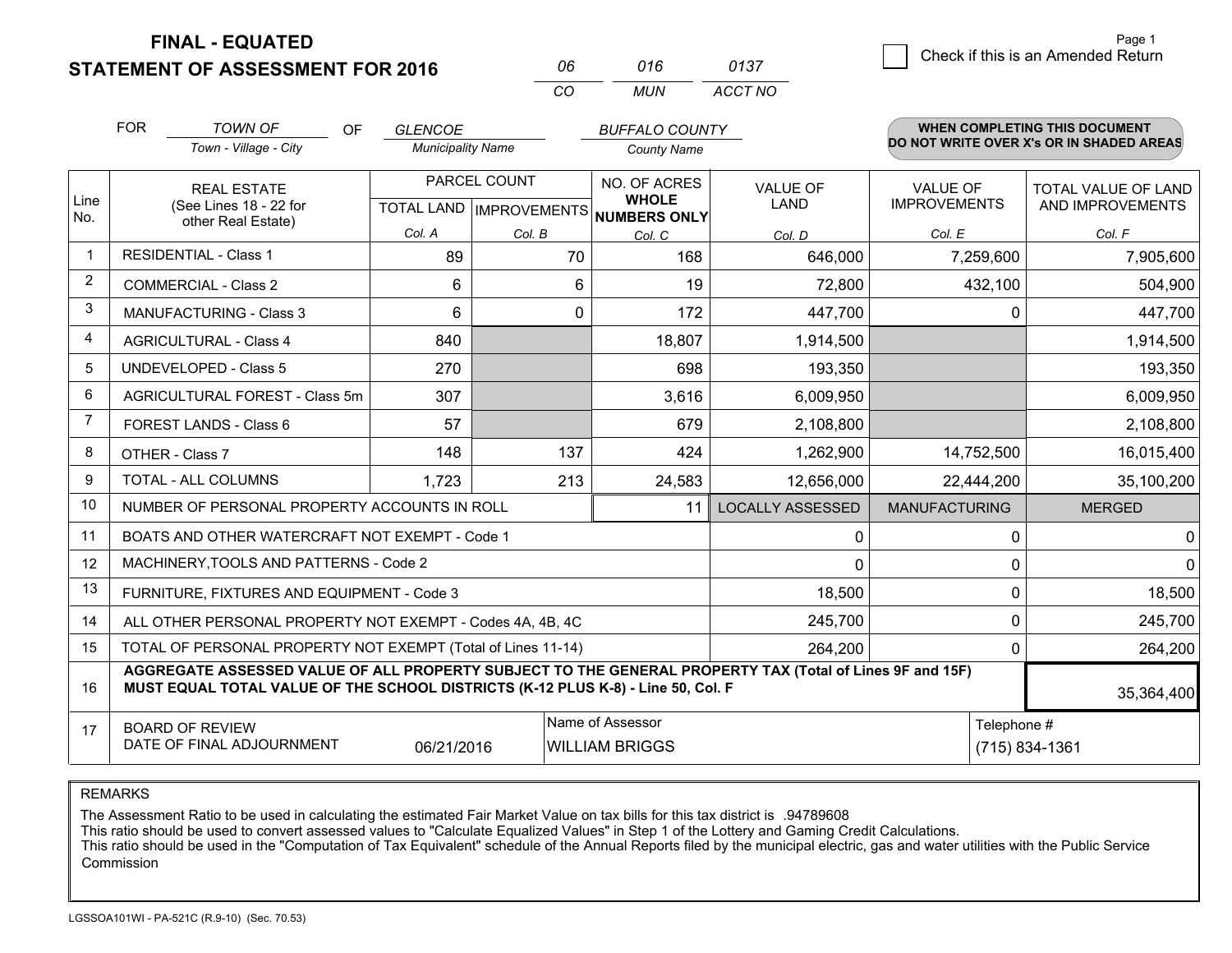*YEAR CO MUN ACCT NO* <sup>2016</sup> <sup>06</sup> <sup>016</sup> <sup>0137</sup>

Do not confuse FOREST LANDS (Line 7) with FOREST CROPS (in this section) - They are **NOT** the same

|    |                                                                                |                 |  | Private Forest Crop - Reg Class @ 10¢ per acre                   |  |                                                               | Private Forest Crop - Reg Class @ \$2.52 per acre |                                                                    |               |                                                                              |
|----|--------------------------------------------------------------------------------|-----------------|--|------------------------------------------------------------------|--|---------------------------------------------------------------|---------------------------------------------------|--------------------------------------------------------------------|---------------|------------------------------------------------------------------------------|
| 18 | (a) PARCELS                                                                    | (b) ACRES       |  | (c) ASSESSED VALUE                                               |  | (d) PARCELS                                                   |                                                   | (e) ACRES                                                          |               | (f) ASSESSED VALUE                                                           |
|    |                                                                                |                 |  |                                                                  |  |                                                               |                                                   |                                                                    |               |                                                                              |
|    |                                                                                |                 |  | Private Forest Crop - Special Class @ 20¢ per acre               |  |                                                               |                                                   |                                                                    |               | Entered Before 2005 Managed Forest - Ferrous Mining CLOSED @ \$8.27 per acre |
| 19 | (a) PARCELS                                                                    | (b) ACRES       |  | (c) ASSESSED VALUE                                               |  | (d) PARCELS                                                   |                                                   | (e) ACRES                                                          |               | (f) ASSESSED VALUE                                                           |
|    |                                                                                |                 |  |                                                                  |  |                                                               |                                                   |                                                                    |               |                                                                              |
|    |                                                                                |                 |  | Entered Before 2005 Managed Forest - OPEN @ \$.79 per acre       |  |                                                               |                                                   | Entered Before 2005 Managed Forest - CLOSED @ \$1.87 per acre      |               |                                                                              |
| 20 | (a) PARCELS                                                                    | (b) ACRES       |  | (c) ASSESSED VALUE                                               |  | (d) PARCELS                                                   |                                                   | (e) ACRES                                                          |               | (f) ASSESSED VALUE                                                           |
|    |                                                                                | 73              |  | 209,300                                                          |  | 104                                                           |                                                   | 2,494.2                                                            |               | 6,184,200                                                                    |
|    | Entered After 2004 Managed Forest - OPEN @<br>\$2.14 per acre                  |                 |  |                                                                  |  | Entered After 2004 Managed Forest - CLOSED @ \$10.68 per acre |                                                   |                                                                    |               |                                                                              |
| 21 | (a) PARCELS                                                                    | (b) ACRES       |  | (c) ASSESSED VALUE                                               |  | (d) PARCELS<br>(e) ACRES                                      |                                                   | (f) ASSESSED VALUE                                                 |               |                                                                              |
|    |                                                                                |                 |  |                                                                  |  |                                                               |                                                   |                                                                    |               |                                                                              |
|    |                                                                                | 89.56           |  | 150,100                                                          |  | 65                                                            |                                                   | 1,463.23                                                           |               | 3,947,000                                                                    |
|    | (a) County Forest Cropland Acres                                               |                 |  | (b) Federal Acres<br>(c) State Acres                             |  |                                                               | (d) County (NOT FOREST CROP) Acres                |                                                                    |               | (e) Other Acres                                                              |
| 22 |                                                                                |                 |  | 4.44                                                             |  | 40.51                                                         |                                                   | 14.75                                                              |               | 29.95                                                                        |
|    |                                                                                |                 |  |                                                                  |  |                                                               |                                                   |                                                                    |               |                                                                              |
|    |                                                                                |                 |  | Assessed Value of Omitted Property From Prior Years (Sec. 70.44) |  |                                                               |                                                   | Assessed Value of Sec. 70.43 Corrections of Errors by Assessors    |               |                                                                              |
| 23 |                                                                                | (a) REAL ESTATE |  | (b) PERSONAL                                                     |  |                                                               |                                                   | (c1) REAL ESTATE                                                   |               | (c2) PERSONAL                                                                |
|    |                                                                                |                 |  |                                                                  |  |                                                               |                                                   |                                                                    |               |                                                                              |
|    | Manufacturing Equated Value of Omitted Property From Prior Years (Sec. 70.995) |                 |  |                                                                  |  |                                                               |                                                   | Mfg. Equated Value of Sec.70.43 Corrections of Errors by Assessors |               |                                                                              |
|    |                                                                                | (d) REAL ESTATE |  | (e) PERSONAL                                                     |  |                                                               |                                                   | (f1) REAL ESTATE                                                   | (f2) PERSONAL |                                                                              |
|    |                                                                                |                 |  |                                                                  |  |                                                               |                                                   |                                                                    |               |                                                                              |

## **SPECIAL DISTRICTS**

| Line<br>No. | Enter 6-digit<br><b>Special District</b> | <b>Account</b><br><b>Number</b> | <b>Special District Name</b> | <b>Locally Assessed Value</b><br>of Real Estate and | Mfg Value of Real Estate<br>and Personal Property | <b>Merged Value of</b><br><b>Real Estate and</b> |
|-------------|------------------------------------------|---------------------------------|------------------------------|-----------------------------------------------------|---------------------------------------------------|--------------------------------------------------|
|             | Code (Col. A)                            | (Col. B)                        | (Col. C)                     | Personal Property (Col. D)                          | (Col. E)                                          | Personal Property (Col. F)                       |
| 24          |                                          |                                 |                              |                                                     |                                                   |                                                  |
| 25          |                                          |                                 |                              |                                                     |                                                   |                                                  |
| 26          |                                          |                                 |                              |                                                     |                                                   |                                                  |
| 27          |                                          |                                 |                              |                                                     |                                                   |                                                  |
| 28          |                                          |                                 |                              |                                                     |                                                   |                                                  |
| 29          |                                          |                                 |                              |                                                     |                                                   |                                                  |
| 30          |                                          |                                 |                              |                                                     |                                                   |                                                  |
| 31          |                                          |                                 |                              |                                                     |                                                   |                                                  |
| 32          |                                          |                                 |                              |                                                     |                                                   |                                                  |
| 33          |                                          |                                 |                              |                                                     |                                                   |                                                  |
| 34          |                                          |                                 |                              |                                                     |                                                   |                                                  |
| 35          |                                          |                                 |                              |                                                     |                                                   |                                                  |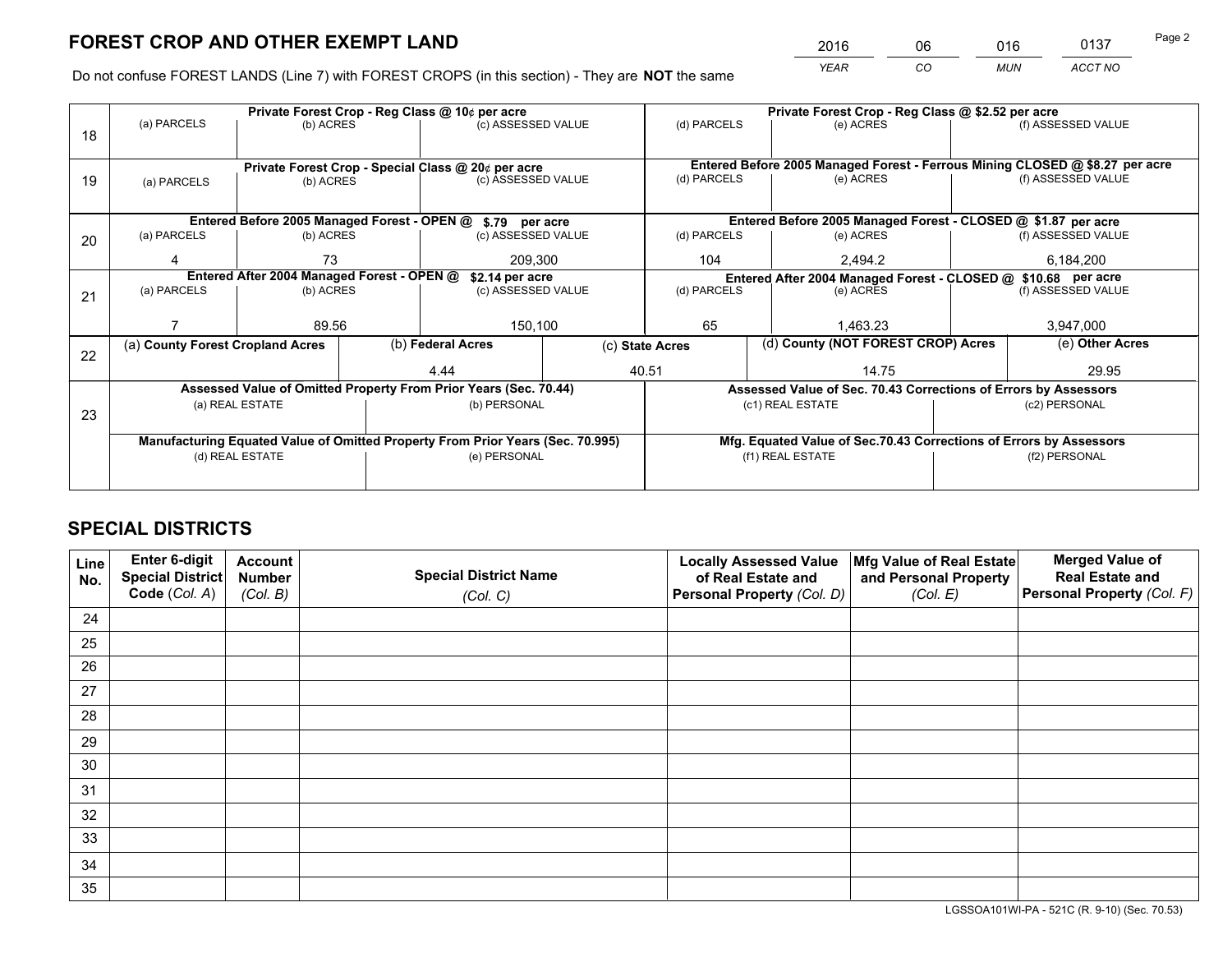|             |                                                                 |                                             |                                                         | <b>YEAR</b>                                                                       | CO<br><b>MUN</b>                                              | ACCT NO                                                                        |
|-------------|-----------------------------------------------------------------|---------------------------------------------|---------------------------------------------------------|-----------------------------------------------------------------------------------|---------------------------------------------------------------|--------------------------------------------------------------------------------|
| Line<br>No. | <b>Enter 6-digit</b><br><b>School District</b><br>Code (Col. A) | <b>Account</b><br><b>Number</b><br>(Col. B) | <b>School District Name</b><br>(Col. C)                 | <b>Locally Assessed Value</b><br>of Real Estate and<br>Personal Property (Col. D) | Mfg Value of Real Estate<br>and Personal Property<br>(Col. E) | <b>Merged Value of</b><br><b>Real Estate and</b><br>Personal Property (Col. F) |
|             | A. SCHOOL DISTRICTS (K-8 and K-12)                              |                                             |                                                         |                                                                                   |                                                               |                                                                                |
| 36          | 610154                                                          | 0358                                        | <b>SCH D OF ARCADIA</b>                                 | 34,916,700                                                                        | 447,700                                                       | 35,364,400                                                                     |
| 37          |                                                                 |                                             |                                                         |                                                                                   |                                                               |                                                                                |
| 38          |                                                                 |                                             |                                                         |                                                                                   |                                                               |                                                                                |
| 39          |                                                                 |                                             |                                                         |                                                                                   |                                                               |                                                                                |
| 40          |                                                                 |                                             |                                                         |                                                                                   |                                                               |                                                                                |
| 41<br>42    |                                                                 |                                             |                                                         |                                                                                   |                                                               |                                                                                |
| 43          |                                                                 |                                             |                                                         |                                                                                   |                                                               |                                                                                |
|             |                                                                 |                                             |                                                         |                                                                                   |                                                               |                                                                                |
| 44<br>45    |                                                                 |                                             |                                                         |                                                                                   |                                                               |                                                                                |
| 46          |                                                                 |                                             |                                                         |                                                                                   |                                                               |                                                                                |
| 47          |                                                                 |                                             |                                                         |                                                                                   |                                                               |                                                                                |
| 48          |                                                                 |                                             |                                                         |                                                                                   |                                                               |                                                                                |
| 49          |                                                                 |                                             |                                                         |                                                                                   |                                                               |                                                                                |
| 50          |                                                                 |                                             | TOTAL ASSESSED VALUE OF SCHOOL DISTRICTS (K-8 and K-12) | 34,916,700                                                                        | 447,700                                                       | 35,364,400                                                                     |
|             | <b>B.</b><br>UNION HIGH SCHOOL DISTRICTS                        |                                             |                                                         |                                                                                   |                                                               |                                                                                |
| 51          |                                                                 |                                             |                                                         |                                                                                   |                                                               |                                                                                |
| 52          |                                                                 |                                             |                                                         |                                                                                   |                                                               |                                                                                |
| 53          |                                                                 |                                             |                                                         |                                                                                   |                                                               |                                                                                |
| 54          |                                                                 |                                             |                                                         |                                                                                   |                                                               |                                                                                |
| 55          |                                                                 |                                             | TOTAL ASSESSED VALUE OF UNION HIGH SCHOOLS              |                                                                                   |                                                               |                                                                                |
|             | C.<br><b>TECHNICAL COLLEGE DISTRICTS</b>                        |                                             |                                                         |                                                                                   |                                                               |                                                                                |
| 56          | 000200                                                          | 0002                                        | WESTERN TECHNICAL COLLEGE LACR                          | 34,916,700                                                                        | 447,700                                                       | 35,364,400                                                                     |
| 57<br>58    |                                                                 |                                             |                                                         |                                                                                   |                                                               |                                                                                |
| 59          |                                                                 |                                             | TOTAL ASSESSED VALUE OF TECHNICAL COLLEGES              | 34,916,700                                                                        | 447,700                                                       | 35,364,400                                                                     |
|             |                                                                 |                                             |                                                         |                                                                                   |                                                               |                                                                                |

06

016

 *I hereby certify, to the best of my knowledge and belief, this form is complete and correct.*

**SCHOOL DISTRICTS**

| Print name of preparer | Title                    |                | Date (MM / DD / CCYY) |
|------------------------|--------------------------|----------------|-----------------------|
|                        |                          |                |                       |
| Signature of preparer  | Contact Telephone Number | E-mail address |                       |
|                        | $\overline{\phantom{0}}$ |                |                       |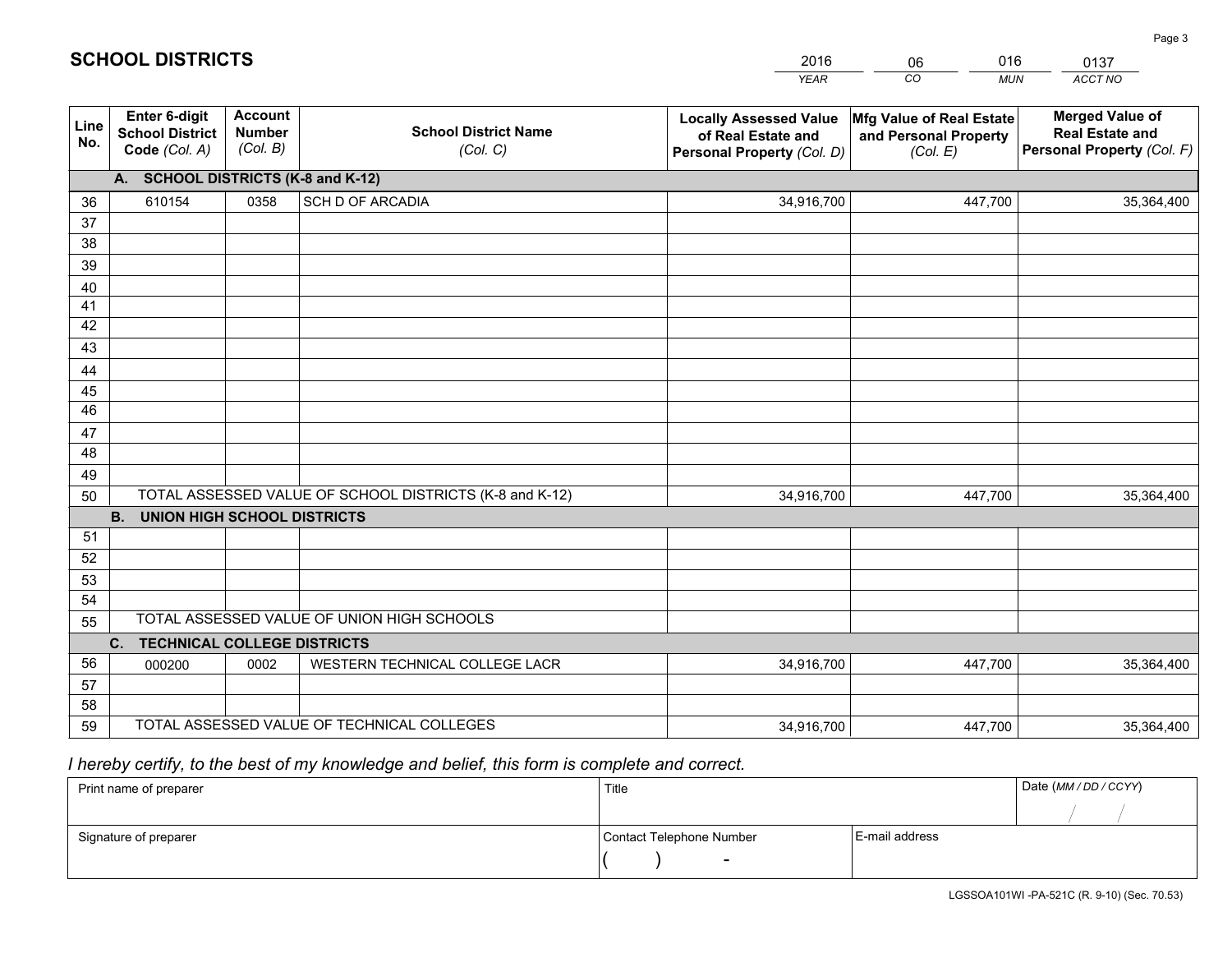#### **HIGHLIGHTS**

- 1. Complete the Statement of Assessment after the Board of Review. Reflect any changes made there.
- 2. Use black ink to complete.
- 3. Line 16 must equal Line 50, Col D.
- 4. Line 55 must equal the total of K-8 schools listed on lines 36-49. Do not include K-12 schools in this comparision.
- 5. Line 59, Col. D must equal Line 16.
- 6. Special District, School District and Technical College District values must include both real estate and personal property. Examples of Special districts are: town sanitary districts, public inland lake protection and rehabilitation districts, and metropolitan sewerage districts.
- 7. DO NOT INCLUDE Manufacturing property values.DOR will print these values on the final SOA.
- 8. Accuracy of this form is very important. The values reported directly affect the equalized value DOR calculates for school and special districts.

#### **Page 1:**

 If not prefilled, enter the tax year,county and municipal code,municipal type, municipal name and county name on the top of form.

Check the Amended box, if filing an amended / corrected SOA.

 Report the parcel count, acres and assessed value of taxable general property, total parcel count, (real and personal), total acres, and values from final figures set by the Board of Review.

- A. Real Estate land and improvements (buildings, etc.) is reported on lines 1 8, total line 9.
- B. Personal Property is reported on lines 11 14, Column D, total line 15.
- C. To complete this report, use the computer produced summary of the assessment roll that shows these amounts.
- D. Use whole numbers only.
- E. Add each line across and each column down to verify entries.

#### **Page 2:**

- A. Report Special Items (not subject to general property tax).
- 1. Private Forest Croplands and Managed Forest Lands are reported on lines 18,19, 20 and 21. Be sure to report assessed values **NOT** taxes.
- 2. You should have copies of the orders of entry, orders of withdrawal, etc., to update your assessment roll.
	- 3. Show hundredths of acres (e.g. 39.75).
- 4. Tax exempt lands are reported on line 22.
- 5. Omitted property and sec. 70.43, Wis. Stats., corrections of errors by assessor are reported on line 23. Report real estate and personal property separately. These should be for **prior years**, not something found on the current assessment roll after the board of review.
- B. Special District (Lines 24-35) Include the value of both real and personal property.
- The Department of Revenue (DOR) preprints much of the information regarding names and codes for schools, special districts,etc. If a district is not listed, enter the name and value only, DOR will enter the proper code.

### **Page 3 School Districts:**

Include the value of both real and personal property.

Report School District (regular, elementary, union high school, and technical college).

- 1. Regular (K-12) and Elementary (K-8) school values are reported on lines 36-49, total on line 50.
- 2. Union High School (UHS) (use only if elementary schools are listed on lines 36-49) are reported on lines 51-54. UHS total value (line 55) must equal to the total **elementary school** values reported on lines 36-49. Do notinclude K-12 schools in this comparison.
- 3. Technical College values are reported on lines 56-58, total on line 59.
- 4. Use the computer summary that shows these amounts to complete this report.

#### **This form is due the second Monday in June. File this report only after your Board of Review is complete.**

 *If you have questions: Return forms to:*

Fax number: (608) 264-6887 PO Box 8971

 Email: lgs@revenue.wi.gov Wisconsin Department of Revenue Call: (608) 261-5341 Local Government Services Section 6-97Madison WI 53708-8971

ARCADIA, WI 54612 - 8725 ARCADIA, WI 54612 - 8725 TOWN OF GLENCOE ANNE CORNISH<br>TOWN OF GLENCOE ANNE CORNISH S2264 HR RD S2264 HR RD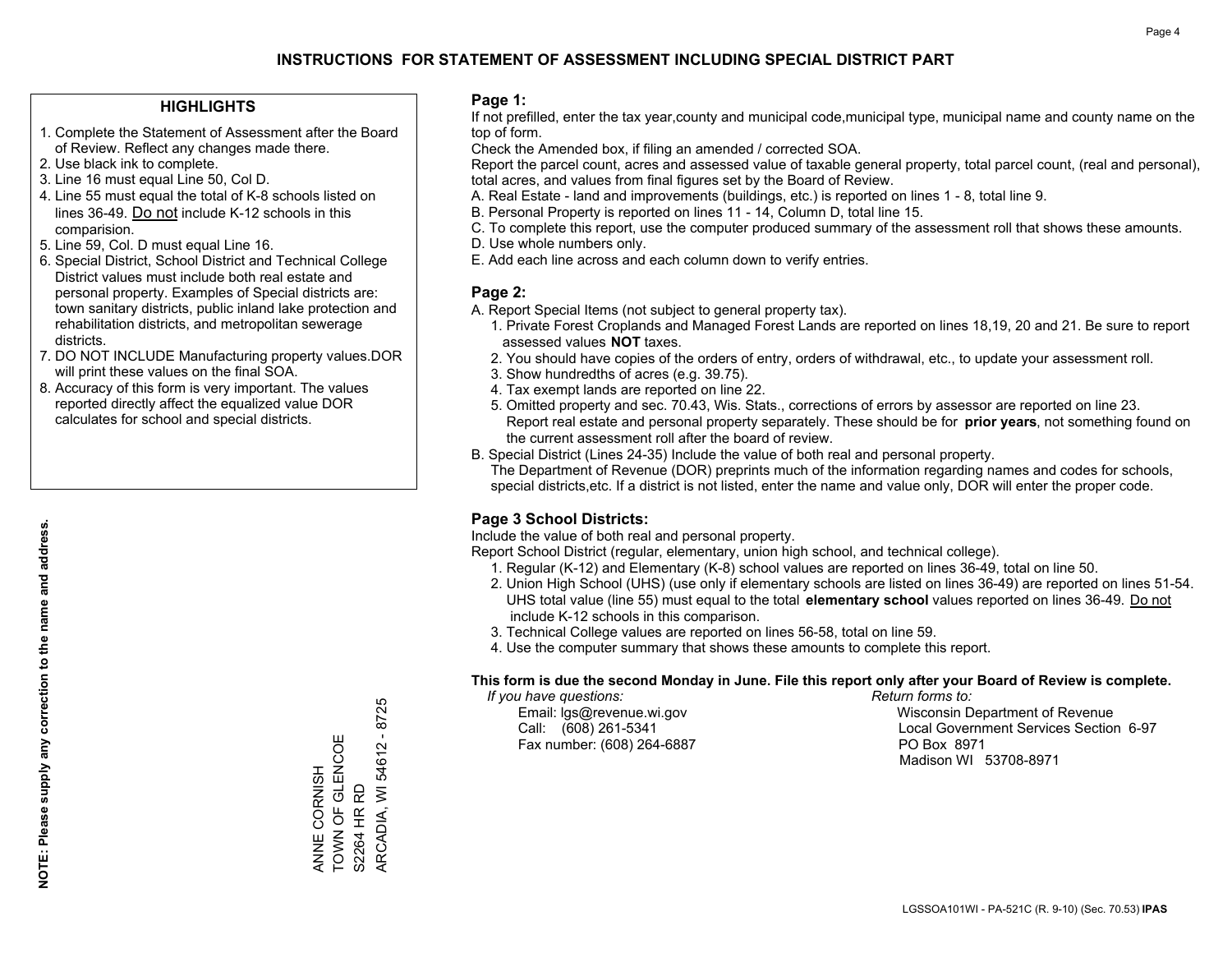**STATEMENT OF ASSESSMENT FOR 2016 FINAL - EQUATED**

| 0138 | .490<br>Check if this is an Amended Return |
|------|--------------------------------------------|
|      |                                            |

|                | <b>FOR</b>                                                                                                                                                                                   | <b>TOWN OF</b><br><b>OF</b><br>Town - Village - City         | <b>LINCOLN</b><br><b>Municipality Name</b> |                           | <b>BUFFALO COUNTY</b><br><b>County Name</b> |                         |                                        | <b>WHEN COMPLETING THIS DOCUMENT</b><br>DO NOT WRITE OVER X's OR IN SHADED AREAS |
|----------------|----------------------------------------------------------------------------------------------------------------------------------------------------------------------------------------------|--------------------------------------------------------------|--------------------------------------------|---------------------------|---------------------------------------------|-------------------------|----------------------------------------|----------------------------------------------------------------------------------|
| Line           | <b>REAL ESTATE</b><br>(See Lines 18 - 22 for                                                                                                                                                 |                                                              | PARCEL COUNT                               |                           | NO. OF ACRES<br><b>WHOLE</b>                | <b>VALUE OF</b><br>LAND | <b>VALUE OF</b><br><b>IMPROVEMENTS</b> | <b>TOTAL VALUE OF LAND</b><br>AND IMPROVEMENTS                                   |
| No.            |                                                                                                                                                                                              | other Real Estate)                                           | Col. A                                     | TOTAL LAND   IMPROVEMENTS | NUMBERS ONLY                                |                         | Col. E                                 | Col. F                                                                           |
| $\mathbf{1}$   | <b>RESIDENTIAL - Class 1</b>                                                                                                                                                                 |                                                              | 96                                         | Col. B<br>84              | Col. C<br>150                               | Col. D<br>952,700       | 4,804,600                              | 5,757,300                                                                        |
| $\overline{2}$ |                                                                                                                                                                                              | <b>COMMERCIAL - Class 2</b>                                  | 4                                          | 3                         | 8                                           | 36,100                  | 217,100                                | 253,200                                                                          |
| 3              |                                                                                                                                                                                              | <b>MANUFACTURING - Class 3</b>                               | $\Omega$                                   | 0                         | $\Omega$                                    | 0                       | $\Omega$                               | $\Omega$                                                                         |
| 4              |                                                                                                                                                                                              | <b>AGRICULTURAL - Class 4</b>                                | 637                                        |                           | 9,814                                       | 1,481,400               |                                        | 1,481,400                                                                        |
| 5              | <b>UNDEVELOPED - Class 5</b>                                                                                                                                                                 |                                                              | 207                                        |                           | 912                                         | 603,950                 |                                        | 603,950                                                                          |
| 6              |                                                                                                                                                                                              | AGRICULTURAL FOREST - Class 5m                               | 320                                        |                           | 4,590                                       | 6,877,400               |                                        | 6,877,400                                                                        |
| 7              |                                                                                                                                                                                              | FOREST LANDS - Class 6                                       | 121                                        |                           | 1,672                                       | 4,992,200               |                                        | 4,992,200                                                                        |
| 8              |                                                                                                                                                                                              | OTHER - Class 7                                              | 71                                         | 70                        | 119                                         | 808,600                 | 5,297,700                              | 6,106,300                                                                        |
| 9              | TOTAL - ALL COLUMNS                                                                                                                                                                          |                                                              | 1,456                                      | 157                       | 17,265                                      | 15,752,350              | 10,319,400                             | 26,071,750                                                                       |
| 10             | NUMBER OF PERSONAL PROPERTY ACCOUNTS IN ROLL<br>11                                                                                                                                           |                                                              |                                            |                           |                                             | <b>LOCALLY ASSESSED</b> | <b>MANUFACTURING</b>                   | <b>MERGED</b>                                                                    |
| 11             |                                                                                                                                                                                              | BOATS AND OTHER WATERCRAFT NOT EXEMPT - Code 1               |                                            |                           |                                             | 0                       | 0                                      | 0                                                                                |
| 12             |                                                                                                                                                                                              | MACHINERY, TOOLS AND PATTERNS - Code 2                       |                                            |                           |                                             | $\Omega$                | $\Omega$                               | $\mathbf 0$                                                                      |
| 13             |                                                                                                                                                                                              | FURNITURE, FIXTURES AND EQUIPMENT - Code 3                   |                                            |                           |                                             | 5,800                   | $\mathbf 0$                            | 5,800                                                                            |
| 14             |                                                                                                                                                                                              | ALL OTHER PERSONAL PROPERTY NOT EXEMPT - Codes 4A, 4B, 4C    |                                            |                           | 36,800                                      | $\mathbf 0$             |                                        |                                                                                  |
| 15             |                                                                                                                                                                                              | TOTAL OF PERSONAL PROPERTY NOT EXEMPT (Total of Lines 11-14) | 42,600                                     | $\Omega$                  | 42,600                                      |                         |                                        |                                                                                  |
| 16             | AGGREGATE ASSESSED VALUE OF ALL PROPERTY SUBJECT TO THE GENERAL PROPERTY TAX (Total of Lines 9F and 15F)<br>MUST EQUAL TOTAL VALUE OF THE SCHOOL DISTRICTS (K-12 PLUS K-8) - Line 50, Col. F |                                                              |                                            |                           |                                             |                         |                                        | 26,114,350                                                                       |
| 17             | Name of Assessor<br><b>BOARD OF REVIEW</b><br>DATE OF FINAL ADJOURNMENT<br>05/12/2016<br><b>ERIC KLEVEN</b>                                                                                  |                                                              |                                            |                           |                                             | Telephone #             |                                        |                                                                                  |
|                |                                                                                                                                                                                              |                                                              |                                            |                           |                                             | (715) 598-4599          |                                        |                                                                                  |

*CO*

*MUN*

*ACCT NO*

*<sup>06</sup> <sup>018</sup>*

REMARKS

The Assessment Ratio to be used in calculating the estimated Fair Market Value on tax bills for this tax district is .869924481<br>This ratio should be used to convert assessed values to "Calculate Equalized Values" in Step 1 Commission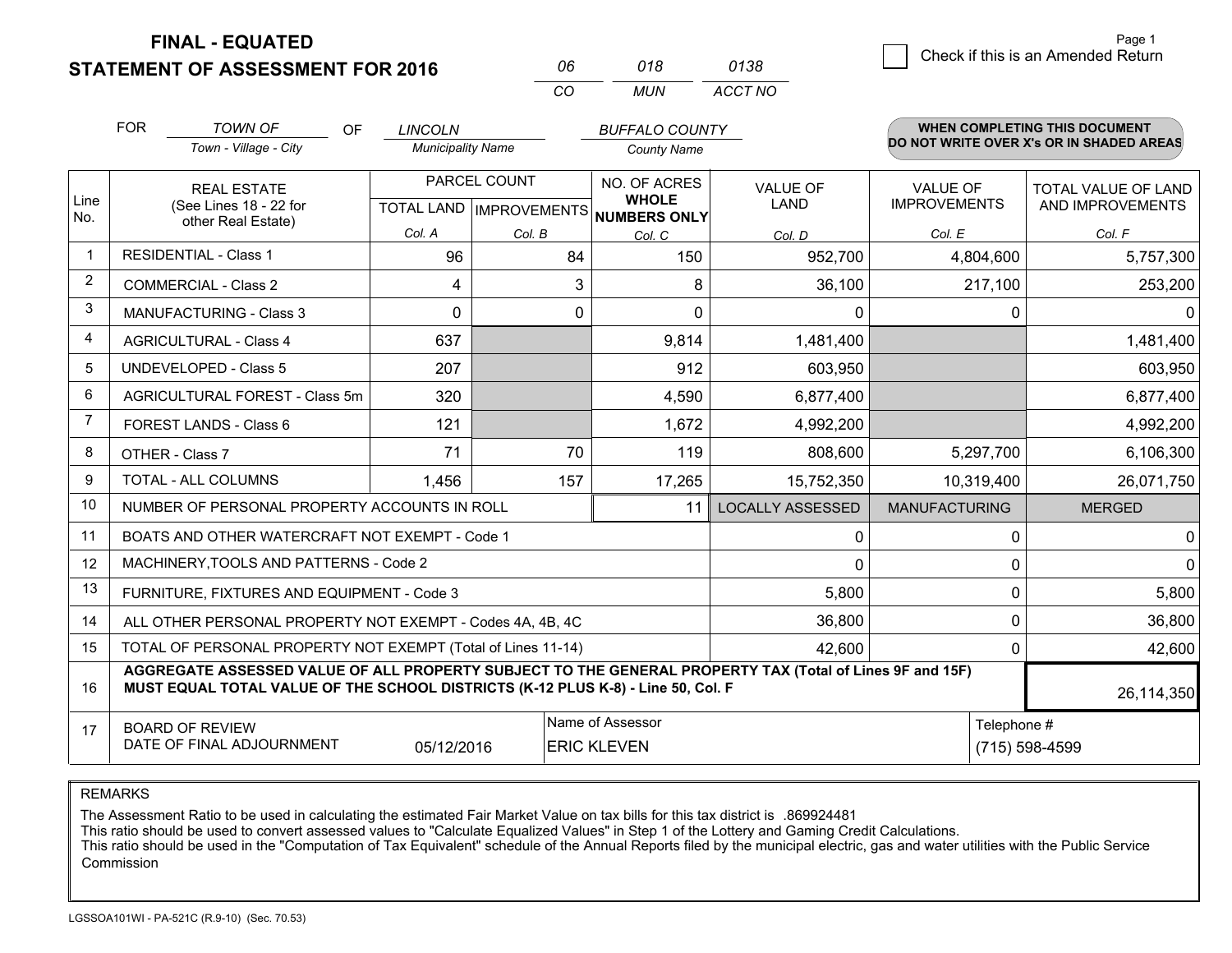*YEAR CO MUN ACCT NO* <sup>2016</sup> <sup>06</sup> <sup>018</sup> <sup>0138</sup>

Do not confuse FOREST LANDS (Line 7) with FOREST CROPS (in this section) - They are **NOT** the same

|    | Private Forest Crop - Reg Class @ 10¢ per acre                                 |                                             |  |                                                                  |                                                                    | Private Forest Crop - Reg Class @ \$2.52 per acre               |                                                                              |               |                    |  |
|----|--------------------------------------------------------------------------------|---------------------------------------------|--|------------------------------------------------------------------|--------------------------------------------------------------------|-----------------------------------------------------------------|------------------------------------------------------------------------------|---------------|--------------------|--|
| 18 | (a) PARCELS<br>(b) ACRES                                                       |                                             |  | (c) ASSESSED VALUE                                               |                                                                    | (d) PARCELS                                                     | (e) ACRES                                                                    |               | (f) ASSESSED VALUE |  |
|    |                                                                                |                                             |  |                                                                  |                                                                    |                                                                 |                                                                              |               |                    |  |
|    |                                                                                |                                             |  | Private Forest Crop - Special Class @ 20¢ per acre               |                                                                    |                                                                 | Entered Before 2005 Managed Forest - Ferrous Mining CLOSED @ \$8.27 per acre |               |                    |  |
| 19 | (a) PARCELS                                                                    | (b) ACRES                                   |  | (c) ASSESSED VALUE                                               |                                                                    | (d) PARCELS                                                     | (e) ACRES                                                                    |               | (f) ASSESSED VALUE |  |
|    |                                                                                |                                             |  |                                                                  |                                                                    |                                                                 |                                                                              |               |                    |  |
|    |                                                                                | Entered Before 2005 Managed Forest - OPEN @ |  | \$.79 per acre                                                   |                                                                    |                                                                 | Entered Before 2005 Managed Forest - CLOSED @ \$1.87 per acre                |               |                    |  |
| 20 | (a) PARCELS                                                                    | (b) ACRES                                   |  | (c) ASSESSED VALUE                                               |                                                                    | (d) PARCELS                                                     | (e) ACRES                                                                    |               |                    |  |
|    |                                                                                |                                             |  |                                                                  | 201                                                                | 4.414.74                                                        |                                                                              |               |                    |  |
|    | Entered After 2004 Managed Forest - OPEN @<br>\$2.14 per acre                  |                                             |  |                                                                  | Entered After 2004 Managed Forest - CLOSED @ \$10.68 per acre      |                                                                 |                                                                              |               |                    |  |
| 21 | (a) PARCELS                                                                    | (b) ACRES                                   |  | (c) ASSESSED VALUE                                               |                                                                    | (d) PARCELS                                                     | (e) ACRES                                                                    |               |                    |  |
|    |                                                                                |                                             |  |                                                                  |                                                                    |                                                                 |                                                                              |               |                    |  |
|    |                                                                                |                                             |  |                                                                  |                                                                    | 100<br>2,006.34                                                 |                                                                              |               | 4,917,900          |  |
| 22 | (a) County Forest Cropland Acres                                               |                                             |  | (b) Federal Acres                                                |                                                                    | (d) County (NOT FOREST CROP) Acres<br>(c) State Acres           |                                                                              |               | (e) Other Acres    |  |
|    |                                                                                |                                             |  |                                                                  |                                                                    | 17.03<br>1.73                                                   |                                                                              |               | 12.33              |  |
|    |                                                                                |                                             |  | Assessed Value of Omitted Property From Prior Years (Sec. 70.44) |                                                                    | Assessed Value of Sec. 70.43 Corrections of Errors by Assessors |                                                                              |               |                    |  |
| 23 | (a) REAL ESTATE                                                                |                                             |  | (b) PERSONAL                                                     |                                                                    |                                                                 | (c1) REAL ESTATE                                                             |               |                    |  |
|    |                                                                                |                                             |  |                                                                  |                                                                    |                                                                 |                                                                              |               |                    |  |
|    | Manufacturing Equated Value of Omitted Property From Prior Years (Sec. 70.995) |                                             |  |                                                                  | Mfg. Equated Value of Sec.70.43 Corrections of Errors by Assessors |                                                                 |                                                                              |               |                    |  |
|    | (d) REAL ESTATE                                                                |                                             |  | (e) PERSONAL                                                     |                                                                    | (f1) REAL ESTATE                                                |                                                                              | (f2) PERSONAL |                    |  |
|    |                                                                                |                                             |  |                                                                  |                                                                    |                                                                 |                                                                              |               |                    |  |

## **SPECIAL DISTRICTS**

| Line<br>No. | Enter 6-digit<br>Special District<br>Code (Col. A) | <b>Account</b><br><b>Number</b> | <b>Special District Name</b> | <b>Locally Assessed Value</b><br>of Real Estate and | Mfg Value of Real Estate<br>and Personal Property | <b>Merged Value of</b><br><b>Real Estate and</b><br>Personal Property (Col. F) |
|-------------|----------------------------------------------------|---------------------------------|------------------------------|-----------------------------------------------------|---------------------------------------------------|--------------------------------------------------------------------------------|
|             |                                                    | (Col. B)                        | (Col. C)                     | Personal Property (Col. D)                          | (Col. E)                                          |                                                                                |
| 24          |                                                    |                                 |                              |                                                     |                                                   |                                                                                |
| 25          |                                                    |                                 |                              |                                                     |                                                   |                                                                                |
| 26          |                                                    |                                 |                              |                                                     |                                                   |                                                                                |
| 27          |                                                    |                                 |                              |                                                     |                                                   |                                                                                |
| 28          |                                                    |                                 |                              |                                                     |                                                   |                                                                                |
| 29          |                                                    |                                 |                              |                                                     |                                                   |                                                                                |
| 30          |                                                    |                                 |                              |                                                     |                                                   |                                                                                |
| 31          |                                                    |                                 |                              |                                                     |                                                   |                                                                                |
| 32          |                                                    |                                 |                              |                                                     |                                                   |                                                                                |
| 33          |                                                    |                                 |                              |                                                     |                                                   |                                                                                |
| 34          |                                                    |                                 |                              |                                                     |                                                   |                                                                                |
| 35          |                                                    |                                 |                              |                                                     |                                                   |                                                                                |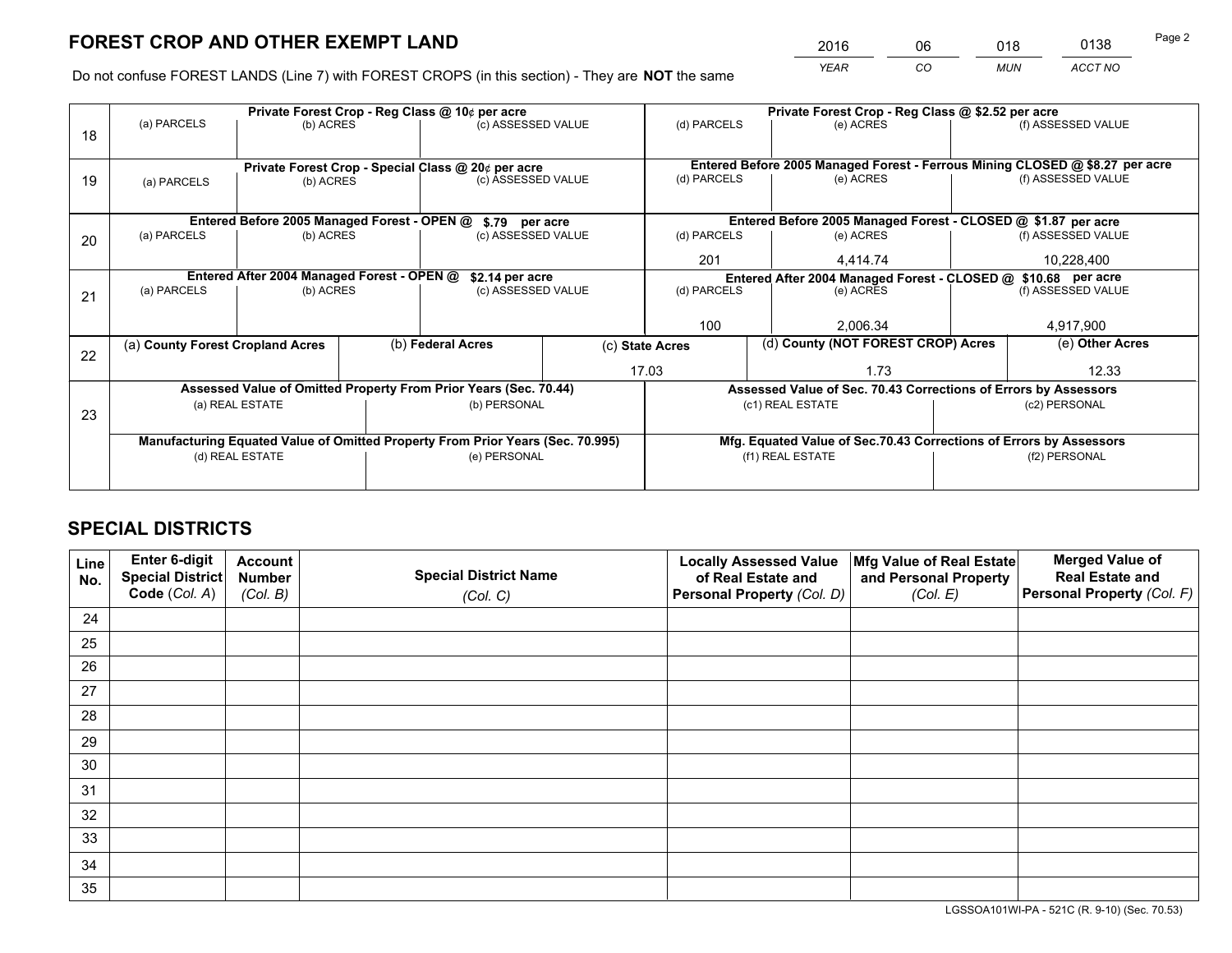|             |                                                                 |                                             |                                                         | <b>YEAR</b>                                                                       | CO<br><b>MUN</b>                                              | ACCT NO                                                                        |  |  |
|-------------|-----------------------------------------------------------------|---------------------------------------------|---------------------------------------------------------|-----------------------------------------------------------------------------------|---------------------------------------------------------------|--------------------------------------------------------------------------------|--|--|
| Line<br>No. | <b>Enter 6-digit</b><br><b>School District</b><br>Code (Col. A) | <b>Account</b><br><b>Number</b><br>(Col. B) | <b>School District Name</b><br>(Col. C)                 | <b>Locally Assessed Value</b><br>of Real Estate and<br>Personal Property (Col. D) | Mfg Value of Real Estate<br>and Personal Property<br>(Col. E) | <b>Merged Value of</b><br><b>Real Estate and</b><br>Personal Property (Col. F) |  |  |
|             | A. SCHOOL DISTRICTS (K-8 and K-12)                              |                                             |                                                         |                                                                                   |                                                               |                                                                                |  |  |
| 36          | 060084                                                          | 0041                                        | SCH D OF ALMA                                           | 21,038,150                                                                        |                                                               | 21,038,150                                                                     |  |  |
| 37          | 061155                                                          | 0042                                        | SCH D OF COCHRANE-FOUNTAIN CITY                         | 323,900                                                                           |                                                               | 323,900                                                                        |  |  |
| 38          | 062142                                                          | 0043                                        | <b>SCH D OF GILMANTON</b>                               | 4,752,300                                                                         |                                                               | 4,752,300                                                                      |  |  |
| 39          |                                                                 |                                             |                                                         |                                                                                   |                                                               |                                                                                |  |  |
| 40          |                                                                 |                                             |                                                         |                                                                                   |                                                               |                                                                                |  |  |
| 41          |                                                                 |                                             |                                                         |                                                                                   |                                                               |                                                                                |  |  |
| 42          |                                                                 |                                             |                                                         |                                                                                   |                                                               |                                                                                |  |  |
| 43          |                                                                 |                                             |                                                         |                                                                                   |                                                               |                                                                                |  |  |
| 44          |                                                                 |                                             |                                                         |                                                                                   |                                                               |                                                                                |  |  |
| 45          |                                                                 |                                             |                                                         |                                                                                   |                                                               |                                                                                |  |  |
| 46          |                                                                 |                                             |                                                         |                                                                                   |                                                               |                                                                                |  |  |
| 47          |                                                                 |                                             |                                                         |                                                                                   |                                                               |                                                                                |  |  |
| 48          |                                                                 |                                             |                                                         |                                                                                   |                                                               |                                                                                |  |  |
| 49          |                                                                 |                                             |                                                         |                                                                                   |                                                               |                                                                                |  |  |
| 50          |                                                                 |                                             | TOTAL ASSESSED VALUE OF SCHOOL DISTRICTS (K-8 and K-12) | 26,114,350                                                                        |                                                               | 26,114,350                                                                     |  |  |
|             | <b>B.</b><br><b>UNION HIGH SCHOOL DISTRICTS</b>                 |                                             |                                                         |                                                                                   |                                                               |                                                                                |  |  |
| 51          |                                                                 |                                             |                                                         |                                                                                   |                                                               |                                                                                |  |  |
| 52          |                                                                 |                                             |                                                         |                                                                                   |                                                               |                                                                                |  |  |
| 53          |                                                                 |                                             |                                                         |                                                                                   |                                                               |                                                                                |  |  |
| 54          |                                                                 |                                             |                                                         |                                                                                   |                                                               |                                                                                |  |  |
| 55          | TOTAL ASSESSED VALUE OF UNION HIGH SCHOOLS                      |                                             |                                                         |                                                                                   |                                                               |                                                                                |  |  |
|             | <b>TECHNICAL COLLEGE DISTRICTS</b><br>C.                        |                                             |                                                         |                                                                                   |                                                               |                                                                                |  |  |
| 56          | 000100                                                          | 0001                                        | CHIPPEWA VALLEY TECHNICAL COLLEGE EAUC                  | 25,790,450                                                                        |                                                               | 25,790,450                                                                     |  |  |
| 57          | 000200                                                          | 0002                                        | WESTERN TECHNICAL COLLEGE LACR                          | 323,900                                                                           |                                                               | 323,900                                                                        |  |  |
| 58          |                                                                 |                                             |                                                         |                                                                                   |                                                               |                                                                                |  |  |
| 59          |                                                                 |                                             | TOTAL ASSESSED VALUE OF TECHNICAL COLLEGES              | 26,114,350                                                                        |                                                               | 26,114,350                                                                     |  |  |

## *I hereby certify, to the best of my knowledge and belief, this form is complete and correct.*

| Print name of preparer | Title                    |                | Date (MM / DD / CCYY) |
|------------------------|--------------------------|----------------|-----------------------|
|                        |                          |                |                       |
| Signature of preparer  | Contact Telephone Number | E-mail address |                       |
|                        | $\overline{\phantom{0}}$ |                |                       |

# **SCHOOL DISTRICTS**

201606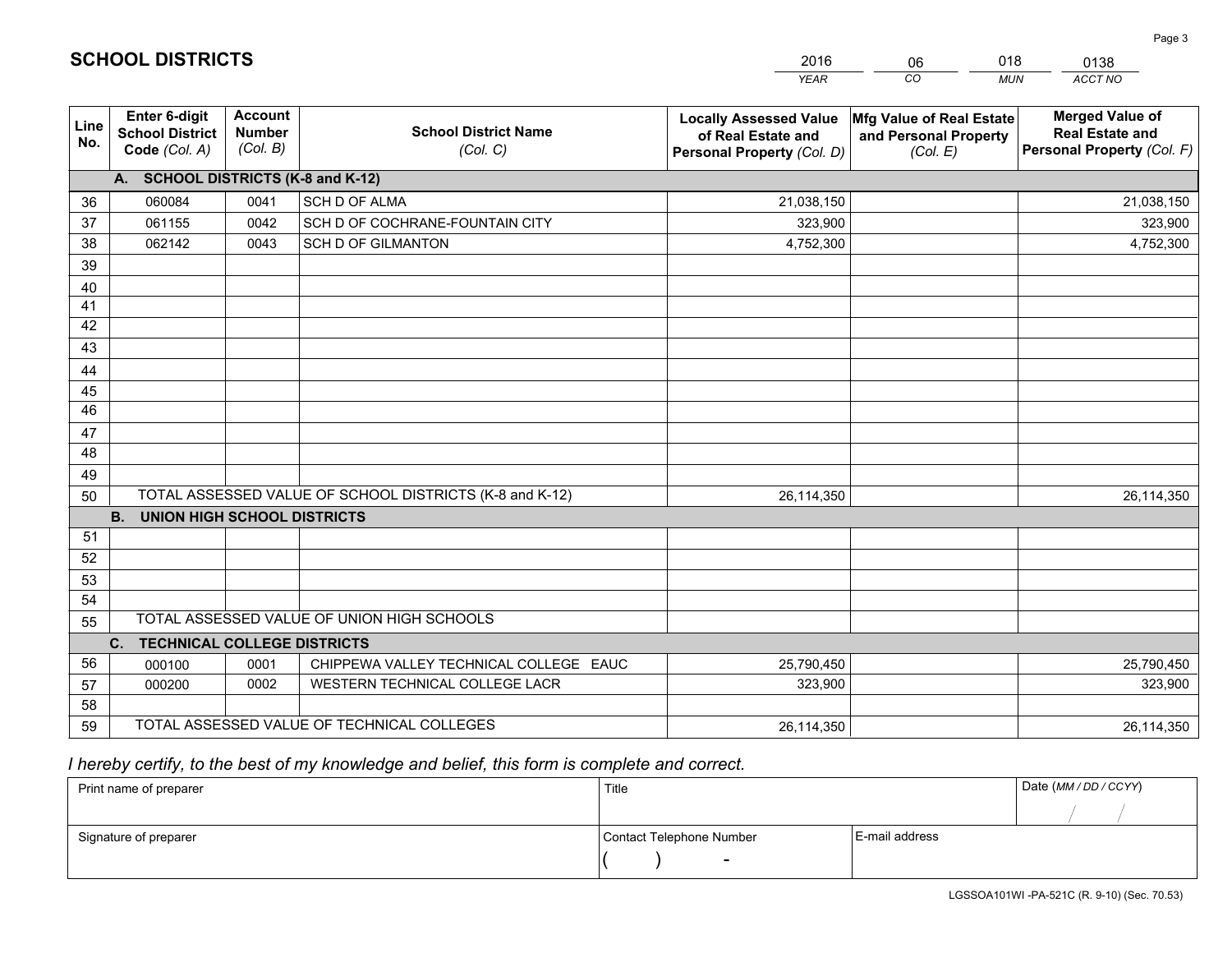#### **HIGHLIGHTS**

- 1. Complete the Statement of Assessment after the Board of Review. Reflect any changes made there.
- 2. Use black ink to complete.
- 3. Line 16 must equal Line 50, Col D.
- 4. Line 55 must equal the total of K-8 schools listed on lines 36-49. Do not include K-12 schools in this comparision.
- 5. Line 59, Col. D must equal Line 16.
- 6. Special District, School District and Technical College District values must include both real estate and personal property. Examples of Special districts are: town sanitary districts, public inland lake protection and rehabilitation districts, and metropolitan sewerage districts.
- 7. DO NOT INCLUDE Manufacturing property values.DOR will print these values on the final SOA.
- 8. Accuracy of this form is very important. The values reported directly affect the equalized value DOR calculates for school and special districts.

#### **Page 1:**

 If not prefilled, enter the tax year,county and municipal code,municipal type, municipal name and county name on the top of form.

Check the Amended box, if filing an amended / corrected SOA.

 Report the parcel count, acres and assessed value of taxable general property, total parcel count, (real and personal), total acres, and values from final figures set by the Board of Review.

- A. Real Estate land and improvements (buildings, etc.) is reported on lines 1 8, total line 9.
- B. Personal Property is reported on lines 11 14, Column D, total line 15.
- C. To complete this report, use the computer produced summary of the assessment roll that shows these amounts.
- D. Use whole numbers only.
- E. Add each line across and each column down to verify entries.

### **Page 2:**

- A. Report Special Items (not subject to general property tax).
- 1. Private Forest Croplands and Managed Forest Lands are reported on lines 18,19, 20 and 21. Be sure to report assessed values **NOT** taxes.
- 2. You should have copies of the orders of entry, orders of withdrawal, etc., to update your assessment roll.
	- 3. Show hundredths of acres (e.g. 39.75).
- 4. Tax exempt lands are reported on line 22.
- 5. Omitted property and sec. 70.43, Wis. Stats., corrections of errors by assessor are reported on line 23. Report real estate and personal property separately. These should be for **prior years**, not something found on the current assessment roll after the board of review.
- B. Special District (Lines 24-35) Include the value of both real and personal property.

 The Department of Revenue (DOR) preprints much of the information regarding names and codes for schools, special districts,etc. If a district is not listed, enter the name and value only, DOR will enter the proper code.

### **Page 3 School Districts:**

Include the value of both real and personal property.

Report School District (regular, elementary, union high school, and technical college).

- 1. Regular (K-12) and Elementary (K-8) school values are reported on lines 36-49, total on line 50.
- 2. Union High School (UHS) (use only if elementary schools are listed on lines 36-49) are reported on lines 51-54. UHS total value (line 55) must equal to the total **elementary school** values reported on lines 36-49. Do notinclude K-12 schools in this comparison.
- 3. Technical College values are reported on lines 56-58, total on line 59.
- 4. Use the computer summary that shows these amounts to complete this report.

#### **This form is due the second Monday in June. File this report only after your Board of Review is complete.**

 *If you have questions: Return forms to:*

Fax number: (608) 264-6887 PO Box 8971

 Email: lgs@revenue.wi.gov Wisconsin Department of Revenue Call: (608) 261-5341 Local Government Services Section 6-97Madison WI 53708-8971

S1619 COUNTY RD XX ALMA, WI 54610 - 8134 S1619 COUNTY RD XX ALMA, WI 54610 - 8134 CAROLYN THOMSEN<br>TOWN OF LINCOLN CAROLYN THOMSEN TOWN OF LINCOLN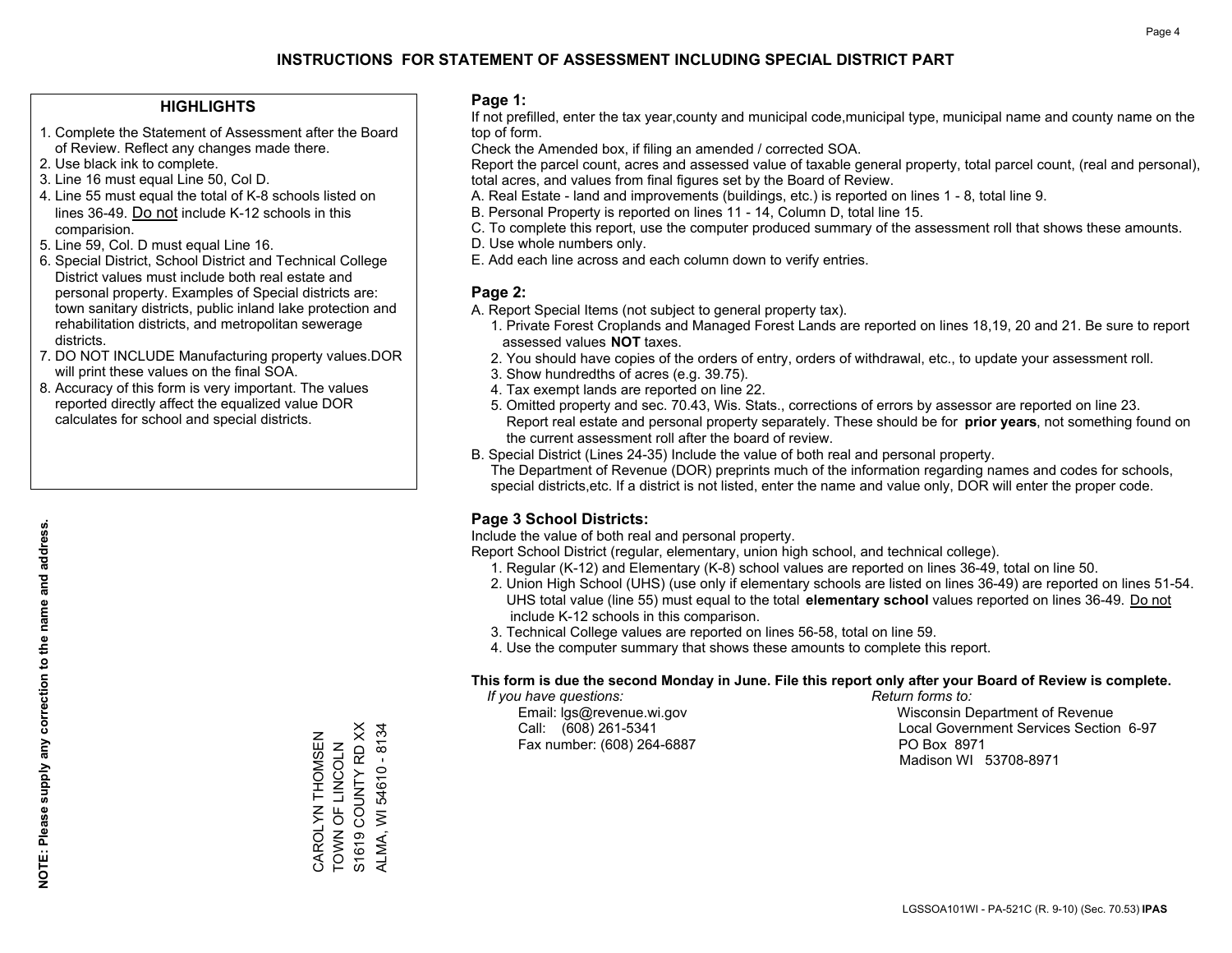**FINAL - EQUATED**

**STATEMENT OF ASSESSMENT FOR 2016** 

| nr       | กวก   | 0139    |
|----------|-------|---------|
| $\cdots$ | MI IN | ACCT NO |

|                | <b>FOR</b>                                                                                                  | <b>TOWN OF</b><br><b>OF</b><br>Town - Village - City                                                                                                                                         | <b>MAXVILLE</b><br><b>Municipality Name</b>          |        |                              | <b>BUFFALO COUNTY</b><br><b>County Name</b> |                                        | <b>WHEN COMPLETING THIS DOCUMENT</b><br>DO NOT WRITE OVER X's OR IN SHADED AREAS |  |
|----------------|-------------------------------------------------------------------------------------------------------------|----------------------------------------------------------------------------------------------------------------------------------------------------------------------------------------------|------------------------------------------------------|--------|------------------------------|---------------------------------------------|----------------------------------------|----------------------------------------------------------------------------------|--|
| Line<br>No.    |                                                                                                             | <b>REAL ESTATE</b><br>(See Lines 18 - 22 for<br>other Real Estate)                                                                                                                           | PARCEL COUNT<br>TOTAL LAND IMPROVEMENTS NUMBERS ONLY |        | NO. OF ACRES<br><b>WHOLE</b> | <b>VALUE OF</b><br>LAND                     | <b>VALUE OF</b><br><b>IMPROVEMENTS</b> | <b>TOTAL VALUE OF LAND</b><br>AND IMPROVEMENTS                                   |  |
|                |                                                                                                             |                                                                                                                                                                                              | Col. A                                               | Col. B | Col. C                       | Col. D                                      | Col. E                                 | Col. F                                                                           |  |
| $\mathbf 1$    |                                                                                                             | <b>RESIDENTIAL - Class 1</b>                                                                                                                                                                 | 92                                                   | 83     | 128                          | 462,600                                     | 8,799,200                              | 9,261,800                                                                        |  |
| $\overline{2}$ |                                                                                                             | <b>COMMERCIAL - Class 2</b>                                                                                                                                                                  | 3                                                    | 3      |                              | 30,800                                      | 186,000                                | 216,800                                                                          |  |
| 3              |                                                                                                             | MANUFACTURING - Class 3                                                                                                                                                                      | 4                                                    |        | 133                          | 346,600                                     | 77,500                                 | 424,100                                                                          |  |
| 4              |                                                                                                             | <b>AGRICULTURAL - Class 4</b>                                                                                                                                                                | 621                                                  |        | 11,706                       | 1,625,550                                   |                                        | 1,625,550                                                                        |  |
| 5              |                                                                                                             | <b>UNDEVELOPED - Class 5</b>                                                                                                                                                                 | 173                                                  |        | 437                          | 218,800                                     |                                        | 218,800                                                                          |  |
| 6              |                                                                                                             | AGRICULTURAL FOREST - Class 5m                                                                                                                                                               | 379                                                  |        | 5,816                        | 9,162,300                                   |                                        | 9,162,300                                                                        |  |
| 7              | FOREST LANDS - Class 6                                                                                      |                                                                                                                                                                                              | 78                                                   |        | 933                          | 2,999,800                                   |                                        | 2,999,800                                                                        |  |
| 8              |                                                                                                             | OTHER - Class 7                                                                                                                                                                              | 100                                                  | 113    | 159                          | 464,100                                     | 7,952,200                              | 8,416,300                                                                        |  |
| 9              |                                                                                                             | TOTAL - ALL COLUMNS                                                                                                                                                                          | 1,450                                                | 200    | 19,319                       | 15,310,550                                  | 17,014,900                             | 32,325,450                                                                       |  |
| 10             |                                                                                                             | NUMBER OF PERSONAL PROPERTY ACCOUNTS IN ROLL                                                                                                                                                 |                                                      |        | 6                            | <b>LOCALLY ASSESSED</b>                     | <b>MANUFACTURING</b>                   | <b>MERGED</b>                                                                    |  |
| 11             |                                                                                                             | BOATS AND OTHER WATERCRAFT NOT EXEMPT - Code 1                                                                                                                                               |                                                      |        |                              | 0                                           | 0                                      | $\overline{0}$                                                                   |  |
| 12             |                                                                                                             | MACHINERY, TOOLS AND PATTERNS - Code 2                                                                                                                                                       |                                                      |        |                              | 4,300                                       | 20,900                                 | 25,200                                                                           |  |
| 13             |                                                                                                             | FURNITURE, FIXTURES AND EQUIPMENT - Code 3                                                                                                                                                   |                                                      |        |                              | 500                                         | $\Omega$                               | 500                                                                              |  |
| 14             |                                                                                                             | ALL OTHER PERSONAL PROPERTY NOT EXEMPT - Codes 4A, 4B, 4C                                                                                                                                    |                                                      |        |                              | 3,300                                       | 300                                    | 3,600                                                                            |  |
| 15             |                                                                                                             | TOTAL OF PERSONAL PROPERTY NOT EXEMPT (Total of Lines 11-14)                                                                                                                                 |                                                      |        |                              | 8,100                                       | 21,200                                 | 29,300                                                                           |  |
| 16             |                                                                                                             | AGGREGATE ASSESSED VALUE OF ALL PROPERTY SUBJECT TO THE GENERAL PROPERTY TAX (Total of Lines 9F and 15F)<br>MUST EQUAL TOTAL VALUE OF THE SCHOOL DISTRICTS (K-12 PLUS K-8) - Line 50, Col. F |                                                      |        |                              |                                             |                                        | 32,354,750                                                                       |  |
| 17             | Name of Assessor<br><b>BOARD OF REVIEW</b><br>DATE OF FINAL ADJOURNMENT<br>06/03/2016<br><b>ERIC KLEVEN</b> |                                                                                                                                                                                              |                                                      |        |                              |                                             |                                        | Telephone #<br>(715) 598-4599                                                    |  |

REMARKS

The Assessment Ratio to be used in calculating the estimated Fair Market Value on tax bills for this tax district is .883093898

This ratio should be used to convert assessed values to "Calculate Equalized Values" in Step 1 of the Lottery and Gaming Credit Calculations.<br>This ratio should be used in the "Computation of Tax Equivalent" schedule of the Commission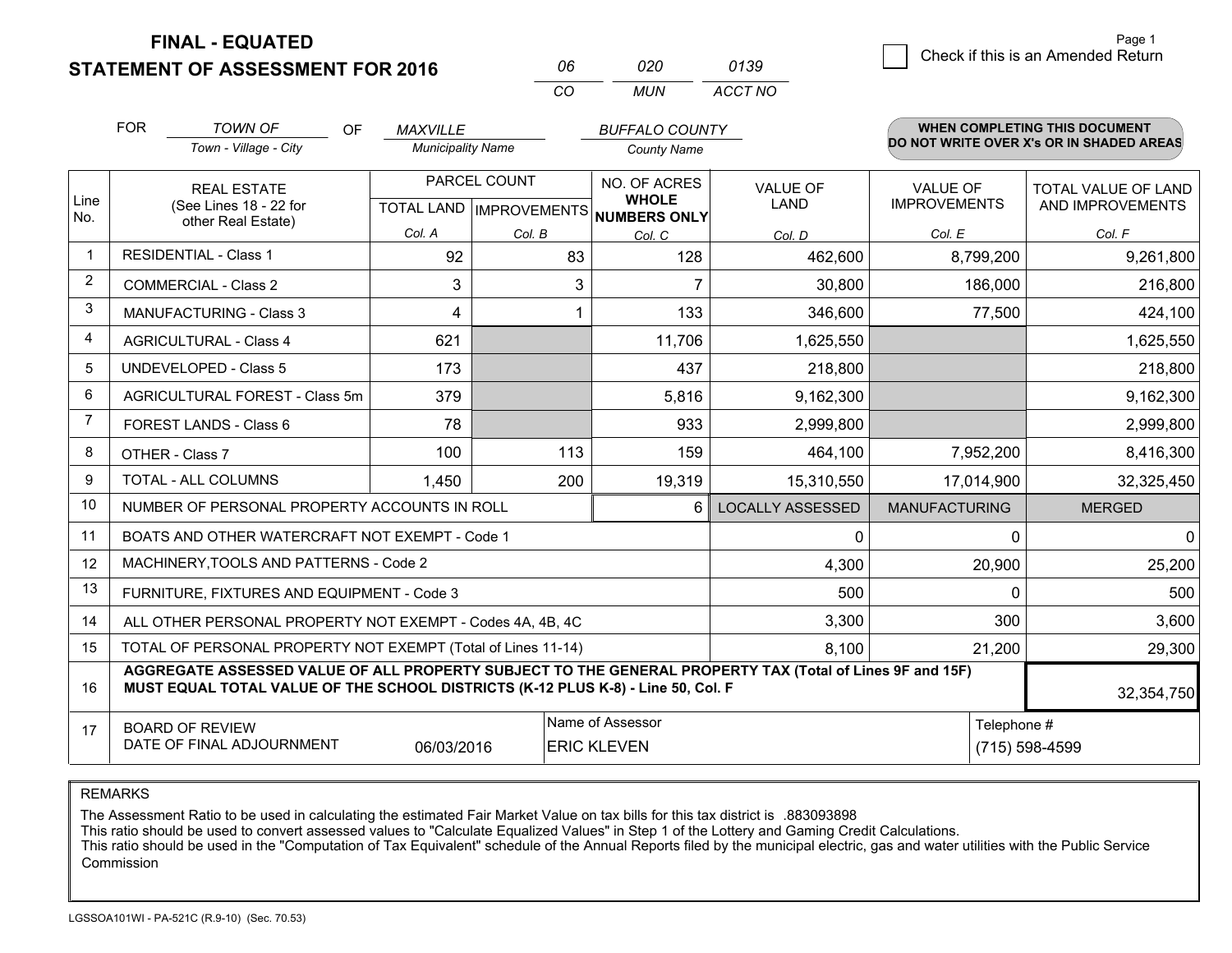*YEAR CO MUN ACCT NO* <sup>2016</sup> <sup>06</sup> <sup>020</sup> <sup>0139</sup>

Do not confuse FOREST LANDS (Line 7) with FOREST CROPS (in this section) - They are **NOT** the same

|    |                                                                                |                 |  | Private Forest Crop - Reg Class @ 10¢ per acre                   |                 |                                                                              | Private Forest Crop - Reg Class @ \$2.52 per acre               |           |                                                                    |  |
|----|--------------------------------------------------------------------------------|-----------------|--|------------------------------------------------------------------|-----------------|------------------------------------------------------------------------------|-----------------------------------------------------------------|-----------|--------------------------------------------------------------------|--|
| 18 | (a) PARCELS                                                                    | (b) ACRES       |  | (c) ASSESSED VALUE                                               |                 | (d) PARCELS                                                                  | (e) ACRES                                                       |           | (f) ASSESSED VALUE                                                 |  |
|    |                                                                                |                 |  |                                                                  |                 |                                                                              |                                                                 |           |                                                                    |  |
|    |                                                                                |                 |  | Private Forest Crop - Special Class @ 20¢ per acre               |                 | Entered Before 2005 Managed Forest - Ferrous Mining CLOSED @ \$8.27 per acre |                                                                 |           |                                                                    |  |
| 19 | (a) PARCELS                                                                    | (b) ACRES       |  | (c) ASSESSED VALUE                                               |                 | (d) PARCELS                                                                  | (e) ACRES                                                       |           | (f) ASSESSED VALUE                                                 |  |
|    |                                                                                |                 |  |                                                                  |                 |                                                                              |                                                                 |           |                                                                    |  |
|    |                                                                                |                 |  | Entered Before 2005 Managed Forest - OPEN @ \$.79 per acre       |                 |                                                                              | Entered Before 2005 Managed Forest - CLOSED @ \$1.87 per acre   |           |                                                                    |  |
| 20 | (a) PARCELS                                                                    | (b) ACRES       |  | (c) ASSESSED VALUE                                               |                 | (d) PARCELS                                                                  | (e) ACRES                                                       |           | (f) ASSESSED VALUE                                                 |  |
|    | 2                                                                              | 21<br>33.100    |  |                                                                  | 118<br>2.989.97 |                                                                              |                                                                 | 6,691,500 |                                                                    |  |
|    | Entered After 2004 Managed Forest - OPEN @<br>\$2.14 per acre                  |                 |  |                                                                  |                 |                                                                              | Entered After 2004 Managed Forest - CLOSED @ \$10.68 per acre   |           |                                                                    |  |
| 21 | (a) PARCELS                                                                    | (b) ACRES       |  | (c) ASSESSED VALUE                                               |                 | (d) PARCELS                                                                  | (e) ACRES                                                       |           | (f) ASSESSED VALUE                                                 |  |
|    |                                                                                |                 |  |                                                                  |                 |                                                                              |                                                                 |           |                                                                    |  |
|    |                                                                                |                 |  |                                                                  |                 | 49                                                                           | 1.297.66                                                        |           | 2,976,000                                                          |  |
| 22 | (a) County Forest Cropland Acres                                               |                 |  | (b) Federal Acres                                                | (c) State Acres |                                                                              | (d) County (NOT FOREST CROP) Acres                              |           | (e) Other Acres                                                    |  |
|    |                                                                                |                 |  |                                                                  |                 | 2,994.7                                                                      | 2.25                                                            |           | 10.98                                                              |  |
|    |                                                                                |                 |  | Assessed Value of Omitted Property From Prior Years (Sec. 70.44) |                 |                                                                              | Assessed Value of Sec. 70.43 Corrections of Errors by Assessors |           |                                                                    |  |
| 23 |                                                                                | (a) REAL ESTATE |  | (b) PERSONAL                                                     |                 |                                                                              | (c1) REAL ESTATE                                                |           | (c2) PERSONAL                                                      |  |
|    |                                                                                |                 |  |                                                                  |                 |                                                                              |                                                                 |           |                                                                    |  |
|    | Manufacturing Equated Value of Omitted Property From Prior Years (Sec. 70.995) |                 |  |                                                                  |                 |                                                                              |                                                                 |           | Mfg. Equated Value of Sec.70.43 Corrections of Errors by Assessors |  |
|    | (d) REAL ESTATE                                                                |                 |  | (e) PERSONAL                                                     |                 |                                                                              | (f1) REAL ESTATE                                                |           | (f2) PERSONAL                                                      |  |
|    |                                                                                |                 |  |                                                                  |                 |                                                                              |                                                                 |           |                                                                    |  |

## **SPECIAL DISTRICTS**

| Line<br>No. | Enter 6-digit<br><b>Special District</b> | <b>Account</b><br><b>Number</b> | <b>Special District Name</b> | <b>Locally Assessed Value</b><br>of Real Estate and | Mfg Value of Real Estate<br>and Personal Property | <b>Merged Value of</b><br><b>Real Estate and</b> |
|-------------|------------------------------------------|---------------------------------|------------------------------|-----------------------------------------------------|---------------------------------------------------|--------------------------------------------------|
|             | Code (Col. A)                            | (Col. B)                        | (Col. C)                     | Personal Property (Col. D)                          | (Col. E)                                          | Personal Property (Col. F)                       |
| 24          |                                          |                                 |                              |                                                     |                                                   |                                                  |
| 25          |                                          |                                 |                              |                                                     |                                                   |                                                  |
| 26          |                                          |                                 |                              |                                                     |                                                   |                                                  |
| 27          |                                          |                                 |                              |                                                     |                                                   |                                                  |
| 28          |                                          |                                 |                              |                                                     |                                                   |                                                  |
| 29          |                                          |                                 |                              |                                                     |                                                   |                                                  |
| 30          |                                          |                                 |                              |                                                     |                                                   |                                                  |
| 31          |                                          |                                 |                              |                                                     |                                                   |                                                  |
| 32          |                                          |                                 |                              |                                                     |                                                   |                                                  |
| 33          |                                          |                                 |                              |                                                     |                                                   |                                                  |
| 34          |                                          |                                 |                              |                                                     |                                                   |                                                  |
| 35          |                                          |                                 |                              |                                                     |                                                   |                                                  |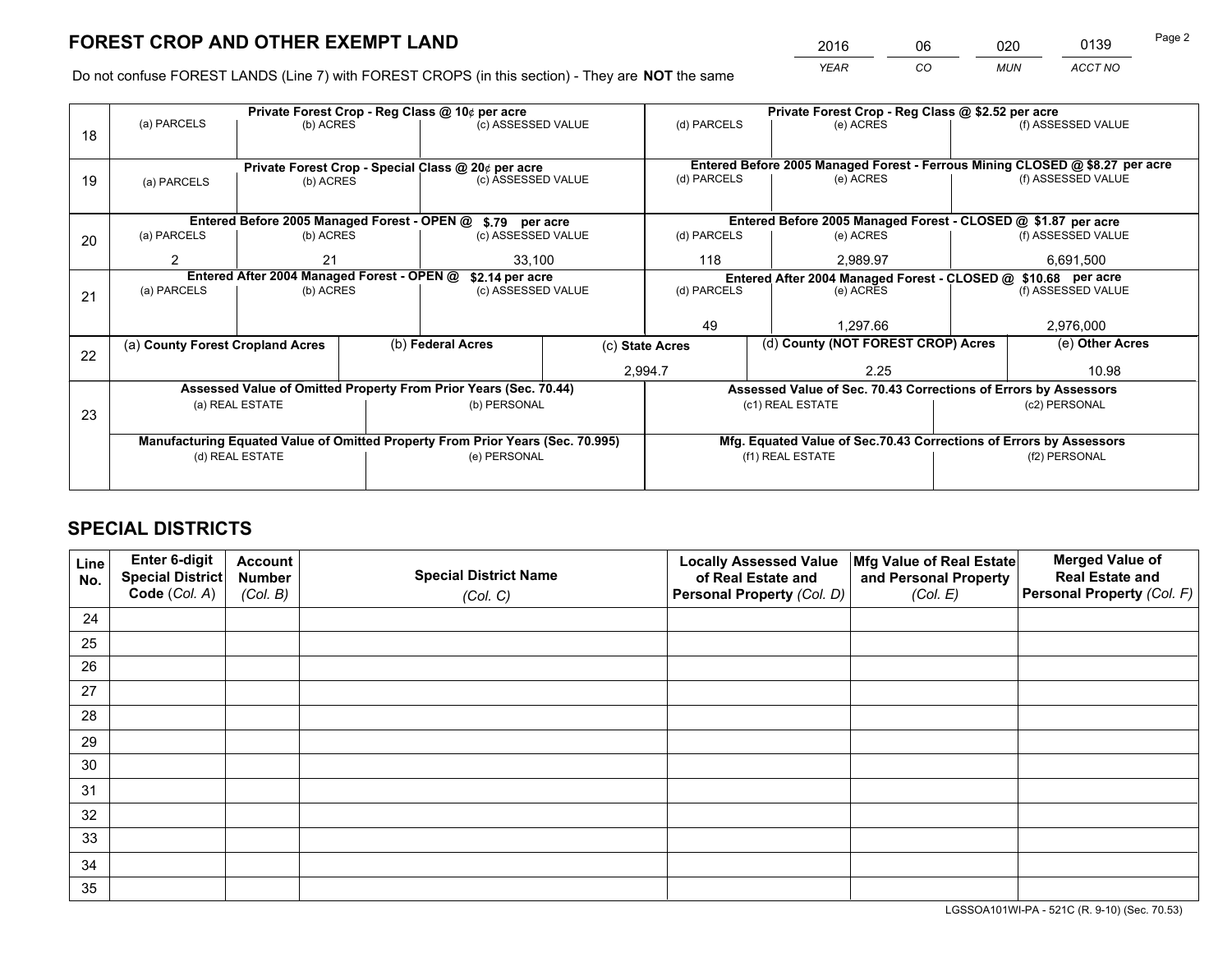|             |                                                                 |                                             |                                                         | <b>YEAR</b>                                                                       | CO<br><b>MUN</b>                                              | <b>ACCT NO</b>                                                                 |  |  |  |  |  |
|-------------|-----------------------------------------------------------------|---------------------------------------------|---------------------------------------------------------|-----------------------------------------------------------------------------------|---------------------------------------------------------------|--------------------------------------------------------------------------------|--|--|--|--|--|
| Line<br>No. | <b>Enter 6-digit</b><br><b>School District</b><br>Code (Col. A) | <b>Account</b><br><b>Number</b><br>(Col. B) | <b>School District Name</b><br>(Col. C)                 | <b>Locally Assessed Value</b><br>of Real Estate and<br>Personal Property (Col. D) | Mfg Value of Real Estate<br>and Personal Property<br>(Col. E) | <b>Merged Value of</b><br><b>Real Estate and</b><br>Personal Property (Col. F) |  |  |  |  |  |
|             | A. SCHOOL DISTRICTS (K-8 and K-12)                              |                                             |                                                         |                                                                                   |                                                               |                                                                                |  |  |  |  |  |
| 36          | 461499                                                          | 0278                                        | SCH D OF DURAND                                         | 31,909,450                                                                        | 445,300                                                       | 32,354,750                                                                     |  |  |  |  |  |
| 37          |                                                                 |                                             |                                                         |                                                                                   |                                                               |                                                                                |  |  |  |  |  |
| 38          |                                                                 |                                             |                                                         |                                                                                   |                                                               |                                                                                |  |  |  |  |  |
| 39          |                                                                 |                                             |                                                         |                                                                                   |                                                               |                                                                                |  |  |  |  |  |
| 40          |                                                                 |                                             |                                                         |                                                                                   |                                                               |                                                                                |  |  |  |  |  |
| 41          |                                                                 |                                             |                                                         |                                                                                   |                                                               |                                                                                |  |  |  |  |  |
| 42          |                                                                 |                                             |                                                         |                                                                                   |                                                               |                                                                                |  |  |  |  |  |
| 43          |                                                                 |                                             |                                                         |                                                                                   |                                                               |                                                                                |  |  |  |  |  |
| 44<br>45    |                                                                 |                                             |                                                         |                                                                                   |                                                               |                                                                                |  |  |  |  |  |
| 46          |                                                                 |                                             |                                                         |                                                                                   |                                                               |                                                                                |  |  |  |  |  |
| 47          |                                                                 |                                             |                                                         |                                                                                   |                                                               |                                                                                |  |  |  |  |  |
| 48          |                                                                 |                                             |                                                         |                                                                                   |                                                               |                                                                                |  |  |  |  |  |
| 49          |                                                                 |                                             |                                                         |                                                                                   |                                                               |                                                                                |  |  |  |  |  |
| 50          |                                                                 |                                             | TOTAL ASSESSED VALUE OF SCHOOL DISTRICTS (K-8 and K-12) | 31,909,450                                                                        | 445,300                                                       | 32,354,750                                                                     |  |  |  |  |  |
|             | <b>B.</b><br><b>UNION HIGH SCHOOL DISTRICTS</b>                 |                                             |                                                         |                                                                                   |                                                               |                                                                                |  |  |  |  |  |
| 51          |                                                                 |                                             |                                                         |                                                                                   |                                                               |                                                                                |  |  |  |  |  |
| 52          |                                                                 |                                             |                                                         |                                                                                   |                                                               |                                                                                |  |  |  |  |  |
| 53          |                                                                 |                                             |                                                         |                                                                                   |                                                               |                                                                                |  |  |  |  |  |
| 54          |                                                                 |                                             |                                                         |                                                                                   |                                                               |                                                                                |  |  |  |  |  |
| 55          |                                                                 |                                             | TOTAL ASSESSED VALUE OF UNION HIGH SCHOOLS              |                                                                                   |                                                               |                                                                                |  |  |  |  |  |
|             | C.<br><b>TECHNICAL COLLEGE DISTRICTS</b>                        |                                             |                                                         |                                                                                   |                                                               |                                                                                |  |  |  |  |  |
| 56          | 000100                                                          | 0001                                        | CHIPPEWA VALLEY TECHNICAL COLLEGE EAUC                  | 31,909,450                                                                        | 445,300                                                       | 32,354,750                                                                     |  |  |  |  |  |
| 57          |                                                                 |                                             |                                                         |                                                                                   |                                                               |                                                                                |  |  |  |  |  |
| 58          |                                                                 |                                             | TOTAL ASSESSED VALUE OF TECHNICAL COLLEGES              |                                                                                   |                                                               |                                                                                |  |  |  |  |  |
| 59          |                                                                 |                                             |                                                         | 31,909,450                                                                        | 445,300                                                       | 32,354,750                                                                     |  |  |  |  |  |

06

020

## *I hereby certify, to the best of my knowledge and belief, this form is complete and correct.*

**SCHOOL DISTRICTS**

| Print name of preparer | Title                    |                | Date (MM / DD / CCYY) |
|------------------------|--------------------------|----------------|-----------------------|
|                        |                          |                |                       |
| Signature of preparer  | Contact Telephone Number | E-mail address |                       |
|                        | $\sim$                   |                |                       |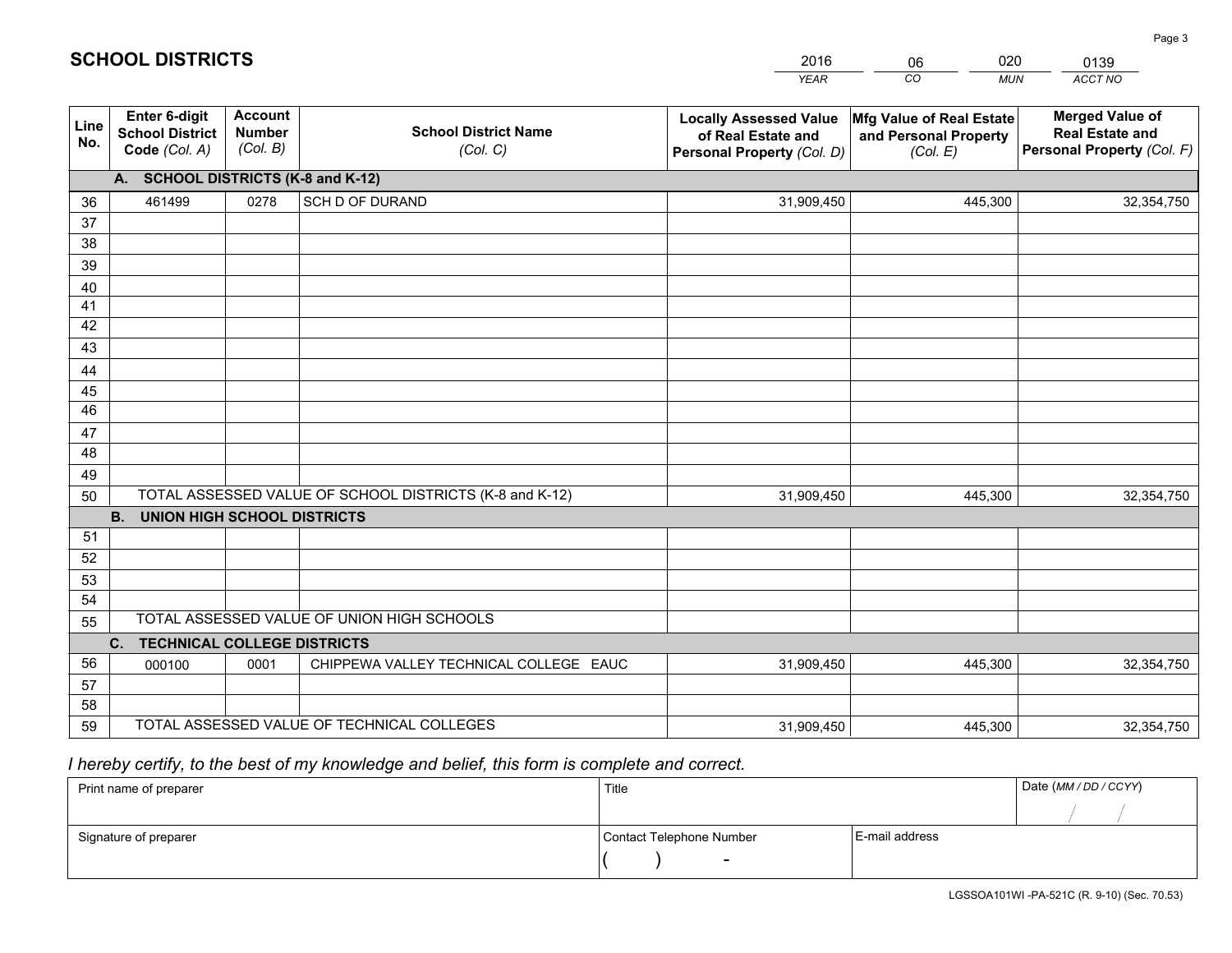#### **HIGHLIGHTS**

- 1. Complete the Statement of Assessment after the Board of Review. Reflect any changes made there.
- 2. Use black ink to complete.
- 3. Line 16 must equal Line 50, Col D.
- 4. Line 55 must equal the total of K-8 schools listed on lines 36-49. Do not include K-12 schools in this comparision.
- 5. Line 59, Col. D must equal Line 16.
- 6. Special District, School District and Technical College District values must include both real estate and personal property. Examples of Special districts are: town sanitary districts, public inland lake protection and rehabilitation districts, and metropolitan sewerage districts.
- 7. DO NOT INCLUDE Manufacturing property values.DOR will print these values on the final SOA.
- 8. Accuracy of this form is very important. The values reported directly affect the equalized value DOR calculates for school and special districts.

#### **Page 1:**

 If not prefilled, enter the tax year,county and municipal code,municipal type, municipal name and county name on the top of form.

Check the Amended box, if filing an amended / corrected SOA.

 Report the parcel count, acres and assessed value of taxable general property, total parcel count, (real and personal), total acres, and values from final figures set by the Board of Review.

- A. Real Estate land and improvements (buildings, etc.) is reported on lines 1 8, total line 9.
- B. Personal Property is reported on lines 11 14, Column D, total line 15.
- C. To complete this report, use the computer produced summary of the assessment roll that shows these amounts.
- D. Use whole numbers only.
- E. Add each line across and each column down to verify entries.

### **Page 2:**

- A. Report Special Items (not subject to general property tax).
- 1. Private Forest Croplands and Managed Forest Lands are reported on lines 18,19, 20 and 21. Be sure to report assessed values **NOT** taxes.
- 2. You should have copies of the orders of entry, orders of withdrawal, etc., to update your assessment roll.
	- 3. Show hundredths of acres (e.g. 39.75).
- 4. Tax exempt lands are reported on line 22.
- 5. Omitted property and sec. 70.43, Wis. Stats., corrections of errors by assessor are reported on line 23. Report real estate and personal property separately. These should be for **prior years**, not something found on the current assessment roll after the board of review.
- B. Special District (Lines 24-35) Include the value of both real and personal property.
- The Department of Revenue (DOR) preprints much of the information regarding names and codes for schools, special districts,etc. If a district is not listed, enter the name and value only, DOR will enter the proper code.

### **Page 3 School Districts:**

Include the value of both real and personal property.

Report School District (regular, elementary, union high school, and technical college).

- 1. Regular (K-12) and Elementary (K-8) school values are reported on lines 36-49, total on line 50.
- 2. Union High School (UHS) (use only if elementary schools are listed on lines 36-49) are reported on lines 51-54. UHS total value (line 55) must equal to the total **elementary school** values reported on lines 36-49. Do notinclude K-12 schools in this comparison.
- 3. Technical College values are reported on lines 56-58, total on line 59.
- 4. Use the computer summary that shows these amounts to complete this report.

#### **This form is due the second Monday in June. File this report only after your Board of Review is complete.**

 *If you have questions: Return forms to:*

Fax number: (608) 264-6887 PO Box 8971

 Email: lgs@revenue.wi.gov Wisconsin Department of Revenue Call: (608) 261-5341 Local Government Services Section 6-97Madison WI 53708-8971

DURAND, WI 54736 - 8068 DURAND, WI 54736 - 8068 S386 COUNTY RD AA BARBARA TRAUN<br>TOWN OF MAXVILLE TOWN OF MAXVILLE S386 COUNTY RD AA BARBARA TRAUN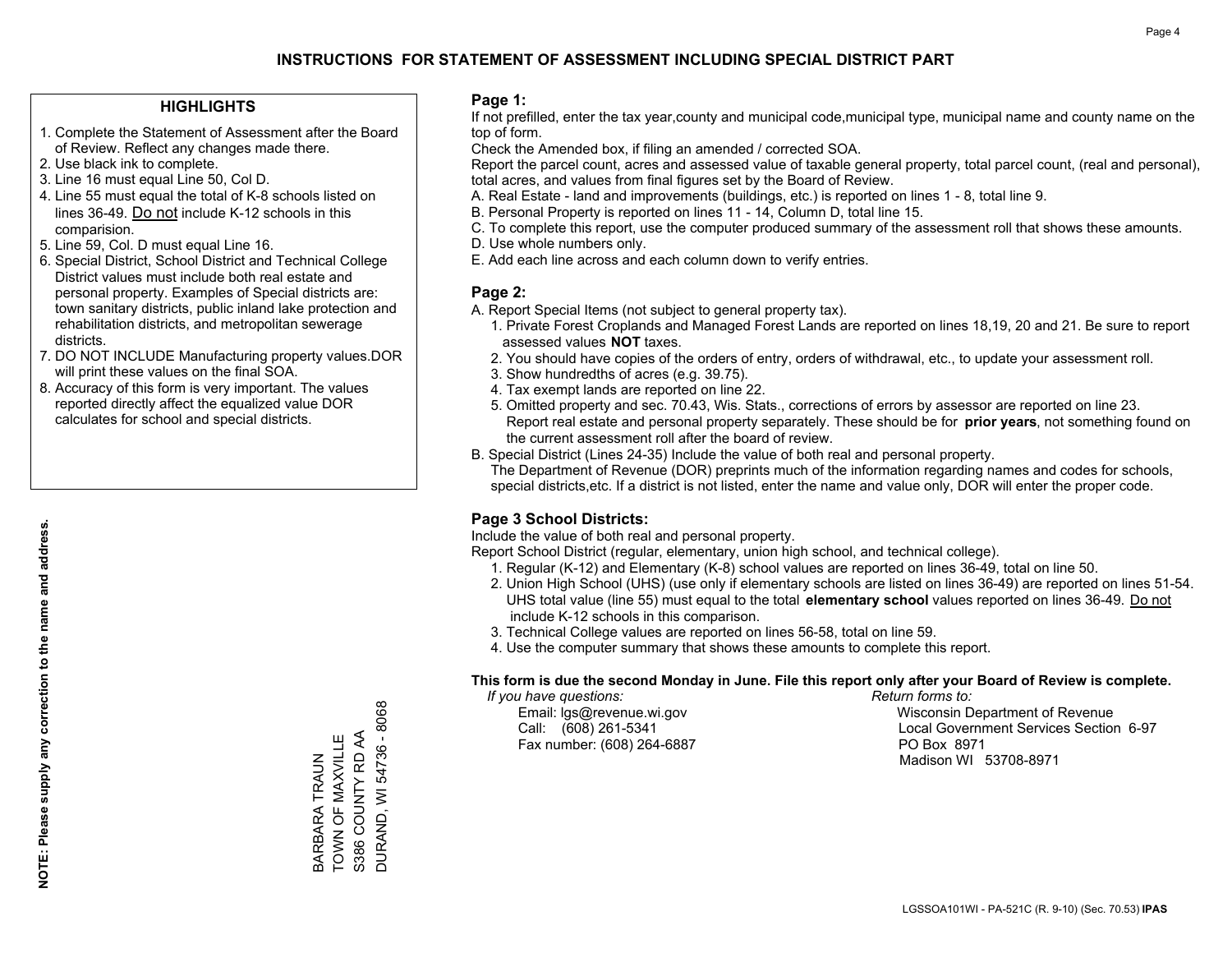**FINAL - EQUATED**

0 **Check if this is an Amended Return** Page 1

|            | <b>STATEMENT OF ASSESSMENT FOR 2016</b> |    |                                           | 06<br>CO | 022<br>MUN                                  | 0140<br>ACCT NO | <u> Onoon il tillo io un minonuou i totuni</u> |                                                                                  |  |
|------------|-----------------------------------------|----|-------------------------------------------|----------|---------------------------------------------|-----------------|------------------------------------------------|----------------------------------------------------------------------------------|--|
| <b>FOR</b> | TOWN OF<br>Town - Village - City        | OF | <b>MILTON</b><br><b>Municipality Name</b> |          | <b>BUFFALO COUNTY</b><br><b>County Name</b> |                 |                                                | <b>WHEN COMPLETING THIS DOCUMENT</b><br>DO NOT WRITE OVER X's OR IN SHADED AREAS |  |
|            | REAL ESTATE                             |    | PARCEL COUNT                              |          | NO. OF ACRES<br>                            | <b>VALUE OF</b> | <b>VALUE OF</b>                                | TOTAL VALUE OF LAN                                                               |  |

| Line           | <b>REAL ESTATE</b>                                                                                                                                                                                         |                  | <b>FANGEL UUUNI</b> | NO. OF ACRES<br><b>WHOLE</b>         | <b>VALUE OF</b>         | <b>VALUE OF</b>      |           | TOTAL VALUE OF LAND |
|----------------|------------------------------------------------------------------------------------------------------------------------------------------------------------------------------------------------------------|------------------|---------------------|--------------------------------------|-------------------------|----------------------|-----------|---------------------|
| No.            | (See Lines 18 - 22 for<br>other Real Estate)                                                                                                                                                               |                  |                     | TOTAL LAND IMPROVEMENTS NUMBERS ONLY | LAND                    | <b>IMPROVEMENTS</b>  |           | AND IMPROVEMENTS    |
|                |                                                                                                                                                                                                            | Col. A           | Col. B              | Col. C                               | Col. D                  | Col. E               |           | Col. F              |
|                | <b>RESIDENTIAL - Class 1</b>                                                                                                                                                                               | 297              | 235                 | 194                                  | 3,908,500               | 28,068,600           |           | 31,977,100          |
| $\overline{2}$ | <b>COMMERCIAL - Class 2</b>                                                                                                                                                                                | 17               | 14                  | 47                                   | 444,600                 |                      | 1,556,600 | 2,001,200           |
| 3              | <b>MANUFACTURING - Class 3</b>                                                                                                                                                                             |                  |                     | 13                                   | 56,300                  |                      | 383,500   | 439,800             |
| 4              | <b>AGRICULTURAL - Class 4</b>                                                                                                                                                                              | 368              |                     | 4,361                                | 656,000                 |                      |           | 656,000             |
| 5              | <b>UNDEVELOPED - Class 5</b>                                                                                                                                                                               | 194              |                     | 2,498                                | 927,200                 |                      |           | 927,200             |
| 6              | AGRICULTURAL FOREST - Class 5m                                                                                                                                                                             | 191              |                     | 2,337                                | 2,449,300               |                      |           | 2,449,300           |
| 7              | FOREST LANDS - Class 6                                                                                                                                                                                     | 84               |                     | 779                                  | 1,637,100               |                      |           | 1,637,100           |
| 8              | OTHER - Class 7                                                                                                                                                                                            | 55               |                     | 94                                   | 1,067,800               |                      | 5,356,700 | 6,424,500           |
| 9              | <b>TOTAL - ALL COLUMNS</b>                                                                                                                                                                                 | 1,207            | 302                 | 10,323                               | 11,146,800              | 35,365,400           |           | 46,512,200          |
| 10             | NUMBER OF PERSONAL PROPERTY ACCOUNTS IN ROLL                                                                                                                                                               |                  |                     | 20                                   | <b>LOCALLY ASSESSED</b> | <b>MANUFACTURING</b> |           | <b>MERGED</b>       |
| 11             | BOATS AND OTHER WATERCRAFT NOT EXEMPT - Code 1                                                                                                                                                             |                  |                     |                                      | 0                       |                      | 0         | $\overline{0}$      |
| 12             | MACHINERY, TOOLS AND PATTERNS - Code 2                                                                                                                                                                     |                  |                     |                                      | 295,900                 |                      | 28,200    | 324,100             |
| 13             | FURNITURE, FIXTURES AND EQUIPMENT - Code 3                                                                                                                                                                 |                  |                     |                                      | 109,000                 |                      | 9,700     | 118,700             |
| 14             | ALL OTHER PERSONAL PROPERTY NOT EXEMPT - Codes 4A, 4B, 4C                                                                                                                                                  |                  |                     |                                      | 77,900                  |                      | 500       | 78,400              |
| 15             | TOTAL OF PERSONAL PROPERTY NOT EXEMPT (Total of Lines 11-14)                                                                                                                                               |                  |                     |                                      | 482,800                 |                      | 38,400    | 521,200             |
| 16             | AGGREGATE ASSESSED VALUE OF ALL PROPERTY SUBJECT TO THE GENERAL PROPERTY TAX (Total of Lines 9F and 15F)<br>MUST EQUAL TOTAL VALUE OF THE SCHOOL DISTRICTS (K-12 PLUS K-8) - Line 50, Col. F<br>47,033,400 |                  |                     |                                      |                         |                      |           |                     |
| 17             | <b>BOARD OF REVIEW</b>                                                                                                                                                                                     | Name of Assessor | Telephone #         |                                      |                         |                      |           |                     |
|                | DATE OF FINAL ADJOURNMENT<br>(715) 598-4599<br>05/18/2016<br><b>ERIC KLEVEN</b>                                                                                                                            |                  |                     |                                      |                         |                      |           |                     |

REMARKS

The Assessment Ratio to be used in calculating the estimated Fair Market Value on tax bills for this tax district is .920654571<br>This ratio should be used to convert assessed values to "Calculate Equalized Values" in Step 1 Commission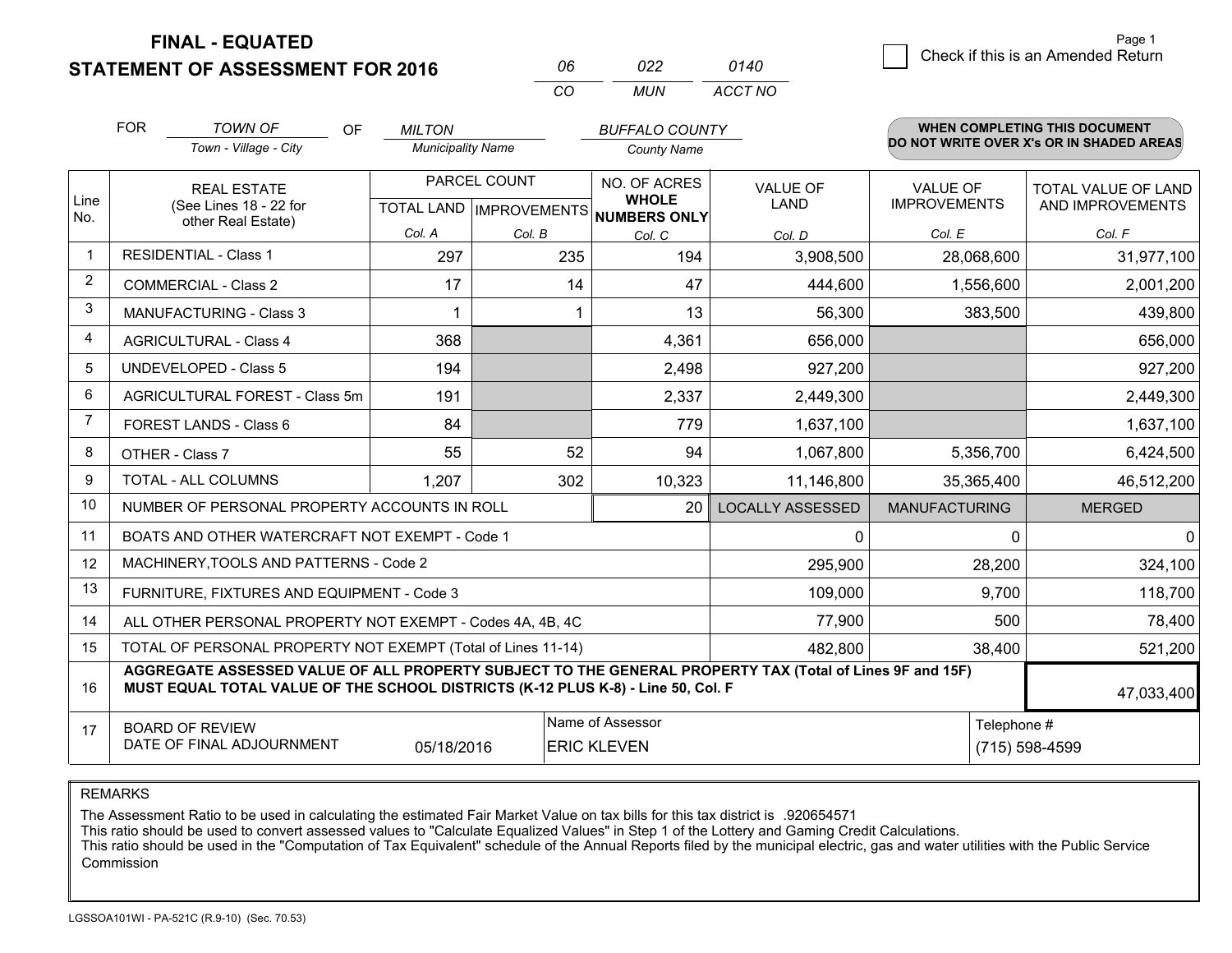*YEAR CO MUN ACCT NO* 2016 06 022 0140 Page 2

Do not confuse FOREST LANDS (Line 7) with FOREST CROPS (in this section) - They are **NOT** the same

|    |                                                                                |                                 |  | Private Forest Crop - Reg Class @ 10¢ per acre                   |                                   |             | Private Forest Crop - Reg Class @ \$2.52 per acre                            |                    |                    |  |
|----|--------------------------------------------------------------------------------|---------------------------------|--|------------------------------------------------------------------|-----------------------------------|-------------|------------------------------------------------------------------------------|--------------------|--------------------|--|
| 18 | (a) PARCELS                                                                    | (b) ACRES                       |  | (c) ASSESSED VALUE                                               |                                   | (d) PARCELS | (e) ACRES                                                                    |                    | (f) ASSESSED VALUE |  |
|    |                                                                                |                                 |  |                                                                  |                                   |             |                                                                              |                    |                    |  |
|    | Private Forest Crop - Special Class @ 20¢ per acre                             |                                 |  |                                                                  |                                   |             | Entered Before 2005 Managed Forest - Ferrous Mining CLOSED @ \$8.27 per acre |                    |                    |  |
| 19 | (a) PARCELS                                                                    | (b) ACRES                       |  | (c) ASSESSED VALUE                                               |                                   | (d) PARCELS | (e) ACRES                                                                    |                    | (f) ASSESSED VALUE |  |
|    |                                                                                |                                 |  |                                                                  |                                   |             |                                                                              |                    |                    |  |
|    |                                                                                |                                 |  | Entered Before 2005 Managed Forest - OPEN @ \$.79 per acre       |                                   |             | Entered Before 2005 Managed Forest - CLOSED @ \$1.87 per acre                |                    |                    |  |
| 20 | (a) PARCELS                                                                    | (b) ACRES<br>(c) ASSESSED VALUE |  |                                                                  | (d) PARCELS                       | (e) ACRES   |                                                                              | (f) ASSESSED VALUE |                    |  |
|    |                                                                                | 20.74<br>43.600                 |  |                                                                  | 84<br>1.804.77                    |             |                                                                              | 2,720,100          |                    |  |
|    | Entered After 2004 Managed Forest - OPEN @<br>\$2.14 per acre                  |                                 |  |                                                                  |                                   |             | Entered After 2004 Managed Forest - CLOSED @ \$10.68 per acre                |                    |                    |  |
| 21 | (a) PARCELS                                                                    | (b) ACRES                       |  |                                                                  | (d) PARCELS<br>(c) ASSESSED VALUE |             | (e) ACRES                                                                    |                    | (f) ASSESSED VALUE |  |
|    |                                                                                |                                 |  |                                                                  |                                   |             |                                                                              |                    |                    |  |
|    |                                                                                |                                 |  |                                                                  |                                   | 47          | 887.98                                                                       |                    | 1,364,400          |  |
| 22 | (a) County Forest Cropland Acres                                               |                                 |  | (b) Federal Acres                                                | (c) State Acres                   |             | (d) County (NOT FOREST CROP) Acres                                           |                    | (e) Other Acres    |  |
|    |                                                                                |                                 |  | 1,253.56                                                         |                                   | 2,725.75    | 4.86                                                                         |                    | 141.64             |  |
|    |                                                                                |                                 |  | Assessed Value of Omitted Property From Prior Years (Sec. 70.44) |                                   |             | Assessed Value of Sec. 70.43 Corrections of Errors by Assessors              |                    |                    |  |
| 23 |                                                                                | (a) REAL ESTATE                 |  | (b) PERSONAL                                                     |                                   |             | (c1) REAL ESTATE                                                             |                    | (c2) PERSONAL      |  |
|    |                                                                                |                                 |  |                                                                  |                                   |             |                                                                              |                    |                    |  |
|    | Manufacturing Equated Value of Omitted Property From Prior Years (Sec. 70.995) |                                 |  |                                                                  |                                   |             | Mfg. Equated Value of Sec.70.43 Corrections of Errors by Assessors           |                    |                    |  |
|    | (d) REAL ESTATE                                                                |                                 |  | (e) PERSONAL                                                     |                                   |             | (f1) REAL ESTATE                                                             |                    | (f2) PERSONAL      |  |
|    |                                                                                |                                 |  |                                                                  |                                   |             |                                                                              |                    |                    |  |

## **SPECIAL DISTRICTS**

| Line<br>No. | Enter 6-digit<br><b>Special District</b> | <b>Account</b><br><b>Number</b> | <b>Special District Name</b> | <b>Locally Assessed Value</b><br>of Real Estate and | Mfg Value of Real Estate<br>and Personal Property | <b>Merged Value of</b><br><b>Real Estate and</b> |
|-------------|------------------------------------------|---------------------------------|------------------------------|-----------------------------------------------------|---------------------------------------------------|--------------------------------------------------|
|             | Code (Col. A)                            | (Col. B)                        | (Col. C)                     | Personal Property (Col. D)                          | (Col. E)                                          | Personal Property (Col. F)                       |
| 24          |                                          |                                 |                              |                                                     |                                                   |                                                  |
| 25          |                                          |                                 |                              |                                                     |                                                   |                                                  |
| 26          |                                          |                                 |                              |                                                     |                                                   |                                                  |
| 27          |                                          |                                 |                              |                                                     |                                                   |                                                  |
| 28          |                                          |                                 |                              |                                                     |                                                   |                                                  |
| 29          |                                          |                                 |                              |                                                     |                                                   |                                                  |
| 30          |                                          |                                 |                              |                                                     |                                                   |                                                  |
| 31          |                                          |                                 |                              |                                                     |                                                   |                                                  |
| 32          |                                          |                                 |                              |                                                     |                                                   |                                                  |
| 33          |                                          |                                 |                              |                                                     |                                                   |                                                  |
| 34          |                                          |                                 |                              |                                                     |                                                   |                                                  |
| 35          |                                          |                                 |                              |                                                     |                                                   |                                                  |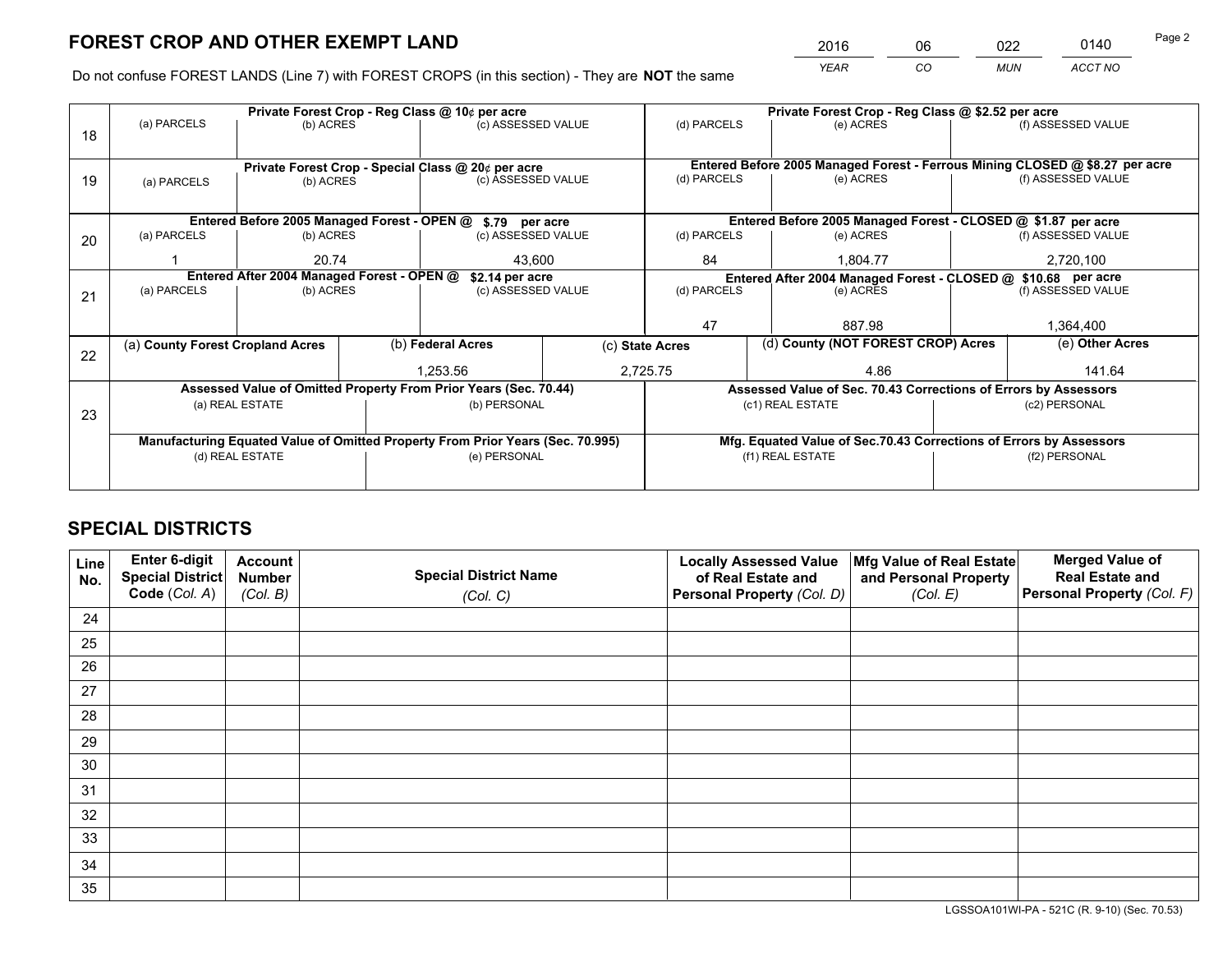|             |                                                          |                                             |                                                         | <b>YEAR</b>                                                                       | CO<br><b>MUN</b>                                              | ACCT NO                                                                        |
|-------------|----------------------------------------------------------|---------------------------------------------|---------------------------------------------------------|-----------------------------------------------------------------------------------|---------------------------------------------------------------|--------------------------------------------------------------------------------|
| Line<br>No. | Enter 6-digit<br><b>School District</b><br>Code (Col. A) | <b>Account</b><br><b>Number</b><br>(Col. B) | <b>School District Name</b><br>(Col. C)                 | <b>Locally Assessed Value</b><br>of Real Estate and<br>Personal Property (Col. D) | Mfg Value of Real Estate<br>and Personal Property<br>(Col. E) | <b>Merged Value of</b><br><b>Real Estate and</b><br>Personal Property (Col. F) |
|             | A. SCHOOL DISTRICTS (K-8 and K-12)                       |                                             |                                                         |                                                                                   |                                                               |                                                                                |
| 36          | 061155                                                   | 0042                                        | SCH D OF COCHRANE-FOUNTAIN CITY                         | 46,555,200                                                                        | 478,200                                                       | 47,033,400                                                                     |
| 37          |                                                          |                                             |                                                         |                                                                                   |                                                               |                                                                                |
| 38          |                                                          |                                             |                                                         |                                                                                   |                                                               |                                                                                |
| 39          |                                                          |                                             |                                                         |                                                                                   |                                                               |                                                                                |
| 40          |                                                          |                                             |                                                         |                                                                                   |                                                               |                                                                                |
| 41<br>42    |                                                          |                                             |                                                         |                                                                                   |                                                               |                                                                                |
| 43          |                                                          |                                             |                                                         |                                                                                   |                                                               |                                                                                |
| 44          |                                                          |                                             |                                                         |                                                                                   |                                                               |                                                                                |
| 45          |                                                          |                                             |                                                         |                                                                                   |                                                               |                                                                                |
| 46          |                                                          |                                             |                                                         |                                                                                   |                                                               |                                                                                |
| 47          |                                                          |                                             |                                                         |                                                                                   |                                                               |                                                                                |
| 48          |                                                          |                                             |                                                         |                                                                                   |                                                               |                                                                                |
| 49          |                                                          |                                             |                                                         |                                                                                   |                                                               |                                                                                |
| 50          |                                                          |                                             | TOTAL ASSESSED VALUE OF SCHOOL DISTRICTS (K-8 and K-12) | 46,555,200                                                                        | 478,200                                                       | 47,033,400                                                                     |
|             | <b>B.</b><br><b>UNION HIGH SCHOOL DISTRICTS</b>          |                                             |                                                         |                                                                                   |                                                               |                                                                                |
| 51          |                                                          |                                             |                                                         |                                                                                   |                                                               |                                                                                |
| 52          |                                                          |                                             |                                                         |                                                                                   |                                                               |                                                                                |
| 53          |                                                          |                                             |                                                         |                                                                                   |                                                               |                                                                                |
| 54          |                                                          |                                             |                                                         |                                                                                   |                                                               |                                                                                |
| 55          |                                                          |                                             | TOTAL ASSESSED VALUE OF UNION HIGH SCHOOLS              |                                                                                   |                                                               |                                                                                |
|             | C.<br><b>TECHNICAL COLLEGE DISTRICTS</b>                 |                                             |                                                         |                                                                                   |                                                               |                                                                                |
| 56<br>57    | 000200                                                   | 0002                                        | WESTERN TECHNICAL COLLEGE LACR                          | 46,555,200                                                                        | 478,200                                                       | 47,033,400                                                                     |
| 58          |                                                          |                                             |                                                         |                                                                                   |                                                               |                                                                                |
| 59          |                                                          |                                             | TOTAL ASSESSED VALUE OF TECHNICAL COLLEGES              | 46,555,200                                                                        | 478,200                                                       | 47,033,400                                                                     |
|             |                                                          |                                             |                                                         |                                                                                   |                                                               |                                                                                |

06

022

 *I hereby certify, to the best of my knowledge and belief, this form is complete and correct.*

**SCHOOL DISTRICTS**

| Print name of preparer | Title                    |                | Date (MM/DD/CCYY) |
|------------------------|--------------------------|----------------|-------------------|
|                        |                          |                |                   |
| Signature of preparer  | Contact Telephone Number | E-mail address |                   |
|                        | $\overline{\phantom{0}}$ |                |                   |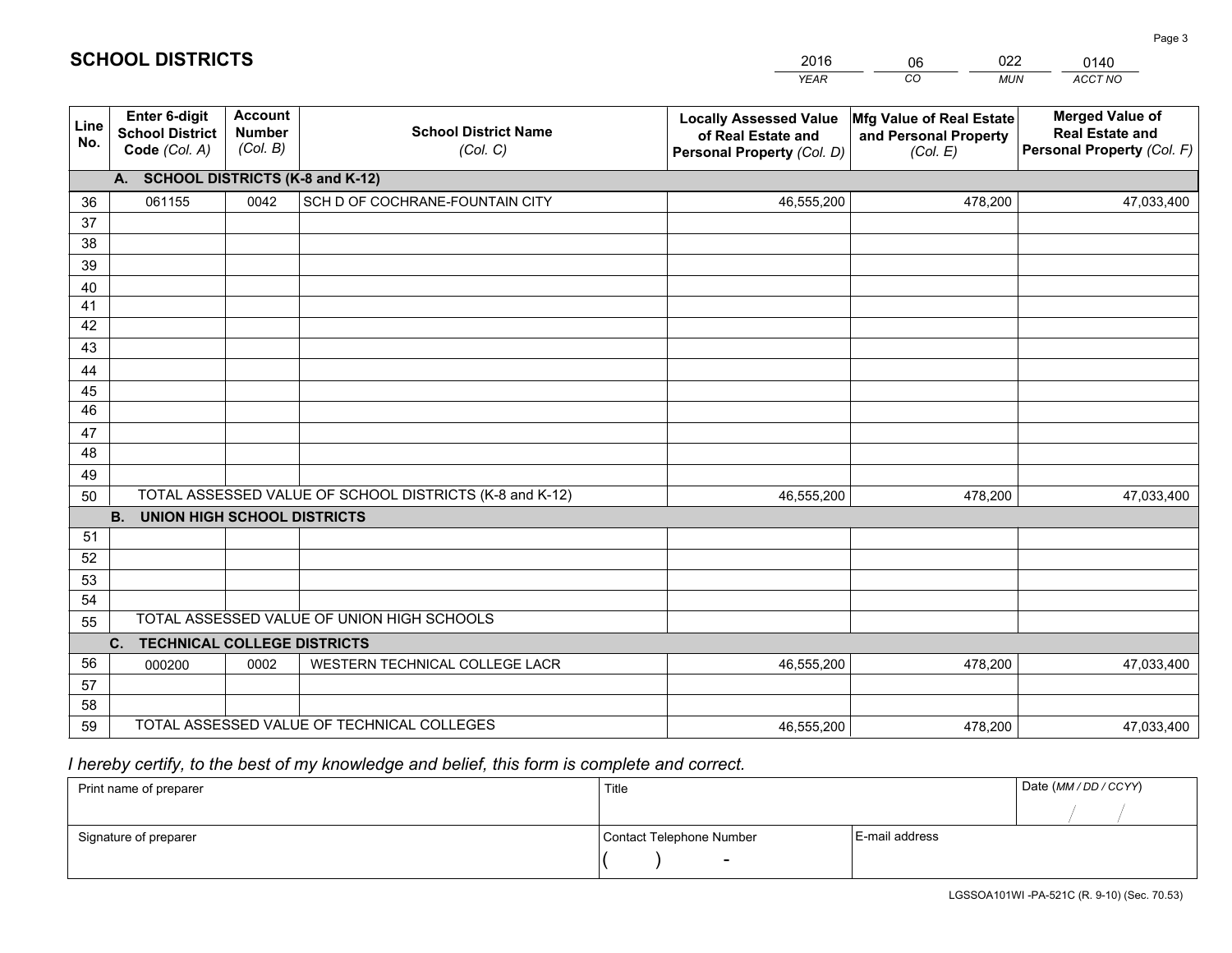#### **HIGHLIGHTS**

- 1. Complete the Statement of Assessment after the Board of Review. Reflect any changes made there.
- 2. Use black ink to complete.
- 3. Line 16 must equal Line 50, Col D.
- 4. Line 55 must equal the total of K-8 schools listed on lines 36-49. Do not include K-12 schools in this comparision.
- 5. Line 59, Col. D must equal Line 16.
- 6. Special District, School District and Technical College District values must include both real estate and personal property. Examples of Special districts are: town sanitary districts, public inland lake protection and rehabilitation districts, and metropolitan sewerage districts.
- 7. DO NOT INCLUDE Manufacturing property values.DOR will print these values on the final SOA.

KALENE ENGEL TOWN OF MILTON W823 ENGEL ROAD FOUNTAIN CITY, WI 54629

FOUNTAIN CITY, WI 54629

W823 ENGEL ROAD KALENE ENGEL<br>TOWN OF MILTON

 8. Accuracy of this form is very important. The values reported directly affect the equalized value DOR calculates for school and special districts.

#### **Page 1:**

 If not prefilled, enter the tax year,county and municipal code,municipal type, municipal name and county name on the top of form.

Check the Amended box, if filing an amended / corrected SOA.

 Report the parcel count, acres and assessed value of taxable general property, total parcel count, (real and personal), total acres, and values from final figures set by the Board of Review.

- A. Real Estate land and improvements (buildings, etc.) is reported on lines 1 8, total line 9.
- B. Personal Property is reported on lines 11 14, Column D, total line 15.
- C. To complete this report, use the computer produced summary of the assessment roll that shows these amounts.
- D. Use whole numbers only.
- E. Add each line across and each column down to verify entries.

#### **Page 2:**

- A. Report Special Items (not subject to general property tax).
- 1. Private Forest Croplands and Managed Forest Lands are reported on lines 18,19, 20 and 21. Be sure to report assessed values **NOT** taxes.
- 2. You should have copies of the orders of entry, orders of withdrawal, etc., to update your assessment roll.
	- 3. Show hundredths of acres (e.g. 39.75).
- 4. Tax exempt lands are reported on line 22.
- 5. Omitted property and sec. 70.43, Wis. Stats., corrections of errors by assessor are reported on line 23. Report real estate and personal property separately. These should be for **prior years**, not something found on the current assessment roll after the board of review.
- B. Special District (Lines 24-35) Include the value of both real and personal property.
- The Department of Revenue (DOR) preprints much of the information regarding names and codes for schools, special districts,etc. If a district is not listed, enter the name and value only, DOR will enter the proper code.

### **Page 3 School Districts:**

Include the value of both real and personal property.

Report School District (regular, elementary, union high school, and technical college).

- 1. Regular (K-12) and Elementary (K-8) school values are reported on lines 36-49, total on line 50.
- 2. Union High School (UHS) (use only if elementary schools are listed on lines 36-49) are reported on lines 51-54. UHS total value (line 55) must equal to the total **elementary school** values reported on lines 36-49. Do notinclude K-12 schools in this comparison.
- 3. Technical College values are reported on lines 56-58, total on line 59.
- 4. Use the computer summary that shows these amounts to complete this report.

#### **This form is due the second Monday in June. File this report only after your Board of Review is complete.**

 *If you have questions: Return forms to:*

Fax number: (608) 264-6887 PO Box 8971

 Email: lgs@revenue.wi.gov Wisconsin Department of Revenue Call: (608) 261-5341 Local Government Services Section 6-97Madison WI 53708-8971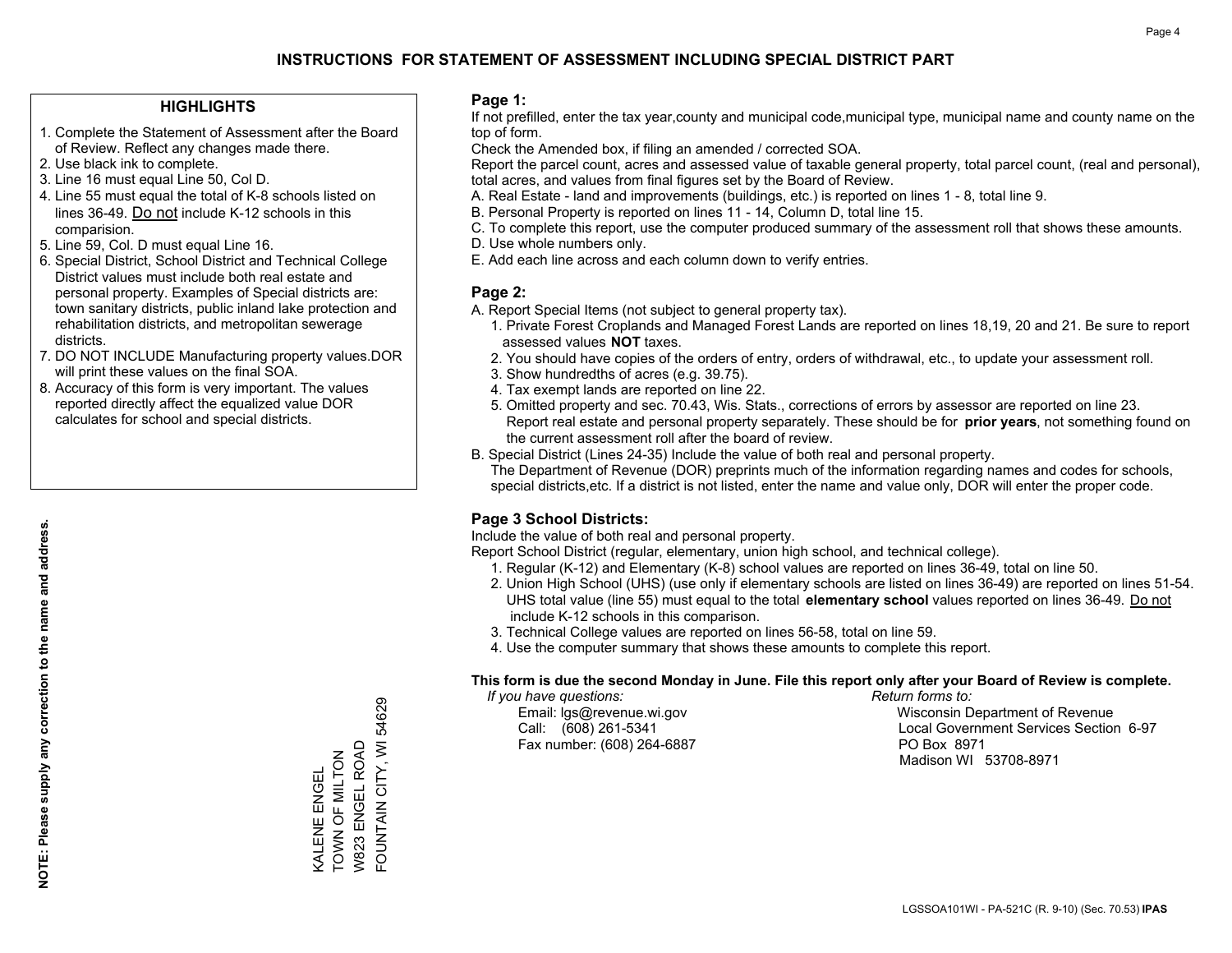**STATEMENT OF ASSESSMENT FOR 2016** 

**FINAL - EQUATED**

| 024 | 0141    |
|-----|---------|
| MUN | ACCT NO |

|                         | <b>FOR</b>                                                                                                                                                                                   | <b>TOWN OF</b><br>OF<br>Town - Village - City             | <b>MODENA</b><br><b>Municipality Name</b> |                                                          | <b>BUFFALO COUNTY</b><br><b>County Name</b> |                                |                                        | WHEN COMPLETING THIS DOCUMENT<br>DO NOT WRITE OVER X's OR IN SHADED AREAS |
|-------------------------|----------------------------------------------------------------------------------------------------------------------------------------------------------------------------------------------|-----------------------------------------------------------|-------------------------------------------|----------------------------------------------------------|---------------------------------------------|--------------------------------|----------------------------------------|---------------------------------------------------------------------------|
| Line<br>No.             | <b>REAL ESTATE</b><br>(See Lines 18 - 22 for                                                                                                                                                 |                                                           |                                           | PARCEL COUNT<br>TOTAL LAND   IMPROVEMENTS   NUMBERS ONLY |                                             | <b>VALUE OF</b><br><b>LAND</b> | <b>VALUE OF</b><br><b>IMPROVEMENTS</b> | <b>TOTAL VALUE OF LAND</b><br>AND IMPROVEMENTS                            |
|                         | other Real Estate)                                                                                                                                                                           |                                                           | Col. A                                    | Col. B                                                   | Col. C                                      | Col. D                         | Col. E                                 | Col. F                                                                    |
| $\overline{\mathbf{1}}$ | <b>RESIDENTIAL - Class 1</b>                                                                                                                                                                 |                                                           | 167                                       | 140                                                      | 256                                         | 643,500                        | 9,243,300                              | 9,886,800                                                                 |
| 2                       | <b>COMMERCIAL - Class 2</b>                                                                                                                                                                  |                                                           | 20                                        | 12                                                       | 32                                          | 84,800                         | 614,200                                | 699,000                                                                   |
| 3                       | MANUFACTURING - Class 3                                                                                                                                                                      |                                                           | 0                                         | 0                                                        | 0                                           | $\mathbf{0}$                   | 0                                      | $\Omega$                                                                  |
| 4                       | <b>AGRICULTURAL - Class 4</b>                                                                                                                                                                |                                                           | 581                                       |                                                          | 9,914                                       | 1,191,000                      |                                        | 1,191,000                                                                 |
| 5                       | <b>UNDEVELOPED - Class 5</b>                                                                                                                                                                 |                                                           | 236                                       |                                                          | 1,675                                       | 1,120,950                      |                                        | 1,120,950                                                                 |
| 6                       | AGRICULTURAL FOREST - Class 5m                                                                                                                                                               |                                                           | 257                                       |                                                          | 3,974                                       | 4,695,900                      |                                        | 4,695,900                                                                 |
| $\overline{7}$          | FOREST LANDS - Class 6                                                                                                                                                                       |                                                           | 71                                        |                                                          | 1,270                                       | 2,858,100                      |                                        | 2,858,100                                                                 |
| 8                       | OTHER - Class 7                                                                                                                                                                              |                                                           | 82                                        | 80                                                       | 205                                         | 535,600                        | 5,941,300                              | 6,476,900                                                                 |
| 9                       | TOTAL - ALL COLUMNS                                                                                                                                                                          |                                                           | 1,414                                     | 232                                                      | 17,326                                      | 11,129,850                     | 15,798,800                             | 26,928,650                                                                |
| 10                      | NUMBER OF PERSONAL PROPERTY ACCOUNTS IN ROLL                                                                                                                                                 |                                                           |                                           |                                                          | 15                                          | <b>LOCALLY ASSESSED</b>        | <b>MANUFACTURING</b>                   | <b>MERGED</b>                                                             |
| 11                      | BOATS AND OTHER WATERCRAFT NOT EXEMPT - Code 1                                                                                                                                               |                                                           |                                           |                                                          |                                             | $\mathbf{0}$                   | 0                                      | 0                                                                         |
| 12                      | MACHINERY, TOOLS AND PATTERNS - Code 2                                                                                                                                                       |                                                           |                                           |                                                          |                                             | 121,500                        | 0                                      | 121,500                                                                   |
| 13                      | FURNITURE, FIXTURES AND EQUIPMENT - Code 3                                                                                                                                                   |                                                           |                                           |                                                          |                                             | 24,000                         | $\Omega$                               | 24,000                                                                    |
| 14                      |                                                                                                                                                                                              | ALL OTHER PERSONAL PROPERTY NOT EXEMPT - Codes 4A, 4B, 4C |                                           |                                                          |                                             | 96,000                         | 0                                      | 96,000                                                                    |
| 15                      | TOTAL OF PERSONAL PROPERTY NOT EXEMPT (Total of Lines 11-14)<br>241,500<br>$\Omega$                                                                                                          |                                                           |                                           |                                                          |                                             |                                |                                        | 241,500                                                                   |
| 16                      | AGGREGATE ASSESSED VALUE OF ALL PROPERTY SUBJECT TO THE GENERAL PROPERTY TAX (Total of Lines 9F and 15F)<br>MUST EQUAL TOTAL VALUE OF THE SCHOOL DISTRICTS (K-12 PLUS K-8) - Line 50, Col. F |                                                           |                                           |                                                          |                                             |                                | 27,170,150                             |                                                                           |
| 17                      | <b>BOARD OF REVIEW</b>                                                                                                                                                                       |                                                           |                                           |                                                          | Name of Assessor                            |                                | Telephone #                            |                                                                           |
|                         | DATE OF FINAL ADJOURNMENT                                                                                                                                                                    |                                                           | 06/02/2016                                |                                                          | <b>MARK GARLICK</b>                         |                                |                                        | (715) 287-3376                                                            |

*CO*

*<sup>06</sup> <sup>024</sup>*

REMARKS

The Assessment Ratio to be used in calculating the estimated Fair Market Value on tax bills for this tax district is .813236496

This ratio should be used to convert assessed values to "Calculate Equalized Values" in Step 1 of the Lottery and Gaming Credit Calculations.<br>This ratio should be used in the "Computation of Tax Equivalent" schedule of the Commission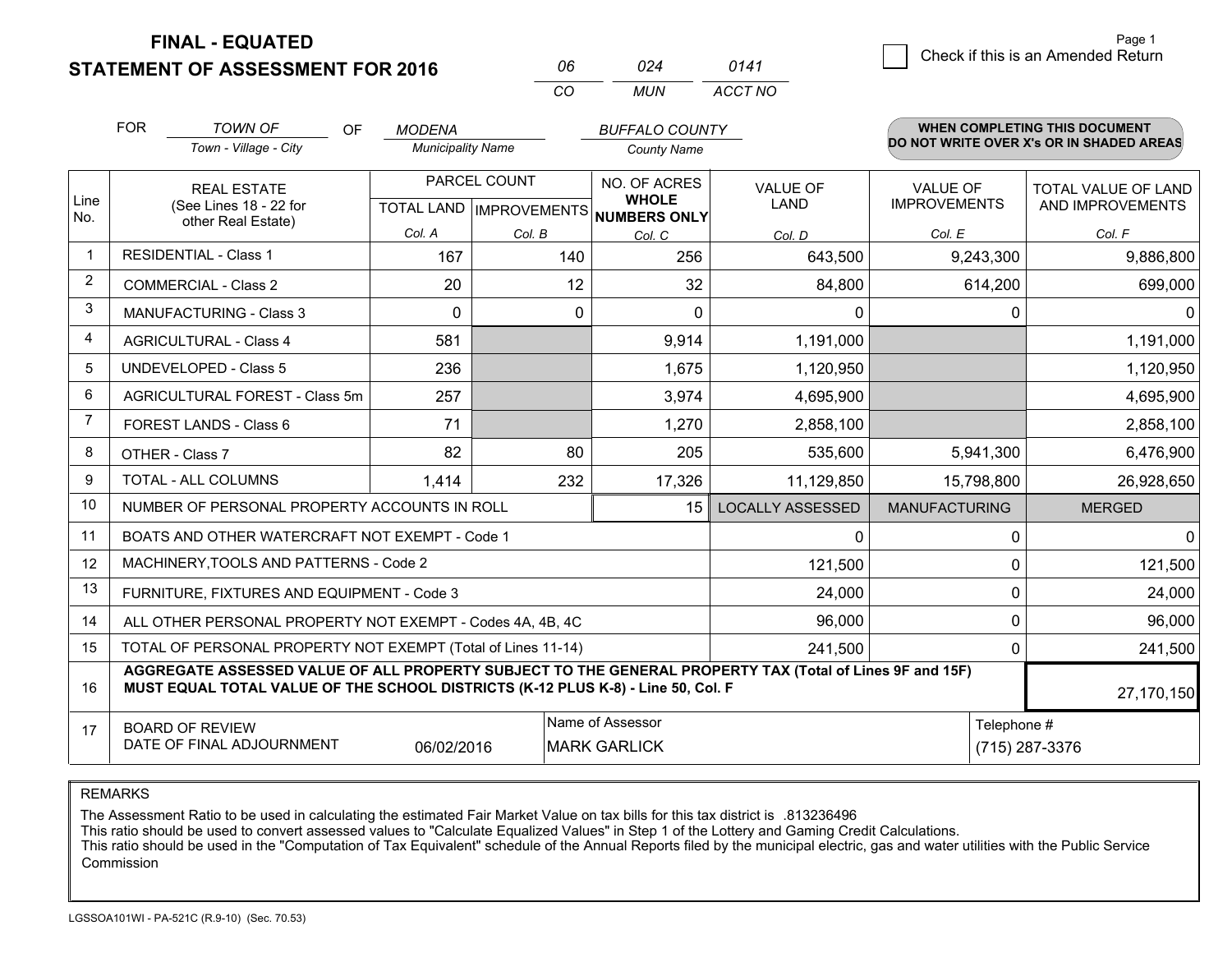*YEAR CO MUN ACCT NO* <sup>2016</sup> <sup>06</sup> <sup>024</sup> <sup>0141</sup>

Do not confuse FOREST LANDS (Line 7) with FOREST CROPS (in this section) - They are **NOT** the same

|                                                                                |                                 |                                                                        |                                     | Private Forest Crop - Reg Class @ \$2.52 per acre                   |                                                                                                                                                                                                                                                                                                                      |                                                                              |                                      |                                                                                                                                                                                                                                              |  |
|--------------------------------------------------------------------------------|---------------------------------|------------------------------------------------------------------------|-------------------------------------|---------------------------------------------------------------------|----------------------------------------------------------------------------------------------------------------------------------------------------------------------------------------------------------------------------------------------------------------------------------------------------------------------|------------------------------------------------------------------------------|--------------------------------------|----------------------------------------------------------------------------------------------------------------------------------------------------------------------------------------------------------------------------------------------|--|
|                                                                                |                                 |                                                                        |                                     |                                                                     | (d) PARCELS                                                                                                                                                                                                                                                                                                          | (e) ACRES                                                                    |                                      | (f) ASSESSED VALUE                                                                                                                                                                                                                           |  |
|                                                                                |                                 |                                                                        |                                     |                                                                     |                                                                                                                                                                                                                                                                                                                      |                                                                              |                                      |                                                                                                                                                                                                                                              |  |
|                                                                                |                                 |                                                                        |                                     |                                                                     |                                                                                                                                                                                                                                                                                                                      | Entered Before 2005 Managed Forest - Ferrous Mining CLOSED @ \$8.27 per acre |                                      |                                                                                                                                                                                                                                              |  |
| (a) PARCELS                                                                    | (c) ASSESSED VALUE<br>(b) ACRES |                                                                        |                                     | (d) PARCELS                                                         | (e) ACRES                                                                                                                                                                                                                                                                                                            |                                                                              | (f) ASSESSED VALUE                   |                                                                                                                                                                                                                                              |  |
|                                                                                |                                 |                                                                        |                                     |                                                                     |                                                                                                                                                                                                                                                                                                                      |                                                                              |                                      |                                                                                                                                                                                                                                              |  |
|                                                                                |                                 |                                                                        |                                     |                                                                     |                                                                                                                                                                                                                                                                                                                      |                                                                              |                                      |                                                                                                                                                                                                                                              |  |
| (a) PARCELS                                                                    |                                 |                                                                        |                                     |                                                                     | (d) PARCELS                                                                                                                                                                                                                                                                                                          | (e) ACRES                                                                    |                                      | (f) ASSESSED VALUE                                                                                                                                                                                                                           |  |
| 5                                                                              | 81.73                           |                                                                        |                                     |                                                                     | 135                                                                                                                                                                                                                                                                                                                  | 3,223.58                                                                     |                                      | 8,820,100                                                                                                                                                                                                                                    |  |
| Entered After 2004 Managed Forest - OPEN @                                     |                                 |                                                                        |                                     |                                                                     | Entered After 2004 Managed Forest - CLOSED @ \$10.68 per acre                                                                                                                                                                                                                                                        |                                                                              |                                      |                                                                                                                                                                                                                                              |  |
| (a) PARCELS                                                                    |                                 |                                                                        |                                     | (d) PARCELS                                                         |                                                                                                                                                                                                                                                                                                                      | (e) ACRES                                                                    |                                      | (f) ASSESSED VALUE                                                                                                                                                                                                                           |  |
|                                                                                |                                 |                                                                        |                                     |                                                                     |                                                                                                                                                                                                                                                                                                                      |                                                                              |                                      |                                                                                                                                                                                                                                              |  |
|                                                                                |                                 |                                                                        |                                     |                                                                     |                                                                                                                                                                                                                                                                                                                      | 2.640.11                                                                     |                                      | 5,966,800                                                                                                                                                                                                                                    |  |
|                                                                                |                                 |                                                                        |                                     |                                                                     |                                                                                                                                                                                                                                                                                                                      |                                                                              |                                      | (e) Other Acres                                                                                                                                                                                                                              |  |
|                                                                                |                                 |                                                                        |                                     |                                                                     | 6.56                                                                                                                                                                                                                                                                                                                 |                                                                              |                                      | 55.25                                                                                                                                                                                                                                        |  |
|                                                                                |                                 |                                                                        |                                     |                                                                     |                                                                                                                                                                                                                                                                                                                      |                                                                              |                                      |                                                                                                                                                                                                                                              |  |
|                                                                                |                                 |                                                                        |                                     |                                                                     |                                                                                                                                                                                                                                                                                                                      |                                                                              | (c2) PERSONAL                        |                                                                                                                                                                                                                                              |  |
|                                                                                |                                 |                                                                        |                                     |                                                                     |                                                                                                                                                                                                                                                                                                                      |                                                                              |                                      |                                                                                                                                                                                                                                              |  |
| Manufacturing Equated Value of Omitted Property From Prior Years (Sec. 70.995) |                                 |                                                                        |                                     |                                                                     |                                                                                                                                                                                                                                                                                                                      |                                                                              |                                      |                                                                                                                                                                                                                                              |  |
|                                                                                |                                 |                                                                        |                                     |                                                                     |                                                                                                                                                                                                                                                                                                                      |                                                                              |                                      | (f2) PERSONAL                                                                                                                                                                                                                                |  |
|                                                                                |                                 |                                                                        |                                     |                                                                     |                                                                                                                                                                                                                                                                                                                      |                                                                              |                                      |                                                                                                                                                                                                                                              |  |
|                                                                                | (a) PARCELS                     | (a) County Forest Cropland Acres<br>(a) REAL ESTATE<br>(d) REAL ESTATE | (b) ACRES<br>(b) ACRES<br>(b) ACRES | Private Forest Crop - Reg Class @ 10¢ per acre<br>(b) Federal Acres | (c) ASSESSED VALUE<br>Private Forest Crop - Special Class @ 20¢ per acre<br>Entered Before 2005 Managed Forest - OPEN @ \$.79 per acre<br>(c) ASSESSED VALUE<br>222,600<br>\$2.14 per acre<br>(c) ASSESSED VALUE<br>Assessed Value of Omitted Property From Prior Years (Sec. 70.44)<br>(b) PERSONAL<br>(e) PERSONAL | 99<br>(c) State Acres<br>1.31                                                | (c1) REAL ESTATE<br>(f1) REAL ESTATE | Entered Before 2005 Managed Forest - CLOSED @ \$1.87 per acre<br>(d) County (NOT FOREST CROP) Acres<br>Assessed Value of Sec. 70.43 Corrections of Errors by Assessors<br>Mfg. Equated Value of Sec.70.43 Corrections of Errors by Assessors |  |

## **SPECIAL DISTRICTS**

| Line<br>No. | Enter 6-digit<br><b>Special District</b> | <b>Account</b><br><b>Number</b> | <b>Special District Name</b> | <b>Locally Assessed Value</b><br>of Real Estate and | Mfg Value of Real Estate<br>and Personal Property | <b>Merged Value of</b><br><b>Real Estate and</b> |
|-------------|------------------------------------------|---------------------------------|------------------------------|-----------------------------------------------------|---------------------------------------------------|--------------------------------------------------|
|             | Code (Col. A)                            | (Col. B)                        | (Col. C)                     | Personal Property (Col. D)                          | (Col. E)                                          | Personal Property (Col. F)                       |
| 24          |                                          |                                 |                              |                                                     |                                                   |                                                  |
| 25          |                                          |                                 |                              |                                                     |                                                   |                                                  |
| 26          |                                          |                                 |                              |                                                     |                                                   |                                                  |
| 27          |                                          |                                 |                              |                                                     |                                                   |                                                  |
| 28          |                                          |                                 |                              |                                                     |                                                   |                                                  |
| 29          |                                          |                                 |                              |                                                     |                                                   |                                                  |
| 30          |                                          |                                 |                              |                                                     |                                                   |                                                  |
| 31          |                                          |                                 |                              |                                                     |                                                   |                                                  |
| 32          |                                          |                                 |                              |                                                     |                                                   |                                                  |
| 33          |                                          |                                 |                              |                                                     |                                                   |                                                  |
| 34          |                                          |                                 |                              |                                                     |                                                   |                                                  |
| 35          |                                          |                                 |                              |                                                     |                                                   |                                                  |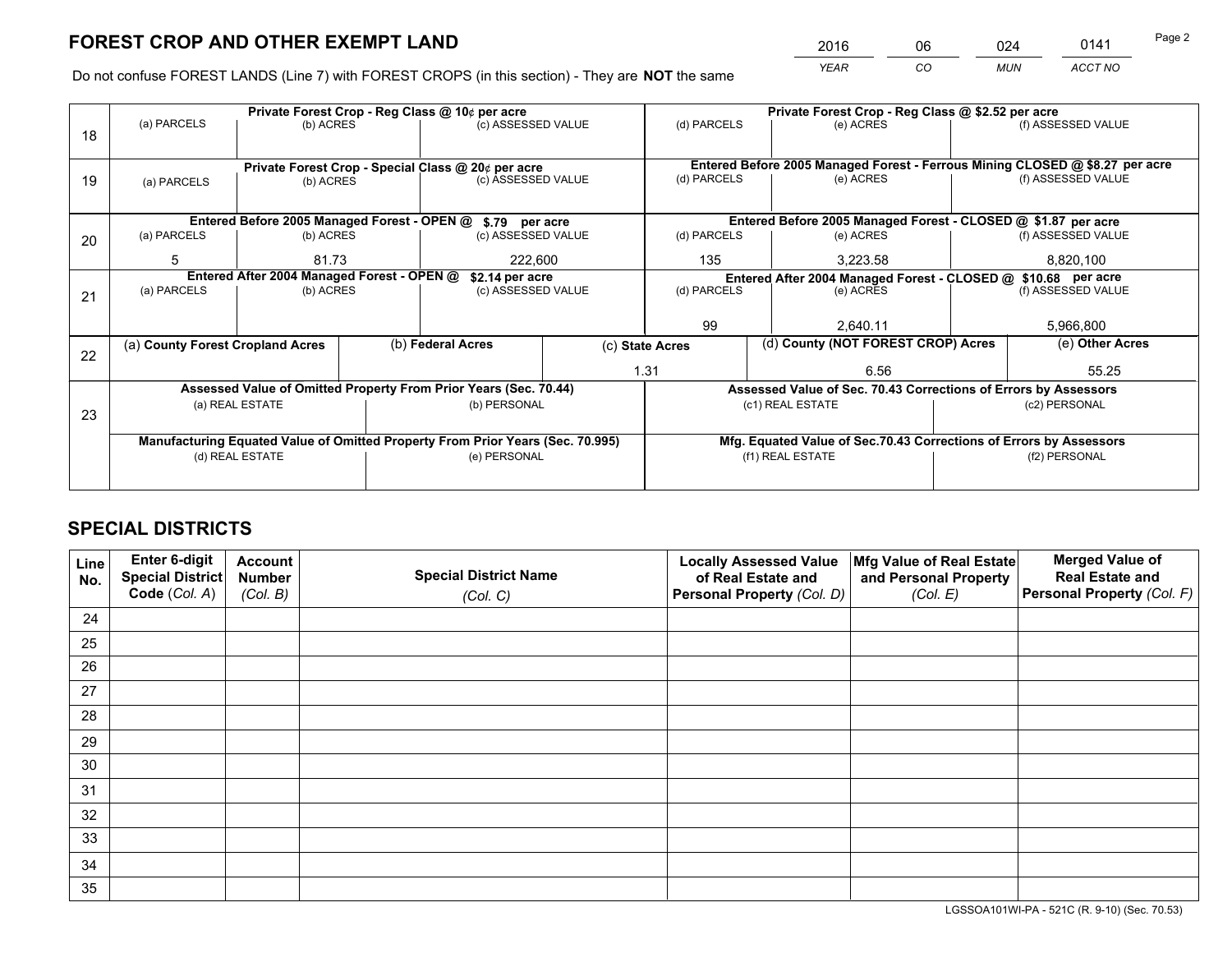|             |                                                          |                                             |                                                         | <b>YEAR</b>                                                                       | CO<br><b>MUN</b>                                              | ACCT NO                                                                        |
|-------------|----------------------------------------------------------|---------------------------------------------|---------------------------------------------------------|-----------------------------------------------------------------------------------|---------------------------------------------------------------|--------------------------------------------------------------------------------|
| Line<br>No. | Enter 6-digit<br><b>School District</b><br>Code (Col. A) | <b>Account</b><br><b>Number</b><br>(Col. B) | <b>School District Name</b><br>(Col. C)                 | <b>Locally Assessed Value</b><br>of Real Estate and<br>Personal Property (Col. D) | Mfg Value of Real Estate<br>and Personal Property<br>(Col. E) | <b>Merged Value of</b><br><b>Real Estate and</b><br>Personal Property (Col. F) |
|             | A. SCHOOL DISTRICTS (K-8 and K-12)                       |                                             |                                                         |                                                                                   |                                                               |                                                                                |
| 36          | 060084                                                   | 0041                                        | SCH D OF ALMA                                           | 2,044,400                                                                         |                                                               | 2,044,400                                                                      |
| 37          | 062142                                                   | 0043                                        | <b>SCH D OF GILMANTON</b>                               | 1,254,250                                                                         |                                                               | 1,254,250                                                                      |
| 38          | 063668                                                   | 0044                                        | SCH D OF MONDOVI                                        | 18,279,400                                                                        |                                                               | 18,279,400                                                                     |
| 39          | 461499                                                   | 0278                                        | SCH D OF DURAND                                         | 5,592,100                                                                         |                                                               | 5,592,100                                                                      |
| 40          |                                                          |                                             |                                                         |                                                                                   |                                                               |                                                                                |
| 41          |                                                          |                                             |                                                         |                                                                                   |                                                               |                                                                                |
| 42          |                                                          |                                             |                                                         |                                                                                   |                                                               |                                                                                |
| 43          |                                                          |                                             |                                                         |                                                                                   |                                                               |                                                                                |
| 44          |                                                          |                                             |                                                         |                                                                                   |                                                               |                                                                                |
| 45          |                                                          |                                             |                                                         |                                                                                   |                                                               |                                                                                |
| 46          |                                                          |                                             |                                                         |                                                                                   |                                                               |                                                                                |
| 47          |                                                          |                                             |                                                         |                                                                                   |                                                               |                                                                                |
| 48          |                                                          |                                             |                                                         |                                                                                   |                                                               |                                                                                |
| 49          |                                                          |                                             |                                                         |                                                                                   |                                                               |                                                                                |
| 50          |                                                          |                                             | TOTAL ASSESSED VALUE OF SCHOOL DISTRICTS (K-8 and K-12) | 27,170,150                                                                        |                                                               | 27,170,150                                                                     |
|             | <b>B.</b><br><b>UNION HIGH SCHOOL DISTRICTS</b>          |                                             |                                                         |                                                                                   |                                                               |                                                                                |
| 51          |                                                          |                                             |                                                         |                                                                                   |                                                               |                                                                                |
| 52          |                                                          |                                             |                                                         |                                                                                   |                                                               |                                                                                |
| 53          |                                                          |                                             |                                                         |                                                                                   |                                                               |                                                                                |
| 54          |                                                          |                                             |                                                         |                                                                                   |                                                               |                                                                                |
| 55          |                                                          |                                             | TOTAL ASSESSED VALUE OF UNION HIGH SCHOOLS              |                                                                                   |                                                               |                                                                                |
|             | C. TECHNICAL COLLEGE DISTRICTS                           |                                             |                                                         |                                                                                   |                                                               |                                                                                |
| 56          | 000100                                                   | 0001                                        | CHIPPEWA VALLEY TECHNICAL COLLEGE EAUC                  | 27,170,150                                                                        |                                                               | 27,170,150                                                                     |
| 57          |                                                          |                                             |                                                         |                                                                                   |                                                               |                                                                                |
| 58          |                                                          |                                             |                                                         |                                                                                   |                                                               |                                                                                |
| 59          |                                                          |                                             | TOTAL ASSESSED VALUE OF TECHNICAL COLLEGES              | 27,170,150                                                                        |                                                               | 27,170,150                                                                     |

06

024

 *I hereby certify, to the best of my knowledge and belief, this form is complete and correct.*

**SCHOOL DISTRICTS**

| Print name of preparer | Title                    |                | Date (MM / DD / CCYY) |
|------------------------|--------------------------|----------------|-----------------------|
|                        |                          |                |                       |
| Signature of preparer  | Contact Telephone Number | E-mail address |                       |
|                        | -                        |                |                       |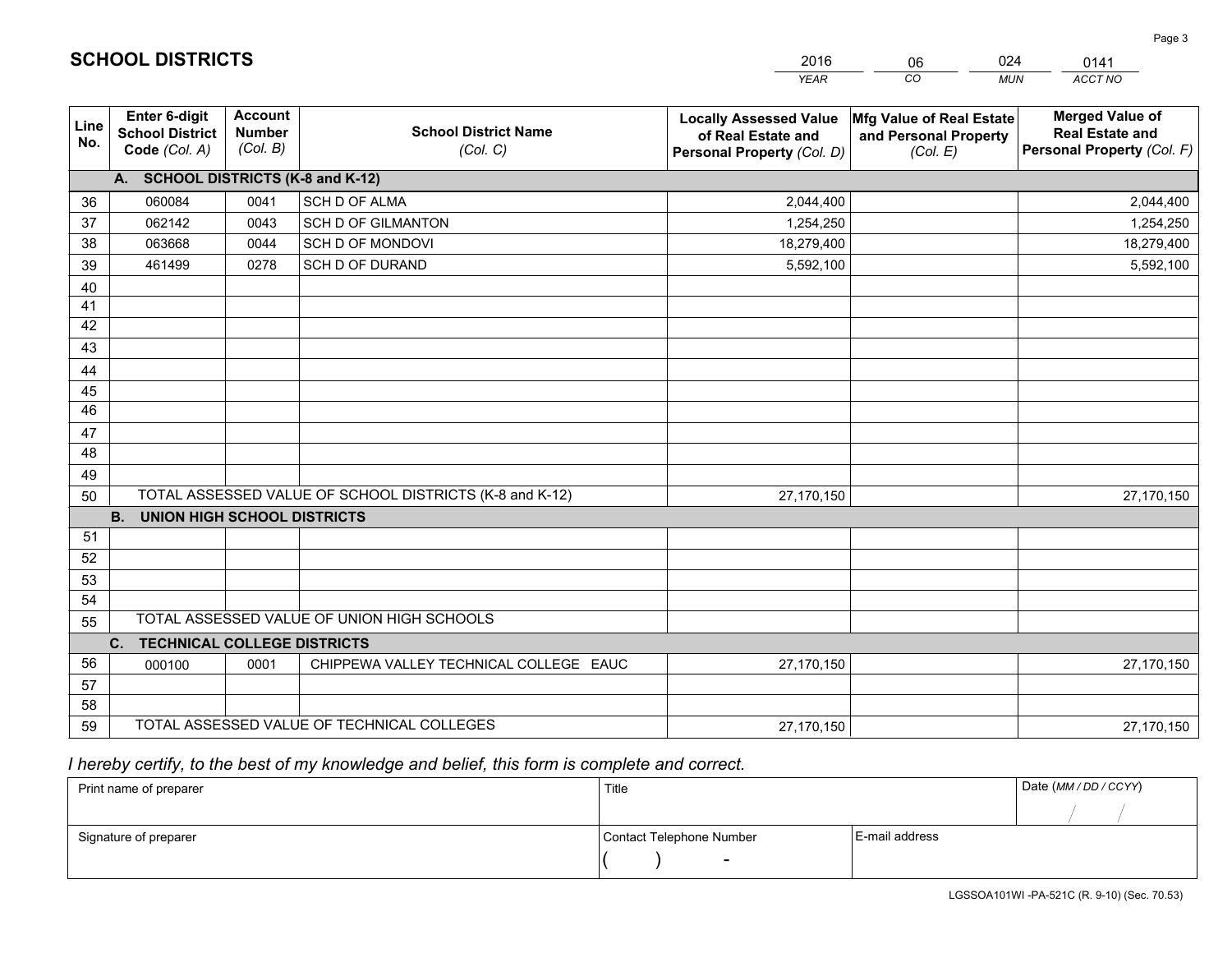#### **HIGHLIGHTS**

- 1. Complete the Statement of Assessment after the Board of Review. Reflect any changes made there.
- 2. Use black ink to complete.
- 3. Line 16 must equal Line 50, Col D.
- 4. Line 55 must equal the total of K-8 schools listed on lines 36-49. Do not include K-12 schools in this comparision.
- 5. Line 59, Col. D must equal Line 16.
- 6. Special District, School District and Technical College District values must include both real estate and personal property. Examples of Special districts are: town sanitary districts, public inland lake protection and rehabilitation districts, and metropolitan sewerage districts.
- 7. DO NOT INCLUDE Manufacturing property values.DOR will print these values on the final SOA.
- 8. Accuracy of this form is very important. The values reported directly affect the equalized value DOR calculates for school and special districts.

#### **Page 1:**

 If not prefilled, enter the tax year,county and municipal code,municipal type, municipal name and county name on the top of form.

Check the Amended box, if filing an amended / corrected SOA.

 Report the parcel count, acres and assessed value of taxable general property, total parcel count, (real and personal), total acres, and values from final figures set by the Board of Review.

- A. Real Estate land and improvements (buildings, etc.) is reported on lines 1 8, total line 9.
- B. Personal Property is reported on lines 11 14, Column D, total line 15.
- C. To complete this report, use the computer produced summary of the assessment roll that shows these amounts.
- D. Use whole numbers only.
- E. Add each line across and each column down to verify entries.

#### **Page 2:**

- A. Report Special Items (not subject to general property tax).
- 1. Private Forest Croplands and Managed Forest Lands are reported on lines 18,19, 20 and 21. Be sure to report assessed values **NOT** taxes.
- 2. You should have copies of the orders of entry, orders of withdrawal, etc., to update your assessment roll.
	- 3. Show hundredths of acres (e.g. 39.75).
- 4. Tax exempt lands are reported on line 22.
- 5. Omitted property and sec. 70.43, Wis. Stats., corrections of errors by assessor are reported on line 23. Report real estate and personal property separately. These should be for **prior years**, not something found on the current assessment roll after the board of review.
- B. Special District (Lines 24-35) Include the value of both real and personal property.
- The Department of Revenue (DOR) preprints much of the information regarding names and codes for schools, special districts,etc. If a district is not listed, enter the name and value only, DOR will enter the proper code.

### **Page 3 School Districts:**

Include the value of both real and personal property.

Report School District (regular, elementary, union high school, and technical college).

- 1. Regular (K-12) and Elementary (K-8) school values are reported on lines 36-49, total on line 50.
- 2. Union High School (UHS) (use only if elementary schools are listed on lines 36-49) are reported on lines 51-54. UHS total value (line 55) must equal to the total **elementary school** values reported on lines 36-49. Do notinclude K-12 schools in this comparison.
- 3. Technical College values are reported on lines 56-58, total on line 59.
- 4. Use the computer summary that shows these amounts to complete this report.

#### **This form is due the second Monday in June. File this report only after your Board of Review is complete.**

 *If you have questions: Return forms to:*

Fax number: (608) 264-6887 PO Box 8971

 Email: lgs@revenue.wi.gov Wisconsin Department of Revenue Call: (608) 261-5341 Local Government Services Section 6-97Madison WI 53708-8971

KAREN BAADER<br>TOWN OF MODENA<br>W1766 SHOP ROAD TOWN OF MODENA W1766 SHOP ROAD KAREN BAADER

NELSON, WI 54756 - 8520

**NELSON, WI 54756 - 8520**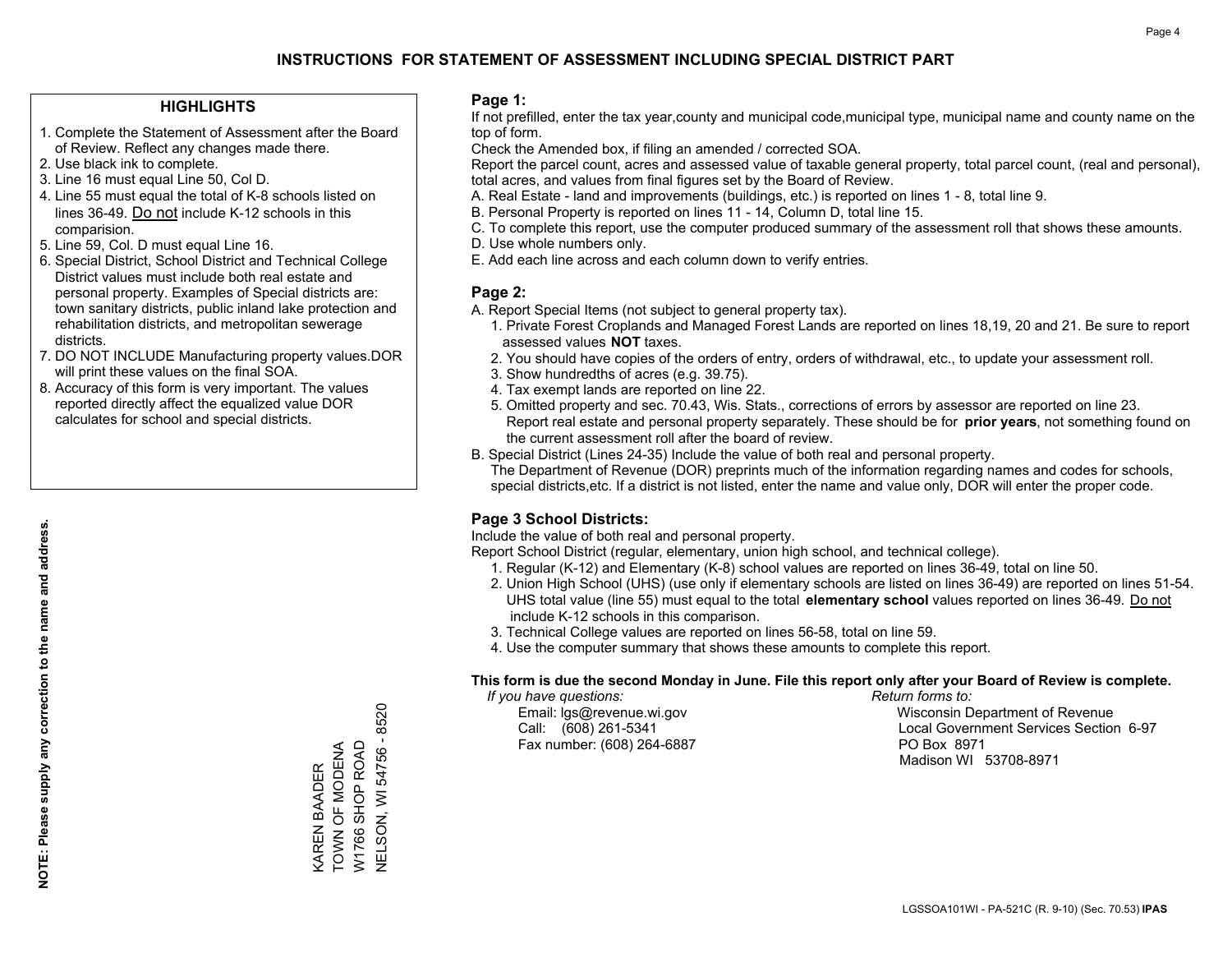**STATEMENT OF ASSESSMENT FOR 2016** 

**FINAL - EQUATED**

| Check if this is an Amended Return<br>-06<br>026<br>0142 |  |
|----------------------------------------------------------|--|
|----------------------------------------------------------|--|

*ACCT NO*

|             | <b>FOR</b>                                                                                                                                                                                   | <b>TOWN OF</b><br>OF                                      | <b>MONDOVI</b>           |                           | <b>BUFFALO COUNTY</b>        |                         |                                        | WHEN COMPLETING THIS DOCUMENT                  |
|-------------|----------------------------------------------------------------------------------------------------------------------------------------------------------------------------------------------|-----------------------------------------------------------|--------------------------|---------------------------|------------------------------|-------------------------|----------------------------------------|------------------------------------------------|
|             |                                                                                                                                                                                              | Town - Village - City                                     | <b>Municipality Name</b> |                           | <b>County Name</b>           |                         |                                        | DO NOT WRITE OVER X's OR IN SHADED AREAS       |
| Line        |                                                                                                                                                                                              | <b>REAL ESTATE</b><br>(See Lines 18 - 22 for              |                          | PARCEL COUNT              | NO. OF ACRES<br><b>WHOLE</b> | VALUE OF<br><b>LAND</b> | <b>VALUE OF</b><br><b>IMPROVEMENTS</b> | <b>TOTAL VALUE OF LAND</b><br>AND IMPROVEMENTS |
| No.         |                                                                                                                                                                                              | other Real Estate)                                        |                          | TOTAL LAND   IMPROVEMENTS | NUMBERS ONLY                 |                         |                                        |                                                |
|             |                                                                                                                                                                                              |                                                           | Col. A                   | Col. B                    | Col. C                       | Col. D                  | Col. E                                 | Col. F                                         |
| $\mathbf 1$ |                                                                                                                                                                                              | <b>RESIDENTIAL - Class 1</b>                              | 192                      | 161                       | 406                          | 1,710,100               | 15,703,100                             | 17,413,200                                     |
| 2           |                                                                                                                                                                                              | <b>COMMERCIAL - Class 2</b>                               | 16                       | 12                        | 70                           | 354,200                 | 924,400                                | 1,278,600                                      |
| 3           |                                                                                                                                                                                              | <b>MANUFACTURING - Class 3</b>                            | 5                        | 0                         | 164                          | 439,100                 | 0                                      | 439,100                                        |
| 4           |                                                                                                                                                                                              | <b>AGRICULTURAL - Class 4</b>                             | 606                      |                           | 13,517                       | 1,959,350               |                                        | 1,959,350                                      |
| 5           |                                                                                                                                                                                              | <b>UNDEVELOPED - Class 5</b>                              | 360                      |                           | 1,312                        | 895,500                 |                                        | 895,500                                        |
| 6           |                                                                                                                                                                                              | AGRICULTURAL FOREST - Class 5m                            | 173                      |                           | 2,245                        | 3,855,700               |                                        | 3,855,700                                      |
| 7           |                                                                                                                                                                                              | FOREST LANDS - Class 6                                    | 45                       |                           | 848                          | 2,868,800               |                                        | 2,868,800                                      |
| 8           |                                                                                                                                                                                              | OTHER - Class 7                                           | 96                       | 93                        | 185                          | 849,100                 | 7,802,100                              | 8,651,200                                      |
| 9           |                                                                                                                                                                                              | TOTAL - ALL COLUMNS                                       | 1,493                    | 266                       | 18,747                       | 12,931,850              | 24,429,600                             | 37,361,450                                     |
| 10          |                                                                                                                                                                                              | NUMBER OF PERSONAL PROPERTY ACCOUNTS IN ROLL              |                          |                           | 16                           | <b>LOCALLY ASSESSED</b> | <b>MANUFACTURING</b>                   | <b>MERGED</b>                                  |
| 11          |                                                                                                                                                                                              | BOATS AND OTHER WATERCRAFT NOT EXEMPT - Code 1            |                          |                           |                              | 0                       | 0                                      | 0                                              |
| 12          |                                                                                                                                                                                              | MACHINERY, TOOLS AND PATTERNS - Code 2                    |                          |                           |                              | 141,900                 | 27,700                                 | 169,600                                        |
| 13          |                                                                                                                                                                                              | FURNITURE, FIXTURES AND EQUIPMENT - Code 3                |                          |                           |                              | 8,665                   | 0                                      | 8,665                                          |
| 14          |                                                                                                                                                                                              | ALL OTHER PERSONAL PROPERTY NOT EXEMPT - Codes 4A, 4B, 4C |                          |                           |                              | 382,376                 | 100                                    | 382,476                                        |
| 15          | TOTAL OF PERSONAL PROPERTY NOT EXEMPT (Total of Lines 11-14)<br>532,941<br>27,800                                                                                                            |                                                           |                          |                           |                              |                         |                                        | 560,741                                        |
| 16          | AGGREGATE ASSESSED VALUE OF ALL PROPERTY SUBJECT TO THE GENERAL PROPERTY TAX (Total of Lines 9F and 15F)<br>MUST EQUAL TOTAL VALUE OF THE SCHOOL DISTRICTS (K-12 PLUS K-8) - Line 50, Col. F |                                                           |                          |                           |                              |                         |                                        | 37,922,191                                     |
| 17          |                                                                                                                                                                                              | <b>BOARD OF REVIEW</b>                                    |                          |                           | Name of Assessor             |                         | Telephone #                            |                                                |
|             | DATE OF FINAL ADJOURNMENT<br>05/18/2016<br><b>MARK GARLICK</b><br>(715) 287-3376                                                                                                             |                                                           |                          |                           |                              |                         |                                        |                                                |

*CO*

*MUN*

REMARKS

The Assessment Ratio to be used in calculating the estimated Fair Market Value on tax bills for this tax district is .970734129<br>This ratio should be used to convert assessed values to "Calculate Equalized Values" in Step 1 Commission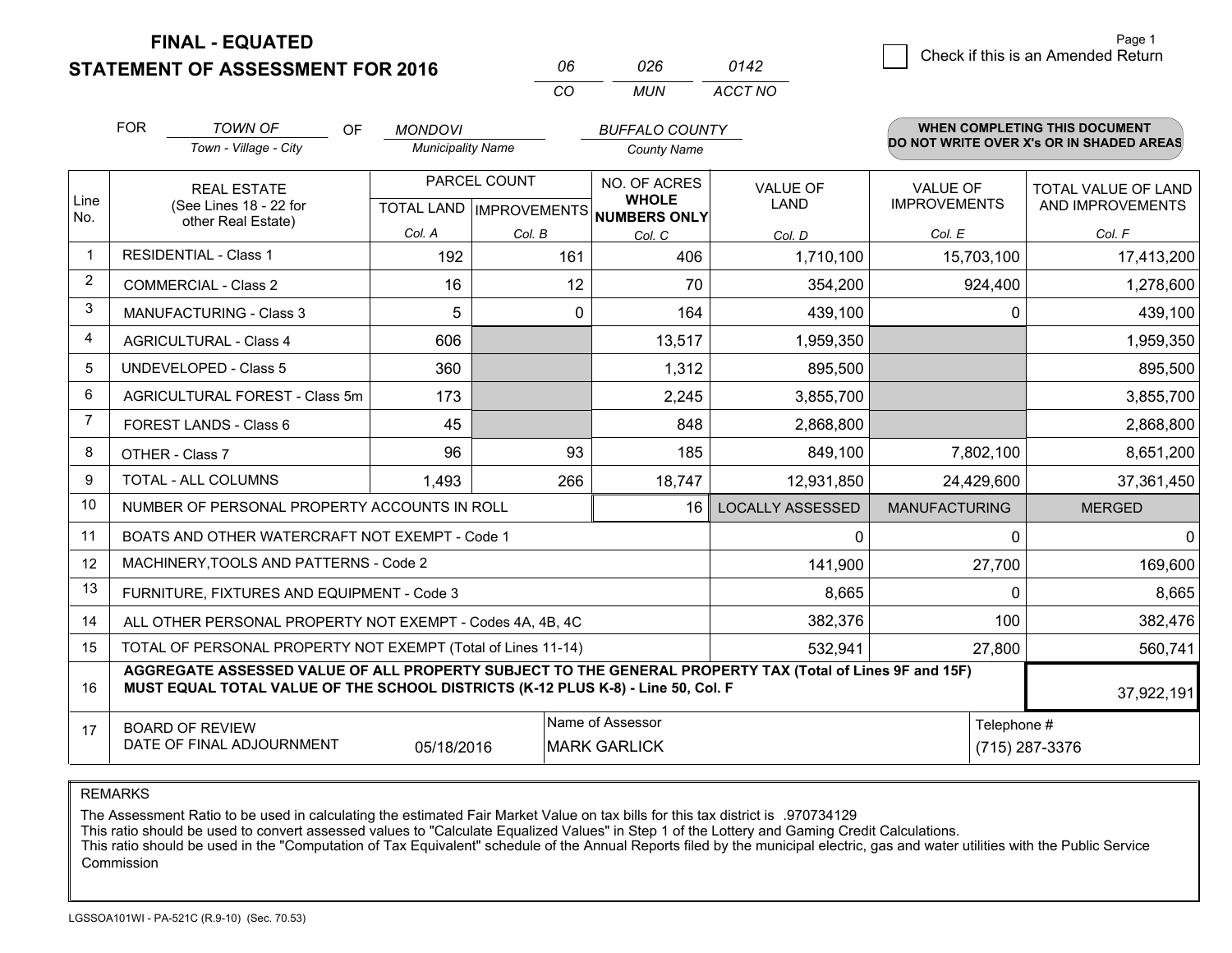*YEAR CO MUN ACCT NO* 2016 06 026 0142 Page 2

Do not confuse FOREST LANDS (Line 7) with FOREST CROPS (in this section) - They are **NOT** the same

|    |                                                                                |                                                    |                                       | Private Forest Crop - Reg Class @ 10¢ per acre                   |                                                                              | Private Forest Crop - Reg Class @ \$2.52 per acre |                                                                              |                                                                    |       |                                                                 |  |
|----|--------------------------------------------------------------------------------|----------------------------------------------------|---------------------------------------|------------------------------------------------------------------|------------------------------------------------------------------------------|---------------------------------------------------|------------------------------------------------------------------------------|--------------------------------------------------------------------|-------|-----------------------------------------------------------------|--|
| 18 | (a) PARCELS                                                                    | (b) ACRES                                          |                                       | (c) ASSESSED VALUE                                               |                                                                              | (d) PARCELS                                       |                                                                              | (e) ACRES                                                          |       | (f) ASSESSED VALUE                                              |  |
|    |                                                                                |                                                    |                                       |                                                                  |                                                                              |                                                   |                                                                              |                                                                    |       |                                                                 |  |
|    |                                                                                | Private Forest Crop - Special Class @ 20¢ per acre |                                       |                                                                  |                                                                              |                                                   | Entered Before 2005 Managed Forest - Ferrous Mining CLOSED @ \$8.27 per acre |                                                                    |       |                                                                 |  |
| 19 | (a) PARCELS                                                                    | (b) ACRES                                          |                                       | (c) ASSESSED VALUE                                               |                                                                              | (d) PARCELS                                       |                                                                              | (e) ACRES                                                          |       | (f) ASSESSED VALUE                                              |  |
|    |                                                                                |                                                    |                                       |                                                                  |                                                                              |                                                   |                                                                              |                                                                    |       |                                                                 |  |
|    |                                                                                |                                                    |                                       | Entered Before 2005 Managed Forest - OPEN @ \$.79 per acre       |                                                                              |                                                   |                                                                              | Entered Before 2005 Managed Forest - CLOSED @ \$1.87 per acre      |       |                                                                 |  |
| 20 | (a) PARCELS                                                                    | (b) ACRES                                          |                                       | (c) ASSESSED VALUE                                               |                                                                              | (d) PARCELS                                       |                                                                              | (e) ACRES                                                          |       | (f) ASSESSED VALUE                                              |  |
|    | 3                                                                              | 74                                                 |                                       | 125,800                                                          |                                                                              | 51                                                |                                                                              |                                                                    |       |                                                                 |  |
|    |                                                                                |                                                    |                                       |                                                                  |                                                                              | 1,331.7                                           |                                                                              | 4,088,900                                                          |       |                                                                 |  |
|    | Entered After 2004 Managed Forest - OPEN @                                     |                                                    | \$2.14 per acre<br>(c) ASSESSED VALUE |                                                                  | Entered After 2004 Managed Forest - CLOSED @ \$10.68 per acre<br>(d) PARCELS |                                                   | (f) ASSESSED VALUE                                                           |                                                                    |       |                                                                 |  |
| 21 | (a) PARCELS                                                                    | (b) ACRES                                          |                                       |                                                                  |                                                                              |                                                   |                                                                              | (e) ACRES                                                          |       |                                                                 |  |
|    |                                                                                |                                                    |                                       |                                                                  |                                                                              |                                                   |                                                                              |                                                                    |       |                                                                 |  |
|    |                                                                                |                                                    |                                       |                                                                  |                                                                              | 29                                                |                                                                              | 666.29                                                             |       | 1,794,500                                                       |  |
|    | (a) County Forest Cropland Acres                                               |                                                    |                                       | (b) Federal Acres                                                |                                                                              | (c) State Acres                                   |                                                                              | (d) County (NOT FOREST CROP) Acres                                 |       | (e) Other Acres                                                 |  |
| 22 |                                                                                |                                                    |                                       |                                                                  |                                                                              | .33<br>18.15                                      |                                                                              |                                                                    | 23.08 |                                                                 |  |
|    |                                                                                |                                                    |                                       | Assessed Value of Omitted Property From Prior Years (Sec. 70.44) |                                                                              |                                                   |                                                                              |                                                                    |       |                                                                 |  |
|    |                                                                                |                                                    |                                       |                                                                  |                                                                              |                                                   |                                                                              |                                                                    |       | Assessed Value of Sec. 70.43 Corrections of Errors by Assessors |  |
| 23 |                                                                                | (a) REAL ESTATE                                    |                                       | (b) PERSONAL                                                     |                                                                              |                                                   |                                                                              | (c1) REAL ESTATE                                                   |       | (c2) PERSONAL                                                   |  |
|    |                                                                                |                                                    |                                       |                                                                  |                                                                              |                                                   |                                                                              |                                                                    |       |                                                                 |  |
|    | Manufacturing Equated Value of Omitted Property From Prior Years (Sec. 70.995) |                                                    |                                       |                                                                  |                                                                              |                                                   |                                                                              | Mfg. Equated Value of Sec.70.43 Corrections of Errors by Assessors |       |                                                                 |  |
|    |                                                                                | (d) REAL ESTATE                                    |                                       | (e) PERSONAL                                                     |                                                                              |                                                   |                                                                              | (f1) REAL ESTATE                                                   |       | (f2) PERSONAL                                                   |  |
|    |                                                                                |                                                    |                                       |                                                                  |                                                                              |                                                   |                                                                              |                                                                    |       |                                                                 |  |
|    |                                                                                |                                                    |                                       |                                                                  |                                                                              |                                                   |                                                                              |                                                                    |       |                                                                 |  |

## **SPECIAL DISTRICTS**

| Line<br>No. | Enter 6-digit<br>Special District<br>Code (Col. A) | <b>Account</b><br><b>Number</b> | <b>Special District Name</b> | <b>Locally Assessed Value</b><br>of Real Estate and | Mfg Value of Real Estate<br>and Personal Property | <b>Merged Value of</b><br><b>Real Estate and</b><br>Personal Property (Col. F) |
|-------------|----------------------------------------------------|---------------------------------|------------------------------|-----------------------------------------------------|---------------------------------------------------|--------------------------------------------------------------------------------|
|             |                                                    | (Col. B)                        | (Col. C)                     | Personal Property (Col. D)                          | (Col. E)                                          |                                                                                |
| 24          |                                                    |                                 |                              |                                                     |                                                   |                                                                                |
| 25          |                                                    |                                 |                              |                                                     |                                                   |                                                                                |
| 26          |                                                    |                                 |                              |                                                     |                                                   |                                                                                |
| 27          |                                                    |                                 |                              |                                                     |                                                   |                                                                                |
| 28          |                                                    |                                 |                              |                                                     |                                                   |                                                                                |
| 29          |                                                    |                                 |                              |                                                     |                                                   |                                                                                |
| 30          |                                                    |                                 |                              |                                                     |                                                   |                                                                                |
| 31          |                                                    |                                 |                              |                                                     |                                                   |                                                                                |
| 32          |                                                    |                                 |                              |                                                     |                                                   |                                                                                |
| 33          |                                                    |                                 |                              |                                                     |                                                   |                                                                                |
| 34          |                                                    |                                 |                              |                                                     |                                                   |                                                                                |
| 35          |                                                    |                                 |                              |                                                     |                                                   |                                                                                |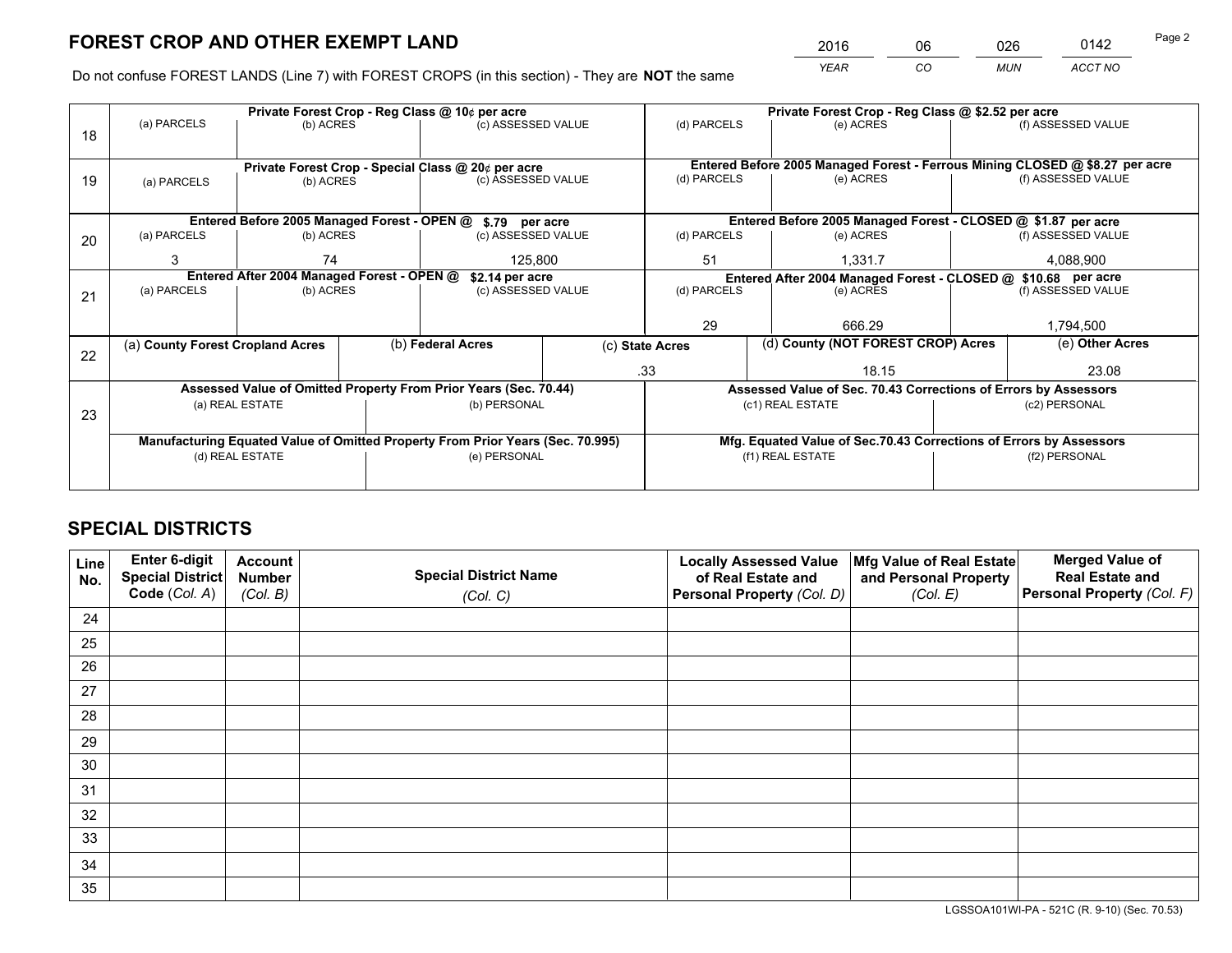|             |                                                                 |                                             |                                                         | <b>YEAR</b>                                                                       | CO<br><b>MUN</b>                                              | ACCT NO                                                                        |
|-------------|-----------------------------------------------------------------|---------------------------------------------|---------------------------------------------------------|-----------------------------------------------------------------------------------|---------------------------------------------------------------|--------------------------------------------------------------------------------|
| Line<br>No. | <b>Enter 6-digit</b><br><b>School District</b><br>Code (Col. A) | <b>Account</b><br><b>Number</b><br>(Col. B) | <b>School District Name</b><br>(Col. C)                 | <b>Locally Assessed Value</b><br>of Real Estate and<br>Personal Property (Col. D) | Mfg Value of Real Estate<br>and Personal Property<br>(Col. E) | <b>Merged Value of</b><br><b>Real Estate and</b><br>Personal Property (Col. F) |
|             | A. SCHOOL DISTRICTS (K-8 and K-12)                              |                                             |                                                         |                                                                                   |                                                               |                                                                                |
| 36          | 062142                                                          | 0043                                        | SCH D OF GILMANTON                                      | 521,850                                                                           |                                                               | 521,850                                                                        |
| 37          | 063668                                                          | 0044                                        | SCH D OF MONDOVI                                        | 36,933,441                                                                        | 466,900                                                       | 37,400,341                                                                     |
| 38          |                                                                 |                                             |                                                         |                                                                                   |                                                               |                                                                                |
| 39          |                                                                 |                                             |                                                         |                                                                                   |                                                               |                                                                                |
| 40          |                                                                 |                                             |                                                         |                                                                                   |                                                               |                                                                                |
| 41          |                                                                 |                                             |                                                         |                                                                                   |                                                               |                                                                                |
| 42          |                                                                 |                                             |                                                         |                                                                                   |                                                               |                                                                                |
| 43          |                                                                 |                                             |                                                         |                                                                                   |                                                               |                                                                                |
| 44          |                                                                 |                                             |                                                         |                                                                                   |                                                               |                                                                                |
| 45<br>46    |                                                                 |                                             |                                                         |                                                                                   |                                                               |                                                                                |
|             |                                                                 |                                             |                                                         |                                                                                   |                                                               |                                                                                |
| 47<br>48    |                                                                 |                                             |                                                         |                                                                                   |                                                               |                                                                                |
| 49          |                                                                 |                                             |                                                         |                                                                                   |                                                               |                                                                                |
| 50          |                                                                 |                                             | TOTAL ASSESSED VALUE OF SCHOOL DISTRICTS (K-8 and K-12) | 37,455,291                                                                        | 466,900                                                       | 37,922,191                                                                     |
|             | <b>B.</b><br><b>UNION HIGH SCHOOL DISTRICTS</b>                 |                                             |                                                         |                                                                                   |                                                               |                                                                                |
| 51          |                                                                 |                                             |                                                         |                                                                                   |                                                               |                                                                                |
| 52          |                                                                 |                                             |                                                         |                                                                                   |                                                               |                                                                                |
| 53          |                                                                 |                                             |                                                         |                                                                                   |                                                               |                                                                                |
| 54          |                                                                 |                                             |                                                         |                                                                                   |                                                               |                                                                                |
| 55          |                                                                 |                                             | TOTAL ASSESSED VALUE OF UNION HIGH SCHOOLS              |                                                                                   |                                                               |                                                                                |
|             | C.<br><b>TECHNICAL COLLEGE DISTRICTS</b>                        |                                             |                                                         |                                                                                   |                                                               |                                                                                |
| 56          | 000100                                                          | 0001                                        | CHIPPEWA VALLEY TECHNICAL COLLEGE EAUC                  | 37,455,291                                                                        | 466,900                                                       | 37,922,191                                                                     |
| 57          |                                                                 |                                             |                                                         |                                                                                   |                                                               |                                                                                |
| 58          |                                                                 |                                             |                                                         |                                                                                   |                                                               |                                                                                |
| 59          |                                                                 |                                             | TOTAL ASSESSED VALUE OF TECHNICAL COLLEGES              | 37,455,291                                                                        | 466,900                                                       | 37,922,191                                                                     |

06

026

 *I hereby certify, to the best of my knowledge and belief, this form is complete and correct.*

**SCHOOL DISTRICTS**

| Print name of preparer | Title                    |                | Date (MM / DD / CCYY) |
|------------------------|--------------------------|----------------|-----------------------|
|                        |                          |                |                       |
| Signature of preparer  | Contact Telephone Number | E-mail address |                       |
|                        | $\sim$                   |                |                       |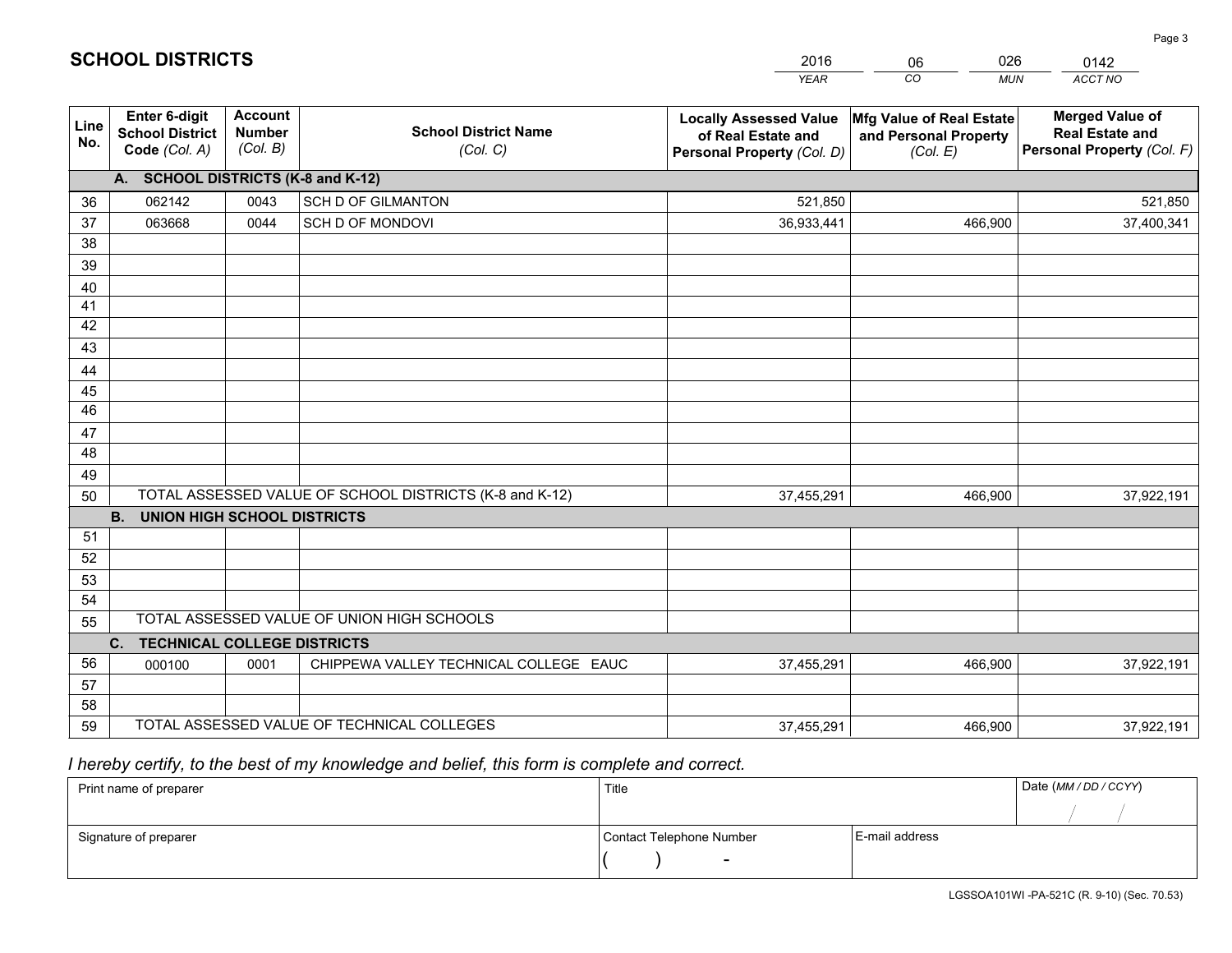#### **HIGHLIGHTS**

- 1. Complete the Statement of Assessment after the Board of Review. Reflect any changes made there.
- 2. Use black ink to complete.
- 3. Line 16 must equal Line 50, Col D.
- 4. Line 55 must equal the total of K-8 schools listed on lines 36-49. Do not include K-12 schools in this comparision.
- 5. Line 59, Col. D must equal Line 16.
- 6. Special District, School District and Technical College District values must include both real estate and personal property. Examples of Special districts are: town sanitary districts, public inland lake protection and rehabilitation districts, and metropolitan sewerage districts.
- 7. DO NOT INCLUDE Manufacturing property values.DOR will print these values on the final SOA.
- 8. Accuracy of this form is very important. The values reported directly affect the equalized value DOR calculates for school and special districts.

#### **Page 1:**

 If not prefilled, enter the tax year,county and municipal code,municipal type, municipal name and county name on the top of form.

Check the Amended box, if filing an amended / corrected SOA.

 Report the parcel count, acres and assessed value of taxable general property, total parcel count, (real and personal), total acres, and values from final figures set by the Board of Review.

- A. Real Estate land and improvements (buildings, etc.) is reported on lines 1 8, total line 9.
- B. Personal Property is reported on lines 11 14, Column D, total line 15.
- C. To complete this report, use the computer produced summary of the assessment roll that shows these amounts.
- D. Use whole numbers only.
- E. Add each line across and each column down to verify entries.

### **Page 2:**

- A. Report Special Items (not subject to general property tax).
- 1. Private Forest Croplands and Managed Forest Lands are reported on lines 18,19, 20 and 21. Be sure to report assessed values **NOT** taxes.
- 2. You should have copies of the orders of entry, orders of withdrawal, etc., to update your assessment roll.
	- 3. Show hundredths of acres (e.g. 39.75).
- 4. Tax exempt lands are reported on line 22.
- 5. Omitted property and sec. 70.43, Wis. Stats., corrections of errors by assessor are reported on line 23. Report real estate and personal property separately. These should be for **prior years**, not something found on the current assessment roll after the board of review.
- B. Special District (Lines 24-35) Include the value of both real and personal property.
- The Department of Revenue (DOR) preprints much of the information regarding names and codes for schools, special districts,etc. If a district is not listed, enter the name and value only, DOR will enter the proper code.

## **Page 3 School Districts:**

Include the value of both real and personal property.

Report School District (regular, elementary, union high school, and technical college).

- 1. Regular (K-12) and Elementary (K-8) school values are reported on lines 36-49, total on line 50.
- 2. Union High School (UHS) (use only if elementary schools are listed on lines 36-49) are reported on lines 51-54. UHS total value (line 55) must equal to the total **elementary school** values reported on lines 36-49. Do notinclude K-12 schools in this comparison.
- 3. Technical College values are reported on lines 56-58, total on line 59.
- 4. Use the computer summary that shows these amounts to complete this report.

#### **This form is due the second Monday in June. File this report only after your Board of Review is complete.**

 *If you have questions: Return forms to:*

Fax number: (608) 264-6887 PO Box 8971

 Email: lgs@revenue.wi.gov Wisconsin Department of Revenue Call: (608) 261-5341 Local Government Services Section 6-97Madison WI 53708-8971

**MONDOVI, WI 54755 - 7402** MONDOVI, WI 54755 - 7402 W812 COUNTY HWY A W812 COUNTY HWY A TOWN OF MONDOVI DEBBIE SIE<br>TOWN OF MONDOVI DEBBIE SIE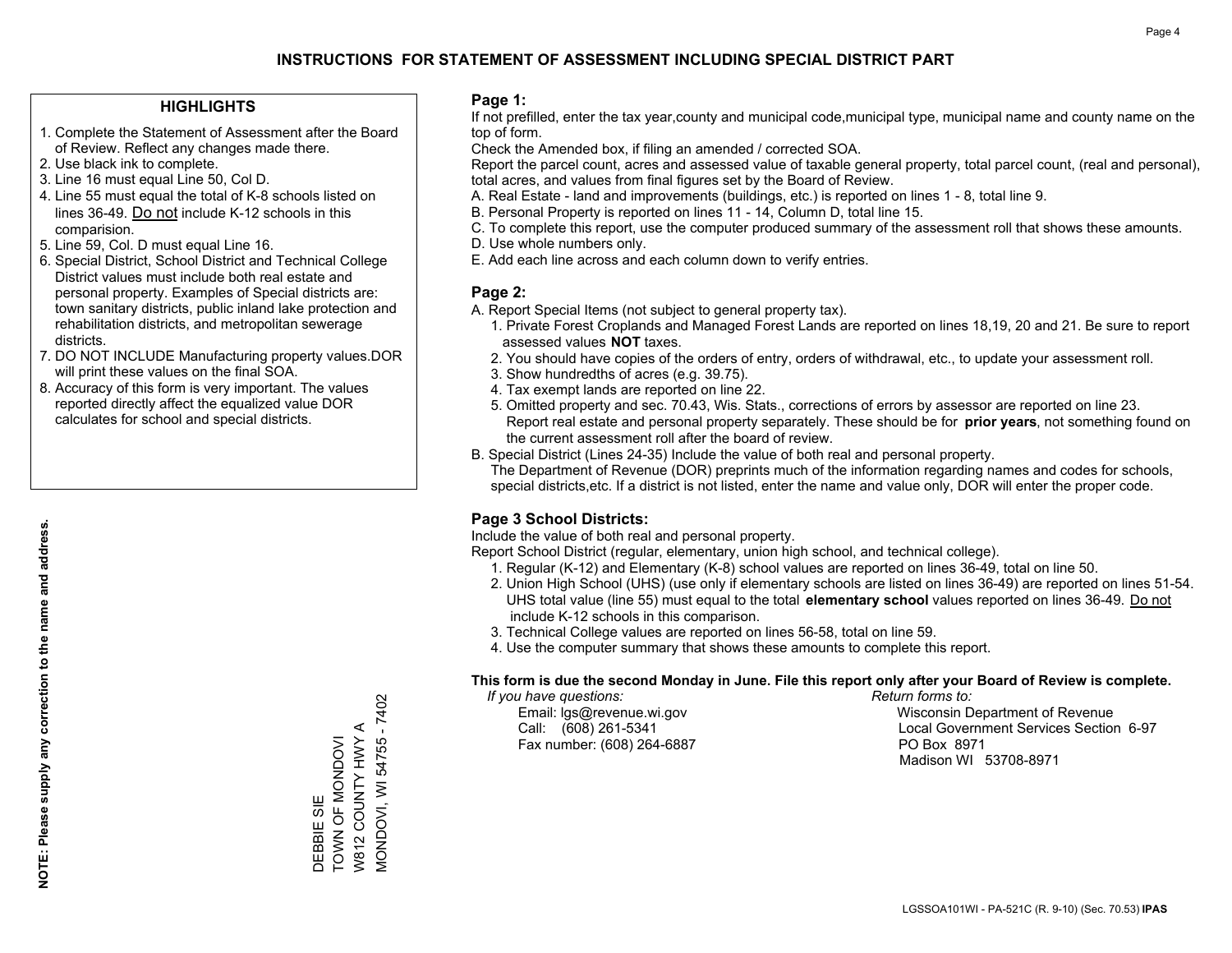**STATEMENT OF ASSESSMENT FOR 2016 FINAL - EQUATED**

|             | <b>FOR</b> | <b>TOWN OF</b><br><b>OF</b>                                                                                                                                                                  | <b>MONTANA</b>           |                                           | <b>BUFFALO COUNTY</b>                                |                         |                      | WHEN COMPLETING THIS DOCUMENT<br>DO NOT WRITE OVER X's OR IN SHADED AREAS |
|-------------|------------|----------------------------------------------------------------------------------------------------------------------------------------------------------------------------------------------|--------------------------|-------------------------------------------|------------------------------------------------------|-------------------------|----------------------|---------------------------------------------------------------------------|
|             |            | Town - Village - City                                                                                                                                                                        | <b>Municipality Name</b> |                                           | <b>County Name</b>                                   |                         |                      |                                                                           |
|             |            | <b>REAL ESTATE</b>                                                                                                                                                                           | PARCEL COUNT             |                                           | NO. OF ACRES                                         | <b>VALUE OF</b>         | <b>VALUE OF</b>      | TOTAL VALUE OF LAND                                                       |
| Line<br>No. |            | (See Lines 18 - 22 for<br>other Real Estate)                                                                                                                                                 |                          |                                           | <b>WHOLE</b><br>TOTAL LAND IMPROVEMENTS NUMBERS ONLY | LAND                    | <b>IMPROVEMENTS</b>  | AND IMPROVEMENTS                                                          |
|             |            |                                                                                                                                                                                              | Col. A                   | Col. B                                    | Col. C                                               | Col. D                  | Col. E               | Col. F                                                                    |
| $\mathbf 1$ |            | <b>RESIDENTIAL - Class 1</b>                                                                                                                                                                 | 100                      | 87                                        | 117                                                  | 501,300                 | 6,996,900            | 7,498,200                                                                 |
| 2           |            | <b>COMMERCIAL - Class 2</b>                                                                                                                                                                  | 4                        | 0                                         |                                                      | 21,000                  | 0                    | 21,000                                                                    |
| 3           |            | <b>MANUFACTURING - Class 3</b>                                                                                                                                                               | $\Omega$                 |                                           | 0<br>$\mathbf 0$                                     | $\Omega$                | $\Omega$             |                                                                           |
| 4           |            | <b>AGRICULTURAL - Class 4</b>                                                                                                                                                                | 947                      |                                           | 17,570                                               | 1,729,300               |                      | 1,729,300                                                                 |
| 5           |            | UNDEVELOPED - Class 5                                                                                                                                                                        | 334                      |                                           | 778                                                  | 562,800                 |                      | 562,800                                                                   |
| 6           |            | AGRICULTURAL FOREST - Class 5m                                                                                                                                                               | 393                      |                                           | 4,358                                                | 6,105,700               |                      | 6,105,700                                                                 |
| 7           |            | FOREST LANDS - Class 6                                                                                                                                                                       | 76                       |                                           | 716                                                  | 2,004,400               |                      | 2,004,400                                                                 |
| 8           |            | OTHER - Class 7                                                                                                                                                                              | 111                      | 102                                       | 244                                                  | 904,700                 | 11,304,500           | 12,209,200                                                                |
| 9           |            | <b>TOTAL - ALL COLUMNS</b>                                                                                                                                                                   | 1,965                    | 189                                       | 23,790                                               | 11,829,200              | 18,301,400           | 30,130,600                                                                |
| 10          |            | NUMBER OF PERSONAL PROPERTY ACCOUNTS IN ROLL                                                                                                                                                 |                          |                                           | 11                                                   | <b>LOCALLY ASSESSED</b> | <b>MANUFACTURING</b> | <b>MERGED</b>                                                             |
| 11          |            | BOATS AND OTHER WATERCRAFT NOT EXEMPT - Code 1                                                                                                                                               |                          |                                           |                                                      | 0                       | $\Omega$             | 0                                                                         |
| 12          |            | MACHINERY, TOOLS AND PATTERNS - Code 2                                                                                                                                                       |                          |                                           |                                                      | 0                       | 0                    |                                                                           |
| 13          |            | FURNITURE, FIXTURES AND EQUIPMENT - Code 3                                                                                                                                                   |                          |                                           |                                                      | $\Omega$                | $\Omega$             | 0                                                                         |
| 14          |            | ALL OTHER PERSONAL PROPERTY NOT EXEMPT - Codes 4A, 4B, 4C                                                                                                                                    |                          |                                           | 140,590                                              | 0                       | 140,590              |                                                                           |
| 15          |            | TOTAL OF PERSONAL PROPERTY NOT EXEMPT (Total of Lines 11-14)                                                                                                                                 |                          |                                           | 140,590                                              | 0                       | 140,590              |                                                                           |
| 16          |            | AGGREGATE ASSESSED VALUE OF ALL PROPERTY SUBJECT TO THE GENERAL PROPERTY TAX (Total of Lines 9F and 15F)<br>MUST EQUAL TOTAL VALUE OF THE SCHOOL DISTRICTS (K-12 PLUS K-8) - Line 50, Col. F |                          |                                           |                                                      |                         | 30,271,190           |                                                                           |
| 17          |            | <b>BOARD OF REVIEW</b><br>DATE OF FINAL ADJOURNMENT                                                                                                                                          | 05/10/2016               | Name of Assessor<br><b>DARRELL KLEVEN</b> |                                                      | Telephone #             | (715) 287-4737       |                                                                           |

*CO*

*MUN*

*ACCT NO0143*

*<sup>06</sup> <sup>028</sup>*

REMARKS

The Assessment Ratio to be used in calculating the estimated Fair Market Value on tax bills for this tax district is .863829866<br>This ratio should be used to convert assessed values to "Calculate Equalized Values" in Step 1 Commission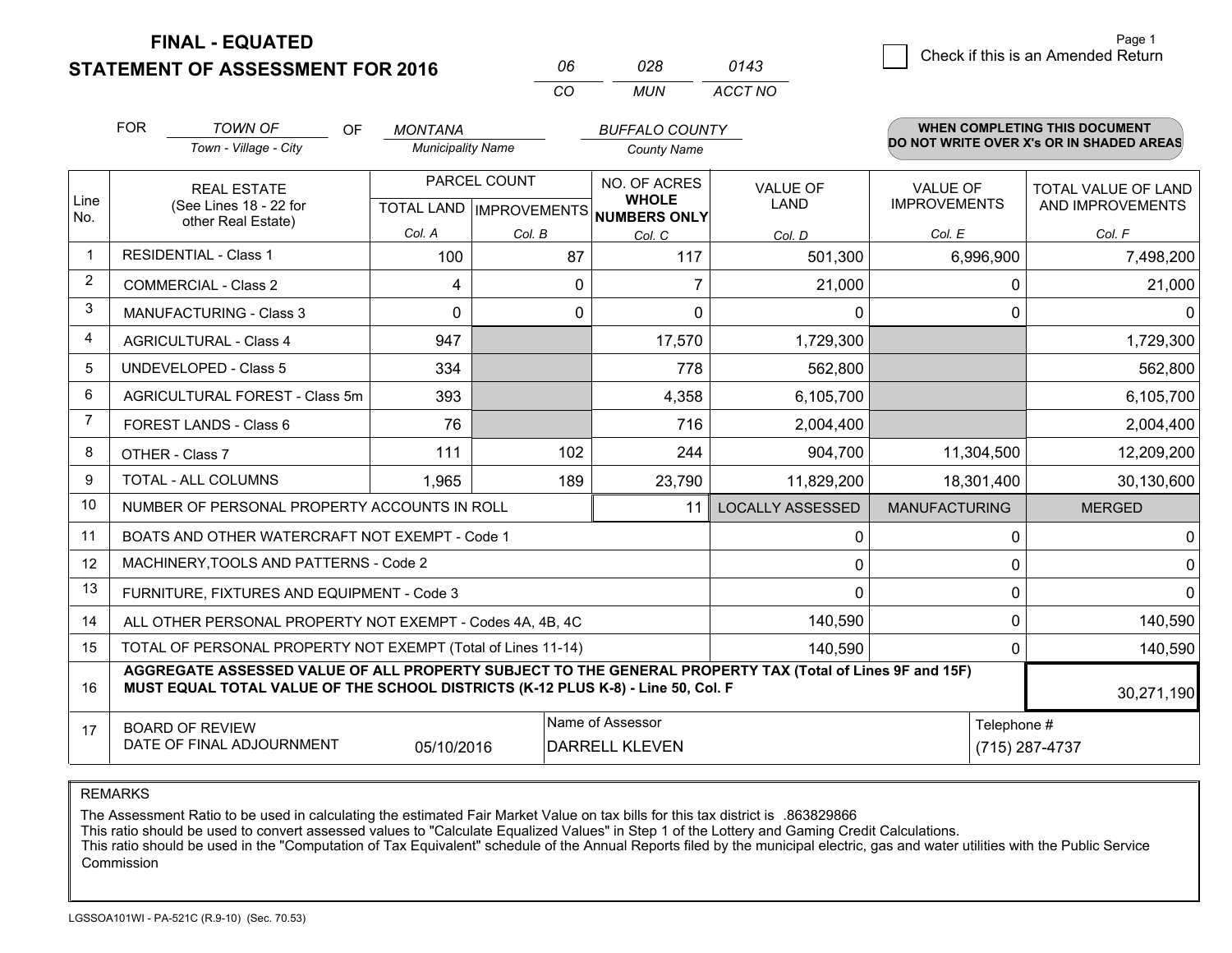*YEAR CO MUN ACCT NO* <sup>2016</sup> <sup>06</sup> <sup>028</sup> <sup>0143</sup>

Do not confuse FOREST LANDS (Line 7) with FOREST CROPS (in this section) - They are **NOT** the same

|    | Private Forest Crop - Reg Class @ 10¢ per acre                                 |                                             |              |                                                                  |                                                                    | Private Forest Crop - Reg Class @ \$2.52 per acre               |                                                                              |               |                    |  |
|----|--------------------------------------------------------------------------------|---------------------------------------------|--------------|------------------------------------------------------------------|--------------------------------------------------------------------|-----------------------------------------------------------------|------------------------------------------------------------------------------|---------------|--------------------|--|
| 18 | (a) PARCELS                                                                    | (b) ACRES                                   |              | (c) ASSESSED VALUE                                               |                                                                    | (d) PARCELS                                                     | (e) ACRES                                                                    |               | (f) ASSESSED VALUE |  |
|    |                                                                                |                                             |              |                                                                  |                                                                    |                                                                 |                                                                              |               |                    |  |
|    |                                                                                |                                             |              | Private Forest Crop - Special Class @ 20¢ per acre               |                                                                    |                                                                 | Entered Before 2005 Managed Forest - Ferrous Mining CLOSED @ \$8.27 per acre |               |                    |  |
| 19 | (a) PARCELS                                                                    | (b) ACRES                                   |              | (c) ASSESSED VALUE                                               |                                                                    | (d) PARCELS                                                     | (e) ACRES                                                                    |               | (f) ASSESSED VALUE |  |
|    |                                                                                |                                             |              |                                                                  |                                                                    |                                                                 |                                                                              |               |                    |  |
|    |                                                                                | Entered Before 2005 Managed Forest - OPEN @ |              | \$.79 per acre                                                   |                                                                    |                                                                 | Entered Before 2005 Managed Forest - CLOSED @ \$1.87 per acre                |               |                    |  |
| 20 | (a) PARCELS                                                                    | (b) ACRES                                   |              | (c) ASSESSED VALUE                                               |                                                                    | (d) PARCELS                                                     | (e) ACRES                                                                    |               | (f) ASSESSED VALUE |  |
|    |                                                                                |                                             |              |                                                                  |                                                                    | 206                                                             | 4.208.89                                                                     |               | 8,969,100          |  |
|    | Entered After 2004 Managed Forest - OPEN @<br>\$2.14 per acre                  |                                             |              |                                                                  | Entered After 2004 Managed Forest - CLOSED @ \$10.68 per acre      |                                                                 |                                                                              |               |                    |  |
| 21 | (a) PARCELS                                                                    | (b) ACRES                                   |              | (c) ASSESSED VALUE                                               |                                                                    | (d) PARCELS<br>(e) ACRES                                        |                                                                              |               | (f) ASSESSED VALUE |  |
|    |                                                                                |                                             |              |                                                                  |                                                                    |                                                                 |                                                                              |               |                    |  |
|    |                                                                                |                                             |              |                                                                  |                                                                    | 114                                                             | 2,355.15                                                                     |               | 4,824,900          |  |
| 22 | (a) County Forest Cropland Acres                                               |                                             |              | (b) Federal Acres                                                |                                                                    | (c) State Acres                                                 | (d) County (NOT FOREST CROP) Acres                                           |               | (e) Other Acres    |  |
|    |                                                                                |                                             |              |                                                                  |                                                                    |                                                                 | 4.32                                                                         |               | 15.9               |  |
|    |                                                                                |                                             |              | Assessed Value of Omitted Property From Prior Years (Sec. 70.44) |                                                                    | Assessed Value of Sec. 70.43 Corrections of Errors by Assessors |                                                                              |               |                    |  |
| 23 |                                                                                | (a) REAL ESTATE                             |              | (b) PERSONAL                                                     |                                                                    |                                                                 | (c1) REAL ESTATE                                                             |               | (c2) PERSONAL      |  |
|    |                                                                                |                                             |              |                                                                  |                                                                    |                                                                 |                                                                              |               |                    |  |
|    | Manufacturing Equated Value of Omitted Property From Prior Years (Sec. 70.995) |                                             |              |                                                                  | Mfg. Equated Value of Sec.70.43 Corrections of Errors by Assessors |                                                                 |                                                                              |               |                    |  |
|    | (d) REAL ESTATE                                                                |                                             | (e) PERSONAL |                                                                  |                                                                    | (f1) REAL ESTATE                                                |                                                                              | (f2) PERSONAL |                    |  |
|    |                                                                                |                                             |              |                                                                  |                                                                    |                                                                 |                                                                              |               |                    |  |

## **SPECIAL DISTRICTS**

| Line<br>No. | Enter 6-digit<br><b>Special District</b> | <b>Account</b><br><b>Number</b> | <b>Special District Name</b> | <b>Locally Assessed Value</b><br>of Real Estate and | Mfg Value of Real Estate<br>and Personal Property | <b>Merged Value of</b><br><b>Real Estate and</b> |
|-------------|------------------------------------------|---------------------------------|------------------------------|-----------------------------------------------------|---------------------------------------------------|--------------------------------------------------|
|             | Code (Col. A)                            | (Col. B)                        | (Col. C)                     | Personal Property (Col. D)                          | (Col. E)                                          | Personal Property (Col. F)                       |
| 24          |                                          |                                 |                              |                                                     |                                                   |                                                  |
| 25          |                                          |                                 |                              |                                                     |                                                   |                                                  |
| 26          |                                          |                                 |                              |                                                     |                                                   |                                                  |
| 27          |                                          |                                 |                              |                                                     |                                                   |                                                  |
| 28          |                                          |                                 |                              |                                                     |                                                   |                                                  |
| 29          |                                          |                                 |                              |                                                     |                                                   |                                                  |
| 30          |                                          |                                 |                              |                                                     |                                                   |                                                  |
| 31          |                                          |                                 |                              |                                                     |                                                   |                                                  |
| 32          |                                          |                                 |                              |                                                     |                                                   |                                                  |
| 33          |                                          |                                 |                              |                                                     |                                                   |                                                  |
| 34          |                                          |                                 |                              |                                                     |                                                   |                                                  |
| 35          |                                          |                                 |                              |                                                     |                                                   |                                                  |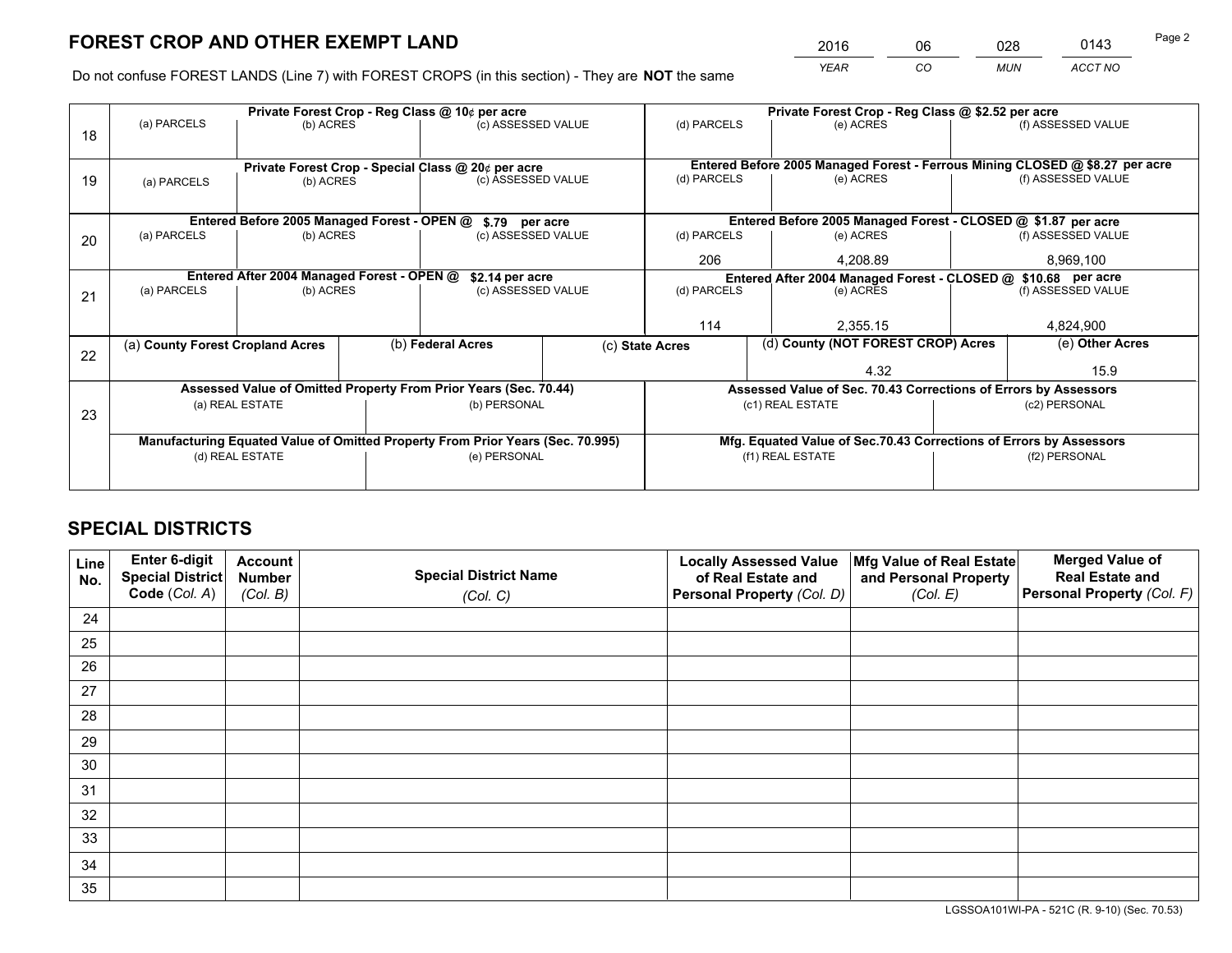|                 |                                                          |                                             |                                                         | <b>YEAR</b>                                                                       | CO<br><b>MUN</b>                                              | ACCT NO                                                                        |
|-----------------|----------------------------------------------------------|---------------------------------------------|---------------------------------------------------------|-----------------------------------------------------------------------------------|---------------------------------------------------------------|--------------------------------------------------------------------------------|
| Line<br>No.     | Enter 6-digit<br><b>School District</b><br>Code (Col. A) | <b>Account</b><br><b>Number</b><br>(Col. B) | <b>School District Name</b><br>(Col. C)                 | <b>Locally Assessed Value</b><br>of Real Estate and<br>Personal Property (Col. D) | Mfg Value of Real Estate<br>and Personal Property<br>(Col. E) | <b>Merged Value of</b><br><b>Real Estate and</b><br>Personal Property (Col. F) |
|                 | A. SCHOOL DISTRICTS (K-8 and K-12)                       |                                             |                                                         |                                                                                   |                                                               |                                                                                |
| 36              | 060084                                                   | 0041                                        | <b>SCH D OF ALMA</b>                                    | 825,400                                                                           |                                                               | 825,400                                                                        |
| 37              | 061155                                                   | 0042                                        | SCH D OF COCHRANE-FOUNTAIN CITY                         | 3,443,220                                                                         |                                                               | 3,443,220                                                                      |
| 38              | 062142                                                   | 0043                                        | <b>SCH D OF GILMANTON</b>                               | 727,800                                                                           |                                                               | 727,800                                                                        |
| 39              | 610154                                                   | 0358                                        | <b>SCH D OF ARCADIA</b>                                 | 17,222,620                                                                        |                                                               | 17,222,620                                                                     |
| 40              | 612632                                                   | 0362                                        | SCH D OF INDEPENDENCE                                   | 8,052,150                                                                         |                                                               | 8,052,150                                                                      |
| 41              |                                                          |                                             |                                                         |                                                                                   |                                                               |                                                                                |
| 42              |                                                          |                                             |                                                         |                                                                                   |                                                               |                                                                                |
| 43              |                                                          |                                             |                                                         |                                                                                   |                                                               |                                                                                |
| 44              |                                                          |                                             |                                                         |                                                                                   |                                                               |                                                                                |
| 45              |                                                          |                                             |                                                         |                                                                                   |                                                               |                                                                                |
| $\overline{46}$ |                                                          |                                             |                                                         |                                                                                   |                                                               |                                                                                |
| 47              |                                                          |                                             |                                                         |                                                                                   |                                                               |                                                                                |
| 48              |                                                          |                                             |                                                         |                                                                                   |                                                               |                                                                                |
| 49              |                                                          |                                             |                                                         |                                                                                   |                                                               |                                                                                |
| 50              |                                                          |                                             | TOTAL ASSESSED VALUE OF SCHOOL DISTRICTS (K-8 and K-12) | 30,271,190                                                                        |                                                               | 30,271,190                                                                     |
|                 | <b>B.</b><br><b>UNION HIGH SCHOOL DISTRICTS</b>          |                                             |                                                         |                                                                                   |                                                               |                                                                                |
| 51              |                                                          |                                             |                                                         |                                                                                   |                                                               |                                                                                |
| 52              |                                                          |                                             |                                                         |                                                                                   |                                                               |                                                                                |
| 53              |                                                          |                                             |                                                         |                                                                                   |                                                               |                                                                                |
| 54              |                                                          |                                             |                                                         |                                                                                   |                                                               |                                                                                |
| 55              |                                                          |                                             | TOTAL ASSESSED VALUE OF UNION HIGH SCHOOLS              |                                                                                   |                                                               |                                                                                |
|                 | C.<br><b>TECHNICAL COLLEGE DISTRICTS</b>                 |                                             |                                                         |                                                                                   |                                                               |                                                                                |
| 56              | 000100                                                   | 0001                                        | CHIPPEWA VALLEY TECHNICAL COLLEGE EAUC                  | 1,553,200                                                                         |                                                               | 1,553,200                                                                      |
| 57              | 000200                                                   | 0002                                        | WESTERN TECHNICAL COLLEGE LACR                          | 28,717,990                                                                        |                                                               | 28,717,990                                                                     |
| 58              |                                                          |                                             |                                                         |                                                                                   |                                                               |                                                                                |
| 59              |                                                          |                                             | TOTAL ASSESSED VALUE OF TECHNICAL COLLEGES              | 30,271,190                                                                        |                                                               | 30,271,190                                                                     |

06

028

## *I hereby certify, to the best of my knowledge and belief, this form is complete and correct.*

**SCHOOL DISTRICTS**

| Print name of preparer | Title                    |                | Date (MM / DD / CCYY) |
|------------------------|--------------------------|----------------|-----------------------|
|                        |                          |                |                       |
| Signature of preparer  | Contact Telephone Number | E-mail address |                       |
|                        | $\overline{\phantom{0}}$ |                |                       |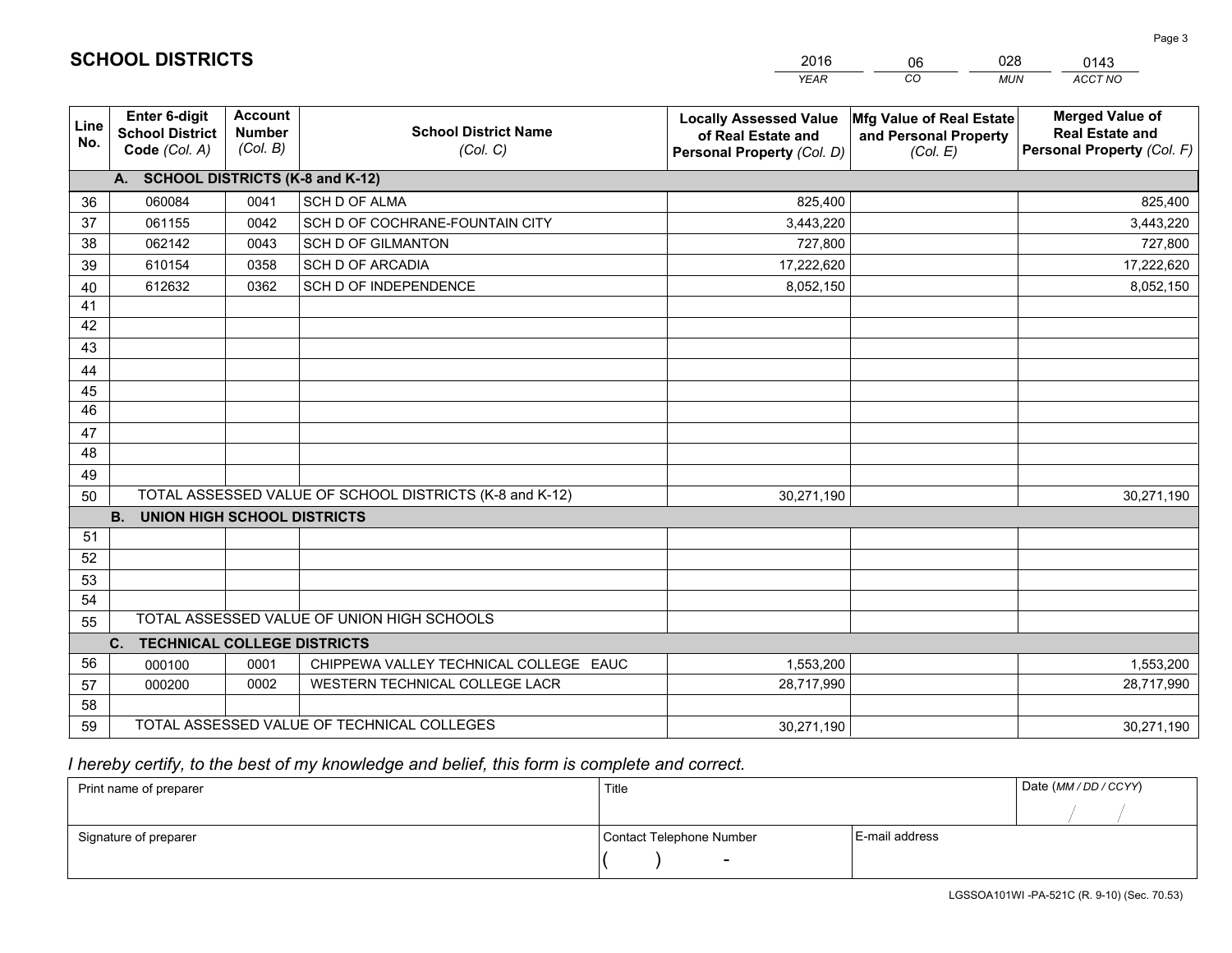#### **HIGHLIGHTS**

- 1. Complete the Statement of Assessment after the Board of Review. Reflect any changes made there.
- 2. Use black ink to complete.
- 3. Line 16 must equal Line 50, Col D.
- 4. Line 55 must equal the total of K-8 schools listed on lines 36-49. Do not include K-12 schools in this comparision.
- 5. Line 59, Col. D must equal Line 16.
- 6. Special District, School District and Technical College District values must include both real estate and personal property. Examples of Special districts are: town sanitary districts, public inland lake protection and rehabilitation districts, and metropolitan sewerage districts.
- 7. DO NOT INCLUDE Manufacturing property values.DOR will print these values on the final SOA.

KAREN PRONSCHINSKE TOWN OF MONTANA S1309 SIMONS RD

KAREN PRONSCHINSKE<br>TOWN OF MONTANA

MONDOVI, WI 54755 - 8611

**MONDOVI, WI 54755 - 8611** 

S1309 SIMONS RD

 8. Accuracy of this form is very important. The values reported directly affect the equalized value DOR calculates for school and special districts.

#### **Page 1:**

 If not prefilled, enter the tax year,county and municipal code,municipal type, municipal name and county name on the top of form.

Check the Amended box, if filing an amended / corrected SOA.

 Report the parcel count, acres and assessed value of taxable general property, total parcel count, (real and personal), total acres, and values from final figures set by the Board of Review.

- A. Real Estate land and improvements (buildings, etc.) is reported on lines 1 8, total line 9.
- B. Personal Property is reported on lines 11 14, Column D, total line 15.
- C. To complete this report, use the computer produced summary of the assessment roll that shows these amounts.
- D. Use whole numbers only.
- E. Add each line across and each column down to verify entries.

#### **Page 2:**

- A. Report Special Items (not subject to general property tax).
- 1. Private Forest Croplands and Managed Forest Lands are reported on lines 18,19, 20 and 21. Be sure to report assessed values **NOT** taxes.
- 2. You should have copies of the orders of entry, orders of withdrawal, etc., to update your assessment roll.
	- 3. Show hundredths of acres (e.g. 39.75).
- 4. Tax exempt lands are reported on line 22.
- 5. Omitted property and sec. 70.43, Wis. Stats., corrections of errors by assessor are reported on line 23. Report real estate and personal property separately. These should be for **prior years**, not something found on the current assessment roll after the board of review.
- B. Special District (Lines 24-35) Include the value of both real and personal property.
- The Department of Revenue (DOR) preprints much of the information regarding names and codes for schools, special districts,etc. If a district is not listed, enter the name and value only, DOR will enter the proper code.

### **Page 3 School Districts:**

Include the value of both real and personal property.

Report School District (regular, elementary, union high school, and technical college).

- 1. Regular (K-12) and Elementary (K-8) school values are reported on lines 36-49, total on line 50.
- 2. Union High School (UHS) (use only if elementary schools are listed on lines 36-49) are reported on lines 51-54. UHS total value (line 55) must equal to the total **elementary school** values reported on lines 36-49. Do notinclude K-12 schools in this comparison.
- 3. Technical College values are reported on lines 56-58, total on line 59.
- 4. Use the computer summary that shows these amounts to complete this report.

#### **This form is due the second Monday in June. File this report only after your Board of Review is complete.**

 *If you have questions: Return forms to:*

Fax number: (608) 264-6887 PO Box 8971

 Email: lgs@revenue.wi.gov Wisconsin Department of Revenue Call: (608) 261-5341 Local Government Services Section 6-97Madison WI 53708-8971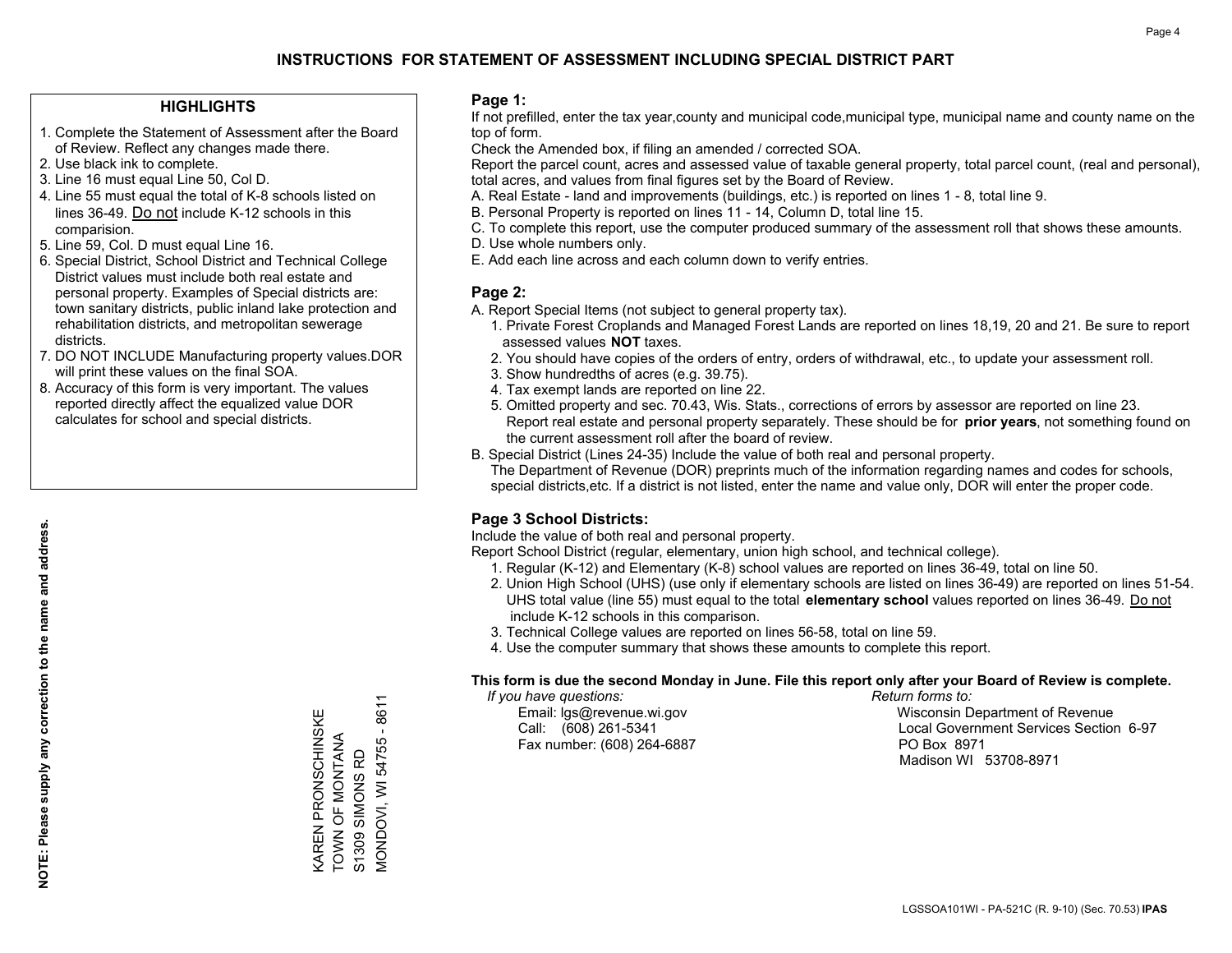**FINAL - EQUATED**

**STATEMENT OF ASSESSMENT FOR 2016** 

| NR       | กจก   | 0144    |
|----------|-------|---------|
| $\cdots$ | MI IN | ACCT NO |

|                | <b>FOR</b>         | <b>TOWN OF</b><br><b>OF</b>                                                                                                                                                                  | <b>NAPLES</b>            |        | <b>BUFFALO COUNTY</b>                                |                         |                      | WHEN COMPLETING THIS DOCUMENT<br>DO NOT WRITE OVER X's OR IN SHADED AREAS |
|----------------|--------------------|----------------------------------------------------------------------------------------------------------------------------------------------------------------------------------------------|--------------------------|--------|------------------------------------------------------|-------------------------|----------------------|---------------------------------------------------------------------------|
|                |                    | Town - Village - City                                                                                                                                                                        | <b>Municipality Name</b> |        | <b>County Name</b>                                   |                         |                      |                                                                           |
|                | <b>REAL ESTATE</b> |                                                                                                                                                                                              | PARCEL COUNT             |        | NO. OF ACRES                                         | <b>VALUE OF</b>         | <b>VALUE OF</b>      | TOTAL VALUE OF LAND                                                       |
| Line<br>No.    |                    | (See Lines 18 - 22 for<br>other Real Estate)                                                                                                                                                 |                          |        | <b>WHOLE</b><br>TOTAL LAND IMPROVEMENTS NUMBERS ONLY | LAND                    | <b>IMPROVEMENTS</b>  | AND IMPROVEMENTS                                                          |
|                |                    |                                                                                                                                                                                              | Col. A                   | Col. B | Col. C                                               | Col. D                  | Col. E               | Col. F                                                                    |
| $\mathbf 1$    |                    | <b>RESIDENTIAL - Class 1</b>                                                                                                                                                                 | 236                      | 201    | 553                                                  | 2,363,000               | 22,592,600           | 24,955,600                                                                |
| $\overline{2}$ |                    | <b>COMMERCIAL - Class 2</b>                                                                                                                                                                  | 12                       | 9      | 18                                                   | 66,800                  | 364,700              | 431,500                                                                   |
| 3              |                    | <b>MANUFACTURING - Class 3</b>                                                                                                                                                               | 2                        |        | 24                                                   | 64,900                  | 63,500               | 128,400                                                                   |
| 4              |                    | <b>AGRICULTURAL - Class 4</b>                                                                                                                                                                | 700                      |        | 14,722                                               | 1,746,000               |                      | 1,746,000                                                                 |
| 5              |                    | UNDEVELOPED - Class 5                                                                                                                                                                        | 467                      |        | 2,256                                                | 1,702,400               |                      | 1,702,400                                                                 |
| 6              |                    | <b>AGRICULTURAL FOREST - Class 5m</b>                                                                                                                                                        | 218                      |        | 2,501                                                | 3,503,800               |                      | 3,503,800                                                                 |
| 7              |                    | FOREST LANDS - Class 6                                                                                                                                                                       | 34                       |        | 368                                                  | 1,000,200               |                      | 1,000,200                                                                 |
| 8              |                    | OTHER - Class 7                                                                                                                                                                              | 106                      | 105    | 197                                                  | 946,600                 | 11,146,300           | 12,092,900                                                                |
| 9              |                    | TOTAL - ALL COLUMNS                                                                                                                                                                          | 1,775                    | 316    | 20,639                                               | 11,393,700              | 34, 167, 100         | 45,560,800                                                                |
| 10             |                    | NUMBER OF PERSONAL PROPERTY ACCOUNTS IN ROLL                                                                                                                                                 |                          |        | 15                                                   | <b>LOCALLY ASSESSED</b> | <b>MANUFACTURING</b> | <b>MERGED</b>                                                             |
| 11             |                    | BOATS AND OTHER WATERCRAFT NOT EXEMPT - Code 1                                                                                                                                               |                          |        |                                                      | $\mathbf{0}$            | $\Omega$             | $\mathbf 0$                                                               |
| 12             |                    | MACHINERY, TOOLS AND PATTERNS - Code 2                                                                                                                                                       |                          |        |                                                      | 9,706                   | 26,400               | 36,106                                                                    |
| 13             |                    | FURNITURE, FIXTURES AND EQUIPMENT - Code 3                                                                                                                                                   |                          |        |                                                      | 6,224                   | $\Omega$             | 6,224                                                                     |
| 14             |                    | ALL OTHER PERSONAL PROPERTY NOT EXEMPT - Codes 4A, 4B, 4C                                                                                                                                    |                          |        |                                                      | 243,792                 | 200                  | 243,992                                                                   |
| 15             |                    | TOTAL OF PERSONAL PROPERTY NOT EXEMPT (Total of Lines 11-14)                                                                                                                                 |                          |        | 259,722                                              | 26,600                  | 286,322              |                                                                           |
| 16             |                    | AGGREGATE ASSESSED VALUE OF ALL PROPERTY SUBJECT TO THE GENERAL PROPERTY TAX (Total of Lines 9F and 15F)<br>MUST EQUAL TOTAL VALUE OF THE SCHOOL DISTRICTS (K-12 PLUS K-8) - Line 50, Col. F |                          |        |                                                      | 45,847,122              |                      |                                                                           |
| 17             |                    | <b>BOARD OF REVIEW</b>                                                                                                                                                                       |                          |        | Name of Assessor                                     |                         | Telephone #          |                                                                           |
|                |                    | DATE OF FINAL ADJOURNMENT                                                                                                                                                                    | 05/17/2016               |        | <b>MARK GARLICK</b>                                  |                         |                      | (715) 287-3376                                                            |

REMARKS

The Assessment Ratio to be used in calculating the estimated Fair Market Value on tax bills for this tax district is .926934462

This ratio should be used to convert assessed values to "Calculate Equalized Values" in Step 1 of the Lottery and Gaming Credit Calculations.<br>This ratio should be used in the "Computation of Tax Equivalent" schedule of the Commission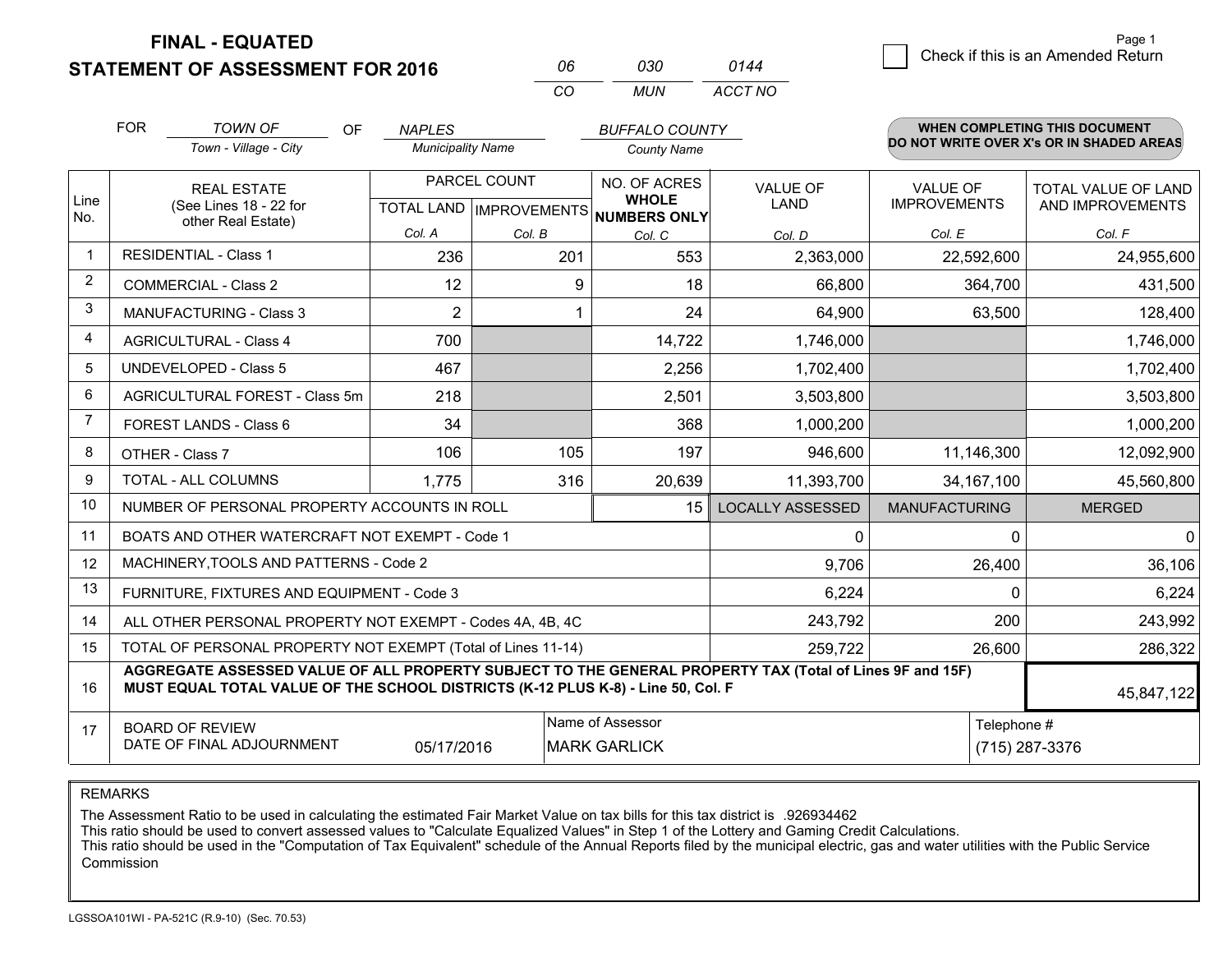*YEAR CO MUN ACCT NO* 2016 06 030 0144

Do not confuse FOREST LANDS (Line 7) with FOREST CROPS (in this section) - They are **NOT** the same

|    | Private Forest Crop - Reg Class @ 10¢ per acre                                 |                                             |  |                                                                  |                                                                    | Private Forest Crop - Reg Class @ \$2.52 per acre |                                                                              |  |                    |  |
|----|--------------------------------------------------------------------------------|---------------------------------------------|--|------------------------------------------------------------------|--------------------------------------------------------------------|---------------------------------------------------|------------------------------------------------------------------------------|--|--------------------|--|
| 18 | (a) PARCELS                                                                    | (b) ACRES                                   |  | (c) ASSESSED VALUE                                               |                                                                    | (d) PARCELS                                       | (e) ACRES                                                                    |  | (f) ASSESSED VALUE |  |
|    |                                                                                |                                             |  |                                                                  |                                                                    |                                                   |                                                                              |  |                    |  |
|    |                                                                                |                                             |  | Private Forest Crop - Special Class @ 20¢ per acre               |                                                                    |                                                   | Entered Before 2005 Managed Forest - Ferrous Mining CLOSED @ \$8.27 per acre |  |                    |  |
| 19 | (a) PARCELS                                                                    | (b) ACRES                                   |  | (c) ASSESSED VALUE                                               |                                                                    | (d) PARCELS                                       | (e) ACRES                                                                    |  | (f) ASSESSED VALUE |  |
|    |                                                                                |                                             |  |                                                                  |                                                                    |                                                   |                                                                              |  |                    |  |
|    |                                                                                | Entered Before 2005 Managed Forest - OPEN @ |  | \$.79 per acre                                                   |                                                                    |                                                   | Entered Before 2005 Managed Forest - CLOSED @ \$1.87 per acre                |  |                    |  |
| 20 | (a) PARCELS                                                                    | (b) ACRES                                   |  | (c) ASSESSED VALUE                                               |                                                                    | (d) PARCELS                                       | (e) ACRES                                                                    |  | (f) ASSESSED VALUE |  |
|    |                                                                                |                                             |  |                                                                  | 49                                                                 | 1.209.83                                          |                                                                              |  |                    |  |
|    | Entered After 2004 Managed Forest - OPEN @<br>\$2.14 per acre                  |                                             |  |                                                                  | Entered After 2004 Managed Forest - CLOSED @ \$10.68 per acre      |                                                   |                                                                              |  |                    |  |
| 21 | (a) PARCELS                                                                    | (b) ACRES                                   |  | (c) ASSESSED VALUE                                               |                                                                    | (d) PARCELS                                       | (e) ACRES                                                                    |  | (f) ASSESSED VALUE |  |
|    |                                                                                |                                             |  |                                                                  |                                                                    |                                                   |                                                                              |  |                    |  |
|    |                                                                                |                                             |  |                                                                  |                                                                    | 36                                                | 750.3                                                                        |  | 1,661,400          |  |
| 22 | (a) County Forest Cropland Acres                                               |                                             |  | (b) Federal Acres                                                |                                                                    | (c) State Acres                                   | (d) County (NOT FOREST CROP) Acres                                           |  | (e) Other Acres    |  |
|    |                                                                                |                                             |  |                                                                  |                                                                    | 72                                                | 63.9                                                                         |  | 71.43              |  |
|    |                                                                                |                                             |  | Assessed Value of Omitted Property From Prior Years (Sec. 70.44) |                                                                    |                                                   | Assessed Value of Sec. 70.43 Corrections of Errors by Assessors              |  |                    |  |
| 23 |                                                                                | (a) REAL ESTATE                             |  | (b) PERSONAL                                                     |                                                                    |                                                   | (c1) REAL ESTATE                                                             |  | (c2) PERSONAL      |  |
|    |                                                                                |                                             |  |                                                                  |                                                                    |                                                   |                                                                              |  |                    |  |
|    | Manufacturing Equated Value of Omitted Property From Prior Years (Sec. 70.995) |                                             |  |                                                                  | Mfg. Equated Value of Sec.70.43 Corrections of Errors by Assessors |                                                   |                                                                              |  |                    |  |
|    | (d) REAL ESTATE                                                                |                                             |  | (e) PERSONAL                                                     |                                                                    | (f1) REAL ESTATE                                  |                                                                              |  | (f2) PERSONAL      |  |
|    |                                                                                |                                             |  |                                                                  |                                                                    |                                                   |                                                                              |  |                    |  |

## **SPECIAL DISTRICTS**

| Line<br>No. | Enter 6-digit<br>Special District<br>Code (Col. A) | <b>Account</b><br><b>Number</b> | <b>Special District Name</b> | <b>Locally Assessed Value</b><br>of Real Estate and | Mfg Value of Real Estate<br>and Personal Property | <b>Merged Value of</b><br><b>Real Estate and</b><br>Personal Property (Col. F) |
|-------------|----------------------------------------------------|---------------------------------|------------------------------|-----------------------------------------------------|---------------------------------------------------|--------------------------------------------------------------------------------|
|             |                                                    | (Col. B)                        | (Col. C)                     | Personal Property (Col. D)                          | (Col. E)                                          |                                                                                |
| 24          |                                                    |                                 |                              |                                                     |                                                   |                                                                                |
| 25          |                                                    |                                 |                              |                                                     |                                                   |                                                                                |
| 26          |                                                    |                                 |                              |                                                     |                                                   |                                                                                |
| 27          |                                                    |                                 |                              |                                                     |                                                   |                                                                                |
| 28          |                                                    |                                 |                              |                                                     |                                                   |                                                                                |
| 29          |                                                    |                                 |                              |                                                     |                                                   |                                                                                |
| 30          |                                                    |                                 |                              |                                                     |                                                   |                                                                                |
| 31          |                                                    |                                 |                              |                                                     |                                                   |                                                                                |
| 32          |                                                    |                                 |                              |                                                     |                                                   |                                                                                |
| 33          |                                                    |                                 |                              |                                                     |                                                   |                                                                                |
| 34          |                                                    |                                 |                              |                                                     |                                                   |                                                                                |
| 35          |                                                    |                                 |                              |                                                     |                                                   |                                                                                |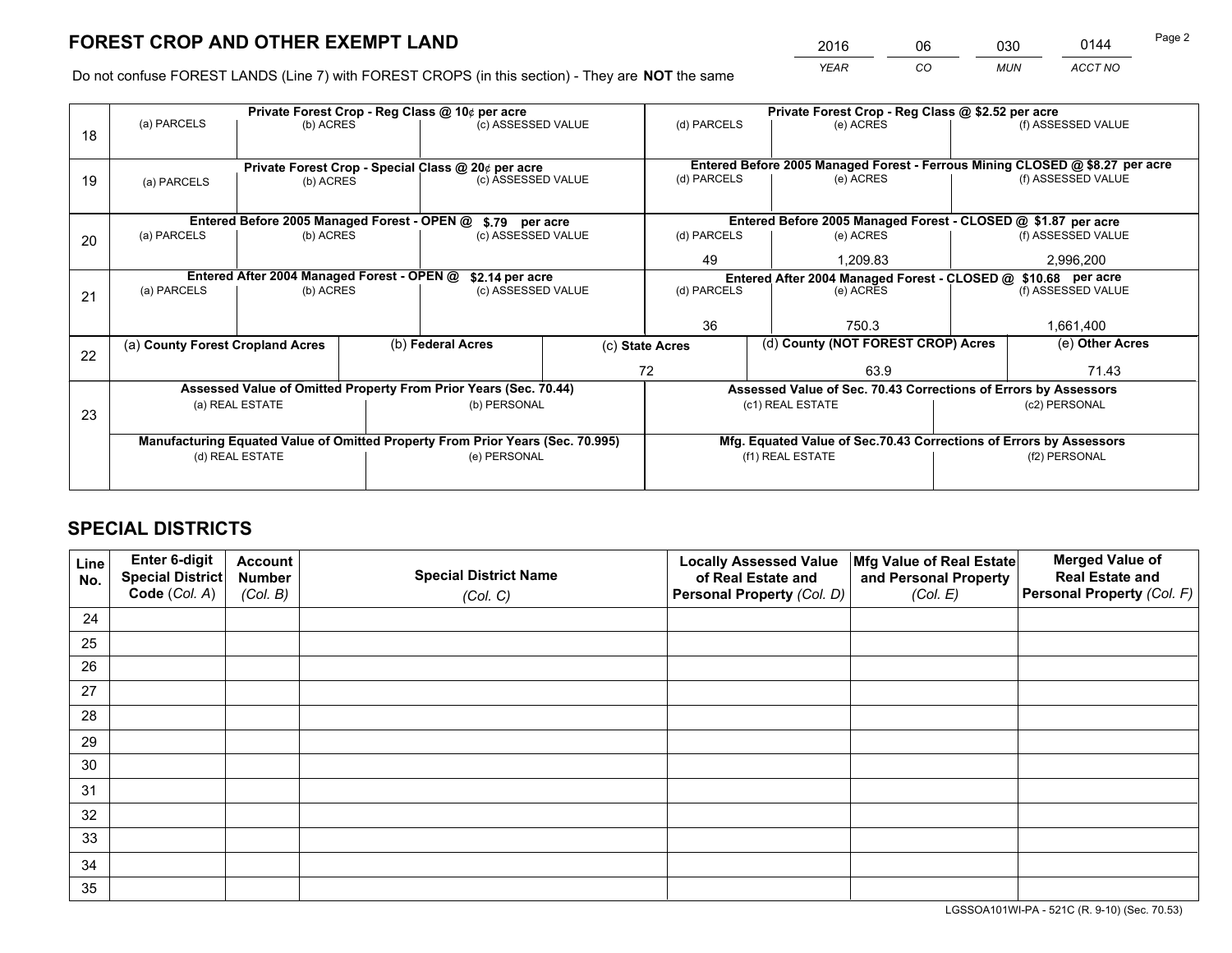|                       |                                                                 |                                             |                                                         | <b>YEAR</b>                                                                       | CO<br><b>MUN</b>                                              | ACCT NO                                                                        |
|-----------------------|-----------------------------------------------------------------|---------------------------------------------|---------------------------------------------------------|-----------------------------------------------------------------------------------|---------------------------------------------------------------|--------------------------------------------------------------------------------|
| Line<br>No.           | <b>Enter 6-digit</b><br><b>School District</b><br>Code (Col. A) | <b>Account</b><br><b>Number</b><br>(Col. B) | <b>School District Name</b><br>(Col. C)                 | <b>Locally Assessed Value</b><br>of Real Estate and<br>Personal Property (Col. D) | Mfg Value of Real Estate<br>and Personal Property<br>(Col. E) | <b>Merged Value of</b><br><b>Real Estate and</b><br>Personal Property (Col. F) |
|                       | A. SCHOOL DISTRICTS (K-8 and K-12)                              |                                             |                                                         |                                                                                   |                                                               |                                                                                |
| 36                    | 062142                                                          | 0043                                        | <b>SCH D OF GILMANTON</b>                               | 2,126,400                                                                         |                                                               | 2,126,400                                                                      |
| 37                    | 063668                                                          | 0044                                        | SCH D OF MONDOVI                                        | 43,565,722                                                                        | 155,000                                                       | 43,720,722                                                                     |
| 38                    |                                                                 |                                             |                                                         |                                                                                   |                                                               |                                                                                |
| 39                    |                                                                 |                                             |                                                         |                                                                                   |                                                               |                                                                                |
| 40                    |                                                                 |                                             |                                                         |                                                                                   |                                                               |                                                                                |
| 41                    |                                                                 |                                             |                                                         |                                                                                   |                                                               |                                                                                |
| 42                    |                                                                 |                                             |                                                         |                                                                                   |                                                               |                                                                                |
| 43                    |                                                                 |                                             |                                                         |                                                                                   |                                                               |                                                                                |
| 44                    |                                                                 |                                             |                                                         |                                                                                   |                                                               |                                                                                |
| 45<br>$\overline{46}$ |                                                                 |                                             |                                                         |                                                                                   |                                                               |                                                                                |
|                       |                                                                 |                                             |                                                         |                                                                                   |                                                               |                                                                                |
| 47<br>48              |                                                                 |                                             |                                                         |                                                                                   |                                                               |                                                                                |
| 49                    |                                                                 |                                             |                                                         |                                                                                   |                                                               |                                                                                |
| 50                    |                                                                 |                                             | TOTAL ASSESSED VALUE OF SCHOOL DISTRICTS (K-8 and K-12) | 45,692,122                                                                        | 155,000                                                       | 45,847,122                                                                     |
|                       | <b>B.</b><br><b>UNION HIGH SCHOOL DISTRICTS</b>                 |                                             |                                                         |                                                                                   |                                                               |                                                                                |
| 51                    |                                                                 |                                             |                                                         |                                                                                   |                                                               |                                                                                |
| 52                    |                                                                 |                                             |                                                         |                                                                                   |                                                               |                                                                                |
| 53                    |                                                                 |                                             |                                                         |                                                                                   |                                                               |                                                                                |
| 54                    |                                                                 |                                             |                                                         |                                                                                   |                                                               |                                                                                |
| 55                    |                                                                 |                                             | TOTAL ASSESSED VALUE OF UNION HIGH SCHOOLS              |                                                                                   |                                                               |                                                                                |
|                       | C.<br><b>TECHNICAL COLLEGE DISTRICTS</b>                        |                                             |                                                         |                                                                                   |                                                               |                                                                                |
| 56                    | 000100                                                          | 0001                                        | CHIPPEWA VALLEY TECHNICAL COLLEGE EAUC                  | 45,692,122                                                                        | 155,000                                                       | 45,847,122                                                                     |
| 57                    |                                                                 |                                             |                                                         |                                                                                   |                                                               |                                                                                |
| 58                    |                                                                 |                                             |                                                         |                                                                                   |                                                               |                                                                                |
| 59                    |                                                                 |                                             | TOTAL ASSESSED VALUE OF TECHNICAL COLLEGES              | 45,692,122                                                                        | 155,000                                                       | 45,847,122                                                                     |

06

030

 *I hereby certify, to the best of my knowledge and belief, this form is complete and correct.*

**SCHOOL DISTRICTS**

| Print name of preparer | Title                    |                | Date (MM / DD / CCYY) |
|------------------------|--------------------------|----------------|-----------------------|
|                        |                          |                |                       |
| Signature of preparer  | Contact Telephone Number | E-mail address |                       |
|                        | $\overline{\phantom{0}}$ |                |                       |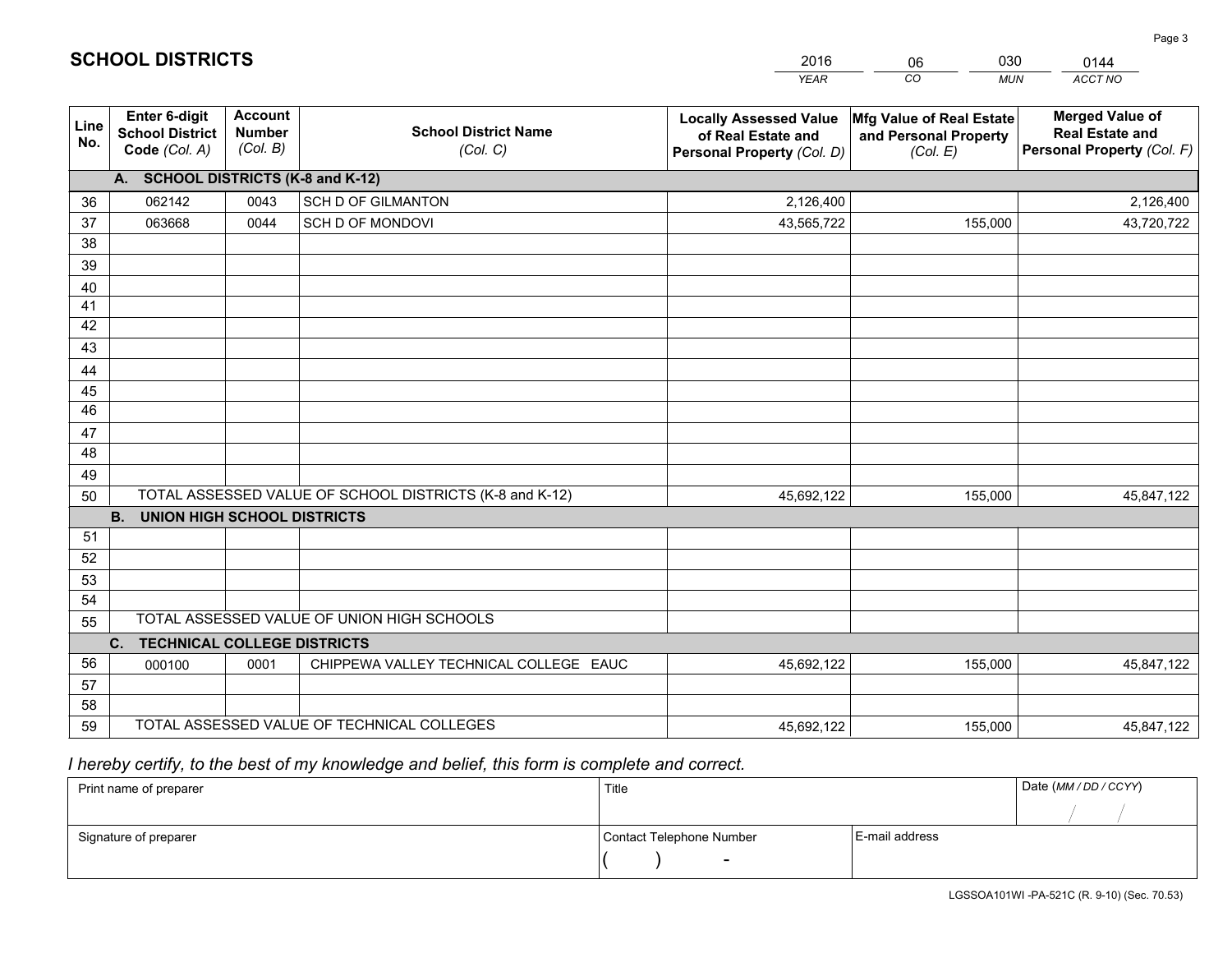#### **HIGHLIGHTS**

- 1. Complete the Statement of Assessment after the Board of Review. Reflect any changes made there.
- 2. Use black ink to complete.
- 3. Line 16 must equal Line 50, Col D.
- 4. Line 55 must equal the total of K-8 schools listed on lines 36-49. Do not include K-12 schools in this comparision.
- 5. Line 59, Col. D must equal Line 16.
- 6. Special District, School District and Technical College District values must include both real estate and personal property. Examples of Special districts are: town sanitary districts, public inland lake protection and rehabilitation districts, and metropolitan sewerage districts.
- 7. DO NOT INCLUDE Manufacturing property values.DOR will print these values on the final SOA.
- 8. Accuracy of this form is very important. The values reported directly affect the equalized value DOR calculates for school and special districts.

#### **Page 1:**

 If not prefilled, enter the tax year,county and municipal code,municipal type, municipal name and county name on the top of form.

Check the Amended box, if filing an amended / corrected SOA.

 Report the parcel count, acres and assessed value of taxable general property, total parcel count, (real and personal), total acres, and values from final figures set by the Board of Review.

- A. Real Estate land and improvements (buildings, etc.) is reported on lines 1 8, total line 9.
- B. Personal Property is reported on lines 11 14, Column D, total line 15.
- C. To complete this report, use the computer produced summary of the assessment roll that shows these amounts.
- D. Use whole numbers only.
- E. Add each line across and each column down to verify entries.

### **Page 2:**

- A. Report Special Items (not subject to general property tax).
- 1. Private Forest Croplands and Managed Forest Lands are reported on lines 18,19, 20 and 21. Be sure to report assessed values **NOT** taxes.
- 2. You should have copies of the orders of entry, orders of withdrawal, etc., to update your assessment roll.
	- 3. Show hundredths of acres (e.g. 39.75).
- 4. Tax exempt lands are reported on line 22.
- 5. Omitted property and sec. 70.43, Wis. Stats., corrections of errors by assessor are reported on line 23. Report real estate and personal property separately. These should be for **prior years**, not something found on the current assessment roll after the board of review.
- B. Special District (Lines 24-35) Include the value of both real and personal property.

 The Department of Revenue (DOR) preprints much of the information regarding names and codes for schools, special districts,etc. If a district is not listed, enter the name and value only, DOR will enter the proper code.

### **Page 3 School Districts:**

Include the value of both real and personal property.

Report School District (regular, elementary, union high school, and technical college).

- 1. Regular (K-12) and Elementary (K-8) school values are reported on lines 36-49, total on line 50.
- 2. Union High School (UHS) (use only if elementary schools are listed on lines 36-49) are reported on lines 51-54. UHS total value (line 55) must equal to the total **elementary school** values reported on lines 36-49. Do notinclude K-12 schools in this comparison.
- 3. Technical College values are reported on lines 56-58, total on line 59.
- 4. Use the computer summary that shows these amounts to complete this report.

#### **This form is due the second Monday in June. File this report only after your Board of Review is complete.**

 *If you have questions: Return forms to:*

Fax number: (608) 264-6887 PO Box 8971

 Email: lgs@revenue.wi.gov Wisconsin Department of Revenue Call: (608) 261-5341 Local Government Services Section 6-97Madison WI 53708-8971

MONDOVI, WI 54755 RENEE LINDSTROM RENEE LINDSTROM TOWN OF NAPLES<br>S542 MUNSON RD MONDOVI, WI 54755 TOWN OF NAPLES S542 MUNSON RD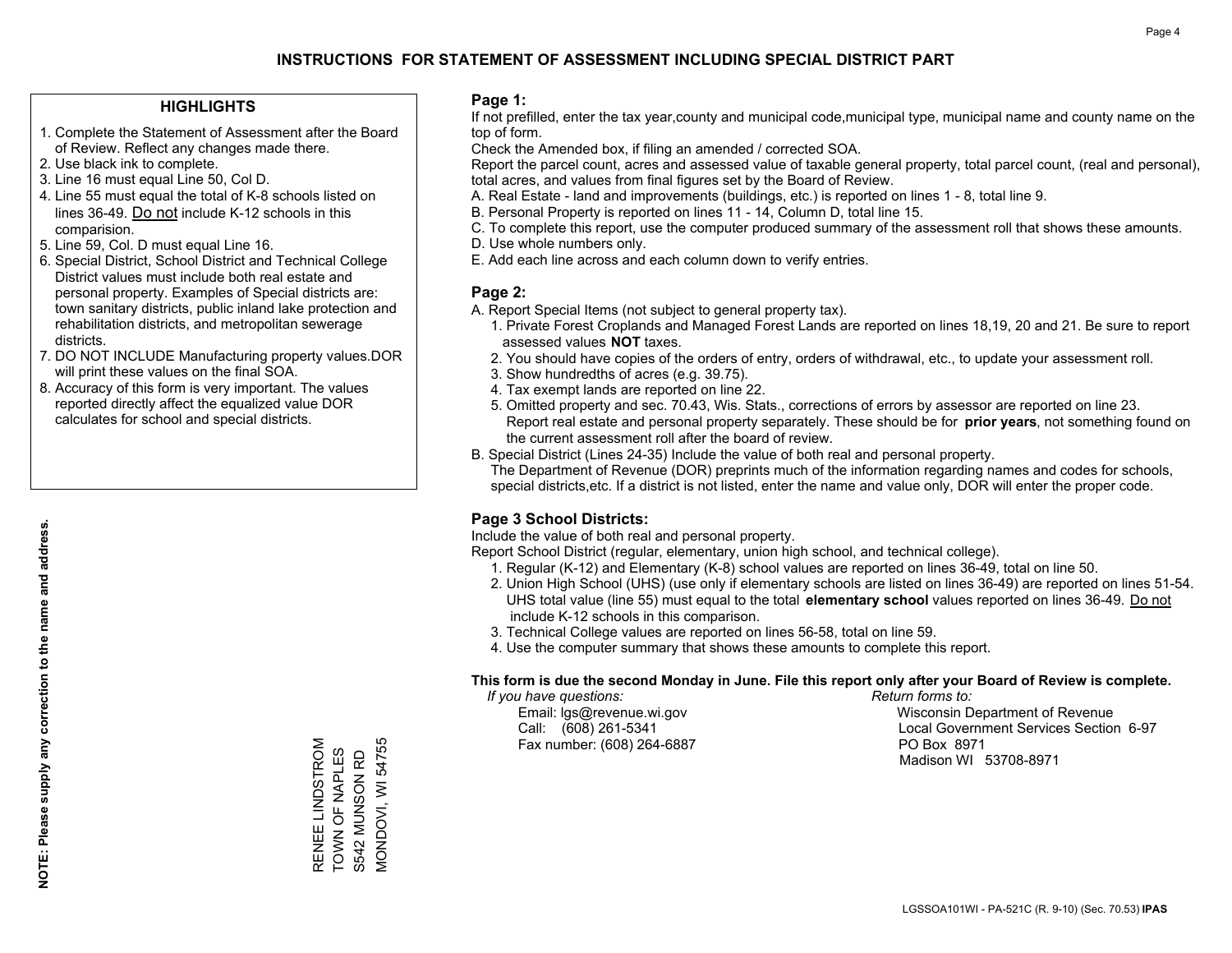**FINAL - EQUATED**

**STATEMENT OF ASSESSMENT FOR 2016** 

| กค       | กาว   | 0145    |
|----------|-------|---------|
| $\alpha$ | MI IN | ACCT NO |

|                | <b>FOR</b>                                                                                                                                                                                   | <b>TOWN OF</b><br><b>OF</b><br>Town - Village - City         | <b>NELSON</b><br><b>Municipality Name</b> |                                                      | <b>BUFFALO COUNTY</b> |                         |                      | <b>WHEN COMPLETING THIS DOCUMENT</b><br>DO NOT WRITE OVER X's OR IN SHADED AREAS |  |
|----------------|----------------------------------------------------------------------------------------------------------------------------------------------------------------------------------------------|--------------------------------------------------------------|-------------------------------------------|------------------------------------------------------|-----------------------|-------------------------|----------------------|----------------------------------------------------------------------------------|--|
|                |                                                                                                                                                                                              |                                                              |                                           |                                                      | <b>County Name</b>    |                         |                      |                                                                                  |  |
|                | <b>REAL ESTATE</b>                                                                                                                                                                           |                                                              | PARCEL COUNT                              |                                                      | NO. OF ACRES          | <b>VALUE OF</b>         | <b>VALUE OF</b>      | TOTAL VALUE OF LAND                                                              |  |
| Line<br>No.    | (See Lines 18 - 22 for<br>other Real Estate)                                                                                                                                                 |                                                              |                                           | <b>WHOLE</b><br>TOTAL LAND IMPROVEMENTS NUMBERS ONLY | <b>LAND</b>           | <b>IMPROVEMENTS</b>     | AND IMPROVEMENTS     |                                                                                  |  |
|                |                                                                                                                                                                                              |                                                              | Col. A                                    | Col. B                                               | Col. C                | Col. D                  | Col. E               | Col. F                                                                           |  |
| $\mathbf 1$    |                                                                                                                                                                                              | <b>RESIDENTIAL - Class 1</b>                                 | 355                                       | 284                                                  | 728                   | 3,107,450               | 27,370,200           | 30,477,650                                                                       |  |
| $\overline{2}$ |                                                                                                                                                                                              | <b>COMMERCIAL - Class 2</b>                                  | 31                                        | 14                                                   | 152                   | 371,900                 | 1,020,600            | 1,392,500                                                                        |  |
| 3              |                                                                                                                                                                                              | <b>MANUFACTURING - Class 3</b>                               |                                           |                                                      | 28                    | 77,500                  | 401,700              | 479,200                                                                          |  |
| $\overline{4}$ |                                                                                                                                                                                              | <b>AGRICULTURAL - Class 4</b>                                | 875                                       |                                                      | 13,105                | 1,745,200               |                      | 1,745,200                                                                        |  |
| 5              |                                                                                                                                                                                              | <b>UNDEVELOPED - Class 5</b>                                 | 466                                       |                                                      | 2,455                 | 2,217,950               |                      | 2,217,950                                                                        |  |
| 6              |                                                                                                                                                                                              | AGRICULTURAL FOREST - Class 5m                               | 401                                       |                                                      | 6,623                 | 11,249,600              |                      | 11,249,600                                                                       |  |
| 7              |                                                                                                                                                                                              | FOREST LANDS - Class 6                                       | 141                                       |                                                      | 2,104                 | 7,139,500               |                      | 7,139,500                                                                        |  |
| 8              |                                                                                                                                                                                              | OTHER - Class 7                                              | 89                                        | 86                                                   | 186                   | 788,200                 | 8,880,200            | 9,668,400                                                                        |  |
| 9              |                                                                                                                                                                                              | TOTAL - ALL COLUMNS                                          | 2,359                                     | 385                                                  | 25,381                | 26,697,300              | 37,672,700           | 64,370,000                                                                       |  |
| 10             |                                                                                                                                                                                              | NUMBER OF PERSONAL PROPERTY ACCOUNTS IN ROLL                 |                                           |                                                      | 23                    | <b>LOCALLY ASSESSED</b> | <b>MANUFACTURING</b> | <b>MERGED</b>                                                                    |  |
| 11             |                                                                                                                                                                                              | BOATS AND OTHER WATERCRAFT NOT EXEMPT - Code 1               |                                           |                                                      |                       | 0                       | $\mathbf 0$          | $\mathbf 0$                                                                      |  |
| 12             |                                                                                                                                                                                              | MACHINERY, TOOLS AND PATTERNS - Code 2                       |                                           |                                                      |                       | 52,718                  | 61,200               | 113,918                                                                          |  |
| 13             |                                                                                                                                                                                              | FURNITURE, FIXTURES AND EQUIPMENT - Code 3                   |                                           |                                                      |                       | 22,268                  | 200                  | 22,468                                                                           |  |
| 14             |                                                                                                                                                                                              | ALL OTHER PERSONAL PROPERTY NOT EXEMPT - Codes 4A, 4B, 4C    |                                           |                                                      |                       | 290,741                 | 600                  | 291,341                                                                          |  |
| 15             |                                                                                                                                                                                              | TOTAL OF PERSONAL PROPERTY NOT EXEMPT (Total of Lines 11-14) |                                           |                                                      | 365,727               | 62,000                  | 427,727              |                                                                                  |  |
| 16             | AGGREGATE ASSESSED VALUE OF ALL PROPERTY SUBJECT TO THE GENERAL PROPERTY TAX (Total of Lines 9F and 15F)<br>MUST EQUAL TOTAL VALUE OF THE SCHOOL DISTRICTS (K-12 PLUS K-8) - Line 50, Col. F |                                                              |                                           |                                                      |                       |                         |                      | 64,797,727                                                                       |  |
| 17             |                                                                                                                                                                                              | <b>BOARD OF REVIEW</b>                                       |                                           |                                                      | Name of Assessor      |                         | Telephone #          |                                                                                  |  |
|                |                                                                                                                                                                                              | DATE OF FINAL ADJOURNMENT                                    | 05/12/2016                                |                                                      | <b>MARK GARLICK</b>   |                         |                      | (715) 287-3376                                                                   |  |

REMARKS

The Assessment Ratio to be used in calculating the estimated Fair Market Value on tax bills for this tax district is .922777832

This ratio should be used to convert assessed values to "Calculate Equalized Values" in Step 1 of the Lottery and Gaming Credit Calculations.<br>This ratio should be used in the "Computation of Tax Equivalent" schedule of the Commission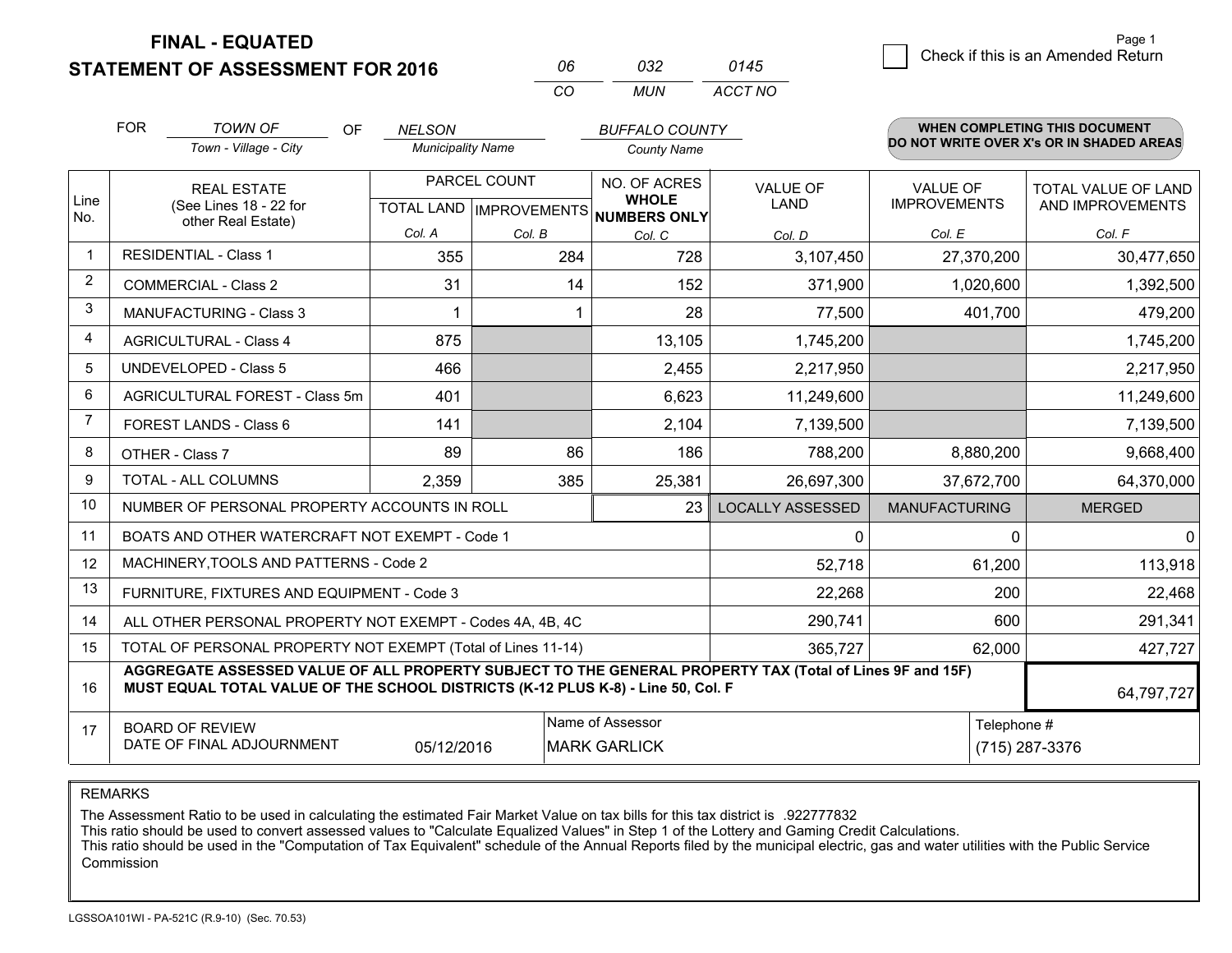*YEAR CO MUN ACCT NO* 2016 06 032 0145

Do not confuse FOREST LANDS (Line 7) with FOREST CROPS (in this section) - They are **NOT** the same

|    |                                                                                |                 |  | Private Forest Crop - Reg Class @ 10¢ per acre                   |                                                                              | Private Forest Crop - Reg Class @ \$2.52 per acre               |                                                               |                                                                    |            |                    |
|----|--------------------------------------------------------------------------------|-----------------|--|------------------------------------------------------------------|------------------------------------------------------------------------------|-----------------------------------------------------------------|---------------------------------------------------------------|--------------------------------------------------------------------|------------|--------------------|
| 18 | (a) PARCELS                                                                    | (b) ACRES       |  | (c) ASSESSED VALUE                                               |                                                                              | (d) PARCELS                                                     |                                                               | (e) ACRES                                                          |            | (f) ASSESSED VALUE |
|    |                                                                                |                 |  |                                                                  |                                                                              |                                                                 |                                                               |                                                                    |            |                    |
|    | Private Forest Crop - Special Class @ 20¢ per acre                             |                 |  |                                                                  | Entered Before 2005 Managed Forest - Ferrous Mining CLOSED @ \$8.27 per acre |                                                                 |                                                               |                                                                    |            |                    |
| 19 | (a) PARCELS                                                                    | (b) ACRES       |  | (c) ASSESSED VALUE                                               |                                                                              | (d) PARCELS                                                     |                                                               | (e) ACRES                                                          |            | (f) ASSESSED VALUE |
|    |                                                                                |                 |  |                                                                  |                                                                              |                                                                 |                                                               |                                                                    |            |                    |
|    | Entered Before 2005 Managed Forest - OPEN @ \$.79 per acre                     |                 |  |                                                                  |                                                                              |                                                                 |                                                               | Entered Before 2005 Managed Forest - CLOSED @ \$1.87 per acre      |            |                    |
| 20 | (a) PARCELS                                                                    | (b) ACRES       |  | (c) ASSESSED VALUE                                               |                                                                              | (d) PARCELS                                                     |                                                               | (e) ACRES                                                          |            | (f) ASSESSED VALUE |
|    |                                                                                | 14.18           |  | 48,200                                                           |                                                                              | 227                                                             |                                                               | 5.230.79                                                           | 14,903,550 |                    |
|    | Entered After 2004 Managed Forest - OPEN @<br>\$2.14 per acre                  |                 |  |                                                                  |                                                                              |                                                                 | Entered After 2004 Managed Forest - CLOSED @ \$10.68 per acre |                                                                    |            |                    |
| 21 | (a) PARCELS                                                                    | (b) ACRES       |  | (c) ASSESSED VALUE                                               |                                                                              | (d) PARCELS                                                     |                                                               | (e) ACRES                                                          |            | (f) ASSESSED VALUE |
|    |                                                                                |                 |  |                                                                  |                                                                              |                                                                 |                                                               |                                                                    |            |                    |
|    |                                                                                |                 |  |                                                                  |                                                                              | 157                                                             |                                                               | 3.486.1                                                            |            | 9,338,700          |
| 22 | (a) County Forest Cropland Acres                                               |                 |  | (b) Federal Acres                                                |                                                                              | (c) State Acres                                                 |                                                               | (d) County (NOT FOREST CROP) Acres                                 |            | (e) Other Acres    |
|    |                                                                                |                 |  | 7,495.42                                                         |                                                                              | 6,871.94                                                        |                                                               | 25.5                                                               |            | 115.42             |
|    |                                                                                |                 |  | Assessed Value of Omitted Property From Prior Years (Sec. 70.44) |                                                                              | Assessed Value of Sec. 70.43 Corrections of Errors by Assessors |                                                               |                                                                    |            |                    |
| 23 |                                                                                | (a) REAL ESTATE |  | (b) PERSONAL                                                     |                                                                              |                                                                 |                                                               | (c1) REAL ESTATE                                                   |            | (c2) PERSONAL      |
|    |                                                                                |                 |  |                                                                  |                                                                              |                                                                 |                                                               |                                                                    |            |                    |
|    | Manufacturing Equated Value of Omitted Property From Prior Years (Sec. 70.995) |                 |  |                                                                  |                                                                              |                                                                 |                                                               | Mfg. Equated Value of Sec.70.43 Corrections of Errors by Assessors |            |                    |
|    | (d) REAL ESTATE                                                                |                 |  | (e) PERSONAL                                                     |                                                                              |                                                                 |                                                               | (f1) REAL ESTATE                                                   |            | (f2) PERSONAL      |
|    |                                                                                |                 |  |                                                                  |                                                                              |                                                                 |                                                               |                                                                    |            |                    |

## **SPECIAL DISTRICTS**

| Line<br>No. | Enter 6-digit<br><b>Special District</b> | <b>Account</b><br><b>Number</b> | <b>Special District Name</b> | <b>Locally Assessed Value</b><br>of Real Estate and | Mfg Value of Real Estate<br>and Personal Property | <b>Merged Value of</b><br><b>Real Estate and</b> |
|-------------|------------------------------------------|---------------------------------|------------------------------|-----------------------------------------------------|---------------------------------------------------|--------------------------------------------------|
|             | Code (Col. A)                            | (Col. B)                        | (Col. C)                     | Personal Property (Col. D)                          | (Col. E)                                          | Personal Property (Col. F)                       |
| 24          |                                          |                                 |                              |                                                     |                                                   |                                                  |
| 25          |                                          |                                 |                              |                                                     |                                                   |                                                  |
| 26          |                                          |                                 |                              |                                                     |                                                   |                                                  |
| 27          |                                          |                                 |                              |                                                     |                                                   |                                                  |
| 28          |                                          |                                 |                              |                                                     |                                                   |                                                  |
| 29          |                                          |                                 |                              |                                                     |                                                   |                                                  |
| 30          |                                          |                                 |                              |                                                     |                                                   |                                                  |
| 31          |                                          |                                 |                              |                                                     |                                                   |                                                  |
| 32          |                                          |                                 |                              |                                                     |                                                   |                                                  |
| 33          |                                          |                                 |                              |                                                     |                                                   |                                                  |
| 34          |                                          |                                 |                              |                                                     |                                                   |                                                  |
| 35          |                                          |                                 |                              |                                                     |                                                   |                                                  |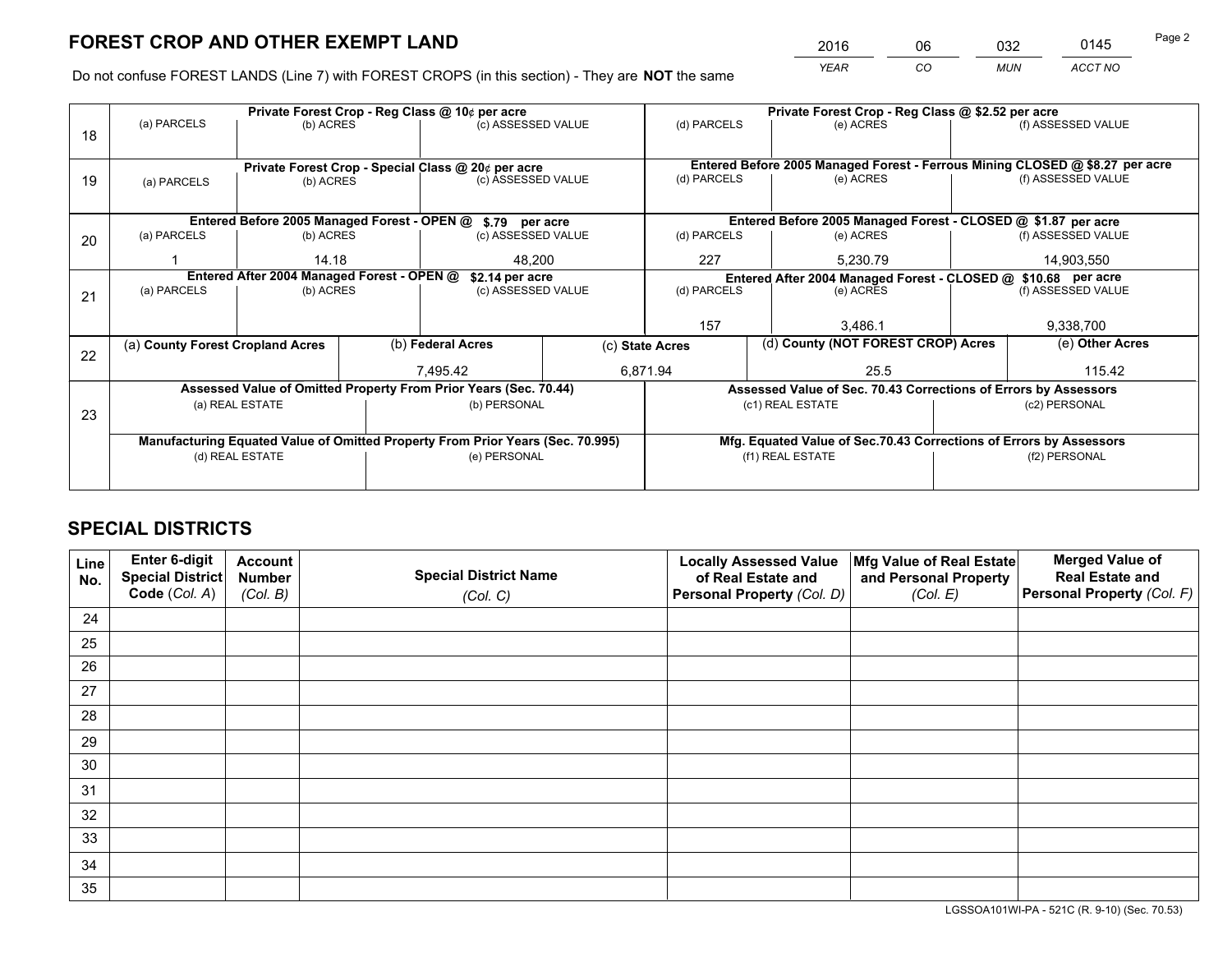|             |                                                          |                                             |                                                         | <b>YEAR</b>                                                                       | CO<br><b>MUN</b>                                              | ACCT NO                                                                        |
|-------------|----------------------------------------------------------|---------------------------------------------|---------------------------------------------------------|-----------------------------------------------------------------------------------|---------------------------------------------------------------|--------------------------------------------------------------------------------|
| Line<br>No. | Enter 6-digit<br><b>School District</b><br>Code (Col. A) | <b>Account</b><br><b>Number</b><br>(Col. B) | <b>School District Name</b><br>(Col. C)                 | <b>Locally Assessed Value</b><br>of Real Estate and<br>Personal Property (Col. D) | Mfg Value of Real Estate<br>and Personal Property<br>(Col. E) | <b>Merged Value of</b><br><b>Real Estate and</b><br>Personal Property (Col. F) |
|             | A. SCHOOL DISTRICTS (K-8 and K-12)                       |                                             |                                                         |                                                                                   |                                                               |                                                                                |
| 36          | 060084                                                   | 0041                                        | SCH D OF ALMA                                           | 33,555,284                                                                        |                                                               | 33,555,284                                                                     |
| 37          | 461499                                                   | 0278                                        | SCH D OF DURAND                                         | 30,701,243                                                                        | 541,200                                                       | 31,242,443                                                                     |
| 38          |                                                          |                                             |                                                         |                                                                                   |                                                               |                                                                                |
| 39          |                                                          |                                             |                                                         |                                                                                   |                                                               |                                                                                |
| 40          |                                                          |                                             |                                                         |                                                                                   |                                                               |                                                                                |
| 41          |                                                          |                                             |                                                         |                                                                                   |                                                               |                                                                                |
| 42          |                                                          |                                             |                                                         |                                                                                   |                                                               |                                                                                |
| 43          |                                                          |                                             |                                                         |                                                                                   |                                                               |                                                                                |
| 44          |                                                          |                                             |                                                         |                                                                                   |                                                               |                                                                                |
| 45<br>46    |                                                          |                                             |                                                         |                                                                                   |                                                               |                                                                                |
| 47          |                                                          |                                             |                                                         |                                                                                   |                                                               |                                                                                |
| 48          |                                                          |                                             |                                                         |                                                                                   |                                                               |                                                                                |
| 49          |                                                          |                                             |                                                         |                                                                                   |                                                               |                                                                                |
| 50          |                                                          |                                             | TOTAL ASSESSED VALUE OF SCHOOL DISTRICTS (K-8 and K-12) | 64,256,527                                                                        | 541,200                                                       | 64,797,727                                                                     |
|             | <b>B.</b><br><b>UNION HIGH SCHOOL DISTRICTS</b>          |                                             |                                                         |                                                                                   |                                                               |                                                                                |
| 51          |                                                          |                                             |                                                         |                                                                                   |                                                               |                                                                                |
| 52          |                                                          |                                             |                                                         |                                                                                   |                                                               |                                                                                |
| 53          |                                                          |                                             |                                                         |                                                                                   |                                                               |                                                                                |
| 54          |                                                          |                                             |                                                         |                                                                                   |                                                               |                                                                                |
| 55          |                                                          |                                             | TOTAL ASSESSED VALUE OF UNION HIGH SCHOOLS              |                                                                                   |                                                               |                                                                                |
|             | C.<br><b>TECHNICAL COLLEGE DISTRICTS</b>                 |                                             |                                                         |                                                                                   |                                                               |                                                                                |
| 56          | 000100                                                   | 0001                                        | CHIPPEWA VALLEY TECHNICAL COLLEGE EAUC                  | 64,256,527                                                                        | 541,200                                                       | 64,797,727                                                                     |
| 57          |                                                          |                                             |                                                         |                                                                                   |                                                               |                                                                                |
| 58          |                                                          |                                             |                                                         |                                                                                   |                                                               |                                                                                |
| 59          |                                                          |                                             | TOTAL ASSESSED VALUE OF TECHNICAL COLLEGES              | 64,256,527                                                                        | 541,200                                                       | 64,797,727                                                                     |

06

032

 *I hereby certify, to the best of my knowledge and belief, this form is complete and correct.*

**SCHOOL DISTRICTS**

| Print name of preparer | Title                    |                | Date (MM / DD / CCYY) |
|------------------------|--------------------------|----------------|-----------------------|
|                        |                          |                |                       |
| Signature of preparer  | Contact Telephone Number | E-mail address |                       |
|                        | $\overline{\phantom{0}}$ |                |                       |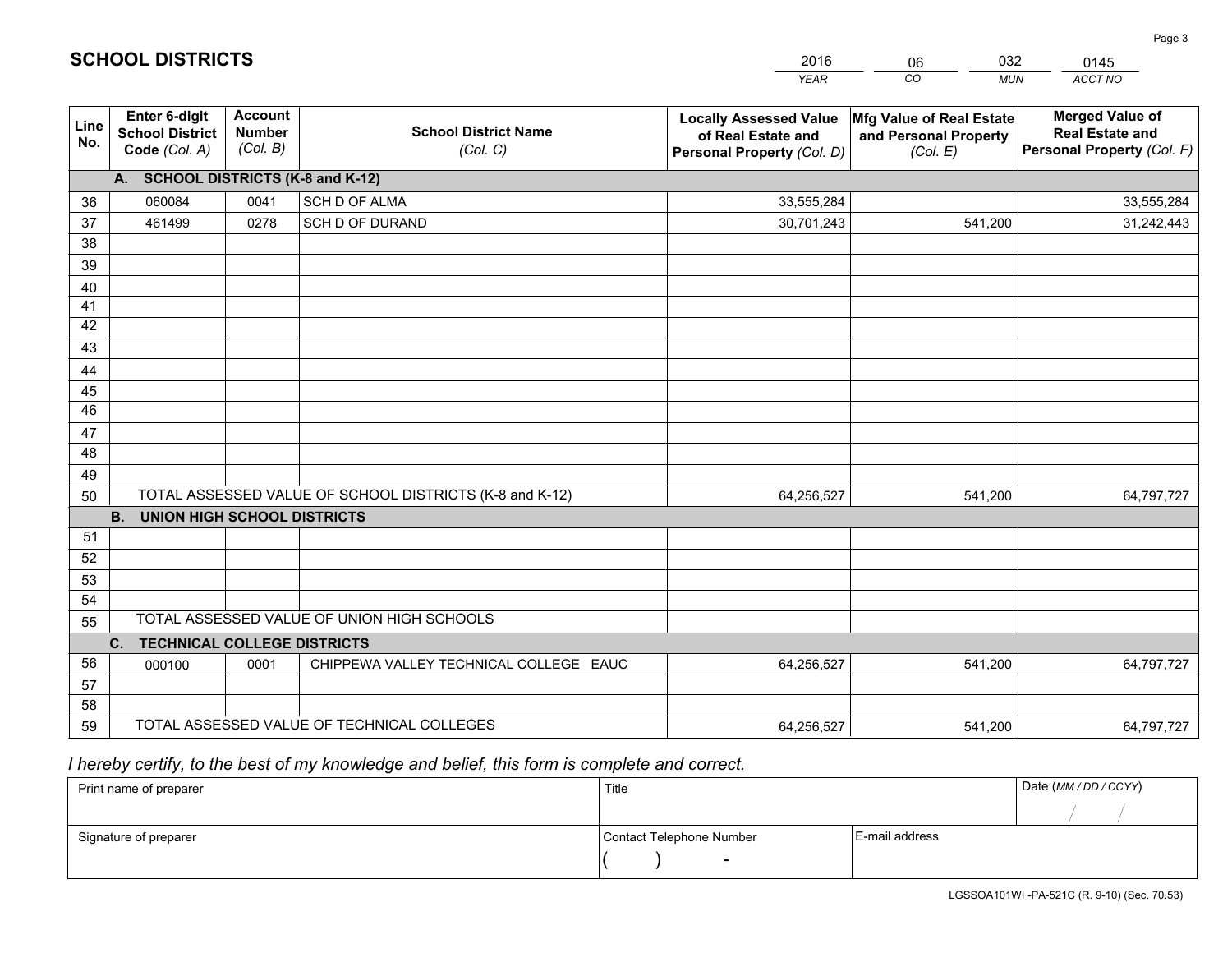#### **HIGHLIGHTS**

- 1. Complete the Statement of Assessment after the Board of Review. Reflect any changes made there.
- 2. Use black ink to complete.
- 3. Line 16 must equal Line 50, Col D.
- 4. Line 55 must equal the total of K-8 schools listed on lines 36-49. Do not include K-12 schools in this comparision.
- 5. Line 59, Col. D must equal Line 16.
- 6. Special District, School District and Technical College District values must include both real estate and personal property. Examples of Special districts are: town sanitary districts, public inland lake protection and rehabilitation districts, and metropolitan sewerage districts.
- 7. DO NOT INCLUDE Manufacturing property values.DOR will print these values on the final SOA.
- 8. Accuracy of this form is very important. The values reported directly affect the equalized value DOR calculates for school and special districts.

#### **Page 1:**

 If not prefilled, enter the tax year,county and municipal code,municipal type, municipal name and county name on the top of form.

Check the Amended box, if filing an amended / corrected SOA.

 Report the parcel count, acres and assessed value of taxable general property, total parcel count, (real and personal), total acres, and values from final figures set by the Board of Review.

- A. Real Estate land and improvements (buildings, etc.) is reported on lines 1 8, total line 9.
- B. Personal Property is reported on lines 11 14, Column D, total line 15.
- C. To complete this report, use the computer produced summary of the assessment roll that shows these amounts.
- D. Use whole numbers only.
- E. Add each line across and each column down to verify entries.

#### **Page 2:**

- A. Report Special Items (not subject to general property tax).
- 1. Private Forest Croplands and Managed Forest Lands are reported on lines 18,19, 20 and 21. Be sure to report assessed values **NOT** taxes.
- 2. You should have copies of the orders of entry, orders of withdrawal, etc., to update your assessment roll.
	- 3. Show hundredths of acres (e.g. 39.75).
- 4. Tax exempt lands are reported on line 22.
- 5. Omitted property and sec. 70.43, Wis. Stats., corrections of errors by assessor are reported on line 23. Report real estate and personal property separately. These should be for **prior years**, not something found on the current assessment roll after the board of review.
- B. Special District (Lines 24-35) Include the value of both real and personal property.
- The Department of Revenue (DOR) preprints much of the information regarding names and codes for schools, special districts,etc. If a district is not listed, enter the name and value only, DOR will enter the proper code.

### **Page 3 School Districts:**

Include the value of both real and personal property.

Report School District (regular, elementary, union high school, and technical college).

- 1. Regular (K-12) and Elementary (K-8) school values are reported on lines 36-49, total on line 50.
- 2. Union High School (UHS) (use only if elementary schools are listed on lines 36-49) are reported on lines 51-54. UHS total value (line 55) must equal to the total **elementary school** values reported on lines 36-49. Do notinclude K-12 schools in this comparison.
- 3. Technical College values are reported on lines 56-58, total on line 59.
- 4. Use the computer summary that shows these amounts to complete this report.

#### **This form is due the second Monday in June. File this report only after your Board of Review is complete.**

 *If you have questions: Return forms to:*

Fax number: (608) 264-6887 PO Box 8971

 Email: lgs@revenue.wi.gov Wisconsin Department of Revenue Call: (608) 261-5341 Local Government Services Section 6-97Madison WI 53708-8971

MYRNA JOHNSON<br>TOWN OF NELSON<br>S643 COUNTY RD F TOWN OF NELSON S643 COUNTY RD F DURAND, WI 54736 DURAND, WI 54736 MYRNA JOHNSON

**NOTE: Please supply any correction to the name and address.**

NOTE: Please supply any correction to the name and address.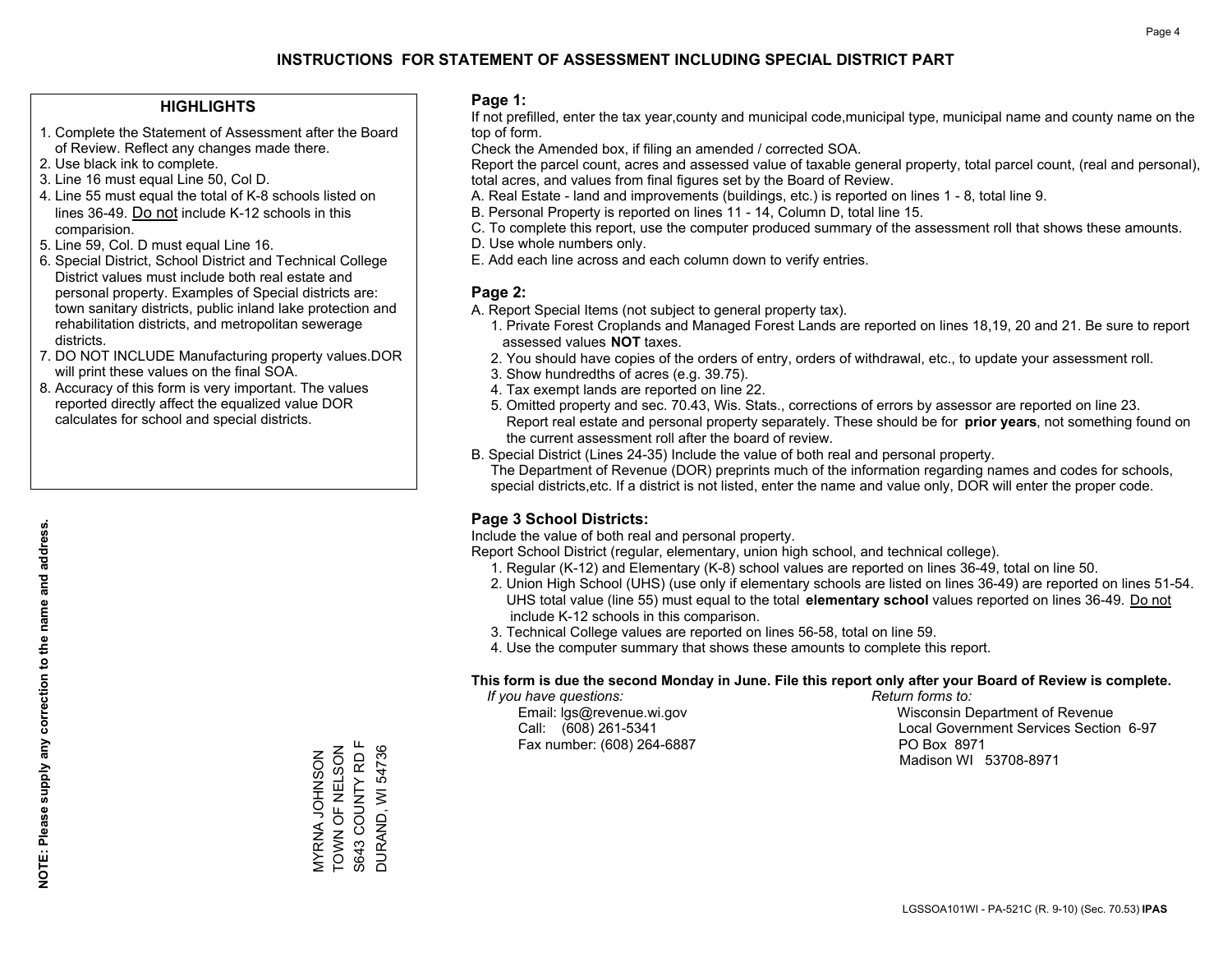**STATEMENT OF ASSESSMENT FOR 2016** 

**FINAL - EQUATED**

|   | Page 1                             |
|---|------------------------------------|
| 6 | Check if this is an Amended Return |
|   |                                    |

|                | <b>FOR</b>                                                                                                                                                                                   | <b>TOWN OF</b><br>OF<br>Town - Village - City                | <b>WAUMANDEE</b><br><b>Municipality Name</b>         |        | <b>BUFFALO COUNTY</b><br><b>County Name</b> |                         |                                        | <b>WHEN COMPLETING THIS DOCUMENT</b><br>DO NOT WRITE OVER X's OR IN SHADED AREAS |
|----------------|----------------------------------------------------------------------------------------------------------------------------------------------------------------------------------------------|--------------------------------------------------------------|------------------------------------------------------|--------|---------------------------------------------|-------------------------|----------------------------------------|----------------------------------------------------------------------------------|
| Line<br>No.    | <b>REAL ESTATE</b><br>(See Lines 18 - 22 for                                                                                                                                                 |                                                              | PARCEL COUNT<br>TOTAL LAND IMPROVEMENTS NUMBERS ONLY |        | NO. OF ACRES<br><b>WHOLE</b>                | <b>VALUE OF</b><br>LAND | <b>VALUE OF</b><br><b>IMPROVEMENTS</b> | TOTAL VALUE OF LAND<br>AND IMPROVEMENTS                                          |
|                |                                                                                                                                                                                              | other Real Estate)                                           | Col. A                                               | Col. B | Col. C                                      | Col. D                  | Col. E                                 | Col. F                                                                           |
| $\mathbf{1}$   |                                                                                                                                                                                              | <b>RESIDENTIAL - Class 1</b>                                 | 174                                                  | 153    | 199                                         | 1,176,400               | 14,229,500                             | 15,405,900                                                                       |
| 2              |                                                                                                                                                                                              | <b>COMMERCIAL - Class 2</b>                                  | 22                                                   | 15     | 27                                          | 153,300                 | 2,444,100                              | 2,597,400                                                                        |
| 3              |                                                                                                                                                                                              | <b>MANUFACTURING - Class 3</b>                               | 0                                                    |        | 0<br>$\Omega$                               | $\mathbf{0}$            | 0                                      | 0                                                                                |
| $\overline{4}$ |                                                                                                                                                                                              | <b>AGRICULTURAL - Class 4</b>                                | 759                                                  |        | 15,668                                      | 2,037,750               |                                        | 2,037,750                                                                        |
| 5              |                                                                                                                                                                                              | <b>UNDEVELOPED - Class 5</b>                                 | 324                                                  |        | 1,110                                       | 793,050                 |                                        | 793,050                                                                          |
| 6              |                                                                                                                                                                                              | AGRICULTURAL FOREST - Class 5m                               | 306                                                  |        | 3,670                                       | 5,688,250               |                                        | 5,688,250                                                                        |
| $\overline{7}$ |                                                                                                                                                                                              | FOREST LANDS - Class 6                                       | 74                                                   |        | 833                                         | 2,617,250               |                                        | 2,617,250                                                                        |
| 8              |                                                                                                                                                                                              | OTHER - Class 7                                              | 118                                                  | 116    | 284                                         | 1,103,100               | 13,152,100                             | 14,255,200                                                                       |
| 9              |                                                                                                                                                                                              | TOTAL - ALL COLUMNS                                          | 1.777                                                | 284    | 21,791                                      | 13,569,100              | 29,825,700                             | 43,394,800                                                                       |
| 10             |                                                                                                                                                                                              | NUMBER OF PERSONAL PROPERTY ACCOUNTS IN ROLL                 |                                                      |        | 24                                          | <b>LOCALLY ASSESSED</b> | <b>MANUFACTURING</b>                   | <b>MERGED</b>                                                                    |
| 11             |                                                                                                                                                                                              | BOATS AND OTHER WATERCRAFT NOT EXEMPT - Code 1               |                                                      |        |                                             | $\mathbf{0}$            | $\Omega$                               | $\mathbf{0}$                                                                     |
| 12             |                                                                                                                                                                                              | MACHINERY, TOOLS AND PATTERNS - Code 2                       |                                                      |        |                                             | 386,000                 | 50,100                                 | 436,100                                                                          |
| 13             |                                                                                                                                                                                              | FURNITURE, FIXTURES AND EQUIPMENT - Code 3                   |                                                      |        |                                             | 87,500                  | 1,800                                  | 89,300                                                                           |
| 14             |                                                                                                                                                                                              | ALL OTHER PERSONAL PROPERTY NOT EXEMPT - Codes 4A, 4B, 4C    |                                                      |        |                                             | 105,800                 | 179,500                                | 285,300                                                                          |
| 15             |                                                                                                                                                                                              | TOTAL OF PERSONAL PROPERTY NOT EXEMPT (Total of Lines 11-14) |                                                      |        | 579,300                                     | 231,400                 | 810,700                                |                                                                                  |
| 16             | AGGREGATE ASSESSED VALUE OF ALL PROPERTY SUBJECT TO THE GENERAL PROPERTY TAX (Total of Lines 9F and 15F)<br>MUST EQUAL TOTAL VALUE OF THE SCHOOL DISTRICTS (K-12 PLUS K-8) - Line 50, Col. F |                                                              |                                                      |        |                                             |                         | 44,205,500                             |                                                                                  |
| 17             |                                                                                                                                                                                              | <b>BOARD OF REVIEW</b><br>DATE OF FINAL ADJOURNMENT          | 05/18/2016                                           |        | Name of Assessor<br><b>DARRELL KLEVEN</b>   |                         | Telephone #                            | (715) 287-4737                                                                   |

*CO*

*MUN*

*ACCT NO0146*

*<sup>06</sup> <sup>034</sup>*

REMARKS

The Assessment Ratio to be used in calculating the estimated Fair Market Value on tax bills for this tax district is .929804901<br>This ratio should be used to convert assessed values to "Calculate Equalized Values" in Step 1 Commission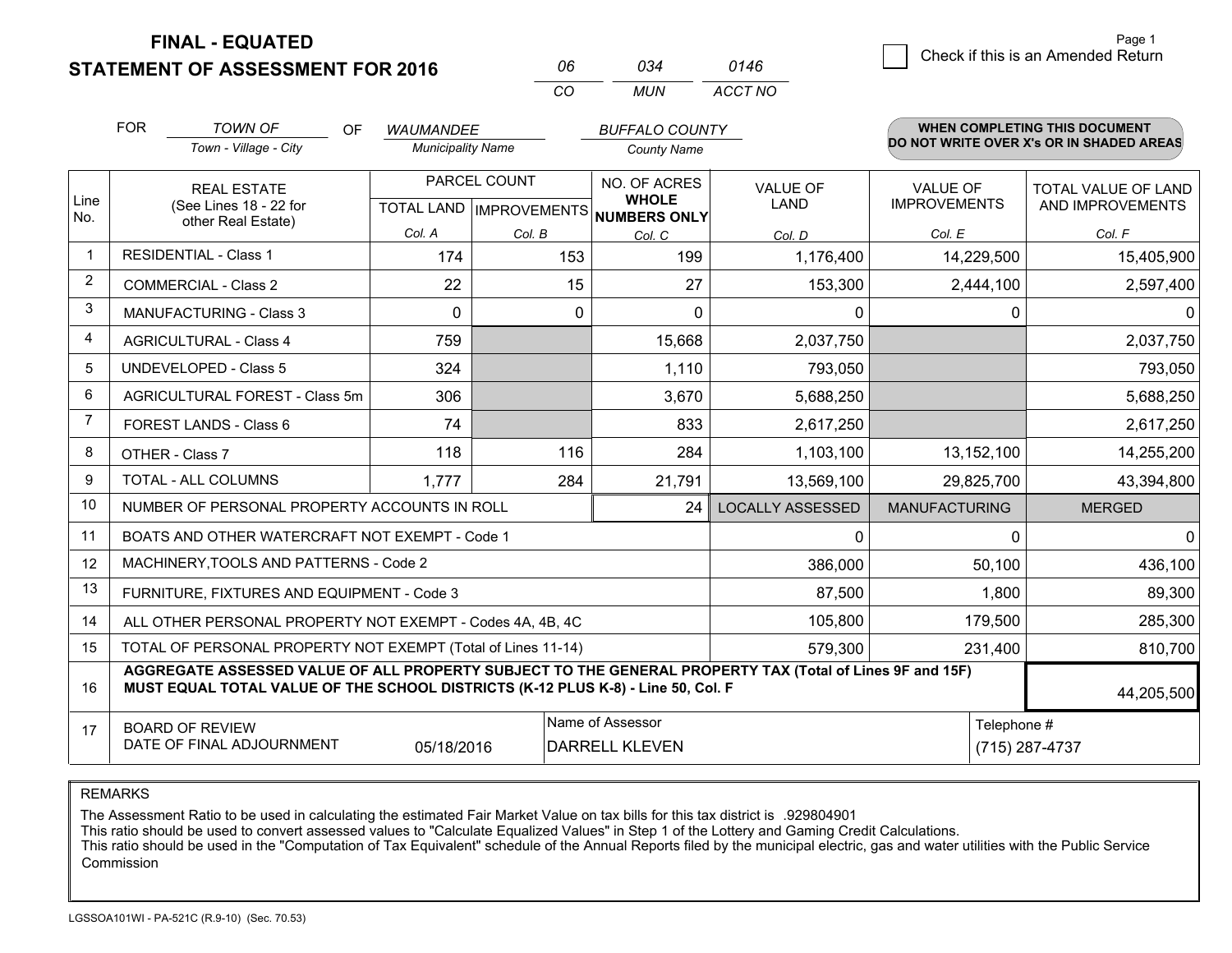*YEAR CO MUN ACCT NO* <sup>2016</sup> <sup>06</sup> <sup>034</sup> <sup>0146</sup>

Do not confuse FOREST LANDS (Line 7) with FOREST CROPS (in this section) - They are **NOT** the same

|    |                                                                                |                 |  | Private Forest Crop - Reg Class @ 10¢ per acre                   |          | Private Forest Crop - Reg Class @ \$2.52 per acre             |                                                                              |       |  |                    |  |
|----|--------------------------------------------------------------------------------|-----------------|--|------------------------------------------------------------------|----------|---------------------------------------------------------------|------------------------------------------------------------------------------|-------|--|--------------------|--|
| 18 | (a) PARCELS                                                                    | (b) ACRES       |  | (c) ASSESSED VALUE                                               |          | (d) PARCELS                                                   | (e) ACRES                                                                    |       |  | (f) ASSESSED VALUE |  |
|    |                                                                                |                 |  |                                                                  |          |                                                               |                                                                              |       |  |                    |  |
|    |                                                                                |                 |  | Private Forest Crop - Special Class @ 20¢ per acre               |          |                                                               | Entered Before 2005 Managed Forest - Ferrous Mining CLOSED @ \$8.27 per acre |       |  |                    |  |
| 19 | (a) PARCELS                                                                    | (b) ACRES       |  | (c) ASSESSED VALUE                                               |          | (d) PARCELS                                                   | (e) ACRES                                                                    |       |  | (f) ASSESSED VALUE |  |
|    |                                                                                |                 |  |                                                                  |          |                                                               |                                                                              |       |  |                    |  |
|    | Entered Before 2005 Managed Forest - OPEN @ \$.79 per acre                     |                 |  |                                                                  |          |                                                               | Entered Before 2005 Managed Forest - CLOSED @ \$1.87 per acre                |       |  |                    |  |
| 20 | (a) PARCELS                                                                    | (b) ACRES       |  | (c) ASSESSED VALUE                                               |          | (d) PARCELS                                                   | (e) ACRES                                                                    |       |  | (f) ASSESSED VALUE |  |
|    | 2                                                                              | 21.5<br>65.600  |  | 199                                                              | 5.145.47 |                                                               | 12,772,700                                                                   |       |  |                    |  |
|    | Entered After 2004 Managed Forest - OPEN @<br>\$2.14 per acre                  |                 |  |                                                                  |          | Entered After 2004 Managed Forest - CLOSED @ \$10.68 per acre |                                                                              |       |  |                    |  |
| 21 | (a) PARCELS                                                                    | (b) ACRES       |  | (c) ASSESSED VALUE                                               |          | (d) PARCELS                                                   | (e) ACRES                                                                    |       |  | (f) ASSESSED VALUE |  |
|    |                                                                                |                 |  |                                                                  |          |                                                               |                                                                              |       |  |                    |  |
|    |                                                                                |                 |  |                                                                  |          | 49                                                            | 1.052.92                                                                     |       |  | 2,582,200          |  |
| 22 | (a) County Forest Cropland Acres                                               |                 |  | (b) Federal Acres                                                |          | (c) State Acres                                               | (d) County (NOT FOREST CROP) Acres                                           |       |  | (e) Other Acres    |  |
|    |                                                                                |                 |  |                                                                  |          | 19.04                                                         |                                                                              | 32.63 |  | 35.72              |  |
|    |                                                                                |                 |  | Assessed Value of Omitted Property From Prior Years (Sec. 70.44) |          |                                                               | Assessed Value of Sec. 70.43 Corrections of Errors by Assessors              |       |  |                    |  |
| 23 |                                                                                | (a) REAL ESTATE |  | (b) PERSONAL                                                     |          |                                                               | (c1) REAL ESTATE                                                             |       |  | (c2) PERSONAL      |  |
|    |                                                                                |                 |  |                                                                  |          |                                                               |                                                                              |       |  |                    |  |
|    | Manufacturing Equated Value of Omitted Property From Prior Years (Sec. 70.995) |                 |  |                                                                  |          |                                                               | Mfg. Equated Value of Sec.70.43 Corrections of Errors by Assessors           |       |  |                    |  |
|    | (d) REAL ESTATE                                                                |                 |  | (e) PERSONAL                                                     |          |                                                               | (f1) REAL ESTATE                                                             |       |  | (f2) PERSONAL      |  |
|    |                                                                                |                 |  |                                                                  |          |                                                               |                                                                              |       |  |                    |  |

## **SPECIAL DISTRICTS**

| Line<br>No. | <b>Enter 6-digit</b><br><b>Special District</b><br>Code (Col. A) | <b>Account</b><br><b>Number</b><br>(Col. B) | <b>Special District Name</b><br>(Col. C) | <b>Locally Assessed Value</b><br>of Real Estate and<br>Personal Property (Col. D) | Mfg Value of Real Estate<br>and Personal Property<br>(Col. E) | <b>Merged Value of</b><br><b>Real Estate and</b><br>Personal Property (Col. F) |
|-------------|------------------------------------------------------------------|---------------------------------------------|------------------------------------------|-----------------------------------------------------------------------------------|---------------------------------------------------------------|--------------------------------------------------------------------------------|
| 24          | 067040                                                           | 0511                                        | WAUMANDEE SANITARY DISTRICT #1           | 5,302,150                                                                         |                                                               | 5,302,150                                                                      |
| 25          |                                                                  |                                             |                                          |                                                                                   |                                                               |                                                                                |
| 26          |                                                                  |                                             |                                          |                                                                                   |                                                               |                                                                                |
| 27          |                                                                  |                                             |                                          |                                                                                   |                                                               |                                                                                |
| 28          |                                                                  |                                             |                                          |                                                                                   |                                                               |                                                                                |
| 29          |                                                                  |                                             |                                          |                                                                                   |                                                               |                                                                                |
| 30          |                                                                  |                                             |                                          |                                                                                   |                                                               |                                                                                |
| 31          |                                                                  |                                             |                                          |                                                                                   |                                                               |                                                                                |
| 32          |                                                                  |                                             |                                          |                                                                                   |                                                               |                                                                                |
| 33          |                                                                  |                                             |                                          |                                                                                   |                                                               |                                                                                |
| 34          |                                                                  |                                             |                                          |                                                                                   |                                                               |                                                                                |
| 35          |                                                                  |                                             |                                          |                                                                                   |                                                               |                                                                                |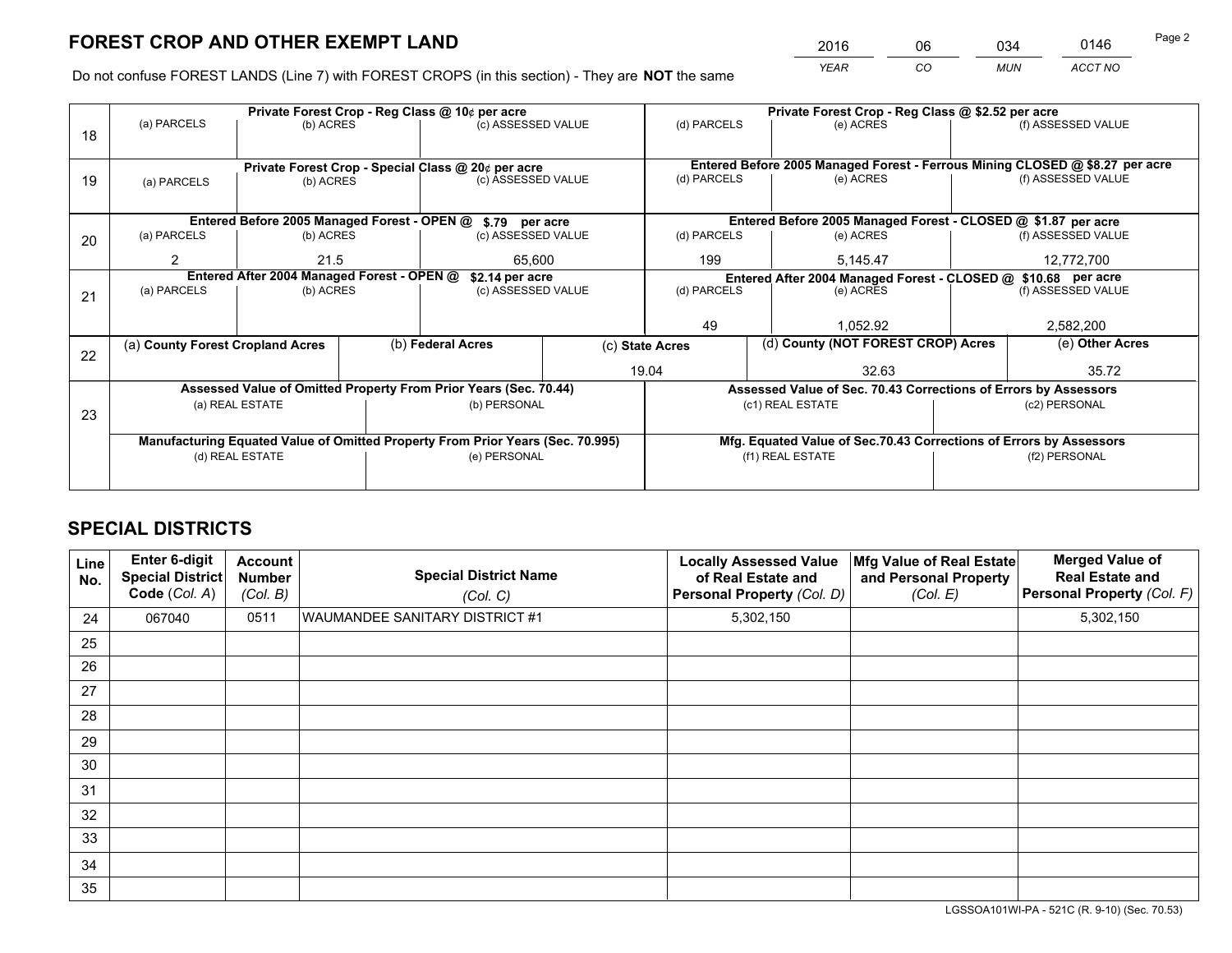|             |                                                          |                                             |                                                         | <b>YEAR</b>                                                                       | CO<br><b>MUN</b>                                              | ACCT NO                                                                        |
|-------------|----------------------------------------------------------|---------------------------------------------|---------------------------------------------------------|-----------------------------------------------------------------------------------|---------------------------------------------------------------|--------------------------------------------------------------------------------|
| Line<br>No. | Enter 6-digit<br><b>School District</b><br>Code (Col. A) | <b>Account</b><br><b>Number</b><br>(Col. B) | <b>School District Name</b><br>(Col. C)                 | <b>Locally Assessed Value</b><br>of Real Estate and<br>Personal Property (Col. D) | Mfg Value of Real Estate<br>and Personal Property<br>(Col. E) | <b>Merged Value of</b><br><b>Real Estate and</b><br>Personal Property (Col. F) |
|             | A. SCHOOL DISTRICTS (K-8 and K-12)                       |                                             |                                                         |                                                                                   |                                                               |                                                                                |
| 36          | 060084                                                   | 0041                                        | <b>SCH D OF ALMA</b>                                    | 678,500                                                                           |                                                               | 678,500                                                                        |
| 37          | 061155                                                   | 0042                                        | SCH D OF COCHRANE-FOUNTAIN CITY                         | 25,763,800                                                                        | 231,400                                                       | 25,995,200                                                                     |
| 38          | 610154                                                   | 0358                                        | <b>SCH D OF ARCADIA</b>                                 | 17,531,800                                                                        |                                                               | 17,531,800                                                                     |
| 39          |                                                          |                                             |                                                         |                                                                                   |                                                               |                                                                                |
| 40          |                                                          |                                             |                                                         |                                                                                   |                                                               |                                                                                |
| 41          |                                                          |                                             |                                                         |                                                                                   |                                                               |                                                                                |
| 42          |                                                          |                                             |                                                         |                                                                                   |                                                               |                                                                                |
| 43          |                                                          |                                             |                                                         |                                                                                   |                                                               |                                                                                |
| 44          |                                                          |                                             |                                                         |                                                                                   |                                                               |                                                                                |
| 45          |                                                          |                                             |                                                         |                                                                                   |                                                               |                                                                                |
| 46          |                                                          |                                             |                                                         |                                                                                   |                                                               |                                                                                |
| 47          |                                                          |                                             |                                                         |                                                                                   |                                                               |                                                                                |
| 48          |                                                          |                                             |                                                         |                                                                                   |                                                               |                                                                                |
| 49          |                                                          |                                             |                                                         |                                                                                   |                                                               |                                                                                |
| 50          |                                                          |                                             | TOTAL ASSESSED VALUE OF SCHOOL DISTRICTS (K-8 and K-12) | 43,974,100                                                                        | 231,400                                                       | 44,205,500                                                                     |
|             | <b>B.</b><br><b>UNION HIGH SCHOOL DISTRICTS</b>          |                                             |                                                         |                                                                                   |                                                               |                                                                                |
| 51          |                                                          |                                             |                                                         |                                                                                   |                                                               |                                                                                |
| 52          |                                                          |                                             |                                                         |                                                                                   |                                                               |                                                                                |
| 53<br>54    |                                                          |                                             |                                                         |                                                                                   |                                                               |                                                                                |
|             |                                                          |                                             | TOTAL ASSESSED VALUE OF UNION HIGH SCHOOLS              |                                                                                   |                                                               |                                                                                |
| 55          | C.<br><b>TECHNICAL COLLEGE DISTRICTS</b>                 |                                             |                                                         |                                                                                   |                                                               |                                                                                |
| 56          | 000100                                                   | 0001                                        | CHIPPEWA VALLEY TECHNICAL COLLEGE EAUC                  | 678,500                                                                           |                                                               | 678,500                                                                        |
| 57          | 000200                                                   | 0002                                        | WESTERN TECHNICAL COLLEGE LACR                          | 43,295,600                                                                        | 231,400                                                       | 43,527,000                                                                     |
| 58          |                                                          |                                             |                                                         |                                                                                   |                                                               |                                                                                |
| 59          |                                                          |                                             | TOTAL ASSESSED VALUE OF TECHNICAL COLLEGES              | 43,974,100                                                                        | 231,400                                                       | 44,205,500                                                                     |
|             |                                                          |                                             |                                                         |                                                                                   |                                                               |                                                                                |

06

034

## *I hereby certify, to the best of my knowledge and belief, this form is complete and correct.*

**SCHOOL DISTRICTS**

| Print name of preparer | Title                    |                | Date (MM / DD / CCYY) |
|------------------------|--------------------------|----------------|-----------------------|
|                        |                          |                |                       |
| Signature of preparer  | Contact Telephone Number | E-mail address |                       |
|                        | $\overline{\phantom{0}}$ |                |                       |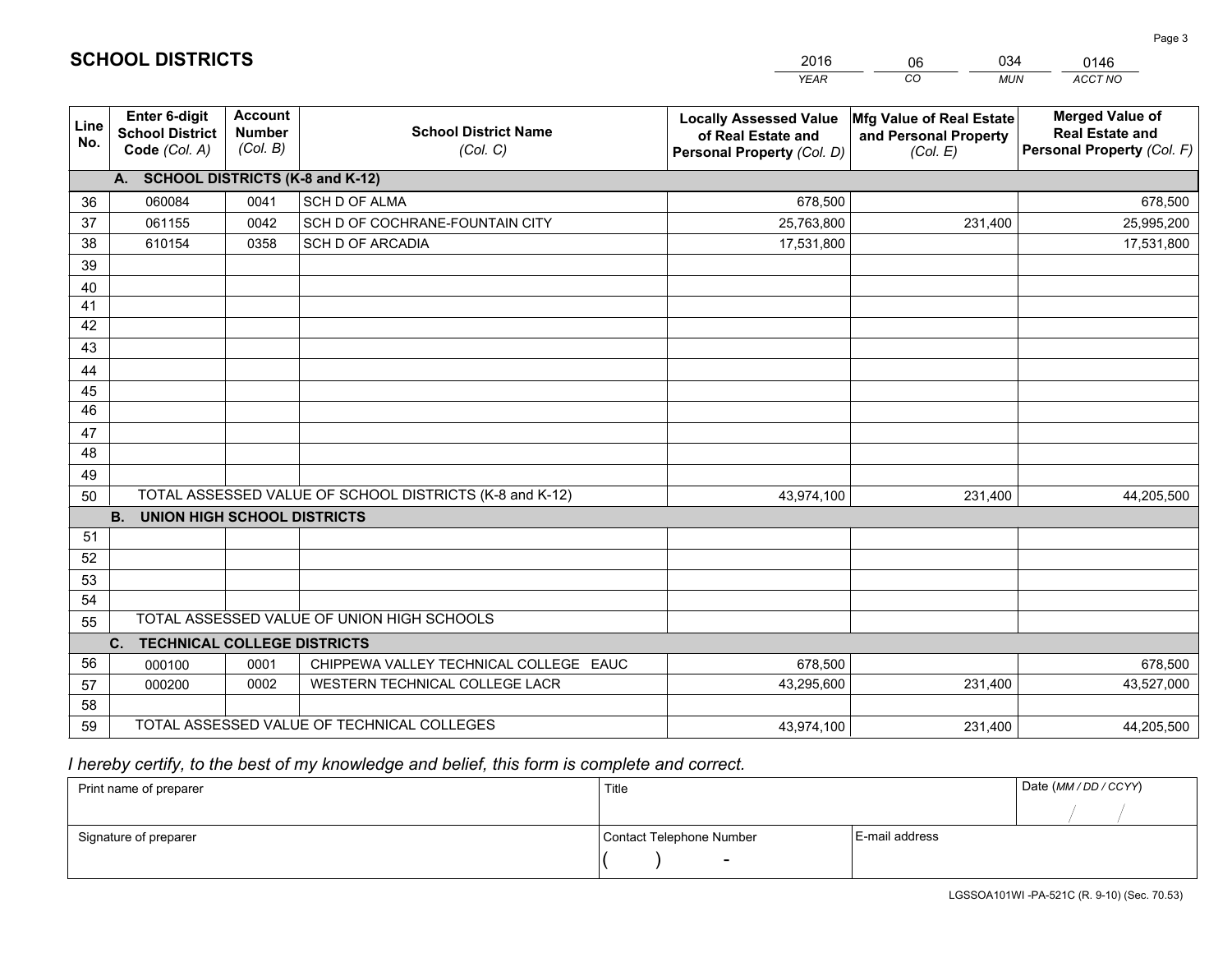#### **HIGHLIGHTS**

- 1. Complete the Statement of Assessment after the Board of Review. Reflect any changes made there.
- 2. Use black ink to complete.
- 3. Line 16 must equal Line 50, Col D.
- 4. Line 55 must equal the total of K-8 schools listed on lines 36-49. Do not include K-12 schools in this comparision.
- 5. Line 59, Col. D must equal Line 16.
- 6. Special District, School District and Technical College District values must include both real estate and personal property. Examples of Special districts are: town sanitary districts, public inland lake protection and rehabilitation districts, and metropolitan sewerage districts.
- 7. DO NOT INCLUDE Manufacturing property values.DOR will print these values on the final SOA.

KIM PRONSCHINSKE TOWN OF WAUMANDEE W649 HESCH VALLEY RD COCHRANE, WI 54622

W649 HESCH VALLEY RD KIM PRONSCHINSKE<br>TOWN OF WAUMANDEE

COCHRANE, WI 54622

 8. Accuracy of this form is very important. The values reported directly affect the equalized value DOR calculates for school and special districts.

#### **Page 1:**

 If not prefilled, enter the tax year,county and municipal code,municipal type, municipal name and county name on the top of form.

Check the Amended box, if filing an amended / corrected SOA.

 Report the parcel count, acres and assessed value of taxable general property, total parcel count, (real and personal), total acres, and values from final figures set by the Board of Review.

- A. Real Estate land and improvements (buildings, etc.) is reported on lines 1 8, total line 9.
- B. Personal Property is reported on lines 11 14, Column D, total line 15.
- C. To complete this report, use the computer produced summary of the assessment roll that shows these amounts.
- D. Use whole numbers only.
- E. Add each line across and each column down to verify entries.

#### **Page 2:**

- A. Report Special Items (not subject to general property tax).
- 1. Private Forest Croplands and Managed Forest Lands are reported on lines 18,19, 20 and 21. Be sure to report assessed values **NOT** taxes.
- 2. You should have copies of the orders of entry, orders of withdrawal, etc., to update your assessment roll.
	- 3. Show hundredths of acres (e.g. 39.75).
- 4. Tax exempt lands are reported on line 22.
- 5. Omitted property and sec. 70.43, Wis. Stats., corrections of errors by assessor are reported on line 23. Report real estate and personal property separately. These should be for **prior years**, not something found on the current assessment roll after the board of review.
- B. Special District (Lines 24-35) Include the value of both real and personal property.

 The Department of Revenue (DOR) preprints much of the information regarding names and codes for schools, special districts,etc. If a district is not listed, enter the name and value only, DOR will enter the proper code.

### **Page 3 School Districts:**

Include the value of both real and personal property.

Report School District (regular, elementary, union high school, and technical college).

- 1. Regular (K-12) and Elementary (K-8) school values are reported on lines 36-49, total on line 50.
- 2. Union High School (UHS) (use only if elementary schools are listed on lines 36-49) are reported on lines 51-54. UHS total value (line 55) must equal to the total **elementary school** values reported on lines 36-49. Do notinclude K-12 schools in this comparison.
- 3. Technical College values are reported on lines 56-58, total on line 59.
- 4. Use the computer summary that shows these amounts to complete this report.

#### **This form is due the second Monday in June. File this report only after your Board of Review is complete.**

 *If you have questions: Return forms to:*

Fax number: (608) 264-6887 PO Box 8971

 Email: lgs@revenue.wi.gov Wisconsin Department of Revenue Call: (608) 261-5341 Local Government Services Section 6-97Madison WI 53708-8971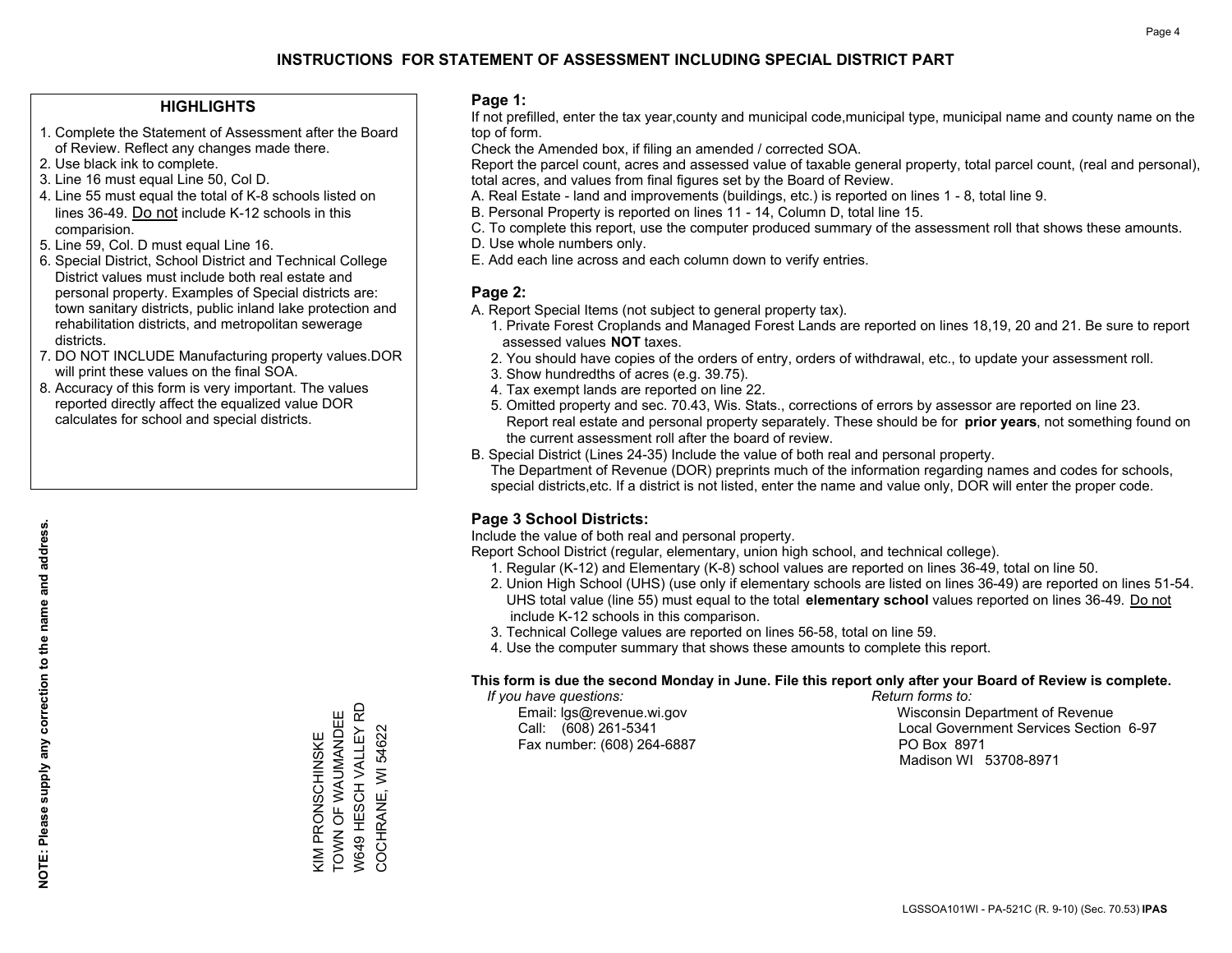**STATEMENT OF ASSESSMENT FOR 2016** 

**FINAL - EQUATED**

| NR | 111 | 0147    |
|----|-----|---------|
| (  | MUN | ACCT NO |

|                | <b>FOR</b>                                                                                                                                   | <b>VILLAGE OF</b><br>OF.                                                                                                                                                                                   | <b>COCHRANE</b>          |                                                      | <b>BUFFALO COUNTY</b>        |                                |                                        | WHEN COMPLETING THIS DOCUMENT            |
|----------------|----------------------------------------------------------------------------------------------------------------------------------------------|------------------------------------------------------------------------------------------------------------------------------------------------------------------------------------------------------------|--------------------------|------------------------------------------------------|------------------------------|--------------------------------|----------------------------------------|------------------------------------------|
|                |                                                                                                                                              | Town - Village - City                                                                                                                                                                                      | <b>Municipality Name</b> |                                                      | <b>County Name</b>           |                                |                                        | DO NOT WRITE OVER X's OR IN SHADED AREAS |
| Line<br>No.    |                                                                                                                                              | <b>REAL ESTATE</b><br>(See Lines 18 - 22 for                                                                                                                                                               |                          | PARCEL COUNT<br>TOTAL LAND IMPROVEMENTS NUMBERS ONLY | NO. OF ACRES<br><b>WHOLE</b> | <b>VALUE OF</b><br><b>LAND</b> | <b>VALUE OF</b><br><b>IMPROVEMENTS</b> | TOTAL VALUE OF LAND<br>AND IMPROVEMENTS  |
|                | other Real Estate)                                                                                                                           |                                                                                                                                                                                                            | Col. A                   | Col. B                                               | Col. C                       | Col. D                         | Col. E                                 | Col. F                                   |
| $\mathbf{1}$   |                                                                                                                                              | <b>RESIDENTIAL - Class 1</b>                                                                                                                                                                               | 258                      | 182                                                  | 12                           | 2,239,300                      | 14,557,000                             | 16,796,300                               |
| 2              |                                                                                                                                              | <b>COMMERCIAL - Class 2</b>                                                                                                                                                                                | 59                       | 38                                                   | 43                           | 836,800                        | 3,281,800                              | 4,118,600                                |
| 3              |                                                                                                                                              | <b>MANUFACTURING - Class 3</b>                                                                                                                                                                             | 3                        | 3                                                    | 6                            | 134,700                        | 2,039,000                              | 2,173,700                                |
| 4              |                                                                                                                                              | <b>AGRICULTURAL - Class 4</b>                                                                                                                                                                              | 12                       |                                                      | 222                          | 28,900                         |                                        | 28,900                                   |
| 5              |                                                                                                                                              | UNDEVELOPED - Class 5                                                                                                                                                                                      |                          |                                                      | 34                           | 16,900                         |                                        | 16,900                                   |
| 6              |                                                                                                                                              | AGRICULTURAL FOREST - Class 5m                                                                                                                                                                             | 0                        |                                                      | $\mathbf 0$                  | 0                              |                                        | 0                                        |
| $\overline{7}$ |                                                                                                                                              | FOREST LANDS - Class 6                                                                                                                                                                                     |                          |                                                      | 19                           | 37,200                         |                                        | 37,200                                   |
| 8              |                                                                                                                                              | OTHER - Class 7                                                                                                                                                                                            | $\overline{2}$           |                                                      | 4                            | 8,100                          | 161,400                                | 169,500                                  |
| 9              | TOTAL - ALL COLUMNS                                                                                                                          |                                                                                                                                                                                                            | 336                      | 224                                                  | 340                          | 3,301,900                      | 20,039,200                             | 23,341,100                               |
| 10             |                                                                                                                                              | NUMBER OF PERSONAL PROPERTY ACCOUNTS IN ROLL                                                                                                                                                               |                          |                                                      | 32                           | <b>LOCALLY ASSESSED</b>        | <b>MANUFACTURING</b>                   | <b>MERGED</b>                            |
| 11             |                                                                                                                                              | BOATS AND OTHER WATERCRAFT NOT EXEMPT - Code 1                                                                                                                                                             |                          |                                                      | 0                            | $\mathbf{0}$                   | $\mathbf{0}$                           |                                          |
| 12             |                                                                                                                                              | MACHINERY, TOOLS AND PATTERNS - Code 2                                                                                                                                                                     |                          |                                                      |                              | 42,200                         | 2,320,400                              | 2,362,600                                |
| 13             |                                                                                                                                              | FURNITURE, FIXTURES AND EQUIPMENT - Code 3                                                                                                                                                                 |                          |                                                      |                              | 102,600                        | 150,400                                | 253,000                                  |
| 14             |                                                                                                                                              | ALL OTHER PERSONAL PROPERTY NOT EXEMPT - Codes 4A, 4B, 4C                                                                                                                                                  |                          |                                                      | 3,600                        | 70,000                         | 73,600                                 |                                          |
| 15             | TOTAL OF PERSONAL PROPERTY NOT EXEMPT (Total of Lines 11-14)<br>148,400                                                                      |                                                                                                                                                                                                            |                          |                                                      |                              |                                |                                        | 2,689,200                                |
| 16             |                                                                                                                                              | AGGREGATE ASSESSED VALUE OF ALL PROPERTY SUBJECT TO THE GENERAL PROPERTY TAX (Total of Lines 9F and 15F)<br>MUST EQUAL TOTAL VALUE OF THE SCHOOL DISTRICTS (K-12 PLUS K-8) - Line 50, Col. F<br>26,030,300 |                          |                                                      |                              |                                |                                        |                                          |
| 17             | Name of Assessor<br>Telephone #<br><b>BOARD OF REVIEW</b><br>DATE OF FINAL ADJOURNMENT<br>05/11/2016<br><b>ERIC KLEVEN</b><br>(715) 598-4599 |                                                                                                                                                                                                            |                          |                                                      |                              |                                |                                        |                                          |

REMARKS

The Assessment Ratio to be used in calculating the estimated Fair Market Value on tax bills for this tax district is 1.068321923<br>This ratio should be used to convert assessed values to "Calculate Equalized Values" in Step Commission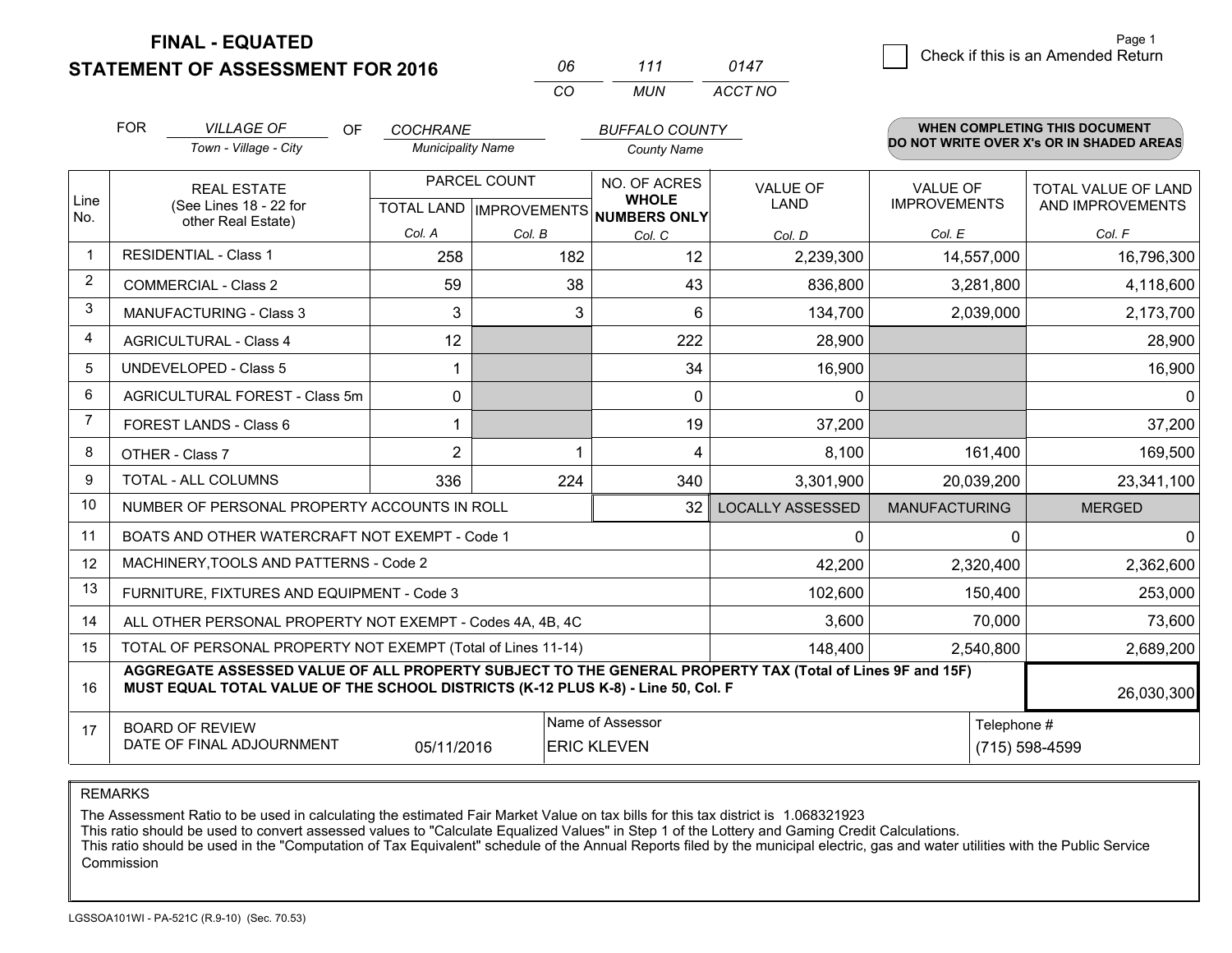*YEAR CO MUN ACCT NO* <sup>2016</sup> <sup>06</sup> <sup>111</sup> <sup>0147</sup>

Do not confuse FOREST LANDS (Line 7) with FOREST CROPS (in this section) - They are **NOT** the same

|    |                                                                                |                                             |                                                                  | Private Forest Crop - Reg Class @ 10¢ per acre     |  | Private Forest Crop - Reg Class @ \$2.52 per acre                  |  |                                    |                    |                                                                              |
|----|--------------------------------------------------------------------------------|---------------------------------------------|------------------------------------------------------------------|----------------------------------------------------|--|--------------------------------------------------------------------|--|------------------------------------|--------------------|------------------------------------------------------------------------------|
| 18 | (a) PARCELS                                                                    | (b) ACRES                                   |                                                                  | (c) ASSESSED VALUE                                 |  | (d) PARCELS                                                        |  | (e) ACRES                          |                    | (f) ASSESSED VALUE                                                           |
|    |                                                                                |                                             |                                                                  | Private Forest Crop - Special Class @ 20¢ per acre |  |                                                                    |  |                                    |                    | Entered Before 2005 Managed Forest - Ferrous Mining CLOSED @ \$8.27 per acre |
| 19 | (a) PARCELS                                                                    | (b) ACRES                                   |                                                                  | (c) ASSESSED VALUE                                 |  | (d) PARCELS                                                        |  | (e) ACRES                          |                    | (f) ASSESSED VALUE                                                           |
|    |                                                                                | Entered Before 2005 Managed Forest - OPEN @ |                                                                  |                                                    |  |                                                                    |  |                                    |                    | Entered Before 2005 Managed Forest - CLOSED @ \$1.87 per acre                |
| 20 | (a) PARCELS                                                                    | (b) ACRES                                   |                                                                  | \$.79 per acre<br>(c) ASSESSED VALUE               |  | (d) PARCELS<br>(e) ACRES                                           |  |                                    | (f) ASSESSED VALUE |                                                                              |
|    |                                                                                |                                             | Entered After 2004 Managed Forest - CLOSED @<br>\$10.68 per acre |                                                    |  |                                                                    |  |                                    |                    |                                                                              |
| 21 | Entered After 2004 Managed Forest - OPEN @<br>(a) PARCELS<br>(b) ACRES         |                                             |                                                                  | \$2.14 per acre<br>(c) ASSESSED VALUE              |  | (d) PARCELS<br>(e) ACRES                                           |  |                                    | (f) ASSESSED VALUE |                                                                              |
|    |                                                                                |                                             |                                                                  |                                                    |  |                                                                    |  |                                    |                    |                                                                              |
| 22 | (a) County Forest Cropland Acres                                               |                                             |                                                                  | (b) Federal Acres                                  |  | (c) State Acres                                                    |  | (d) County (NOT FOREST CROP) Acres |                    | (e) Other Acres                                                              |
|    |                                                                                |                                             |                                                                  |                                                    |  |                                                                    |  |                                    | 34.92              |                                                                              |
|    | Assessed Value of Omitted Property From Prior Years (Sec. 70.44)               |                                             | Assessed Value of Sec. 70.43 Corrections of Errors by Assessors  |                                                    |  |                                                                    |  |                                    |                    |                                                                              |
| 23 | (a) REAL ESTATE                                                                |                                             |                                                                  | (b) PERSONAL                                       |  | (c1) REAL ESTATE                                                   |  |                                    | (c2) PERSONAL      |                                                                              |
|    | Manufacturing Equated Value of Omitted Property From Prior Years (Sec. 70.995) |                                             |                                                                  |                                                    |  | Mfg. Equated Value of Sec.70.43 Corrections of Errors by Assessors |  |                                    |                    |                                                                              |
|    | (d) REAL ESTATE                                                                |                                             |                                                                  | (e) PERSONAL                                       |  | (f1) REAL ESTATE                                                   |  |                                    | (f2) PERSONAL      |                                                                              |
|    |                                                                                |                                             |                                                                  |                                                    |  |                                                                    |  |                                    |                    |                                                                              |

## **SPECIAL DISTRICTS**

| Line<br>No. | Enter 6-digit<br><b>Special District</b> | <b>Account</b><br><b>Number</b> | <b>Special District Name</b> | <b>Locally Assessed Value</b><br>of Real Estate and | Mfg Value of Real Estate<br>and Personal Property | <b>Merged Value of</b><br><b>Real Estate and</b> |
|-------------|------------------------------------------|---------------------------------|------------------------------|-----------------------------------------------------|---------------------------------------------------|--------------------------------------------------|
|             | Code (Col. A)                            | (Col. B)                        | (Col. C)                     | Personal Property (Col. D)                          | (Col. E)                                          | Personal Property (Col. F)                       |
| 24          |                                          |                                 |                              |                                                     |                                                   |                                                  |
| 25          |                                          |                                 |                              |                                                     |                                                   |                                                  |
| 26          |                                          |                                 |                              |                                                     |                                                   |                                                  |
| 27          |                                          |                                 |                              |                                                     |                                                   |                                                  |
| 28          |                                          |                                 |                              |                                                     |                                                   |                                                  |
| 29          |                                          |                                 |                              |                                                     |                                                   |                                                  |
| 30          |                                          |                                 |                              |                                                     |                                                   |                                                  |
| 31          |                                          |                                 |                              |                                                     |                                                   |                                                  |
| 32          |                                          |                                 |                              |                                                     |                                                   |                                                  |
| 33          |                                          |                                 |                              |                                                     |                                                   |                                                  |
| 34          |                                          |                                 |                              |                                                     |                                                   |                                                  |
| 35          |                                          |                                 |                              |                                                     |                                                   |                                                  |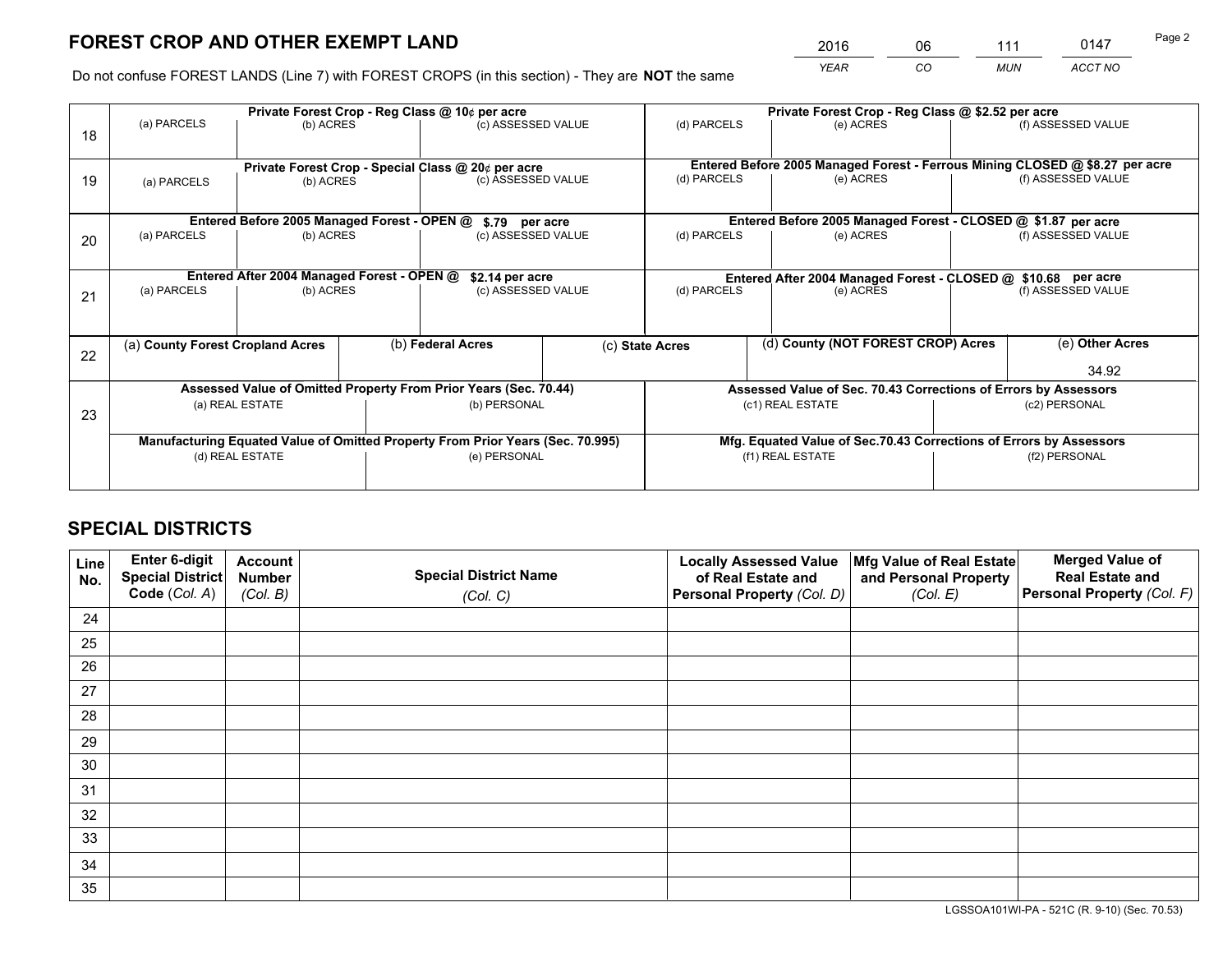|             |                                                                                                  |                                             |                                            | <b>YEAR</b>                                                                       | CO<br><b>MUN</b>                                              | <b>ACCT NO</b>                                                                 |  |  |
|-------------|--------------------------------------------------------------------------------------------------|---------------------------------------------|--------------------------------------------|-----------------------------------------------------------------------------------|---------------------------------------------------------------|--------------------------------------------------------------------------------|--|--|
| Line<br>No. | <b>Enter 6-digit</b><br><b>School District</b><br>Code (Col. A)                                  | <b>Account</b><br><b>Number</b><br>(Col. B) | <b>School District Name</b><br>(Col. C)    | <b>Locally Assessed Value</b><br>of Real Estate and<br>Personal Property (Col. D) | Mfg Value of Real Estate<br>and Personal Property<br>(Col. E) | <b>Merged Value of</b><br><b>Real Estate and</b><br>Personal Property (Col. F) |  |  |
|             | A. SCHOOL DISTRICTS (K-8 and K-12)                                                               |                                             |                                            |                                                                                   |                                                               |                                                                                |  |  |
| 36          | 061155                                                                                           | 0042                                        | SCH D OF COCHRANE-FOUNTAIN CITY            | 21,315,800                                                                        | 4,714,500                                                     | 26,030,300                                                                     |  |  |
| 37          |                                                                                                  |                                             |                                            |                                                                                   |                                                               |                                                                                |  |  |
| 38          |                                                                                                  |                                             |                                            |                                                                                   |                                                               |                                                                                |  |  |
| 39          |                                                                                                  |                                             |                                            |                                                                                   |                                                               |                                                                                |  |  |
| 40          |                                                                                                  |                                             |                                            |                                                                                   |                                                               |                                                                                |  |  |
| 41<br>42    |                                                                                                  |                                             |                                            |                                                                                   |                                                               |                                                                                |  |  |
| 43          |                                                                                                  |                                             |                                            |                                                                                   |                                                               |                                                                                |  |  |
| 44          |                                                                                                  |                                             |                                            |                                                                                   |                                                               |                                                                                |  |  |
| 45          |                                                                                                  |                                             |                                            |                                                                                   |                                                               |                                                                                |  |  |
| 46          |                                                                                                  |                                             |                                            |                                                                                   |                                                               |                                                                                |  |  |
| 47          |                                                                                                  |                                             |                                            |                                                                                   |                                                               |                                                                                |  |  |
| 48          |                                                                                                  |                                             |                                            |                                                                                   |                                                               |                                                                                |  |  |
| 49          |                                                                                                  |                                             |                                            |                                                                                   |                                                               |                                                                                |  |  |
| 50          | TOTAL ASSESSED VALUE OF SCHOOL DISTRICTS (K-8 and K-12)<br>21,315,800<br>4,714,500<br>26,030,300 |                                             |                                            |                                                                                   |                                                               |                                                                                |  |  |
|             | <b>B.</b><br><b>UNION HIGH SCHOOL DISTRICTS</b>                                                  |                                             |                                            |                                                                                   |                                                               |                                                                                |  |  |
| 51          |                                                                                                  |                                             |                                            |                                                                                   |                                                               |                                                                                |  |  |
| 52          |                                                                                                  |                                             |                                            |                                                                                   |                                                               |                                                                                |  |  |
| 53          |                                                                                                  |                                             |                                            |                                                                                   |                                                               |                                                                                |  |  |
| 54          |                                                                                                  |                                             | TOTAL ASSESSED VALUE OF UNION HIGH SCHOOLS |                                                                                   |                                                               |                                                                                |  |  |
| 55          | C.<br><b>TECHNICAL COLLEGE DISTRICTS</b>                                                         |                                             |                                            |                                                                                   |                                                               |                                                                                |  |  |
| 56          | 000200                                                                                           | 0002                                        | WESTERN TECHNICAL COLLEGE LACR             | 21,315,800                                                                        | 4,714,500                                                     | 26,030,300                                                                     |  |  |
| 57          |                                                                                                  |                                             |                                            |                                                                                   |                                                               |                                                                                |  |  |
| 58          |                                                                                                  |                                             |                                            |                                                                                   |                                                               |                                                                                |  |  |
| 59          |                                                                                                  |                                             | TOTAL ASSESSED VALUE OF TECHNICAL COLLEGES | 21,315,800                                                                        | 4,714,500                                                     | 26,030,300                                                                     |  |  |

06

111

## *I hereby certify, to the best of my knowledge and belief, this form is complete and correct.*

**SCHOOL DISTRICTS**

| Print name of preparer | Title                    | Date (MM / DD / CCYY) |  |
|------------------------|--------------------------|-----------------------|--|
|                        |                          |                       |  |
| Signature of preparer  | Contact Telephone Number | E-mail address        |  |
|                        | $\overline{\phantom{0}}$ |                       |  |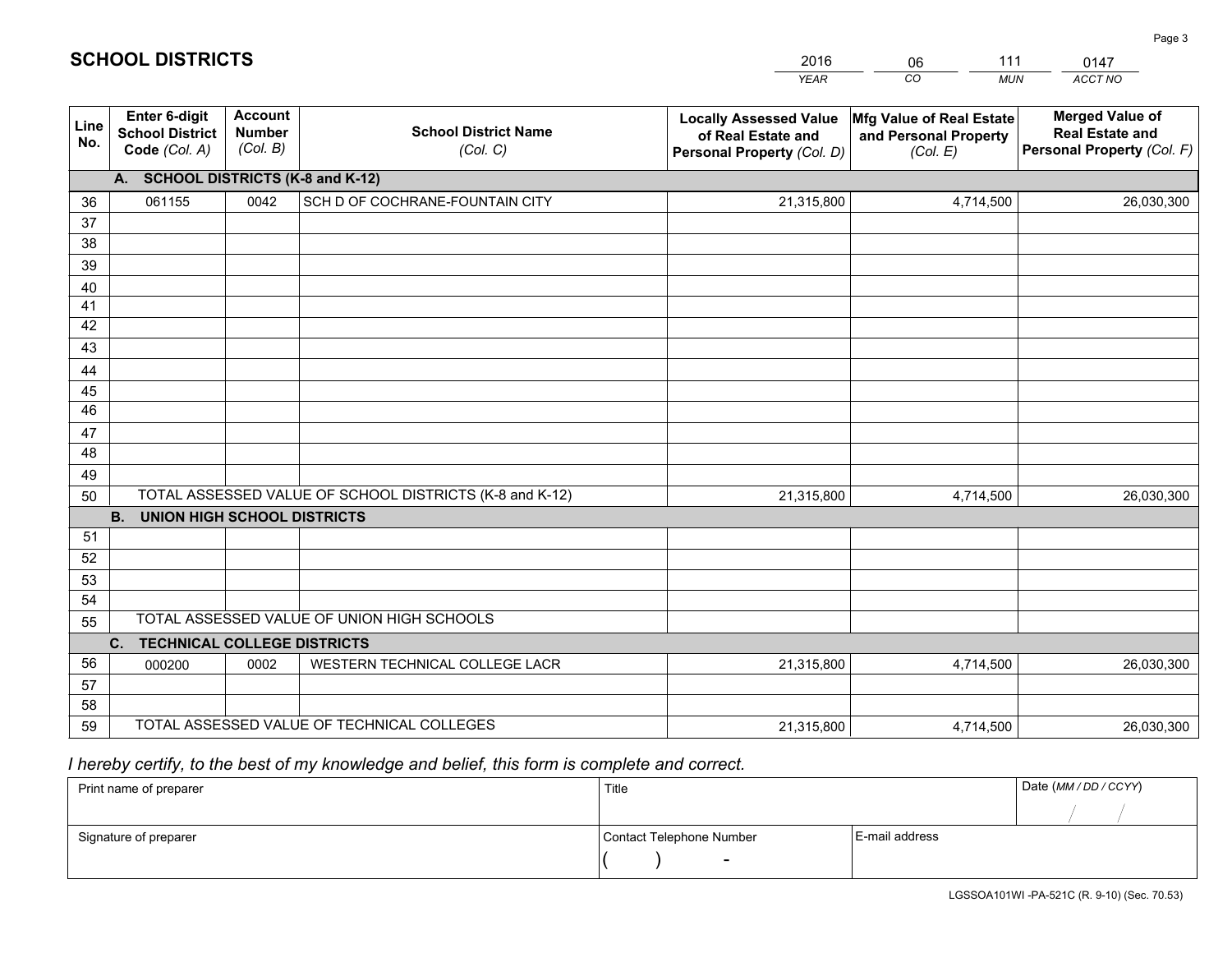#### **HIGHLIGHTS**

- 1. Complete the Statement of Assessment after the Board of Review. Reflect any changes made there.
- 2. Use black ink to complete.
- 3. Line 16 must equal Line 50, Col D.
- 4. Line 55 must equal the total of K-8 schools listed on lines 36-49. Do not include K-12 schools in this comparision.
- 5. Line 59, Col. D must equal Line 16.
- 6. Special District, School District and Technical College District values must include both real estate and personal property. Examples of Special districts are: town sanitary districts, public inland lake protection and rehabilitation districts, and metropolitan sewerage districts.
- 7. DO NOT INCLUDE Manufacturing property values.DOR will print these values on the final SOA.
- 8. Accuracy of this form is very important. The values reported directly affect the equalized value DOR calculates for school and special districts.

#### **Page 1:**

 If not prefilled, enter the tax year,county and municipal code,municipal type, municipal name and county name on the top of form.

Check the Amended box, if filing an amended / corrected SOA.

 Report the parcel count, acres and assessed value of taxable general property, total parcel count, (real and personal), total acres, and values from final figures set by the Board of Review.

- A. Real Estate land and improvements (buildings, etc.) is reported on lines 1 8, total line 9.
- B. Personal Property is reported on lines 11 14, Column D, total line 15.
- C. To complete this report, use the computer produced summary of the assessment roll that shows these amounts.
- D. Use whole numbers only.
- E. Add each line across and each column down to verify entries.

### **Page 2:**

- A. Report Special Items (not subject to general property tax).
- 1. Private Forest Croplands and Managed Forest Lands are reported on lines 18,19, 20 and 21. Be sure to report assessed values **NOT** taxes.
- 2. You should have copies of the orders of entry, orders of withdrawal, etc., to update your assessment roll.
	- 3. Show hundredths of acres (e.g. 39.75).
- 4. Tax exempt lands are reported on line 22.
- 5. Omitted property and sec. 70.43, Wis. Stats., corrections of errors by assessor are reported on line 23. Report real estate and personal property separately. These should be for **prior years**, not something found on the current assessment roll after the board of review.
- B. Special District (Lines 24-35) Include the value of both real and personal property.
- The Department of Revenue (DOR) preprints much of the information regarding names and codes for schools, special districts,etc. If a district is not listed, enter the name and value only, DOR will enter the proper code.

## **Page 3 School Districts:**

Include the value of both real and personal property.

Report School District (regular, elementary, union high school, and technical college).

- 1. Regular (K-12) and Elementary (K-8) school values are reported on lines 36-49, total on line 50.
- 2. Union High School (UHS) (use only if elementary schools are listed on lines 36-49) are reported on lines 51-54. UHS total value (line 55) must equal to the total **elementary school** values reported on lines 36-49. Do notinclude K-12 schools in this comparison.
- 3. Technical College values are reported on lines 56-58, total on line 59.
- 4. Use the computer summary that shows these amounts to complete this report.

#### **This form is due the second Monday in June. File this report only after your Board of Review is complete.**

 *If you have questions: Return forms to:*

Fax number: (608) 264-6887 PO Box 8971

 Email: lgs@revenue.wi.gov Wisconsin Department of Revenue Call: (608) 261-5341 Local Government Services Section 6-97Madison WI 53708-8971

0222 COCHRANE, WI 54622 - 0222 VILLAGE OF COCHRANE SHERRY LORENZ<br>VILLAGE OF COCHRANE COCHRANE, WI 54622 SHERRY LORENZ **BOX 222** PO BOX 222  $\overline{S}$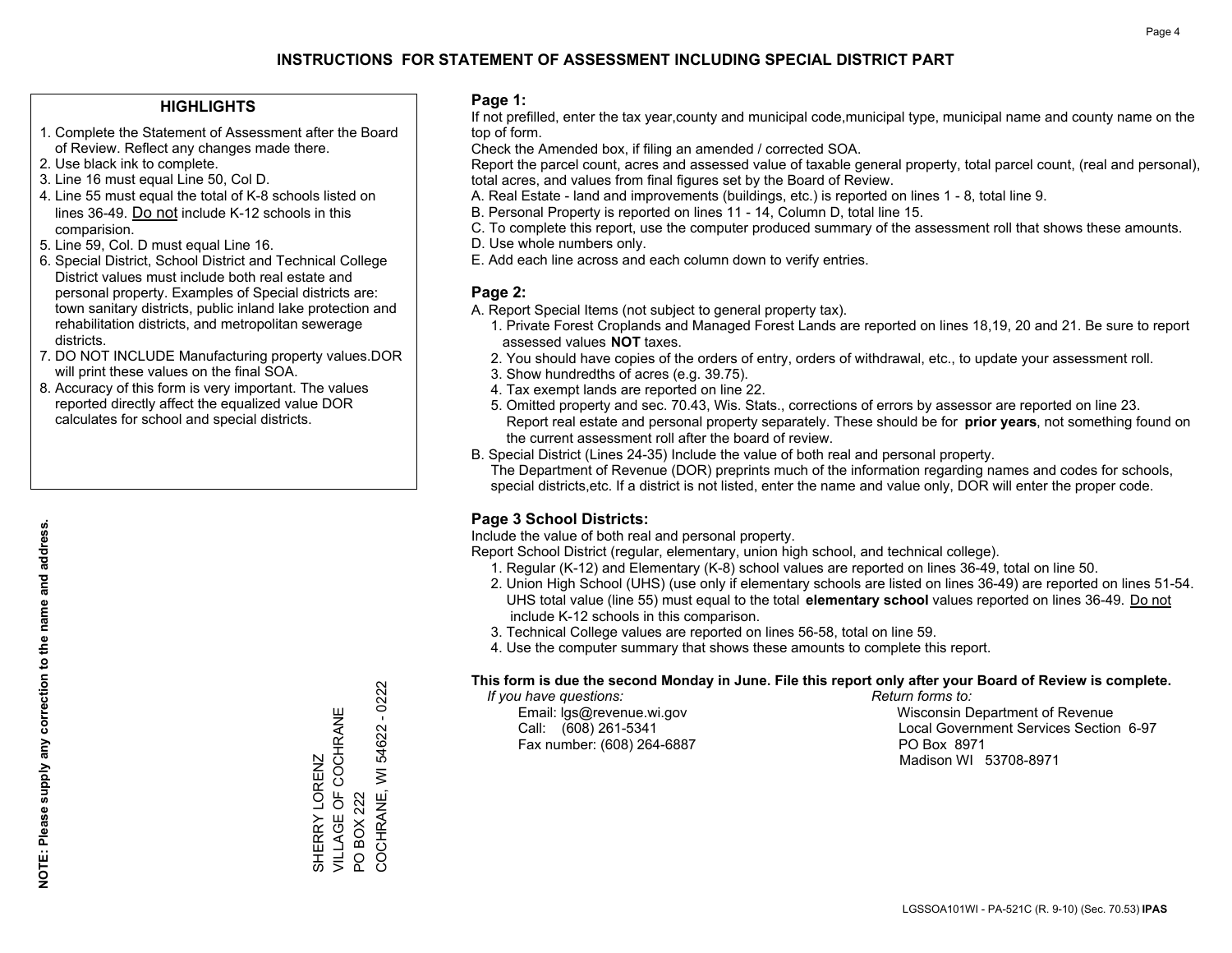**FINAL - EQUATED**

|   |                                    | Page 1 |
|---|------------------------------------|--------|
| 8 | Check if this is an Amended Return |        |

|                | <b>FOR</b><br><b>VILLAGE OF</b><br>OF<br>Town - Village - City                                                                                                                               | <b>NELSON</b><br><b>Municipality Name</b> |              | <b>BUFFALO COUNTY</b><br><b>County Name</b>                          |                         |                                        | <b>WHEN COMPLETING THIS DOCUMENT</b><br>DO NOT WRITE OVER X's OR IN SHADED AREAS |
|----------------|----------------------------------------------------------------------------------------------------------------------------------------------------------------------------------------------|-------------------------------------------|--------------|----------------------------------------------------------------------|-------------------------|----------------------------------------|----------------------------------------------------------------------------------|
| Line<br>No.    | <b>REAL ESTATE</b><br>(See Lines 18 - 22 for                                                                                                                                                 |                                           | PARCEL COUNT | NO. OF ACRES<br><b>WHOLE</b><br>TOTAL LAND IMPROVEMENTS NUMBERS ONLY | <b>VALUE OF</b><br>LAND | <b>VALUE OF</b><br><b>IMPROVEMENTS</b> | TOTAL VALUE OF LAND<br>AND IMPROVEMENTS                                          |
|                | other Real Estate)                                                                                                                                                                           | Col. A                                    | Col. B       | Col. C                                                               | Col. D                  | Col. E                                 | Col. F                                                                           |
| $\mathbf 1$    | <b>RESIDENTIAL - Class 1</b>                                                                                                                                                                 | 184                                       | 150          | 58                                                                   | 2,230,000               | 12,216,200                             | 14,446,200                                                                       |
| $\overline{2}$ | <b>COMMERCIAL - Class 2</b>                                                                                                                                                                  | 25                                        | 22           | 37                                                                   | 816,300                 | 3,053,600                              | 3,869,900                                                                        |
| 3              | <b>MANUFACTURING - Class 3</b>                                                                                                                                                               | 0                                         | $\Omega$     | 0                                                                    | 0                       | 0                                      | 0                                                                                |
| $\overline{4}$ | <b>AGRICULTURAL - Class 4</b>                                                                                                                                                                | 27                                        |              | 317                                                                  | 45,900                  |                                        | 45,900                                                                           |
| 5              | <b>UNDEVELOPED - Class 5</b>                                                                                                                                                                 | 4                                         |              | 5                                                                    | 2,700                   |                                        | 2,700                                                                            |
| 6              | AGRICULTURAL FOREST - Class 5m                                                                                                                                                               | 5                                         |              | 30                                                                   | 34,900                  |                                        | 34,900                                                                           |
| 7              | FOREST LANDS - Class 6                                                                                                                                                                       | 4                                         |              | 26                                                                   | 60,700                  |                                        | 60,700                                                                           |
| 8              | OTHER - Class 7                                                                                                                                                                              | 3                                         | 3            | 6                                                                    | 26,000                  | 436,300                                | 462,300                                                                          |
| 9              | TOTAL - ALL COLUMNS                                                                                                                                                                          | 252                                       | 175          | 479                                                                  | 3,216,500               | 15,706,100                             | 18,922,600                                                                       |
| 10             | NUMBER OF PERSONAL PROPERTY ACCOUNTS IN ROLL                                                                                                                                                 |                                           |              | 19                                                                   | <b>LOCALLY ASSESSED</b> | <b>MANUFACTURING</b>                   | <b>MERGED</b>                                                                    |
| 11             | BOATS AND OTHER WATERCRAFT NOT EXEMPT - Code 1                                                                                                                                               |                                           |              |                                                                      | $\Omega$                | 0                                      | n                                                                                |
| 12             | MACHINERY, TOOLS AND PATTERNS - Code 2                                                                                                                                                       |                                           |              |                                                                      | 66,800                  | 0                                      | 66,800                                                                           |
| 13             | FURNITURE, FIXTURES AND EQUIPMENT - Code 3                                                                                                                                                   |                                           |              |                                                                      | 174,800                 | 0                                      | 174,800                                                                          |
| 14             | ALL OTHER PERSONAL PROPERTY NOT EXEMPT - Codes 4A, 4B, 4C                                                                                                                                    |                                           |              |                                                                      | 25,200                  | 0                                      | 25,200                                                                           |
| 15             | TOTAL OF PERSONAL PROPERTY NOT EXEMPT (Total of Lines 11-14)                                                                                                                                 |                                           | 266,800      | 0                                                                    | 266,800                 |                                        |                                                                                  |
| 16             | AGGREGATE ASSESSED VALUE OF ALL PROPERTY SUBJECT TO THE GENERAL PROPERTY TAX (Total of Lines 9F and 15F)<br>MUST EQUAL TOTAL VALUE OF THE SCHOOL DISTRICTS (K-12 PLUS K-8) - Line 50, Col. F |                                           |              |                                                                      |                         | 19,189,400                             |                                                                                  |
| 17             | Name of Assessor<br><b>BOARD OF REVIEW</b><br>DATE OF FINAL ADJOURNMENT<br><b>OWEN ASSESSING</b><br>05/18/2016                                                                               |                                           |              |                                                                      |                         | Telephone #                            | (715) 643-2081                                                                   |

*MUN*

*ACCT NO0148*

*<sup>06</sup> <sup>154</sup>*

*CO*

REMARKS

The Assessment Ratio to be used in calculating the estimated Fair Market Value on tax bills for this tax district is 1.034647486<br>This ratio should be used to convert assessed values to "Calculate Equalized Values" in Step Commission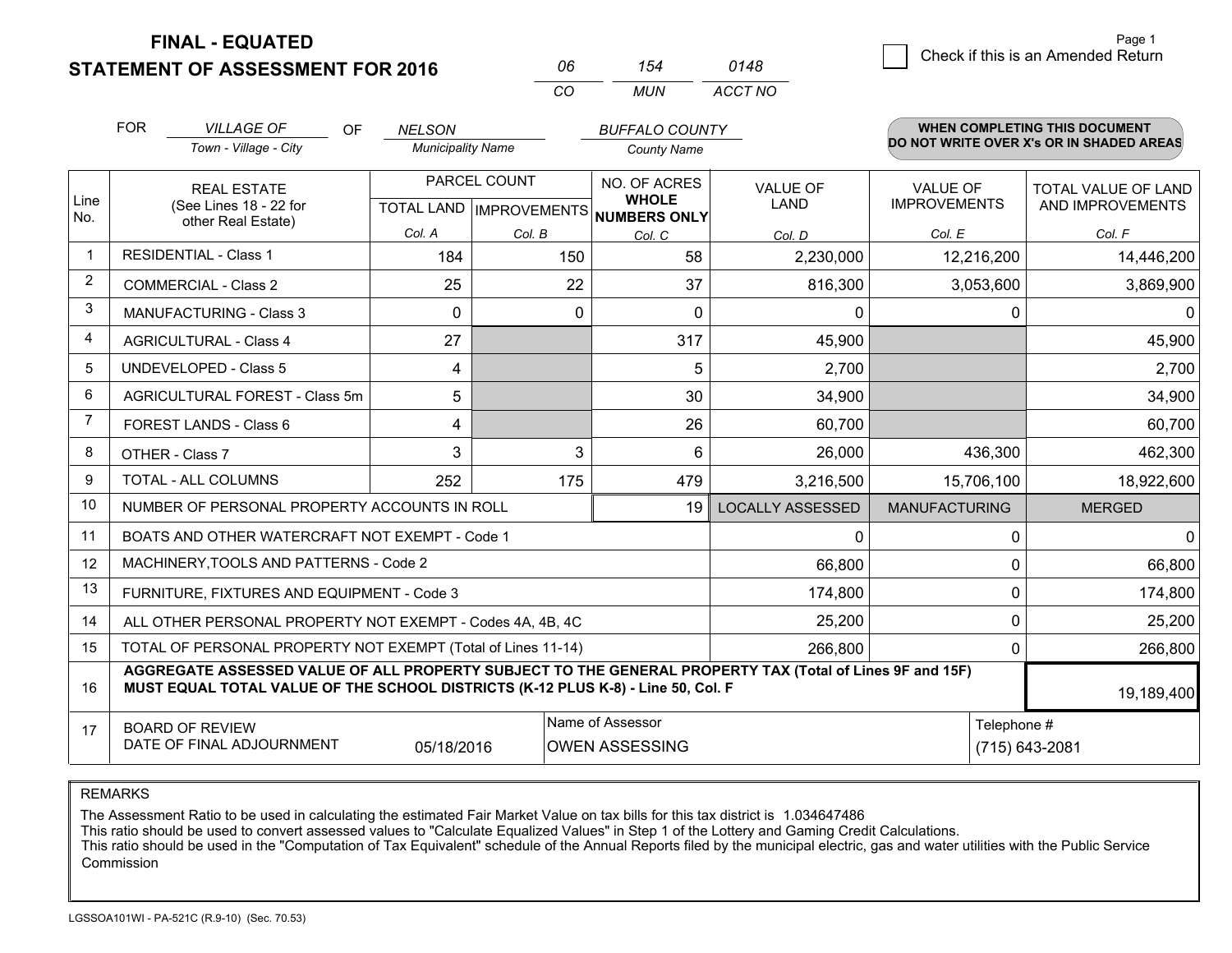*YEAR CO MUN ACCT NO* <sup>2016</sup> <sup>06</sup> <sup>154</sup> <sup>0148</sup>

Do not confuse FOREST LANDS (Line 7) with FOREST CROPS (in this section) - They are **NOT** the same

|    |                                                                                |                                             |  | Private Forest Crop - Reg Class @ 10¢ per acre                   |                                      | Private Forest Crop - Reg Class @ \$2.52 per acre             |                                                                    |                                                                              |                    |  |
|----|--------------------------------------------------------------------------------|---------------------------------------------|--|------------------------------------------------------------------|--------------------------------------|---------------------------------------------------------------|--------------------------------------------------------------------|------------------------------------------------------------------------------|--------------------|--|
| 18 | (a) PARCELS                                                                    | (b) ACRES                                   |  | (c) ASSESSED VALUE                                               |                                      | (d) PARCELS                                                   | (e) ACRES                                                          |                                                                              | (f) ASSESSED VALUE |  |
|    |                                                                                |                                             |  | Private Forest Crop - Special Class @ 20¢ per acre               |                                      |                                                               |                                                                    | Entered Before 2005 Managed Forest - Ferrous Mining CLOSED @ \$8.27 per acre |                    |  |
| 19 | (a) PARCELS                                                                    | (b) ACRES                                   |  | (c) ASSESSED VALUE                                               |                                      | (d) PARCELS                                                   | (e) ACRES                                                          |                                                                              | (f) ASSESSED VALUE |  |
|    |                                                                                | Entered Before 2005 Managed Forest - OPEN @ |  |                                                                  |                                      |                                                               | Entered Before 2005 Managed Forest - CLOSED @ \$1.87 per acre      |                                                                              |                    |  |
| 20 | (a) PARCELS                                                                    | (b) ACRES                                   |  |                                                                  | \$.79 per acre<br>(c) ASSESSED VALUE |                                                               | (e) ACRES                                                          |                                                                              | (f) ASSESSED VALUE |  |
|    | Entered After 2004 Managed Forest - OPEN @<br>\$2.14 per acre                  |                                             |  |                                                                  |                                      | Entered After 2004 Managed Forest - CLOSED @ \$10.68 per acre |                                                                    |                                                                              |                    |  |
| 21 | (a) PARCELS                                                                    | (b) ACRES                                   |  | (c) ASSESSED VALUE                                               |                                      | (d) PARCELS<br>(e) ACRES                                      |                                                                    |                                                                              | (f) ASSESSED VALUE |  |
|    |                                                                                |                                             |  |                                                                  |                                      | 5                                                             | 109.5                                                              |                                                                              | 209,400            |  |
| 22 | (a) County Forest Cropland Acres                                               |                                             |  | (b) Federal Acres                                                |                                      | (d) County (NOT FOREST CROP) Acres<br>(c) State Acres         |                                                                    |                                                                              | (e) Other Acres    |  |
|    |                                                                                |                                             |  |                                                                  |                                      | 257.82                                                        |                                                                    | 49.28                                                                        |                    |  |
|    |                                                                                |                                             |  | Assessed Value of Omitted Property From Prior Years (Sec. 70.44) |                                      |                                                               | Assessed Value of Sec. 70.43 Corrections of Errors by Assessors    |                                                                              |                    |  |
| 23 | (a) REAL ESTATE                                                                |                                             |  | (b) PERSONAL                                                     |                                      | (c1) REAL ESTATE                                              |                                                                    | (c2) PERSONAL                                                                |                    |  |
|    | Manufacturing Equated Value of Omitted Property From Prior Years (Sec. 70.995) |                                             |  |                                                                  |                                      |                                                               | Mfg. Equated Value of Sec.70.43 Corrections of Errors by Assessors |                                                                              |                    |  |
|    |                                                                                | (d) REAL ESTATE                             |  | (e) PERSONAL                                                     |                                      |                                                               | (f1) REAL ESTATE                                                   |                                                                              | (f2) PERSONAL      |  |
|    |                                                                                |                                             |  |                                                                  |                                      |                                                               |                                                                    |                                                                              |                    |  |

# **SPECIAL DISTRICTS**

| Line<br>No. | Enter 6-digit<br>Special District<br>Code (Col. A) | <b>Account</b><br><b>Number</b> | <b>Special District Name</b> | <b>Locally Assessed Value</b><br>of Real Estate and | Mfg Value of Real Estate<br>and Personal Property | <b>Merged Value of</b><br><b>Real Estate and</b><br>Personal Property (Col. F) |
|-------------|----------------------------------------------------|---------------------------------|------------------------------|-----------------------------------------------------|---------------------------------------------------|--------------------------------------------------------------------------------|
|             |                                                    | (Col. B)                        | (Col. C)                     | Personal Property (Col. D)                          | (Col. E)                                          |                                                                                |
| 24          |                                                    |                                 |                              |                                                     |                                                   |                                                                                |
| 25          |                                                    |                                 |                              |                                                     |                                                   |                                                                                |
| 26          |                                                    |                                 |                              |                                                     |                                                   |                                                                                |
| 27          |                                                    |                                 |                              |                                                     |                                                   |                                                                                |
| 28          |                                                    |                                 |                              |                                                     |                                                   |                                                                                |
| 29          |                                                    |                                 |                              |                                                     |                                                   |                                                                                |
| 30          |                                                    |                                 |                              |                                                     |                                                   |                                                                                |
| 31          |                                                    |                                 |                              |                                                     |                                                   |                                                                                |
| 32          |                                                    |                                 |                              |                                                     |                                                   |                                                                                |
| 33          |                                                    |                                 |                              |                                                     |                                                   |                                                                                |
| 34          |                                                    |                                 |                              |                                                     |                                                   |                                                                                |
| 35          |                                                    |                                 |                              |                                                     |                                                   |                                                                                |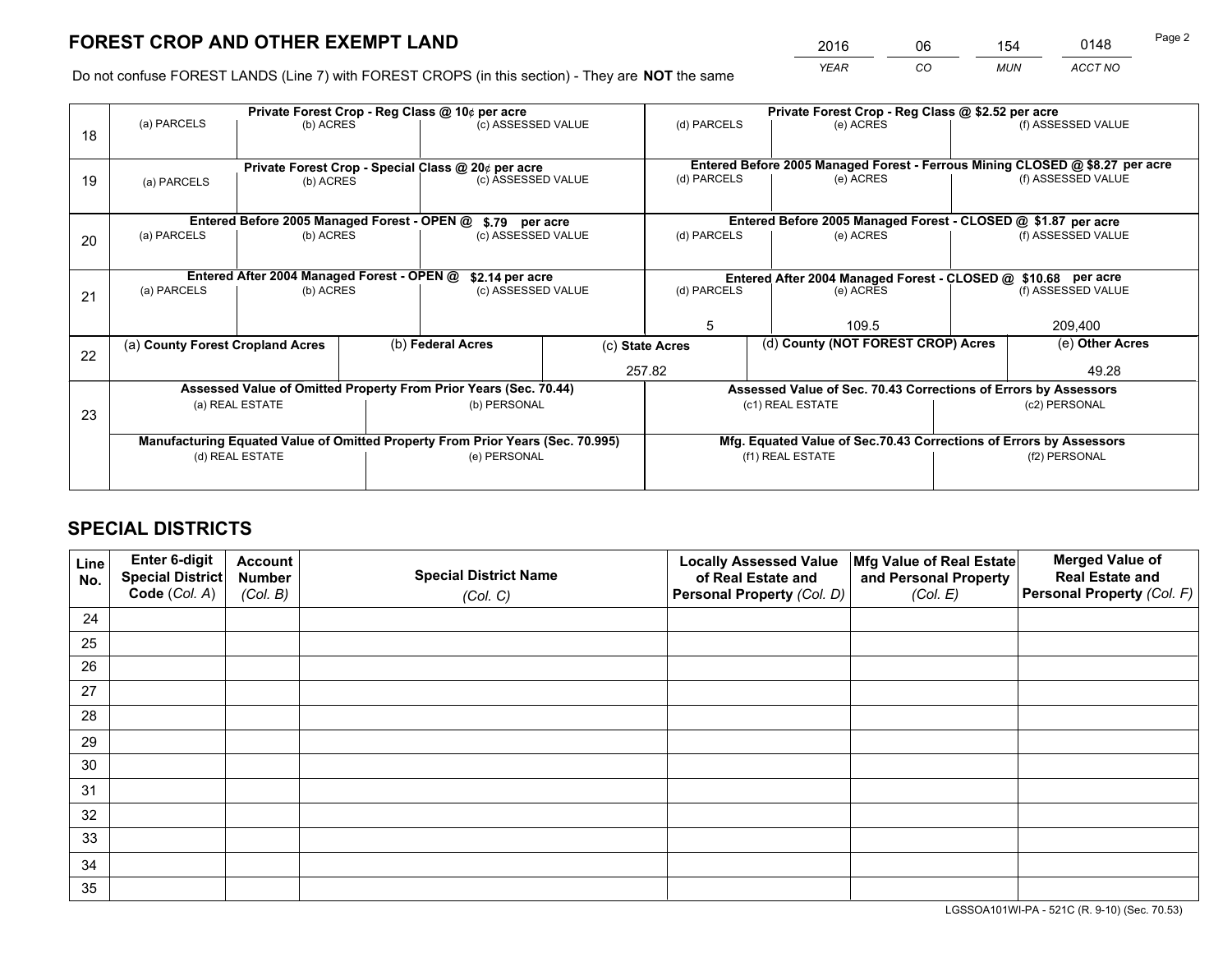|             |                                                          |                                             |                                                         | <b>YEAR</b>                                                                       | CO<br><b>MUN</b>                                              | ACCT NO                                                                        |
|-------------|----------------------------------------------------------|---------------------------------------------|---------------------------------------------------------|-----------------------------------------------------------------------------------|---------------------------------------------------------------|--------------------------------------------------------------------------------|
| Line<br>No. | Enter 6-digit<br><b>School District</b><br>Code (Col. A) | <b>Account</b><br><b>Number</b><br>(Col. B) | <b>School District Name</b><br>(Col. C)                 | <b>Locally Assessed Value</b><br>of Real Estate and<br>Personal Property (Col. D) | Mfg Value of Real Estate<br>and Personal Property<br>(Col. E) | <b>Merged Value of</b><br><b>Real Estate and</b><br>Personal Property (Col. F) |
|             | A. SCHOOL DISTRICTS (K-8 and K-12)                       |                                             |                                                         |                                                                                   |                                                               |                                                                                |
| 36          | 060084                                                   | 0041                                        | <b>SCH D OF ALMA</b>                                    | 11,918,100                                                                        |                                                               | 11,918,100                                                                     |
| 37          | 461499                                                   | 0278                                        | SCH D OF DURAND                                         | 7,271,300                                                                         |                                                               | 7,271,300                                                                      |
| 38          |                                                          |                                             |                                                         |                                                                                   |                                                               |                                                                                |
| 39          |                                                          |                                             |                                                         |                                                                                   |                                                               |                                                                                |
| 40          |                                                          |                                             |                                                         |                                                                                   |                                                               |                                                                                |
| 41          |                                                          |                                             |                                                         |                                                                                   |                                                               |                                                                                |
| 42          |                                                          |                                             |                                                         |                                                                                   |                                                               |                                                                                |
| 43          |                                                          |                                             |                                                         |                                                                                   |                                                               |                                                                                |
| 44          |                                                          |                                             |                                                         |                                                                                   |                                                               |                                                                                |
| 45          |                                                          |                                             |                                                         |                                                                                   |                                                               |                                                                                |
| 46          |                                                          |                                             |                                                         |                                                                                   |                                                               |                                                                                |
| 47          |                                                          |                                             |                                                         |                                                                                   |                                                               |                                                                                |
| 48          |                                                          |                                             |                                                         |                                                                                   |                                                               |                                                                                |
| 49          |                                                          |                                             | TOTAL ASSESSED VALUE OF SCHOOL DISTRICTS (K-8 and K-12) |                                                                                   |                                                               |                                                                                |
| 50          | B <sub>1</sub><br><b>UNION HIGH SCHOOL DISTRICTS</b>     |                                             |                                                         | 19,189,400                                                                        |                                                               | 19,189,400                                                                     |
| 51          |                                                          |                                             |                                                         |                                                                                   |                                                               |                                                                                |
| 52          |                                                          |                                             |                                                         |                                                                                   |                                                               |                                                                                |
| 53          |                                                          |                                             |                                                         |                                                                                   |                                                               |                                                                                |
| 54          |                                                          |                                             |                                                         |                                                                                   |                                                               |                                                                                |
| 55          |                                                          |                                             | TOTAL ASSESSED VALUE OF UNION HIGH SCHOOLS              |                                                                                   |                                                               |                                                                                |
|             | C. TECHNICAL COLLEGE DISTRICTS                           |                                             |                                                         |                                                                                   |                                                               |                                                                                |
| 56          | 000100                                                   | 0001                                        | CHIPPEWA VALLEY TECHNICAL COLLEGE EAUC                  | 19,189,400                                                                        |                                                               | 19,189,400                                                                     |
| 57          |                                                          |                                             |                                                         |                                                                                   |                                                               |                                                                                |
| 58          |                                                          |                                             |                                                         |                                                                                   |                                                               |                                                                                |
| 59          |                                                          |                                             | TOTAL ASSESSED VALUE OF TECHNICAL COLLEGES              | 19,189,400                                                                        |                                                               | 19,189,400                                                                     |

06

154

 *I hereby certify, to the best of my knowledge and belief, this form is complete and correct.*

**SCHOOL DISTRICTS**

| Print name of preparer | Title                    |                | Date (MM/DD/CCYY) |
|------------------------|--------------------------|----------------|-------------------|
|                        |                          |                |                   |
| Signature of preparer  | Contact Telephone Number | E-mail address |                   |
|                        | $\overline{\phantom{0}}$ |                |                   |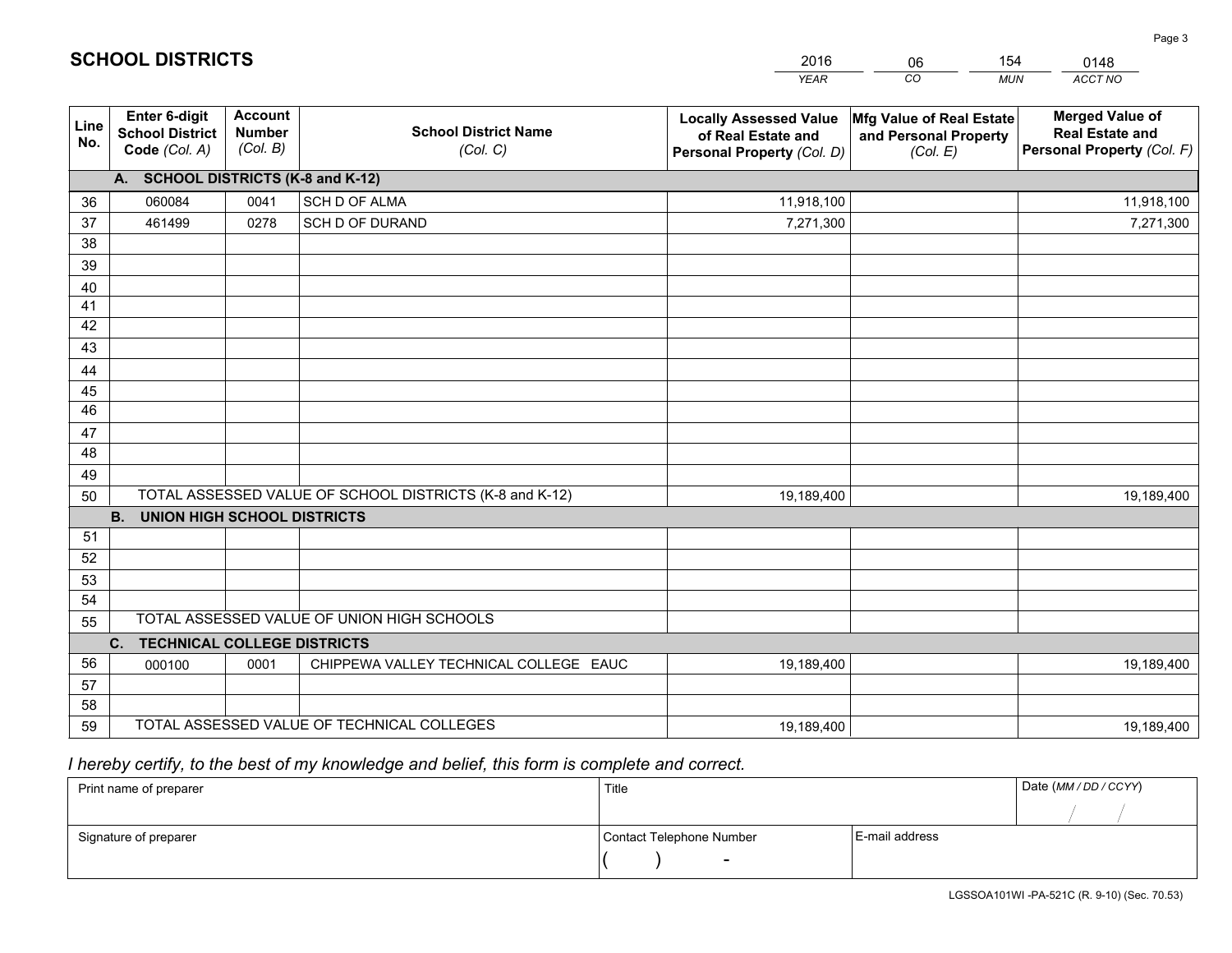#### **HIGHLIGHTS**

- 1. Complete the Statement of Assessment after the Board of Review. Reflect any changes made there.
- 2. Use black ink to complete.
- 3. Line 16 must equal Line 50, Col D.
- 4. Line 55 must equal the total of K-8 schools listed on lines 36-49. Do not include K-12 schools in this comparision.
- 5. Line 59, Col. D must equal Line 16.
- 6. Special District, School District and Technical College District values must include both real estate and personal property. Examples of Special districts are: town sanitary districts, public inland lake protection and rehabilitation districts, and metropolitan sewerage districts.
- 7. DO NOT INCLUDE Manufacturing property values.DOR will print these values on the final SOA.

CINDY HANSON VILLAGE OF NELSON N524 E BUFFALO CT NELSON, WI 54756

CINDY HANSON<br>VILLAGE OF NELSON N524 E BUFFALO CT **NELSON, WI 54756** 

 8. Accuracy of this form is very important. The values reported directly affect the equalized value DOR calculates for school and special districts.

#### **Page 1:**

 If not prefilled, enter the tax year,county and municipal code,municipal type, municipal name and county name on the top of form.

Check the Amended box, if filing an amended / corrected SOA.

 Report the parcel count, acres and assessed value of taxable general property, total parcel count, (real and personal), total acres, and values from final figures set by the Board of Review.

- A. Real Estate land and improvements (buildings, etc.) is reported on lines 1 8, total line 9.
- B. Personal Property is reported on lines 11 14, Column D, total line 15.
- C. To complete this report, use the computer produced summary of the assessment roll that shows these amounts.
- D. Use whole numbers only.
- E. Add each line across and each column down to verify entries.

#### **Page 2:**

- A. Report Special Items (not subject to general property tax).
- 1. Private Forest Croplands and Managed Forest Lands are reported on lines 18,19, 20 and 21. Be sure to report assessed values **NOT** taxes.
- 2. You should have copies of the orders of entry, orders of withdrawal, etc., to update your assessment roll.
	- 3. Show hundredths of acres (e.g. 39.75).
- 4. Tax exempt lands are reported on line 22.
- 5. Omitted property and sec. 70.43, Wis. Stats., corrections of errors by assessor are reported on line 23. Report real estate and personal property separately. These should be for **prior years**, not something found on the current assessment roll after the board of review.
- B. Special District (Lines 24-35) Include the value of both real and personal property.

 The Department of Revenue (DOR) preprints much of the information regarding names and codes for schools, special districts,etc. If a district is not listed, enter the name and value only, DOR will enter the proper code.

### **Page 3 School Districts:**

Include the value of both real and personal property.

Report School District (regular, elementary, union high school, and technical college).

- 1. Regular (K-12) and Elementary (K-8) school values are reported on lines 36-49, total on line 50.
- 2. Union High School (UHS) (use only if elementary schools are listed on lines 36-49) are reported on lines 51-54. UHS total value (line 55) must equal to the total **elementary school** values reported on lines 36-49. Do notinclude K-12 schools in this comparison.
- 3. Technical College values are reported on lines 56-58, total on line 59.
- 4. Use the computer summary that shows these amounts to complete this report.

#### **This form is due the second Monday in June. File this report only after your Board of Review is complete.**

 *If you have questions: Return forms to:*

Fax number: (608) 264-6887 PO Box 8971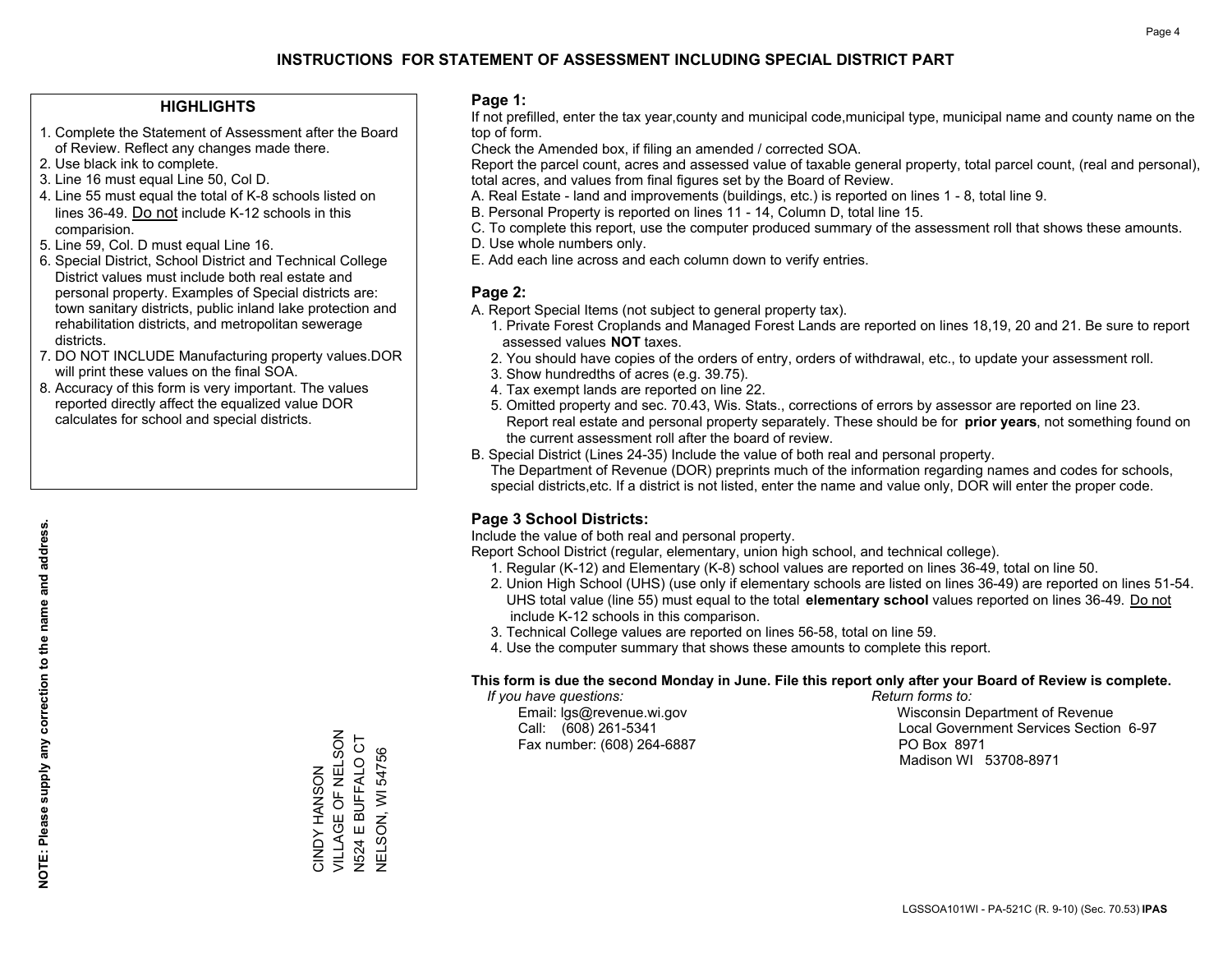**FINAL - EQUATED**

**STATEMENT OF ASSESSMENT FOR 2016** 

| 06  | 201 | 0149    |
|-----|-----|---------|
| CO. | MUN | ACCT NO |

|                         | <b>FOR</b>                                                                                                                                                                                   | CITY OF<br><b>OF</b><br>Town - Village - City             | <b>ALMA</b><br><b>Municipality Name</b> |              | <b>BUFFALO COUNTY</b><br><b>County Name</b>                         |                                |                                        | <b>WHEN COMPLETING THIS DOCUMENT</b><br>DO NOT WRITE OVER X's OR IN SHADED AREAS |
|-------------------------|----------------------------------------------------------------------------------------------------------------------------------------------------------------------------------------------|-----------------------------------------------------------|-----------------------------------------|--------------|---------------------------------------------------------------------|--------------------------------|----------------------------------------|----------------------------------------------------------------------------------|
| Line                    |                                                                                                                                                                                              | <b>REAL ESTATE</b><br>(See Lines 18 - 22 for              |                                         | PARCEL COUNT | NO. OF ACRES<br><b>WHOLE</b><br>TOTAL LAND MPROVEMENTS NUMBERS ONLY | <b>VALUE OF</b><br><b>LAND</b> | <b>VALUE OF</b><br><b>IMPROVEMENTS</b> | TOTAL VALUE OF LAND<br>AND IMPROVEMENTS                                          |
| No.                     | other Real Estate)                                                                                                                                                                           |                                                           | Col. A                                  | Col. B       | Col. C                                                              | Col. D                         | Col. E                                 | Col. F                                                                           |
| -1                      |                                                                                                                                                                                              | <b>RESIDENTIAL - Class 1</b>                              | 459                                     | 355          | 184                                                                 | 6,098,300                      | 30,298,200                             | 36,396,500                                                                       |
| $\overline{2}$          |                                                                                                                                                                                              | <b>COMMERCIAL - Class 2</b>                               | 87                                      | 76           | 48                                                                  | 989,800                        | 10,353,700                             | 11,343,500                                                                       |
| 3                       |                                                                                                                                                                                              | <b>MANUFACTURING - Class 3</b>                            | $\Omega$                                | $\Omega$     | $\mathbf{0}$                                                        | 0                              | $\Omega$                               | $\Omega$                                                                         |
| $\overline{\mathbf{4}}$ |                                                                                                                                                                                              | <b>AGRICULTURAL - Class 4</b>                             | 66                                      |              | 571                                                                 | 78,200                         |                                        | 78,200                                                                           |
| 5                       |                                                                                                                                                                                              | <b>UNDEVELOPED - Class 5</b>                              | 57                                      |              | 51                                                                  | 60,400                         |                                        | 60,400                                                                           |
| 6                       | AGRICULTURAL FOREST - Class 5m                                                                                                                                                               |                                                           | 23                                      |              | 320                                                                 | 601,100                        |                                        | 601,100                                                                          |
| 7                       | FOREST LANDS - Class 6                                                                                                                                                                       |                                                           | 51                                      |              | 520                                                                 | 1,969,600                      |                                        | 1,969,600                                                                        |
| 8                       |                                                                                                                                                                                              | OTHER - Class 7                                           | 8                                       | 7            | 13                                                                  | 105,700                        | 799,500                                | 905,200                                                                          |
| 9                       |                                                                                                                                                                                              | TOTAL - ALL COLUMNS                                       | 751                                     | 438          | 1,707                                                               | 9,903,100                      | 41,451,400                             | 51,354,500                                                                       |
| 10                      |                                                                                                                                                                                              | NUMBER OF PERSONAL PROPERTY ACCOUNTS IN ROLL              |                                         |              | 86                                                                  | <b>LOCALLY ASSESSED</b>        | <b>MANUFACTURING</b>                   | <b>MERGED</b>                                                                    |
| 11                      |                                                                                                                                                                                              | BOATS AND OTHER WATERCRAFT NOT EXEMPT - Code 1            |                                         |              |                                                                     | 194,700                        | 0                                      | 194,700                                                                          |
| 12                      |                                                                                                                                                                                              | MACHINERY, TOOLS AND PATTERNS - Code 2                    |                                         |              |                                                                     | 279,900                        | 0                                      | 279,900                                                                          |
| 13                      |                                                                                                                                                                                              | FURNITURE, FIXTURES AND EQUIPMENT - Code 3                |                                         |              |                                                                     | 666,400                        | 0                                      | 666,400                                                                          |
| 14                      |                                                                                                                                                                                              | ALL OTHER PERSONAL PROPERTY NOT EXEMPT - Codes 4A, 4B, 4C |                                         |              |                                                                     | 239,100                        | 0                                      | 239,100                                                                          |
| 15                      | TOTAL OF PERSONAL PROPERTY NOT EXEMPT (Total of Lines 11-14)<br>1,380,100                                                                                                                    |                                                           |                                         |              |                                                                     |                                | 0                                      | 1,380,100                                                                        |
| 16                      | AGGREGATE ASSESSED VALUE OF ALL PROPERTY SUBJECT TO THE GENERAL PROPERTY TAX (Total of Lines 9F and 15F)<br>MUST EQUAL TOTAL VALUE OF THE SCHOOL DISTRICTS (K-12 PLUS K-8) - Line 50, Col. F |                                                           |                                         |              |                                                                     |                                | 52,734,600                             |                                                                                  |
| 17                      |                                                                                                                                                                                              | <b>BOARD OF REVIEW</b>                                    |                                         |              | Name of Assessor                                                    |                                | Telephone #                            |                                                                                  |
|                         | DATE OF FINAL ADJOURNMENT<br>11/18/2016<br><b>ERIC KLEVEN</b>                                                                                                                                |                                                           |                                         |              |                                                                     |                                |                                        | (715) 598-4599                                                                   |

REMARKS

The Assessment Ratio to be used in calculating the estimated Fair Market Value on tax bills for this tax district is 1.004223732

This ratio should be used to convert assessed values to "Calculate Equalized Values" in Step 1 of the Lottery and Gaming Credit Calculations.<br>This ratio should be used in the "Computation of Tax Equivalent" schedule of the Commission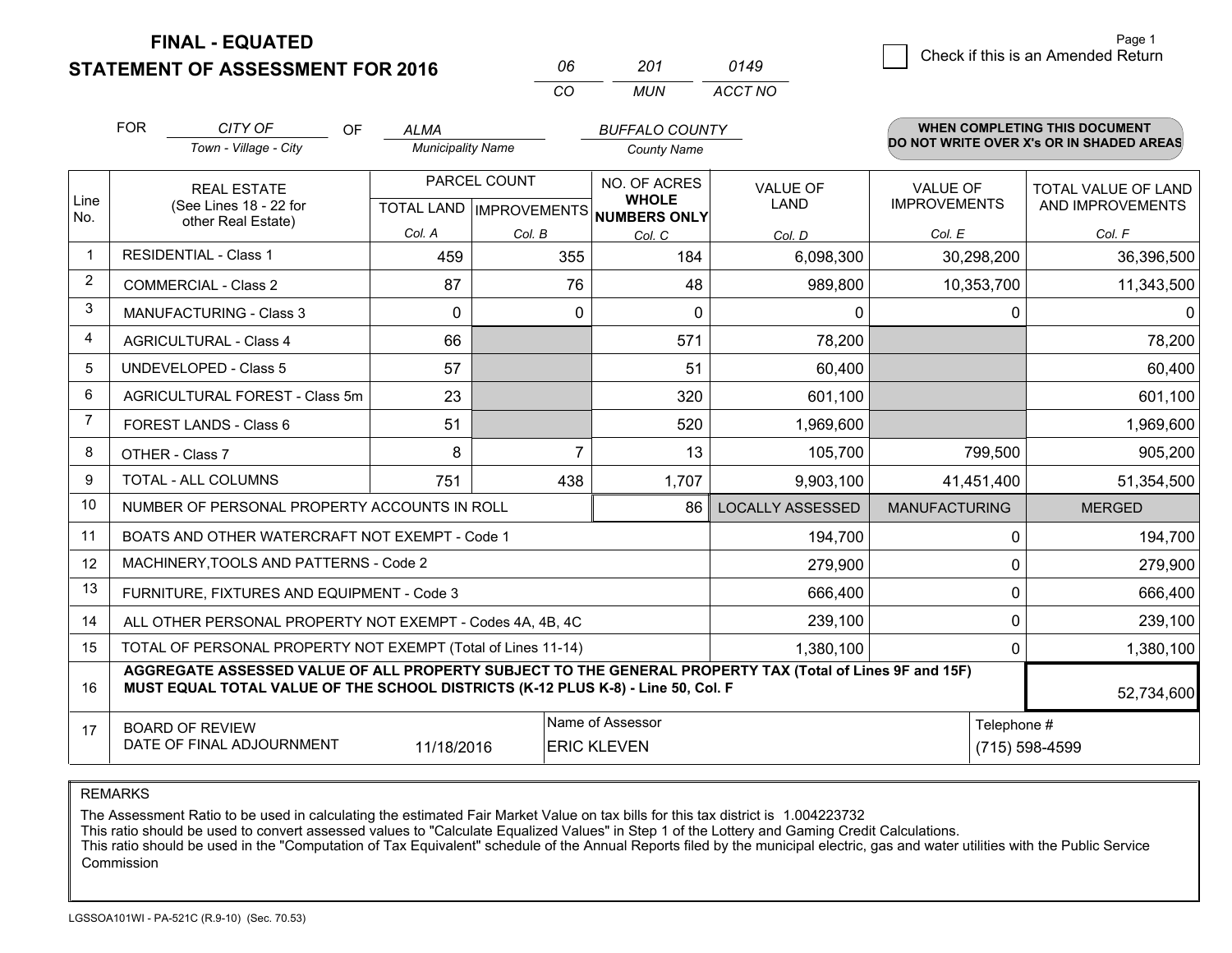*YEAR CO MUN ACCT NO* <sup>2016</sup> <sup>06</sup> <sup>201</sup> <sup>0149</sup>

Do not confuse FOREST LANDS (Line 7) with FOREST CROPS (in this section) - They are **NOT** the same

|    |                                                                                |                                             |  | Private Forest Crop - Reg Class @ 10¢ per acre                   | Private Forest Crop - Reg Class @ \$2.52 per acre                                |                                                       |                                                                              |               |                    |  |
|----|--------------------------------------------------------------------------------|---------------------------------------------|--|------------------------------------------------------------------|----------------------------------------------------------------------------------|-------------------------------------------------------|------------------------------------------------------------------------------|---------------|--------------------|--|
| 18 | (a) PARCELS                                                                    | (b) ACRES                                   |  | (c) ASSESSED VALUE                                               |                                                                                  | (d) PARCELS                                           | (e) ACRES                                                                    |               | (f) ASSESSED VALUE |  |
|    |                                                                                |                                             |  |                                                                  |                                                                                  |                                                       |                                                                              |               |                    |  |
|    |                                                                                |                                             |  | Private Forest Crop - Special Class @ 20¢ per acre               |                                                                                  |                                                       | Entered Before 2005 Managed Forest - Ferrous Mining CLOSED @ \$8.27 per acre |               |                    |  |
| 19 | (a) PARCELS                                                                    | (b) ACRES                                   |  | (c) ASSESSED VALUE                                               |                                                                                  | (d) PARCELS                                           | (e) ACRES                                                                    |               | (f) ASSESSED VALUE |  |
|    |                                                                                |                                             |  |                                                                  |                                                                                  |                                                       |                                                                              |               |                    |  |
|    |                                                                                | Entered Before 2005 Managed Forest - OPEN @ |  | \$.79 per acre                                                   |                                                                                  |                                                       | Entered Before 2005 Managed Forest - CLOSED @ \$1.87 per acre                |               |                    |  |
| 20 | (a) PARCELS                                                                    | (b) ACRES                                   |  | (c) ASSESSED VALUE                                               |                                                                                  | (d) PARCELS                                           | (e) ACRES                                                                    |               | (f) ASSESSED VALUE |  |
|    |                                                                                |                                             |  |                                                                  |                                                                                  |                                                       |                                                                              |               |                    |  |
|    | Entered After 2004 Managed Forest - OPEN @                                     |                                             |  |                                                                  | \$2.14 per acre<br>Entered After 2004 Managed Forest - CLOSED @ \$10.68 per acre |                                                       |                                                                              |               |                    |  |
| 21 | (a) PARCELS                                                                    | (b) ACRES                                   |  | (c) ASSESSED VALUE                                               |                                                                                  | (d) PARCELS<br>(e) ACRES                              |                                                                              |               | (f) ASSESSED VALUE |  |
|    |                                                                                |                                             |  |                                                                  |                                                                                  |                                                       |                                                                              |               |                    |  |
|    |                                                                                | .33                                         |  | 600                                                              |                                                                                  | 16<br>381                                             |                                                                              | 1,097,000     |                    |  |
|    | (a) County Forest Cropland Acres                                               |                                             |  | (b) Federal Acres                                                |                                                                                  | (d) County (NOT FOREST CROP) Acres<br>(c) State Acres |                                                                              |               | (e) Other Acres    |  |
| 22 |                                                                                |                                             |  | 1,133.21                                                         |                                                                                  | 21.88<br>9.04                                         |                                                                              |               | 703.9              |  |
|    |                                                                                |                                             |  | Assessed Value of Omitted Property From Prior Years (Sec. 70.44) |                                                                                  |                                                       | Assessed Value of Sec. 70.43 Corrections of Errors by Assessors              |               |                    |  |
|    |                                                                                | (a) REAL ESTATE                             |  | (b) PERSONAL                                                     |                                                                                  |                                                       | (c1) REAL ESTATE                                                             | (c2) PERSONAL |                    |  |
| 23 |                                                                                |                                             |  |                                                                  |                                                                                  |                                                       |                                                                              |               |                    |  |
|    | Manufacturing Equated Value of Omitted Property From Prior Years (Sec. 70.995) |                                             |  |                                                                  |                                                                                  |                                                       | Mfg. Equated Value of Sec.70.43 Corrections of Errors by Assessors           |               |                    |  |
|    | (d) REAL ESTATE                                                                |                                             |  | (e) PERSONAL                                                     |                                                                                  | (f1) REAL ESTATE                                      |                                                                              | (f2) PERSONAL |                    |  |
|    |                                                                                |                                             |  |                                                                  |                                                                                  |                                                       |                                                                              |               |                    |  |
|    |                                                                                |                                             |  |                                                                  |                                                                                  |                                                       |                                                                              |               |                    |  |

# **SPECIAL DISTRICTS**

| Line<br>No. | Enter 6-digit<br>Special District<br>Code (Col. A) | <b>Account</b><br><b>Number</b> | <b>Special District Name</b> | <b>Locally Assessed Value</b><br>of Real Estate and | Mfg Value of Real Estate<br>and Personal Property | <b>Merged Value of</b><br><b>Real Estate and</b><br>Personal Property (Col. F) |
|-------------|----------------------------------------------------|---------------------------------|------------------------------|-----------------------------------------------------|---------------------------------------------------|--------------------------------------------------------------------------------|
|             |                                                    | (Col. B)                        | (Col. C)                     | Personal Property (Col. D)                          | (Col. E)                                          |                                                                                |
| 24          |                                                    |                                 |                              |                                                     |                                                   |                                                                                |
| 25          |                                                    |                                 |                              |                                                     |                                                   |                                                                                |
| 26          |                                                    |                                 |                              |                                                     |                                                   |                                                                                |
| 27          |                                                    |                                 |                              |                                                     |                                                   |                                                                                |
| 28          |                                                    |                                 |                              |                                                     |                                                   |                                                                                |
| 29          |                                                    |                                 |                              |                                                     |                                                   |                                                                                |
| 30          |                                                    |                                 |                              |                                                     |                                                   |                                                                                |
| 31          |                                                    |                                 |                              |                                                     |                                                   |                                                                                |
| 32          |                                                    |                                 |                              |                                                     |                                                   |                                                                                |
| 33          |                                                    |                                 |                              |                                                     |                                                   |                                                                                |
| 34          |                                                    |                                 |                              |                                                     |                                                   |                                                                                |
| 35          |                                                    |                                 |                              |                                                     |                                                   |                                                                                |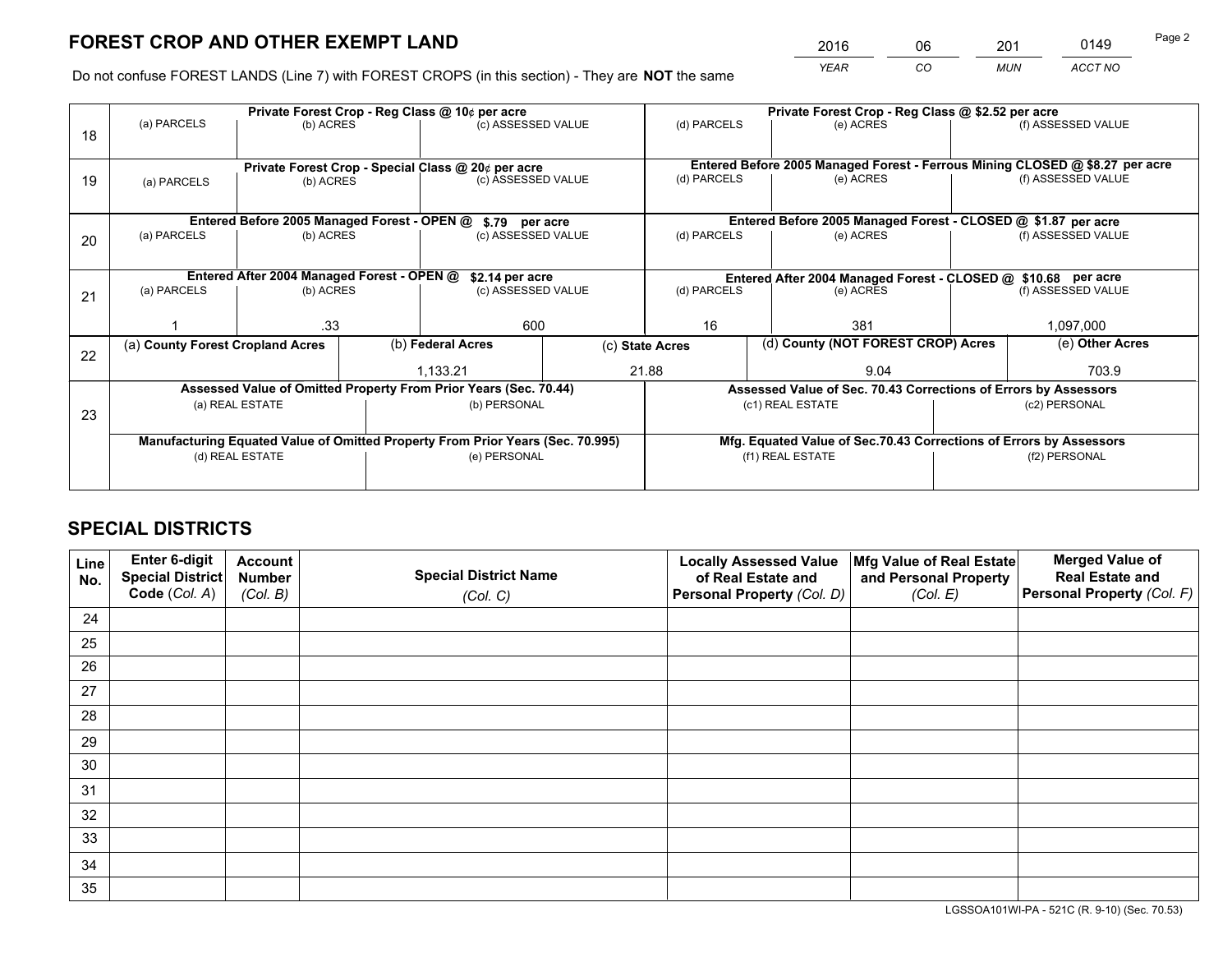|             |                                                                 |                                             |                                                         | <b>YEAR</b>                                                                       | CO<br><b>MUN</b>                                              | ACCT NO                                                                        |
|-------------|-----------------------------------------------------------------|---------------------------------------------|---------------------------------------------------------|-----------------------------------------------------------------------------------|---------------------------------------------------------------|--------------------------------------------------------------------------------|
| Line<br>No. | <b>Enter 6-digit</b><br><b>School District</b><br>Code (Col. A) | <b>Account</b><br><b>Number</b><br>(Col. B) | <b>School District Name</b><br>(Col. C)                 | <b>Locally Assessed Value</b><br>of Real Estate and<br>Personal Property (Col. D) | Mfg Value of Real Estate<br>and Personal Property<br>(Col. E) | <b>Merged Value of</b><br><b>Real Estate and</b><br>Personal Property (Col. F) |
|             | A. SCHOOL DISTRICTS (K-8 and K-12)                              |                                             |                                                         |                                                                                   |                                                               |                                                                                |
| 36          | 060084                                                          | 0041                                        | <b>SCH D OF ALMA</b>                                    | 52,655,400                                                                        |                                                               | 52,655,400                                                                     |
| 37          | 061155                                                          | 0042                                        | SCH D OF COCHRANE-FOUNTAIN CITY                         | 79,200                                                                            |                                                               | 79,200                                                                         |
| 38          |                                                                 |                                             |                                                         |                                                                                   |                                                               |                                                                                |
| 39          |                                                                 |                                             |                                                         |                                                                                   |                                                               |                                                                                |
| 40          |                                                                 |                                             |                                                         |                                                                                   |                                                               |                                                                                |
| 41          |                                                                 |                                             |                                                         |                                                                                   |                                                               |                                                                                |
| 42          |                                                                 |                                             |                                                         |                                                                                   |                                                               |                                                                                |
| 43          |                                                                 |                                             |                                                         |                                                                                   |                                                               |                                                                                |
| 44          |                                                                 |                                             |                                                         |                                                                                   |                                                               |                                                                                |
| 45          |                                                                 |                                             |                                                         |                                                                                   |                                                               |                                                                                |
| 46          |                                                                 |                                             |                                                         |                                                                                   |                                                               |                                                                                |
| 47          |                                                                 |                                             |                                                         |                                                                                   |                                                               |                                                                                |
| 48          |                                                                 |                                             |                                                         |                                                                                   |                                                               |                                                                                |
| 49          |                                                                 |                                             |                                                         |                                                                                   |                                                               |                                                                                |
| 50          |                                                                 |                                             | TOTAL ASSESSED VALUE OF SCHOOL DISTRICTS (K-8 and K-12) | 52,734,600                                                                        |                                                               | 52,734,600                                                                     |
|             | <b>B.</b><br><b>UNION HIGH SCHOOL DISTRICTS</b>                 |                                             |                                                         |                                                                                   |                                                               |                                                                                |
| 51          |                                                                 |                                             |                                                         |                                                                                   |                                                               |                                                                                |
| 52          |                                                                 |                                             |                                                         |                                                                                   |                                                               |                                                                                |
| 53          |                                                                 |                                             |                                                         |                                                                                   |                                                               |                                                                                |
| 54          |                                                                 |                                             |                                                         |                                                                                   |                                                               |                                                                                |
| 55          |                                                                 |                                             | TOTAL ASSESSED VALUE OF UNION HIGH SCHOOLS              |                                                                                   |                                                               |                                                                                |
|             | <b>TECHNICAL COLLEGE DISTRICTS</b><br>C.                        |                                             |                                                         |                                                                                   |                                                               |                                                                                |
| 56          | 000100                                                          | 0001                                        | CHIPPEWA VALLEY TECHNICAL COLLEGE EAUC                  | 52,655,400                                                                        |                                                               | 52,655,400                                                                     |
| 57          | 000200                                                          | 0002                                        | WESTERN TECHNICAL COLLEGE LACR                          | 79,200                                                                            |                                                               | 79,200                                                                         |
| 58          |                                                                 |                                             |                                                         |                                                                                   |                                                               |                                                                                |
| 59          |                                                                 |                                             | TOTAL ASSESSED VALUE OF TECHNICAL COLLEGES              | 52,734,600                                                                        |                                                               | 52,734,600                                                                     |

06

201

# *I hereby certify, to the best of my knowledge and belief, this form is complete and correct.*

**SCHOOL DISTRICTS**

| Print name of preparer | Title                    |                | Date (MM / DD / CCYY) |
|------------------------|--------------------------|----------------|-----------------------|
|                        |                          |                |                       |
| Signature of preparer  | Contact Telephone Number | E-mail address |                       |
|                        | $\overline{\phantom{0}}$ |                |                       |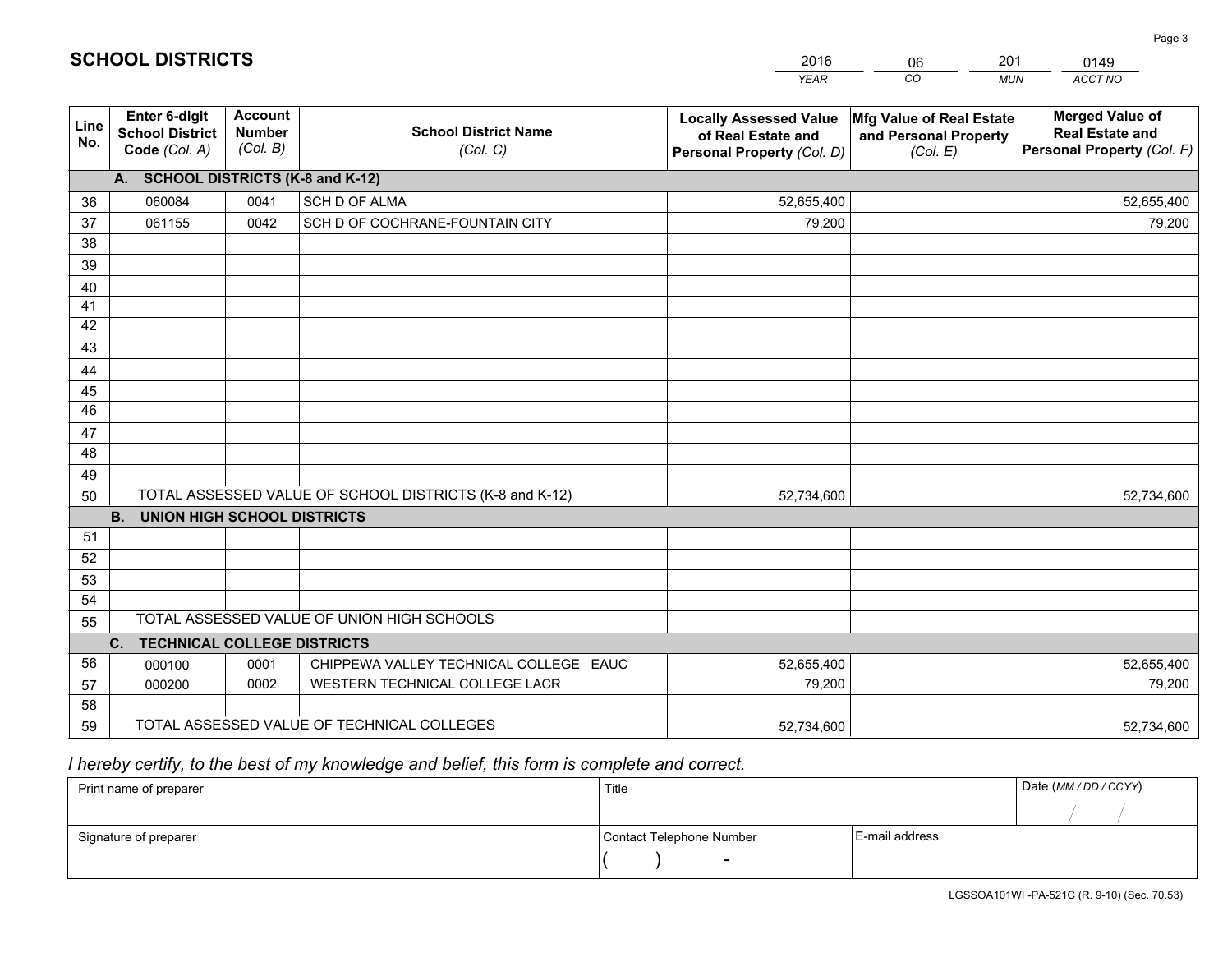#### **HIGHLIGHTS**

- 1. Complete the Statement of Assessment after the Board of Review. Reflect any changes made there.
- 2. Use black ink to complete.
- 3. Line 16 must equal Line 50, Col D.
- 4. Line 55 must equal the total of K-8 schools listed on lines 36-49. Do not include K-12 schools in this comparision.
- 5. Line 59, Col. D must equal Line 16.
- 6. Special District, School District and Technical College District values must include both real estate and personal property. Examples of Special districts are: town sanitary districts, public inland lake protection and rehabilitation districts, and metropolitan sewerage districts.
- 7. DO NOT INCLUDE Manufacturing property values.DOR will print these values on the final SOA.

LINDA M. TORGERSON

LINDA M. TORGERSON<br>CITY OF ALMA

CITY OF ALMA PO BOX 277

PO BOX 277

ALMA, WI 54610 - 0277

ALMA, WI 54610 - 0277

 8. Accuracy of this form is very important. The values reported directly affect the equalized value DOR calculates for school and special districts.

#### **Page 1:**

 If not prefilled, enter the tax year,county and municipal code,municipal type, municipal name and county name on the top of form.

Check the Amended box, if filing an amended / corrected SOA.

 Report the parcel count, acres and assessed value of taxable general property, total parcel count, (real and personal), total acres, and values from final figures set by the Board of Review.

- A. Real Estate land and improvements (buildings, etc.) is reported on lines 1 8, total line 9.
- B. Personal Property is reported on lines 11 14, Column D, total line 15.
- C. To complete this report, use the computer produced summary of the assessment roll that shows these amounts.
- D. Use whole numbers only.
- E. Add each line across and each column down to verify entries.

#### **Page 2:**

- A. Report Special Items (not subject to general property tax).
- 1. Private Forest Croplands and Managed Forest Lands are reported on lines 18,19, 20 and 21. Be sure to report assessed values **NOT** taxes.
- 2. You should have copies of the orders of entry, orders of withdrawal, etc., to update your assessment roll.
	- 3. Show hundredths of acres (e.g. 39.75).
- 4. Tax exempt lands are reported on line 22.
- 5. Omitted property and sec. 70.43, Wis. Stats., corrections of errors by assessor are reported on line 23. Report real estate and personal property separately. These should be for **prior years**, not something found on the current assessment roll after the board of review.
- B. Special District (Lines 24-35) Include the value of both real and personal property.

 The Department of Revenue (DOR) preprints much of the information regarding names and codes for schools, special districts,etc. If a district is not listed, enter the name and value only, DOR will enter the proper code.

### **Page 3 School Districts:**

Include the value of both real and personal property.

Report School District (regular, elementary, union high school, and technical college).

- 1. Regular (K-12) and Elementary (K-8) school values are reported on lines 36-49, total on line 50.
- 2. Union High School (UHS) (use only if elementary schools are listed on lines 36-49) are reported on lines 51-54. UHS total value (line 55) must equal to the total **elementary school** values reported on lines 36-49. Do notinclude K-12 schools in this comparison.
- 3. Technical College values are reported on lines 56-58, total on line 59.
- 4. Use the computer summary that shows these amounts to complete this report.

#### **This form is due the second Monday in June. File this report only after your Board of Review is complete.**

 *If you have questions: Return forms to:*

Fax number: (608) 264-6887 PO Box 8971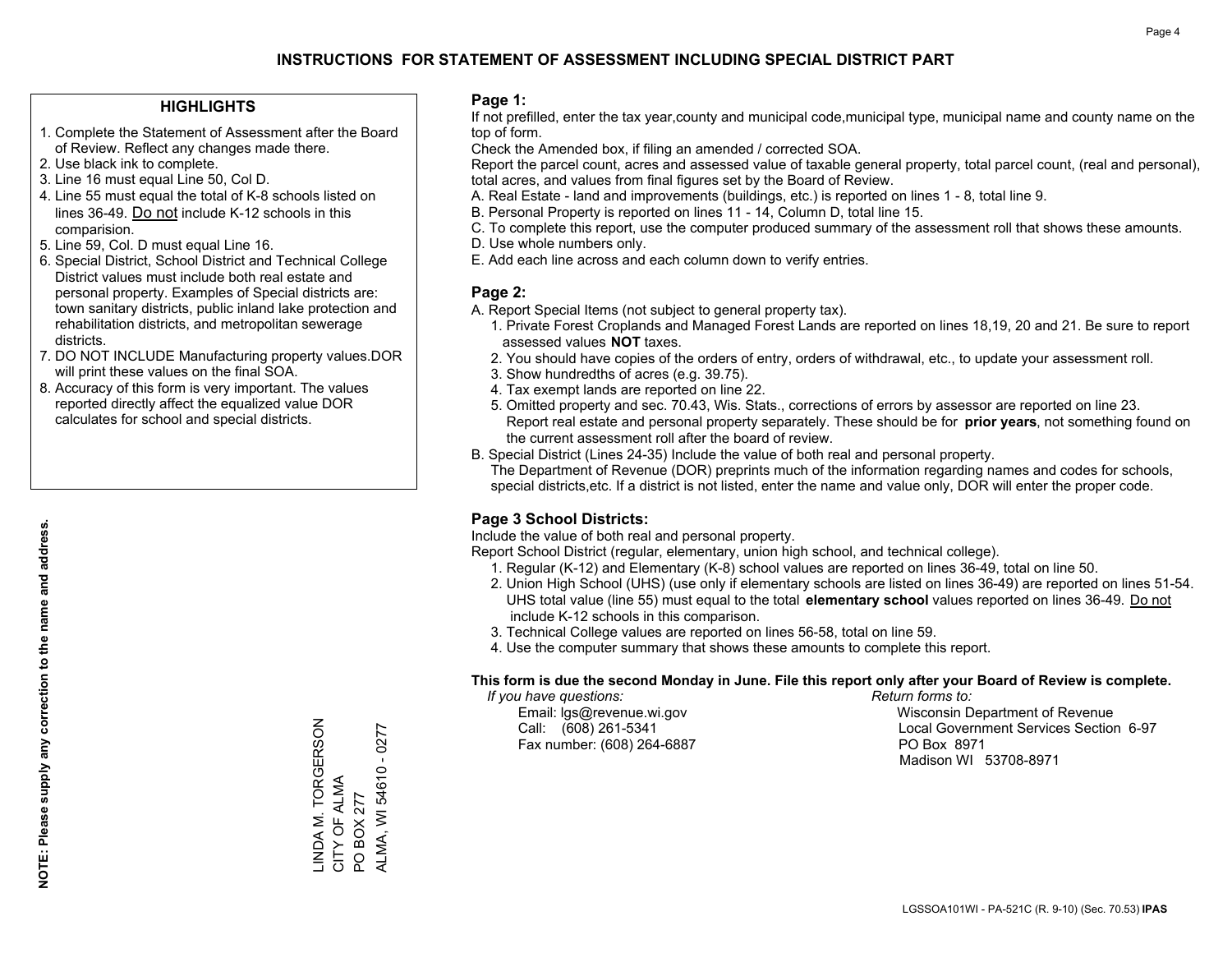**FINAL - EQUATED**

|                         | <b>FOR</b>                                                   | CITY OF<br>OF<br>Town - Village - City                                                                                                                                                       | <b>BUFFALO CITY</b><br><b>Municipality Name</b> |                | <b>BUFFALO COUNTY</b><br><b>County Name</b>                          |                                |                                        | <b>WHEN COMPLETING THIS DOCUMENT</b><br>DO NOT WRITE OVER X's OR IN SHADED AREAS |
|-------------------------|--------------------------------------------------------------|----------------------------------------------------------------------------------------------------------------------------------------------------------------------------------------------|-------------------------------------------------|----------------|----------------------------------------------------------------------|--------------------------------|----------------------------------------|----------------------------------------------------------------------------------|
| Line<br>No.             |                                                              | <b>REAL ESTATE</b><br>(See Lines 18 - 22 for                                                                                                                                                 |                                                 | PARCEL COUNT   | NO. OF ACRES<br><b>WHOLE</b><br>TOTAL LAND IMPROVEMENTS NUMBERS ONLY | <b>VALUE OF</b><br><b>LAND</b> | <b>VALUE OF</b><br><b>IMPROVEMENTS</b> | <b>TOTAL VALUE OF LAND</b><br>AND IMPROVEMENTS                                   |
|                         |                                                              | other Real Estate)                                                                                                                                                                           | Col. A                                          | Col. B         | Col. C                                                               | Col. D                         | Col. E                                 | Col. F                                                                           |
| 1                       |                                                              | <b>RESIDENTIAL - Class 1</b>                                                                                                                                                                 | 773                                             | 550            | 44                                                                   | 13,238,600                     | 52,257,100                             | 65,495,700                                                                       |
| $\overline{2}$          |                                                              | <b>COMMERCIAL - Class 2</b>                                                                                                                                                                  | 14                                              | 12             | 12                                                                   | 865,500                        | 1,310,600                              | 2,176,100                                                                        |
| 3                       |                                                              | <b>MANUFACTURING - Class 3</b>                                                                                                                                                               | $\Omega$                                        | 0              | $\Omega$                                                             | $\mathbf{0}$                   | 0                                      | 0                                                                                |
| $\overline{\mathbf{4}}$ |                                                              | <b>AGRICULTURAL - Class 4</b>                                                                                                                                                                | 39                                              |                | 364                                                                  | 73,300                         |                                        | 73,300                                                                           |
| 5                       |                                                              | <b>UNDEVELOPED - Class 5</b>                                                                                                                                                                 | 0                                               |                | $\mathbf 0$                                                          | 0                              |                                        | $\Omega$                                                                         |
| 6                       |                                                              | AGRICULTURAL FOREST - Class 5m                                                                                                                                                               | $\mathbf{0}$                                    |                | 0                                                                    | 0                              |                                        | 0                                                                                |
| $\overline{7}$          |                                                              | FOREST LANDS - Class 6                                                                                                                                                                       | $\mathbf{0}$                                    |                | 0                                                                    | $\mathbf{0}$                   |                                        | 0                                                                                |
| 8                       |                                                              | OTHER - Class 7                                                                                                                                                                              | $\overline{2}$                                  | $\overline{2}$ | 8                                                                    | 135,000                        | 209,200                                | 344,200                                                                          |
| 9                       |                                                              | <b>TOTAL - ALL COLUMNS</b>                                                                                                                                                                   | 828                                             | 564            | 428                                                                  | 14,312,400                     | 53,776,900                             | 68,089,300                                                                       |
| 10                      |                                                              | NUMBER OF PERSONAL PROPERTY ACCOUNTS IN ROLL                                                                                                                                                 |                                                 |                | 12                                                                   | <b>LOCALLY ASSESSED</b>        | <b>MANUFACTURING</b>                   | <b>MERGED</b>                                                                    |
| 11                      |                                                              | BOATS AND OTHER WATERCRAFT NOT EXEMPT - Code 1                                                                                                                                               |                                                 |                |                                                                      | $\mathbf 0$                    | 0                                      | $\Omega$                                                                         |
| 12                      |                                                              | MACHINERY, TOOLS AND PATTERNS - Code 2                                                                                                                                                       |                                                 |                |                                                                      | 43,000                         | $\Omega$                               | 43,000                                                                           |
| 13                      |                                                              | FURNITURE, FIXTURES AND EQUIPMENT - Code 3                                                                                                                                                   |                                                 |                |                                                                      | 47,900                         | 0                                      | 47,900                                                                           |
| 14                      |                                                              | ALL OTHER PERSONAL PROPERTY NOT EXEMPT - Codes 4A, 4B, 4C                                                                                                                                    |                                                 |                |                                                                      | 15,100                         | $\Omega$                               | 15,100                                                                           |
| 15                      | TOTAL OF PERSONAL PROPERTY NOT EXEMPT (Total of Lines 11-14) |                                                                                                                                                                                              |                                                 |                |                                                                      | 106,000                        | 0                                      | 106,000                                                                          |
| 16                      |                                                              | AGGREGATE ASSESSED VALUE OF ALL PROPERTY SUBJECT TO THE GENERAL PROPERTY TAX (Total of Lines 9F and 15F)<br>MUST EQUAL TOTAL VALUE OF THE SCHOOL DISTRICTS (K-12 PLUS K-8) - Line 50, Col. F |                                                 |                |                                                                      |                                |                                        | 68,195,300                                                                       |
| 17                      |                                                              | <b>BOARD OF REVIEW</b><br>DATE OF FINAL ADJOURNMENT                                                                                                                                          | 05/16/2016                                      |                | Name of Assessor<br><b>KEVIN IRWIN</b>                               |                                | Telephone #                            | (715) 836-0966                                                                   |

*CO*

*MUN*

*ACCT NO0150*

*<sup>06</sup> <sup>206</sup>*

REMARKS

The Assessment Ratio to be used in calculating the estimated Fair Market Value on tax bills for this tax district is .928231339<br>This ratio should be used to convert assessed values to "Calculate Equalized Values" in Step 1 Commission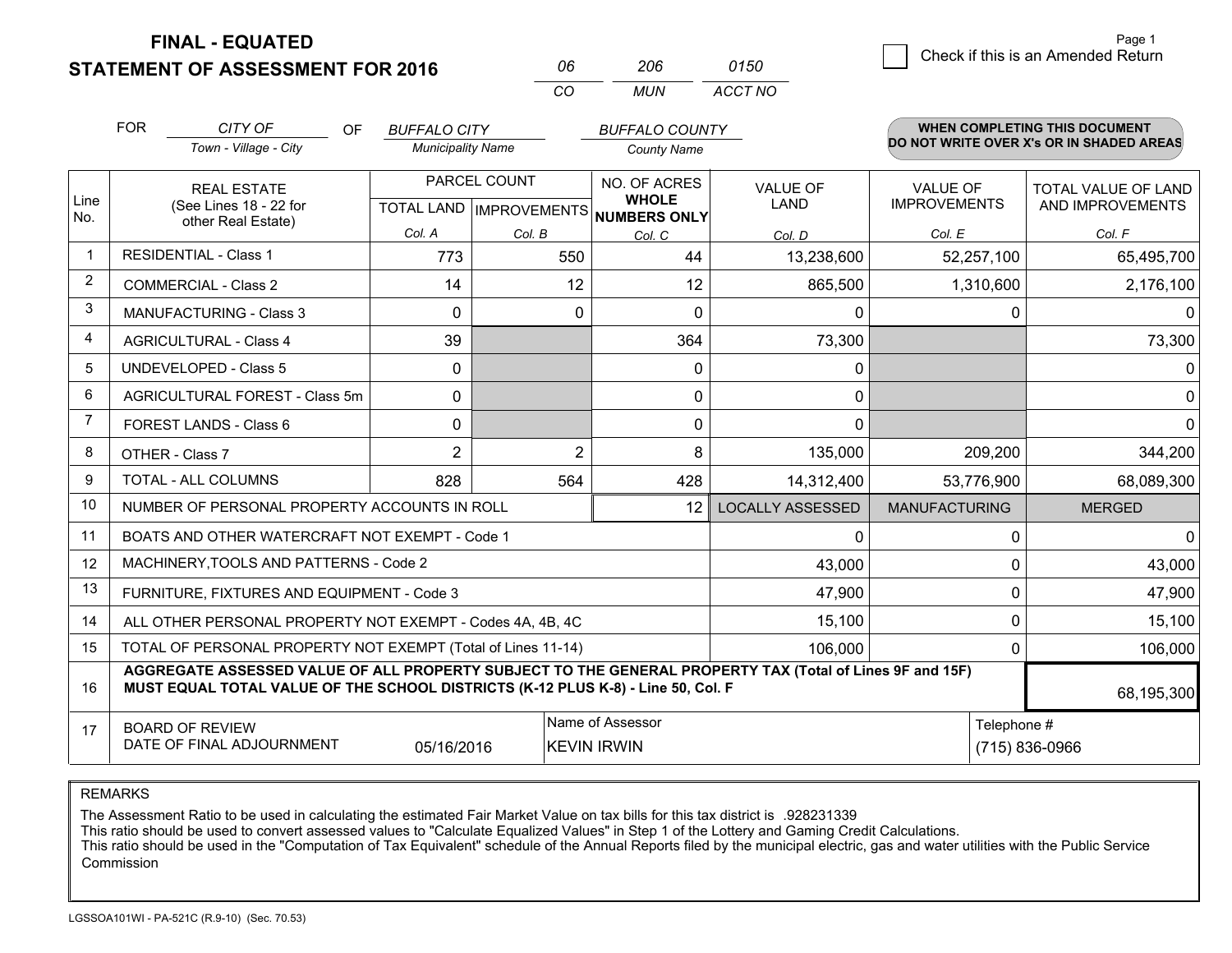*YEAR CO MUN ACCT NO* <sup>2016</sup> <sup>06</sup> <sup>206</sup> <sup>0150</sup>

Do not confuse FOREST LANDS (Line 7) with FOREST CROPS (in this section) - They are **NOT** the same

|    | Private Forest Crop - Reg Class @ 10¢ per acre                                 |                                             |                                                    |                                                                  |                                                                    | Private Forest Crop - Reg Class @ \$2.52 per acre               |                                                                              |  |                    |  |
|----|--------------------------------------------------------------------------------|---------------------------------------------|----------------------------------------------------|------------------------------------------------------------------|--------------------------------------------------------------------|-----------------------------------------------------------------|------------------------------------------------------------------------------|--|--------------------|--|
| 18 | (a) PARCELS                                                                    | (b) ACRES                                   |                                                    | (c) ASSESSED VALUE                                               |                                                                    | (d) PARCELS                                                     | (e) ACRES                                                                    |  | (f) ASSESSED VALUE |  |
|    |                                                                                |                                             |                                                    |                                                                  |                                                                    |                                                                 |                                                                              |  |                    |  |
|    |                                                                                |                                             | Private Forest Crop - Special Class @ 20¢ per acre |                                                                  |                                                                    |                                                                 | Entered Before 2005 Managed Forest - Ferrous Mining CLOSED @ \$8.27 per acre |  |                    |  |
| 19 | (a) PARCELS                                                                    | (b) ACRES                                   |                                                    | (c) ASSESSED VALUE                                               |                                                                    | (d) PARCELS                                                     | (e) ACRES                                                                    |  | (f) ASSESSED VALUE |  |
|    |                                                                                |                                             |                                                    |                                                                  |                                                                    |                                                                 |                                                                              |  |                    |  |
|    |                                                                                | Entered Before 2005 Managed Forest - OPEN @ |                                                    | \$.79 per acre                                                   |                                                                    |                                                                 | Entered Before 2005 Managed Forest - CLOSED @ \$1.87 per acre                |  |                    |  |
| 20 | (a) PARCELS                                                                    | (b) ACRES                                   |                                                    | (c) ASSESSED VALUE                                               |                                                                    | (d) PARCELS                                                     | (e) ACRES                                                                    |  | (f) ASSESSED VALUE |  |
|    |                                                                                |                                             |                                                    |                                                                  |                                                                    |                                                                 |                                                                              |  |                    |  |
|    | Entered After 2004 Managed Forest - OPEN @<br>\$2.14 per acre                  |                                             |                                                    |                                                                  |                                                                    | Entered After 2004 Managed Forest - CLOSED @ \$10.68 per acre   |                                                                              |  |                    |  |
| 21 | (a) PARCELS                                                                    | (b) ACRES                                   |                                                    | (c) ASSESSED VALUE                                               |                                                                    | (d) PARCELS<br>(e) ACRES                                        |                                                                              |  | (f) ASSESSED VALUE |  |
|    |                                                                                |                                             |                                                    |                                                                  |                                                                    |                                                                 |                                                                              |  |                    |  |
|    |                                                                                |                                             |                                                    |                                                                  |                                                                    |                                                                 |                                                                              |  |                    |  |
| 22 | (a) County Forest Cropland Acres                                               |                                             |                                                    | (b) Federal Acres                                                |                                                                    | (c) State Acres                                                 | (d) County (NOT FOREST CROP) Acres                                           |  | (e) Other Acres    |  |
|    |                                                                                |                                             |                                                    | 536.27                                                           |                                                                    |                                                                 |                                                                              |  | 93.35              |  |
|    |                                                                                |                                             |                                                    | Assessed Value of Omitted Property From Prior Years (Sec. 70.44) |                                                                    | Assessed Value of Sec. 70.43 Corrections of Errors by Assessors |                                                                              |  |                    |  |
| 23 |                                                                                | (a) REAL ESTATE                             |                                                    | (b) PERSONAL                                                     |                                                                    |                                                                 | (c1) REAL ESTATE                                                             |  | (c2) PERSONAL      |  |
|    |                                                                                |                                             |                                                    |                                                                  |                                                                    |                                                                 |                                                                              |  |                    |  |
|    | Manufacturing Equated Value of Omitted Property From Prior Years (Sec. 70.995) |                                             |                                                    |                                                                  | Mfg. Equated Value of Sec.70.43 Corrections of Errors by Assessors |                                                                 |                                                                              |  |                    |  |
|    | (d) REAL ESTATE                                                                |                                             |                                                    | (e) PERSONAL                                                     |                                                                    | (f1) REAL ESTATE                                                |                                                                              |  | (f2) PERSONAL      |  |
|    |                                                                                |                                             |                                                    |                                                                  |                                                                    |                                                                 |                                                                              |  |                    |  |

# **SPECIAL DISTRICTS**

| Line<br>No. | Enter 6-digit<br><b>Special District</b> | <b>Account</b><br><b>Number</b> | <b>Special District Name</b> | <b>Locally Assessed Value</b><br>of Real Estate and | Mfg Value of Real Estate<br>and Personal Property | <b>Merged Value of</b><br><b>Real Estate and</b> |
|-------------|------------------------------------------|---------------------------------|------------------------------|-----------------------------------------------------|---------------------------------------------------|--------------------------------------------------|
|             | Code (Col. A)                            | (Col. B)                        | (Col. C)                     | Personal Property (Col. D)                          | (Col. E)                                          | Personal Property (Col. F)                       |
| 24          |                                          |                                 |                              |                                                     |                                                   |                                                  |
| 25          |                                          |                                 |                              |                                                     |                                                   |                                                  |
| 26          |                                          |                                 |                              |                                                     |                                                   |                                                  |
| 27          |                                          |                                 |                              |                                                     |                                                   |                                                  |
| 28          |                                          |                                 |                              |                                                     |                                                   |                                                  |
| 29          |                                          |                                 |                              |                                                     |                                                   |                                                  |
| 30          |                                          |                                 |                              |                                                     |                                                   |                                                  |
| 31          |                                          |                                 |                              |                                                     |                                                   |                                                  |
| 32          |                                          |                                 |                              |                                                     |                                                   |                                                  |
| 33          |                                          |                                 |                              |                                                     |                                                   |                                                  |
| 34          |                                          |                                 |                              |                                                     |                                                   |                                                  |
| 35          |                                          |                                 |                              |                                                     |                                                   |                                                  |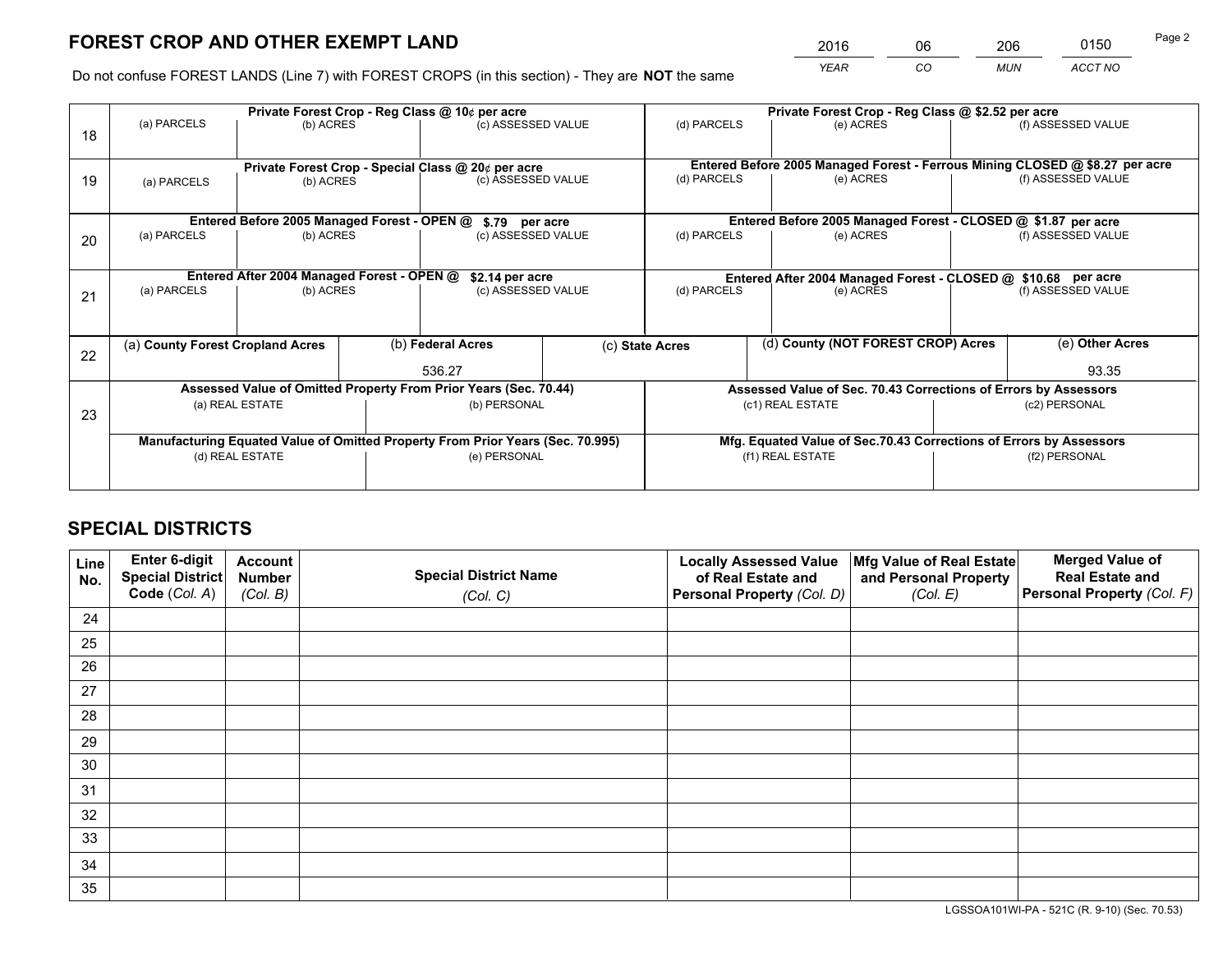|             |                                                          |                                             |                                                         | <b>YEAR</b>                                                                       | CO<br><b>MUN</b>                                              | ACCT NO                                                                        |
|-------------|----------------------------------------------------------|---------------------------------------------|---------------------------------------------------------|-----------------------------------------------------------------------------------|---------------------------------------------------------------|--------------------------------------------------------------------------------|
| Line<br>No. | Enter 6-digit<br><b>School District</b><br>Code (Col. A) | <b>Account</b><br><b>Number</b><br>(Col. B) | <b>School District Name</b><br>(Col. C)                 | <b>Locally Assessed Value</b><br>of Real Estate and<br>Personal Property (Col. D) | Mfg Value of Real Estate<br>and Personal Property<br>(Col. E) | <b>Merged Value of</b><br><b>Real Estate and</b><br>Personal Property (Col. F) |
|             | A. SCHOOL DISTRICTS (K-8 and K-12)                       |                                             |                                                         |                                                                                   |                                                               |                                                                                |
| 36          | 061155                                                   | 0042                                        | SCH D OF COCHRANE-FOUNTAIN CITY                         | 68,195,300                                                                        |                                                               | 68,195,300                                                                     |
| 37          |                                                          |                                             |                                                         |                                                                                   |                                                               |                                                                                |
| 38          |                                                          |                                             |                                                         |                                                                                   |                                                               |                                                                                |
| 39          |                                                          |                                             |                                                         |                                                                                   |                                                               |                                                                                |
| 40          |                                                          |                                             |                                                         |                                                                                   |                                                               |                                                                                |
| 41          |                                                          |                                             |                                                         |                                                                                   |                                                               |                                                                                |
| 42          |                                                          |                                             |                                                         |                                                                                   |                                                               |                                                                                |
| 43          |                                                          |                                             |                                                         |                                                                                   |                                                               |                                                                                |
| 44          |                                                          |                                             |                                                         |                                                                                   |                                                               |                                                                                |
| 45<br>46    |                                                          |                                             |                                                         |                                                                                   |                                                               |                                                                                |
|             |                                                          |                                             |                                                         |                                                                                   |                                                               |                                                                                |
| 47<br>48    |                                                          |                                             |                                                         |                                                                                   |                                                               |                                                                                |
| 49          |                                                          |                                             |                                                         |                                                                                   |                                                               |                                                                                |
| 50          |                                                          |                                             | TOTAL ASSESSED VALUE OF SCHOOL DISTRICTS (K-8 and K-12) | 68,195,300                                                                        |                                                               | 68,195,300                                                                     |
|             | <b>B.</b><br><b>UNION HIGH SCHOOL DISTRICTS</b>          |                                             |                                                         |                                                                                   |                                                               |                                                                                |
| 51          |                                                          |                                             |                                                         |                                                                                   |                                                               |                                                                                |
| 52          |                                                          |                                             |                                                         |                                                                                   |                                                               |                                                                                |
| 53          |                                                          |                                             |                                                         |                                                                                   |                                                               |                                                                                |
| 54          |                                                          |                                             |                                                         |                                                                                   |                                                               |                                                                                |
| 55          |                                                          |                                             | TOTAL ASSESSED VALUE OF UNION HIGH SCHOOLS              |                                                                                   |                                                               |                                                                                |
|             | C. TECHNICAL COLLEGE DISTRICTS                           |                                             |                                                         |                                                                                   |                                                               |                                                                                |
| 56          | 000200                                                   | 0002                                        | WESTERN TECHNICAL COLLEGE LACR                          | 68,195,300                                                                        |                                                               | 68,195,300                                                                     |
| 57          |                                                          |                                             |                                                         |                                                                                   |                                                               |                                                                                |
| 58          |                                                          |                                             |                                                         |                                                                                   |                                                               |                                                                                |
| 59          |                                                          |                                             | TOTAL ASSESSED VALUE OF TECHNICAL COLLEGES              | 68,195,300                                                                        |                                                               | 68,195,300                                                                     |

# *I hereby certify, to the best of my knowledge and belief, this form is complete and correct.*

| Print name of preparer | Title                    |                | Date (MM / DD / CCYY) |
|------------------------|--------------------------|----------------|-----------------------|
|                        |                          |                |                       |
| Signature of preparer  | Contact Telephone Number | E-mail address |                       |
|                        | $\sim$                   |                |                       |

# **SCHOOL DISTRICTS**

201606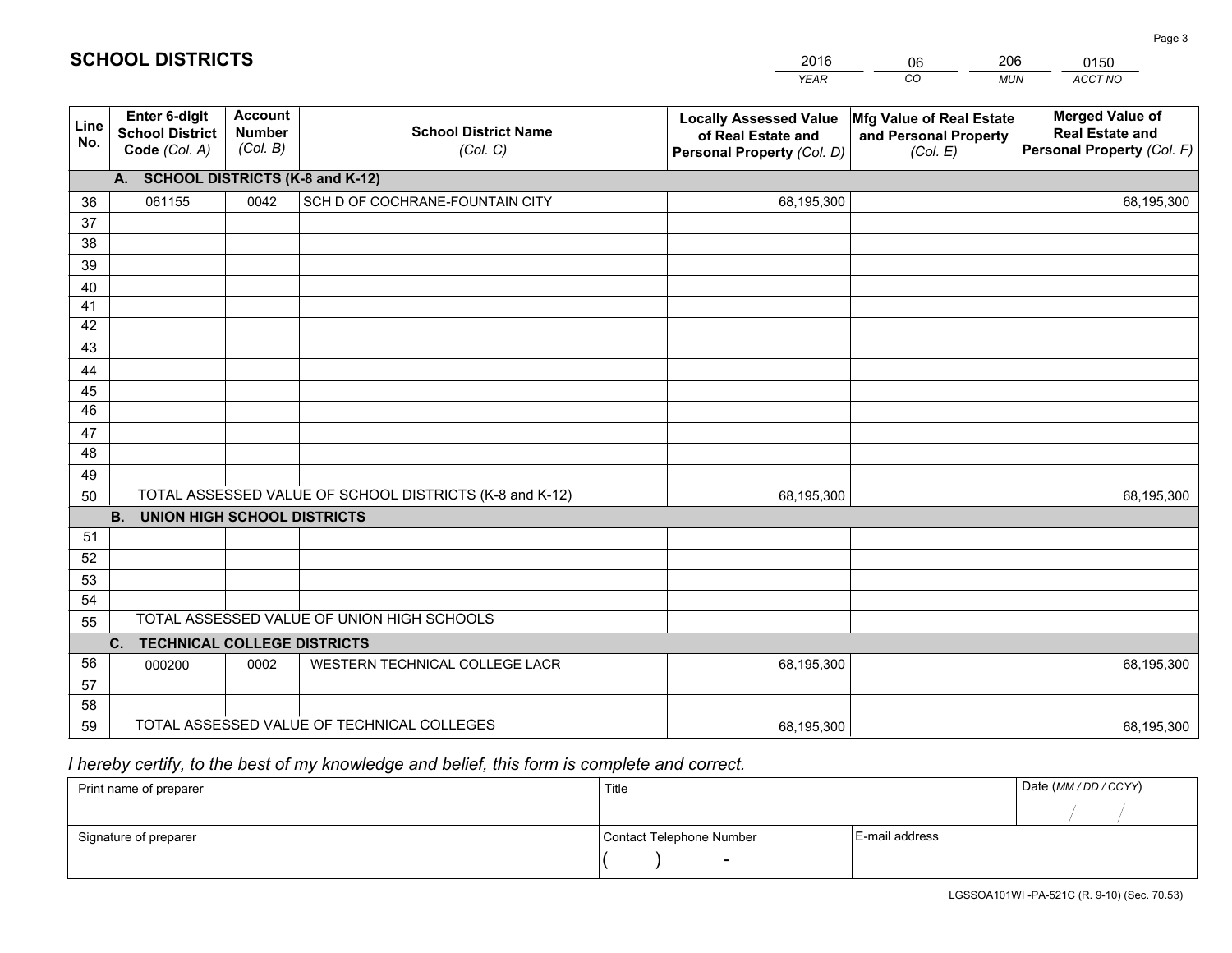#### **HIGHLIGHTS**

- 1. Complete the Statement of Assessment after the Board of Review. Reflect any changes made there.
- 2. Use black ink to complete.
- 3. Line 16 must equal Line 50, Col D.
- 4. Line 55 must equal the total of K-8 schools listed on lines 36-49. Do not include K-12 schools in this comparision.
- 5. Line 59, Col. D must equal Line 16.
- 6. Special District, School District and Technical College District values must include both real estate and personal property. Examples of Special districts are: town sanitary districts, public inland lake protection and rehabilitation districts, and metropolitan sewerage districts.
- 7. DO NOT INCLUDE Manufacturing property values.DOR will print these values on the final SOA.

JENNIFER EHLENFELDT CITY OF BUFFALO CITY

**JENNIFER EHLENFELDT**<br>CITY OF BUFFALO CITY

245 E 10TH ST

245 E 10TH ST

BUFFALO CITY, WI 54622 - 7324

BUFFALO CITY, WI 54622

7324

 8. Accuracy of this form is very important. The values reported directly affect the equalized value DOR calculates for school and special districts.

#### **Page 1:**

 If not prefilled, enter the tax year,county and municipal code,municipal type, municipal name and county name on the top of form.

Check the Amended box, if filing an amended / corrected SOA.

 Report the parcel count, acres and assessed value of taxable general property, total parcel count, (real and personal), total acres, and values from final figures set by the Board of Review.

- A. Real Estate land and improvements (buildings, etc.) is reported on lines 1 8, total line 9.
- B. Personal Property is reported on lines 11 14, Column D, total line 15.
- C. To complete this report, use the computer produced summary of the assessment roll that shows these amounts.
- D. Use whole numbers only.
- E. Add each line across and each column down to verify entries.

#### **Page 2:**

- A. Report Special Items (not subject to general property tax).
- 1. Private Forest Croplands and Managed Forest Lands are reported on lines 18,19, 20 and 21. Be sure to report assessed values **NOT** taxes.
- 2. You should have copies of the orders of entry, orders of withdrawal, etc., to update your assessment roll.
	- 3. Show hundredths of acres (e.g. 39.75).
- 4. Tax exempt lands are reported on line 22.
- 5. Omitted property and sec. 70.43, Wis. Stats., corrections of errors by assessor are reported on line 23. Report real estate and personal property separately. These should be for **prior years**, not something found on the current assessment roll after the board of review.
- B. Special District (Lines 24-35) Include the value of both real and personal property.
- The Department of Revenue (DOR) preprints much of the information regarding names and codes for schools, special districts,etc. If a district is not listed, enter the name and value only, DOR will enter the proper code.

### **Page 3 School Districts:**

Include the value of both real and personal property.

Report School District (regular, elementary, union high school, and technical college).

- 1. Regular (K-12) and Elementary (K-8) school values are reported on lines 36-49, total on line 50.
- 2. Union High School (UHS) (use only if elementary schools are listed on lines 36-49) are reported on lines 51-54. UHS total value (line 55) must equal to the total **elementary school** values reported on lines 36-49. Do notinclude K-12 schools in this comparison.
- 3. Technical College values are reported on lines 56-58, total on line 59.
- 4. Use the computer summary that shows these amounts to complete this report.

#### **This form is due the second Monday in June. File this report only after your Board of Review is complete.**

 *If you have questions: Return forms to:*

Fax number: (608) 264-6887 PO Box 8971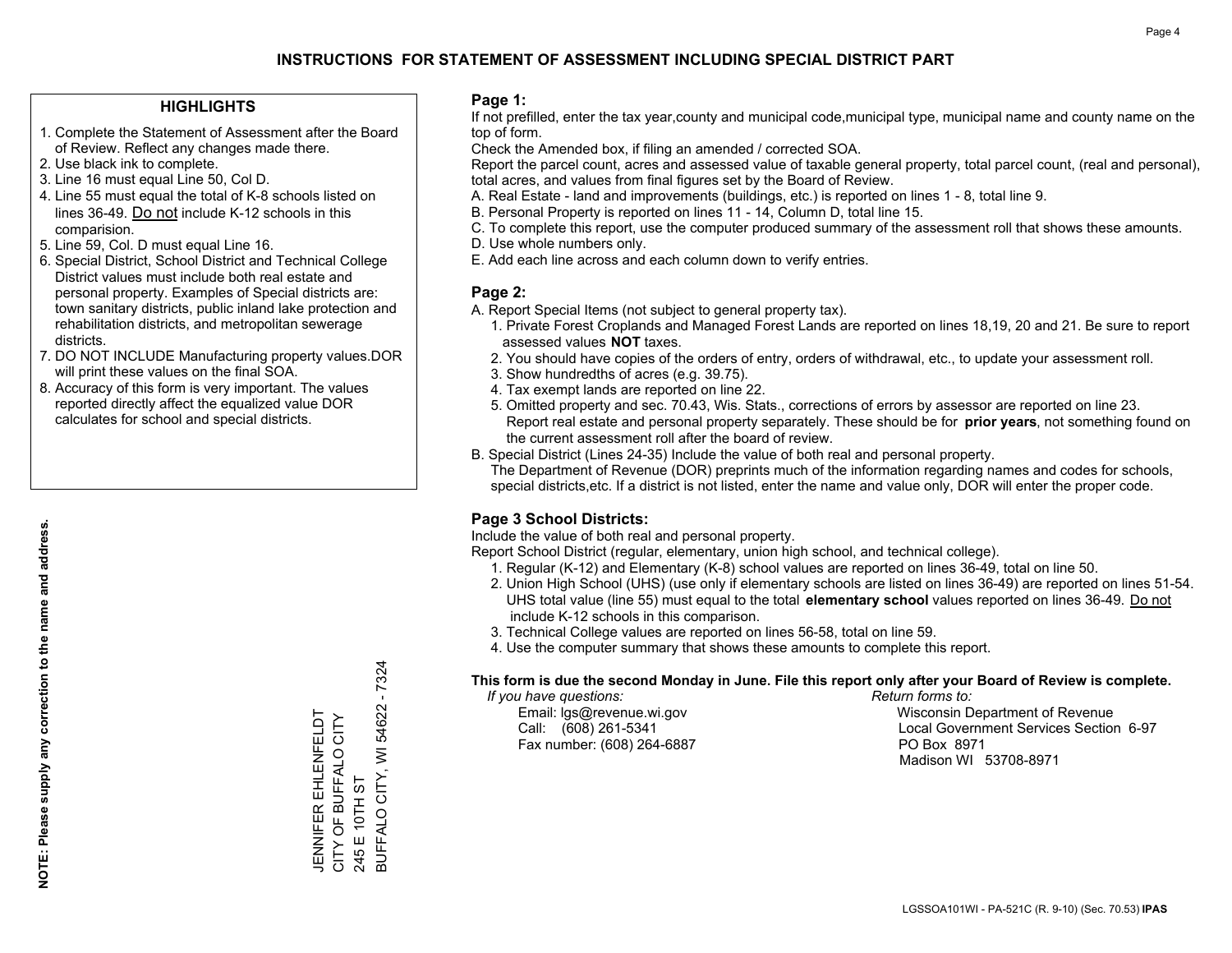**FINAL - EQUATED**

| Page 1                             |
|------------------------------------|
| Check if this is an Amended Return |
|                                    |

|                | <b>FOR</b>                              | CITY OF<br>OF                                                                                                                                                                                | <b>FOUNTAIN CITY</b>     |                           | <b>BUFFALO COUNTY</b>        |                         |                      | <b>WHEN COMPLETING THIS DOCUMENT</b>     |
|----------------|-----------------------------------------|----------------------------------------------------------------------------------------------------------------------------------------------------------------------------------------------|--------------------------|---------------------------|------------------------------|-------------------------|----------------------|------------------------------------------|
|                |                                         | Town - Village - City                                                                                                                                                                        | <b>Municipality Name</b> |                           | <b>County Name</b>           |                         |                      | DO NOT WRITE OVER X's OR IN SHADED AREAS |
|                |                                         | <b>REAL ESTATE</b>                                                                                                                                                                           |                          | PARCEL COUNT              | NO. OF ACRES                 | <b>VALUE OF</b>         | <b>VALUE OF</b>      | <b>TOTAL VALUE OF LAND</b>               |
| Line<br>No.    |                                         | (See Lines 18 - 22 for<br>other Real Estate)                                                                                                                                                 |                          | TOTAL LAND   IMPROVEMENTS | <b>WHOLE</b><br>NUMBERS ONLY | <b>LAND</b>             | <b>IMPROVEMENTS</b>  | AND IMPROVEMENTS                         |
|                |                                         |                                                                                                                                                                                              | Col. A                   | Col. B                    | Col. C                       | Col. D                  | Col. E               | Col. F                                   |
| $\mathbf 1$    |                                         | <b>RESIDENTIAL - Class 1</b>                                                                                                                                                                 | 430                      | 311                       | 308                          | 10,706,700              | 30,678,300           | 41,385,000                               |
| $\overline{2}$ |                                         | <b>COMMERCIAL - Class 2</b>                                                                                                                                                                  | 85                       | 64                        | 85                           | 1,805,000               | 6,559,500            | 8,364,500                                |
| 3              |                                         | <b>MANUFACTURING - Class 3</b>                                                                                                                                                               | $\Omega$                 |                           | $\Omega$<br>0                | $\mathbf{0}$            | 0                    | 0                                        |
| $\overline{4}$ |                                         | <b>AGRICULTURAL - Class 4</b>                                                                                                                                                                | 43                       |                           | 576                          | 79,100                  |                      | 79,100                                   |
| 5              |                                         | <b>UNDEVELOPED - Class 5</b>                                                                                                                                                                 | 17                       |                           | 103                          | 80,200                  |                      | 80,200                                   |
| 6              |                                         | AGRICULTURAL FOREST - Class 5m                                                                                                                                                               | 37                       |                           | 448                          | 521,100                 |                      | 521,100                                  |
| $\overline{7}$ |                                         | FOREST LANDS - Class 6                                                                                                                                                                       | 71                       |                           | 514                          | 1,094,300               |                      | 1,094,300                                |
| 8              |                                         | OTHER - Class 7                                                                                                                                                                              | 3                        |                           | 3<br>4                       | 38,000                  | 95,500               | 133,500                                  |
| 9              |                                         | TOTAL - ALL COLUMNS                                                                                                                                                                          | 686                      | 378                       | 2,038                        | 14,324,400              | 37,333,300           | 51,657,700                               |
| 10             |                                         | NUMBER OF PERSONAL PROPERTY ACCOUNTS IN ROLL                                                                                                                                                 |                          |                           | 58                           | <b>LOCALLY ASSESSED</b> | <b>MANUFACTURING</b> | <b>MERGED</b>                            |
| 11             |                                         | BOATS AND OTHER WATERCRAFT NOT EXEMPT - Code 1                                                                                                                                               |                          |                           |                              | 2,300                   | 0                    | 2,300                                    |
| 12             |                                         | MACHINERY, TOOLS AND PATTERNS - Code 2                                                                                                                                                       |                          |                           |                              | 155,600                 | 0                    | 155,600                                  |
| 13             |                                         | FURNITURE, FIXTURES AND EQUIPMENT - Code 3                                                                                                                                                   |                          |                           |                              | 370,100                 | 0                    | 370,100                                  |
| 14             |                                         | ALL OTHER PERSONAL PROPERTY NOT EXEMPT - Codes 4A, 4B, 4C                                                                                                                                    |                          |                           |                              | 95,200                  | 0                    | 95,200                                   |
| 15             |                                         | TOTAL OF PERSONAL PROPERTY NOT EXEMPT (Total of Lines 11-14)                                                                                                                                 |                          |                           | 623,200                      | 0                       | 623,200              |                                          |
| 16             |                                         | AGGREGATE ASSESSED VALUE OF ALL PROPERTY SUBJECT TO THE GENERAL PROPERTY TAX (Total of Lines 9F and 15F)<br>MUST EQUAL TOTAL VALUE OF THE SCHOOL DISTRICTS (K-12 PLUS K-8) - Line 50, Col. F |                          |                           |                              |                         |                      | 52,280,900                               |
| 17             |                                         | <b>BOARD OF REVIEW</b>                                                                                                                                                                       |                          |                           | Name of Assessor             |                         | Telephone #          |                                          |
|                | DATE OF FINAL ADJOURNMENT<br>05/17/2016 |                                                                                                                                                                                              |                          |                           | <b>KEVIN IRWIN</b>           |                         |                      | (715) 836-0966                           |

*CO*

*MUN*

*ACCT NO0151*

*<sup>06</sup> <sup>226</sup>*

REMARKS

The Assessment Ratio to be used in calculating the estimated Fair Market Value on tax bills for this tax district is 1.008462218<br>This ratio should be used to convert assessed values to "Calculate Equalized Values" in Step Commission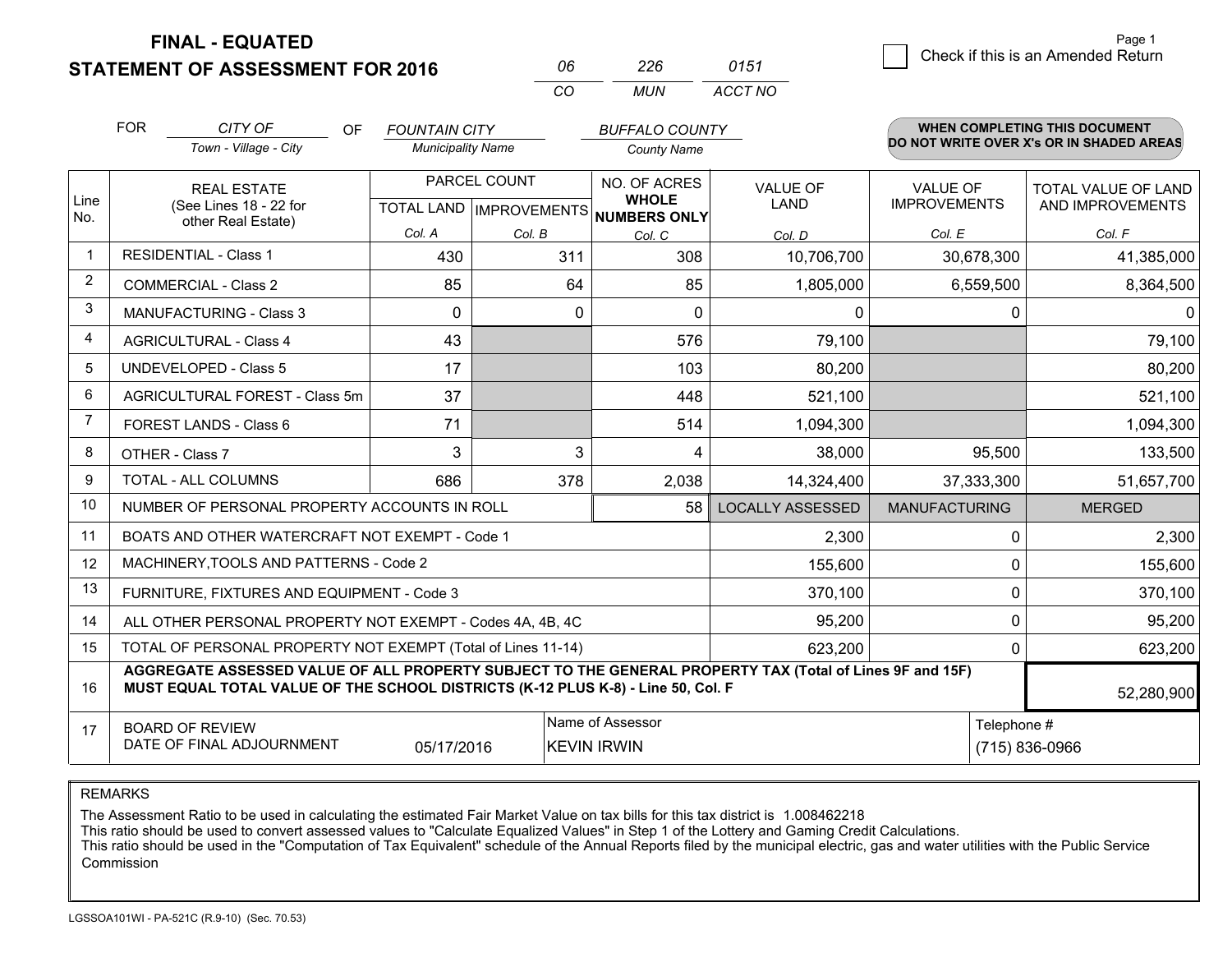*YEAR CO MUN ACCT NO* 2016 06 226 0151

Do not confuse FOREST LANDS (Line 7) with FOREST CROPS (in this section) - They are **NOT** the same

|    |                                                                                |                                                               |                                                    | Private Forest Crop - Reg Class @ 10¢ per acre                     |  | Private Forest Crop - Reg Class @ \$2.52 per acre               |                                                                              |               |                    |  |
|----|--------------------------------------------------------------------------------|---------------------------------------------------------------|----------------------------------------------------|--------------------------------------------------------------------|--|-----------------------------------------------------------------|------------------------------------------------------------------------------|---------------|--------------------|--|
| 18 | (a) PARCELS                                                                    | (b) ACRES                                                     |                                                    | (c) ASSESSED VALUE                                                 |  | (d) PARCELS                                                     | (e) ACRES                                                                    |               | (f) ASSESSED VALUE |  |
|    |                                                                                |                                                               | Private Forest Crop - Special Class @ 20¢ per acre |                                                                    |  |                                                                 | Entered Before 2005 Managed Forest - Ferrous Mining CLOSED @ \$8.27 per acre |               |                    |  |
| 19 | (a) PARCELS                                                                    | (b) ACRES                                                     |                                                    | (c) ASSESSED VALUE                                                 |  | (d) PARCELS                                                     | (e) ACRES                                                                    |               | (f) ASSESSED VALUE |  |
|    |                                                                                |                                                               |                                                    |                                                                    |  |                                                                 |                                                                              |               |                    |  |
|    |                                                                                | Entered Before 2005 Managed Forest - OPEN @                   |                                                    | \$.79 per acre                                                     |  |                                                                 | Entered Before 2005 Managed Forest - CLOSED @ \$1.87 per acre                |               |                    |  |
| 20 | (a) PARCELS                                                                    | (b) ACRES                                                     |                                                    | (c) ASSESSED VALUE                                                 |  | (d) PARCELS                                                     | (e) ACRES                                                                    |               | (f) ASSESSED VALUE |  |
|    |                                                                                | Entered After 2004 Managed Forest - OPEN @<br>\$2.14 per acre |                                                    |                                                                    |  |                                                                 | Entered After 2004 Managed Forest - CLOSED @ \$10.68 per acre                |               |                    |  |
| 21 | (a) PARCELS                                                                    | (b) ACRES                                                     |                                                    | (c) ASSESSED VALUE                                                 |  | (d) PARCELS<br>(e) ACRES                                        |                                                                              |               | (f) ASSESSED VALUE |  |
|    |                                                                                |                                                               |                                                    |                                                                    |  |                                                                 |                                                                              |               |                    |  |
|    |                                                                                |                                                               |                                                    |                                                                    |  | 10                                                              | 152.7                                                                        |               | 317,900            |  |
| 22 | (a) County Forest Cropland Acres                                               |                                                               |                                                    | (b) Federal Acres                                                  |  | (c) State Acres                                                 | (d) County (NOT FOREST CROP) Acres                                           |               | (e) Other Acres    |  |
|    |                                                                                |                                                               |                                                    | 445.94                                                             |  | 4.27                                                            | 9.69                                                                         |               | 90.74              |  |
|    |                                                                                |                                                               |                                                    | Assessed Value of Omitted Property From Prior Years (Sec. 70.44)   |  | Assessed Value of Sec. 70.43 Corrections of Errors by Assessors |                                                                              |               |                    |  |
|    |                                                                                | (a) REAL ESTATE                                               |                                                    | (b) PERSONAL                                                       |  |                                                                 | (c1) REAL ESTATE                                                             |               | (c2) PERSONAL      |  |
| 23 |                                                                                |                                                               |                                                    |                                                                    |  |                                                                 |                                                                              |               |                    |  |
|    | Manufacturing Equated Value of Omitted Property From Prior Years (Sec. 70.995) |                                                               |                                                    | Mfg. Equated Value of Sec.70.43 Corrections of Errors by Assessors |  |                                                                 |                                                                              |               |                    |  |
|    | (d) REAL ESTATE                                                                |                                                               |                                                    | (e) PERSONAL                                                       |  | (f1) REAL ESTATE                                                |                                                                              | (f2) PERSONAL |                    |  |
|    |                                                                                |                                                               |                                                    |                                                                    |  |                                                                 |                                                                              |               |                    |  |

# **SPECIAL DISTRICTS**

| Line<br>No. | Enter 6-digit<br>Special District<br>Code (Col. A) | <b>Account</b><br><b>Number</b> | <b>Special District Name</b> | <b>Locally Assessed Value</b><br>of Real Estate and | Mfg Value of Real Estate<br>and Personal Property | <b>Merged Value of</b><br><b>Real Estate and</b><br>Personal Property (Col. F) |
|-------------|----------------------------------------------------|---------------------------------|------------------------------|-----------------------------------------------------|---------------------------------------------------|--------------------------------------------------------------------------------|
|             |                                                    | (Col. B)                        | (Col. C)                     | Personal Property (Col. D)                          | (Col. E)                                          |                                                                                |
| 24          |                                                    |                                 |                              |                                                     |                                                   |                                                                                |
| 25          |                                                    |                                 |                              |                                                     |                                                   |                                                                                |
| 26          |                                                    |                                 |                              |                                                     |                                                   |                                                                                |
| 27          |                                                    |                                 |                              |                                                     |                                                   |                                                                                |
| 28          |                                                    |                                 |                              |                                                     |                                                   |                                                                                |
| 29          |                                                    |                                 |                              |                                                     |                                                   |                                                                                |
| 30          |                                                    |                                 |                              |                                                     |                                                   |                                                                                |
| 31          |                                                    |                                 |                              |                                                     |                                                   |                                                                                |
| 32          |                                                    |                                 |                              |                                                     |                                                   |                                                                                |
| 33          |                                                    |                                 |                              |                                                     |                                                   |                                                                                |
| 34          |                                                    |                                 |                              |                                                     |                                                   |                                                                                |
| 35          |                                                    |                                 |                              |                                                     |                                                   |                                                                                |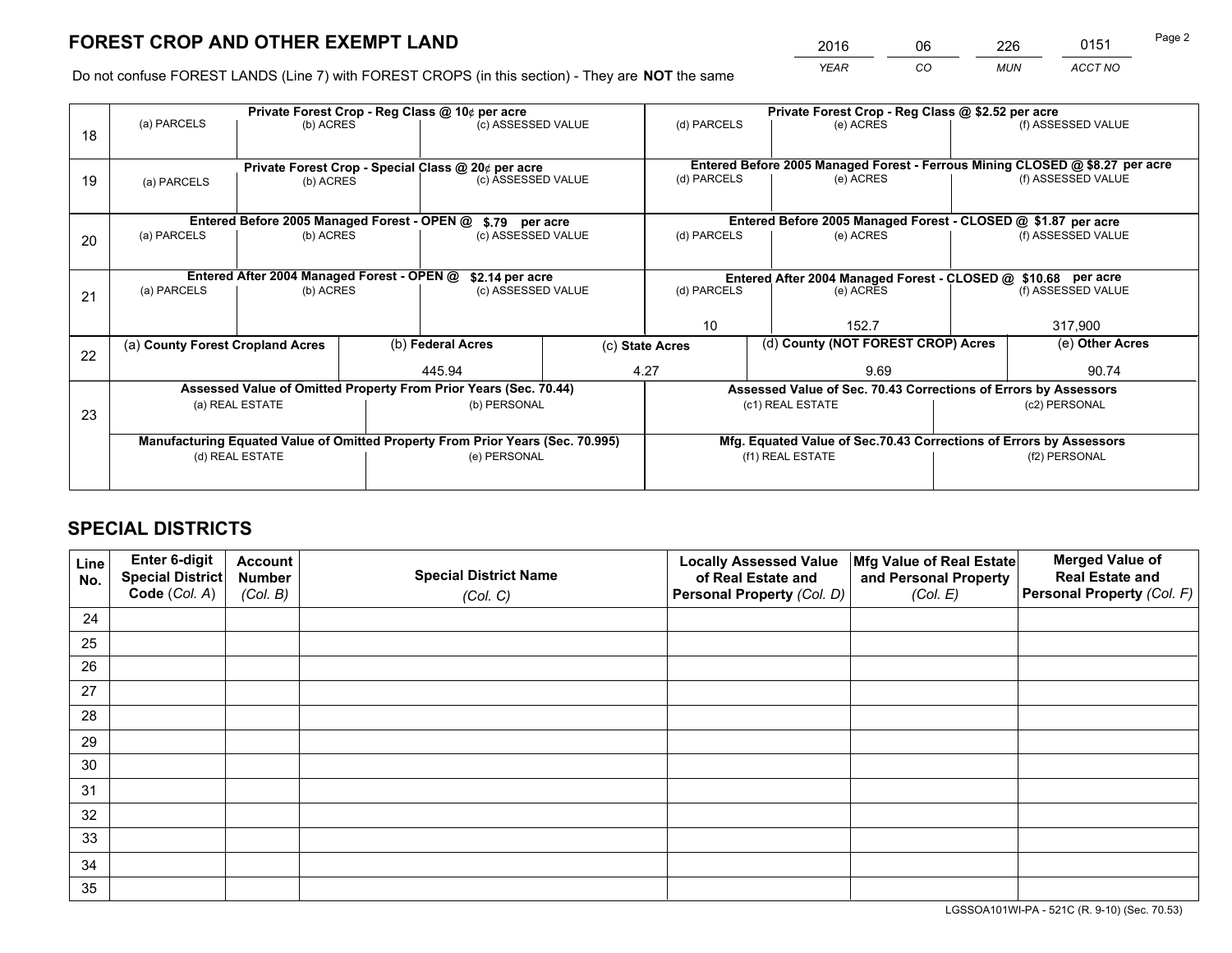|             |                                                          |                                             |                                                         | <b>YEAR</b>                                                                       | CO<br><b>MUN</b>                                              | ACCT NO                                                                        |
|-------------|----------------------------------------------------------|---------------------------------------------|---------------------------------------------------------|-----------------------------------------------------------------------------------|---------------------------------------------------------------|--------------------------------------------------------------------------------|
| Line<br>No. | Enter 6-digit<br><b>School District</b><br>Code (Col. A) | <b>Account</b><br><b>Number</b><br>(Col. B) | <b>School District Name</b><br>(Col. C)                 | <b>Locally Assessed Value</b><br>of Real Estate and<br>Personal Property (Col. D) | Mfg Value of Real Estate<br>and Personal Property<br>(Col. E) | <b>Merged Value of</b><br><b>Real Estate and</b><br>Personal Property (Col. F) |
|             | A. SCHOOL DISTRICTS (K-8 and K-12)                       |                                             |                                                         |                                                                                   |                                                               |                                                                                |
| 36          | 061155                                                   | 0042                                        | SCH D OF COCHRANE-FOUNTAIN CITY                         | 52,280,900                                                                        |                                                               | 52,280,900                                                                     |
| 37          |                                                          |                                             |                                                         |                                                                                   |                                                               |                                                                                |
| 38          |                                                          |                                             |                                                         |                                                                                   |                                                               |                                                                                |
| 39          |                                                          |                                             |                                                         |                                                                                   |                                                               |                                                                                |
| 40          |                                                          |                                             |                                                         |                                                                                   |                                                               |                                                                                |
| 41          |                                                          |                                             |                                                         |                                                                                   |                                                               |                                                                                |
| 42          |                                                          |                                             |                                                         |                                                                                   |                                                               |                                                                                |
| 43          |                                                          |                                             |                                                         |                                                                                   |                                                               |                                                                                |
| 44          |                                                          |                                             |                                                         |                                                                                   |                                                               |                                                                                |
| 45<br>46    |                                                          |                                             |                                                         |                                                                                   |                                                               |                                                                                |
| 47          |                                                          |                                             |                                                         |                                                                                   |                                                               |                                                                                |
| 48          |                                                          |                                             |                                                         |                                                                                   |                                                               |                                                                                |
| 49          |                                                          |                                             |                                                         |                                                                                   |                                                               |                                                                                |
| 50          |                                                          |                                             | TOTAL ASSESSED VALUE OF SCHOOL DISTRICTS (K-8 and K-12) | 52,280,900                                                                        |                                                               | 52,280,900                                                                     |
|             | <b>B.</b><br><b>UNION HIGH SCHOOL DISTRICTS</b>          |                                             |                                                         |                                                                                   |                                                               |                                                                                |
| 51          |                                                          |                                             |                                                         |                                                                                   |                                                               |                                                                                |
| 52          |                                                          |                                             |                                                         |                                                                                   |                                                               |                                                                                |
| 53          |                                                          |                                             |                                                         |                                                                                   |                                                               |                                                                                |
| 54          |                                                          |                                             |                                                         |                                                                                   |                                                               |                                                                                |
| 55          |                                                          |                                             | TOTAL ASSESSED VALUE OF UNION HIGH SCHOOLS              |                                                                                   |                                                               |                                                                                |
|             | C. TECHNICAL COLLEGE DISTRICTS                           |                                             |                                                         |                                                                                   |                                                               |                                                                                |
| 56          | 000200                                                   | 0002                                        | WESTERN TECHNICAL COLLEGE LACR                          | 52,280,900                                                                        |                                                               | 52,280,900                                                                     |
| 57          |                                                          |                                             |                                                         |                                                                                   |                                                               |                                                                                |
| 58          |                                                          |                                             |                                                         |                                                                                   |                                                               |                                                                                |
| 59          |                                                          |                                             | TOTAL ASSESSED VALUE OF TECHNICAL COLLEGES              | 52,280,900                                                                        |                                                               | 52,280,900                                                                     |

06

226

# *I hereby certify, to the best of my knowledge and belief, this form is complete and correct.*

**SCHOOL DISTRICTS**

| Print name of preparer | Title                    |                | Date (MM / DD / CCYY) |
|------------------------|--------------------------|----------------|-----------------------|
|                        |                          |                |                       |
| Signature of preparer  | Contact Telephone Number | E-mail address |                       |
|                        | $\overline{\phantom{0}}$ |                |                       |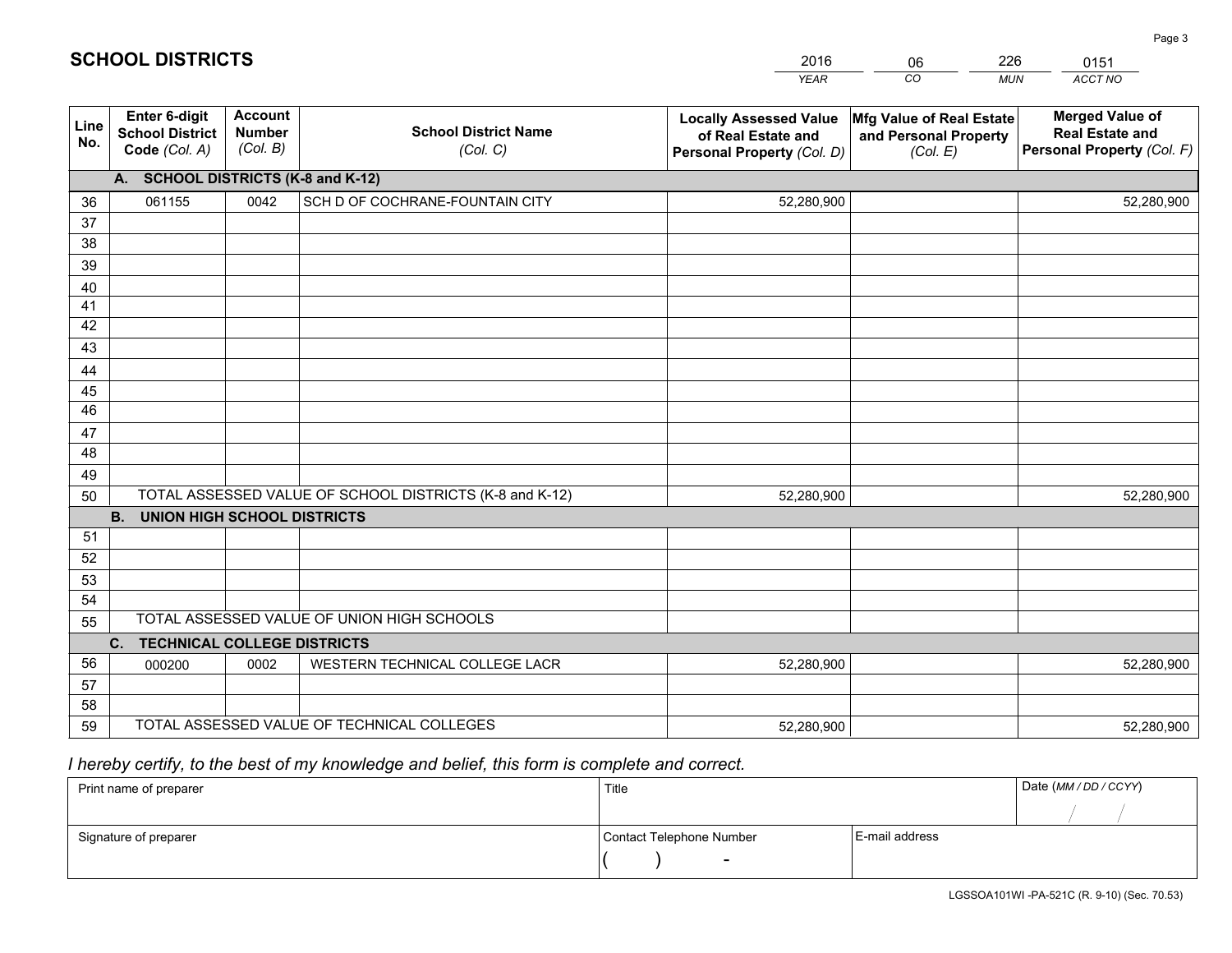#### **HIGHLIGHTS**

- 1. Complete the Statement of Assessment after the Board of Review. Reflect any changes made there.
- 2. Use black ink to complete.
- 3. Line 16 must equal Line 50, Col D.
- 4. Line 55 must equal the total of K-8 schools listed on lines 36-49. Do not include K-12 schools in this comparision.
- 5. Line 59, Col. D must equal Line 16.
- 6. Special District, School District and Technical College District values must include both real estate and personal property. Examples of Special districts are: town sanitary districts, public inland lake protection and rehabilitation districts, and metropolitan sewerage districts.
- 7. DO NOT INCLUDE Manufacturing property values.DOR will print these values on the final SOA.

JANET LA DUKE

JANET LA DUKE

CITY OF FOUNTAIN CITY

CITY OF FOUNTAIN CITY

PO BOX 85

PO BOX 85

FOUNTAIN CITY, WI 54629 - 0085

FOUNTAIN CITY, WI

54629 - 0085

 8. Accuracy of this form is very important. The values reported directly affect the equalized value DOR calculates for school and special districts.

#### **Page 1:**

 If not prefilled, enter the tax year,county and municipal code,municipal type, municipal name and county name on the top of form.

Check the Amended box, if filing an amended / corrected SOA.

 Report the parcel count, acres and assessed value of taxable general property, total parcel count, (real and personal), total acres, and values from final figures set by the Board of Review.

- A. Real Estate land and improvements (buildings, etc.) is reported on lines 1 8, total line 9.
- B. Personal Property is reported on lines 11 14, Column D, total line 15.
- C. To complete this report, use the computer produced summary of the assessment roll that shows these amounts.
- D. Use whole numbers only.
- E. Add each line across and each column down to verify entries.

#### **Page 2:**

- A. Report Special Items (not subject to general property tax).
- 1. Private Forest Croplands and Managed Forest Lands are reported on lines 18,19, 20 and 21. Be sure to report assessed values **NOT** taxes.
- 2. You should have copies of the orders of entry, orders of withdrawal, etc., to update your assessment roll.
	- 3. Show hundredths of acres (e.g. 39.75).
- 4. Tax exempt lands are reported on line 22.
- 5. Omitted property and sec. 70.43, Wis. Stats., corrections of errors by assessor are reported on line 23. Report real estate and personal property separately. These should be for **prior years**, not something found on the current assessment roll after the board of review.
- B. Special District (Lines 24-35) Include the value of both real and personal property.
- The Department of Revenue (DOR) preprints much of the information regarding names and codes for schools, special districts,etc. If a district is not listed, enter the name and value only, DOR will enter the proper code.

### **Page 3 School Districts:**

Include the value of both real and personal property.

Report School District (regular, elementary, union high school, and technical college).

- 1. Regular (K-12) and Elementary (K-8) school values are reported on lines 36-49, total on line 50.
- 2. Union High School (UHS) (use only if elementary schools are listed on lines 36-49) are reported on lines 51-54. UHS total value (line 55) must equal to the total **elementary school** values reported on lines 36-49. Do notinclude K-12 schools in this comparison.
- 3. Technical College values are reported on lines 56-58, total on line 59.
- 4. Use the computer summary that shows these amounts to complete this report.

#### **This form is due the second Monday in June. File this report only after your Board of Review is complete.**

 *If you have questions: Return forms to:*

Fax number: (608) 264-6887 PO Box 8971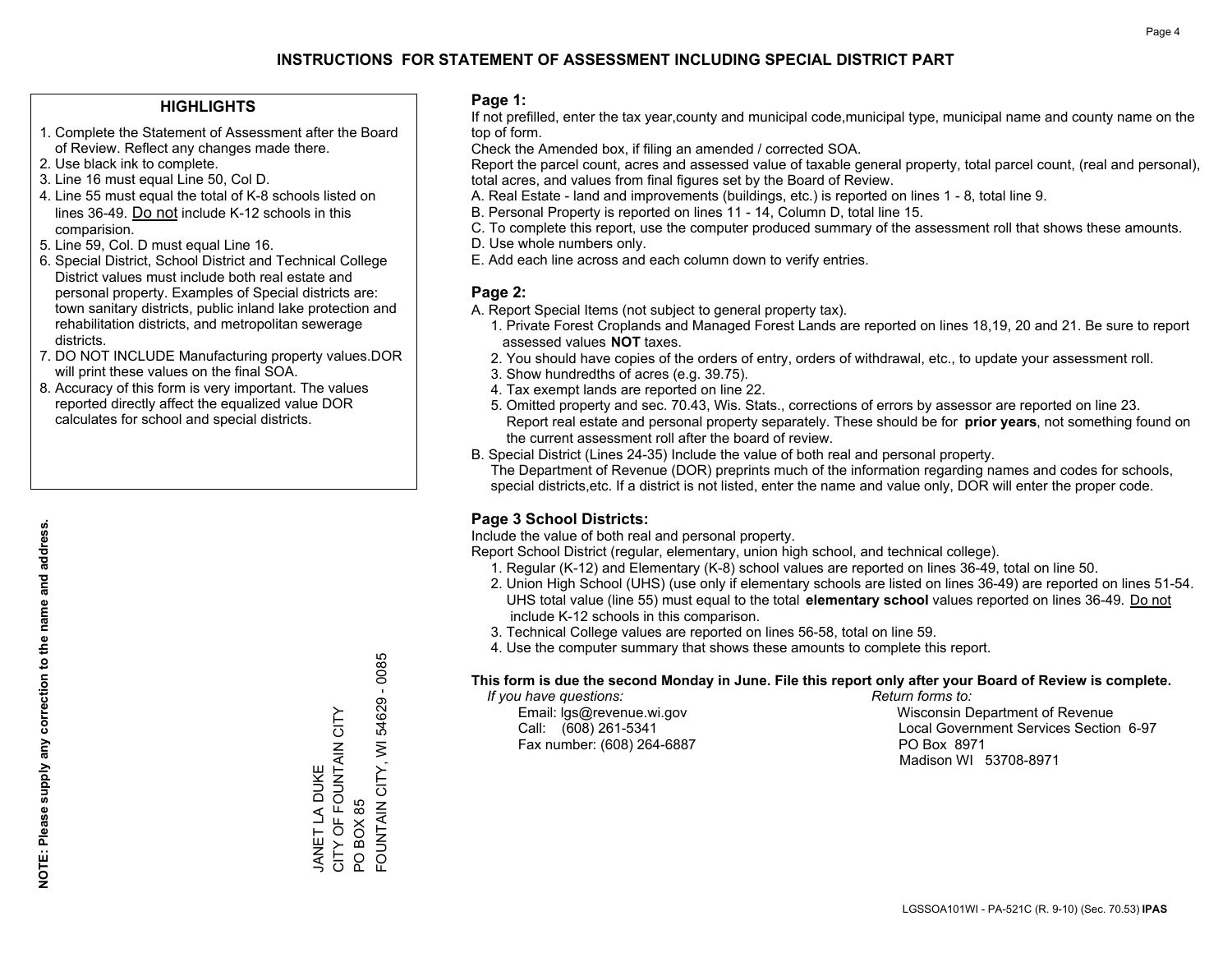**FINAL - EQUATED**

| 06  | 251 | 0152    |
|-----|-----|---------|
| CO. | MUN | ACCT NO |

|                | <b>FOR</b>                                                                                                                                                                                                  | CITY OF<br><b>OF</b><br>Town - Village - City                | <b>MONDOVI</b><br><b>Municipality Name</b>          |        | <b>BUFFALO COUNTY</b><br><b>County Name</b> |                                |                                        | <b>WHEN COMPLETING THIS DOCUMENT</b><br>DO NOT WRITE OVER X's OR IN SHADED AREAS |
|----------------|-------------------------------------------------------------------------------------------------------------------------------------------------------------------------------------------------------------|--------------------------------------------------------------|-----------------------------------------------------|--------|---------------------------------------------|--------------------------------|----------------------------------------|----------------------------------------------------------------------------------|
| Line           |                                                                                                                                                                                                             | <b>REAL ESTATE</b><br>(See Lines 18 - 22 for                 | PARCEL COUNT<br>TOTAL LAND MPROVEMENTS NUMBERS ONLY |        | NO. OF ACRES<br><b>WHOLE</b>                | <b>VALUE OF</b><br><b>LAND</b> | <b>VALUE OF</b><br><b>IMPROVEMENTS</b> | TOTAL VALUE OF LAND<br>AND IMPROVEMENTS                                          |
| No.            | other Real Estate)                                                                                                                                                                                          |                                                              | Col. A                                              | Col. B |                                             | Col. D                         | Col. E                                 | Col. F                                                                           |
| $\mathbf 1$    |                                                                                                                                                                                                             | <b>RESIDENTIAL - Class 1</b>                                 | 1,219                                               | 1,007  | Col. C<br>250                               | 15,667,500                     | 83,976,200                             | 99,643,700                                                                       |
| $\overline{2}$ |                                                                                                                                                                                                             | <b>COMMERCIAL - Class 2</b>                                  | 189                                                 | 147    | 159                                         | 5,209,900                      | 23,828,900                             | 29,038,800                                                                       |
| 3              |                                                                                                                                                                                                             | <b>MANUFACTURING - Class 3</b>                               | 5                                                   |        | 11<br>4                                     | 147,500                        | 1,815,600                              | 1,963,100                                                                        |
| 4              |                                                                                                                                                                                                             | <b>AGRICULTURAL - Class 4</b>                                | 50                                                  |        | 931                                         | 179,700                        |                                        | 179,700                                                                          |
| 5              |                                                                                                                                                                                                             | <b>UNDEVELOPED - Class 5</b>                                 | $\overline{2}$                                      |        | 8                                           | 7,200                          |                                        | 7,200                                                                            |
| 6              |                                                                                                                                                                                                             | AGRICULTURAL FOREST - Class 5m                               | $\overline{2}$                                      |        | 26                                          | 13,000                         |                                        | 13,000                                                                           |
| 7              |                                                                                                                                                                                                             | FOREST LANDS - Class 6                                       | $\overline{2}$                                      |        | 37                                          | 66,400                         |                                        | 66,400                                                                           |
| 8              | OTHER - Class 7                                                                                                                                                                                             |                                                              | $\overline{2}$                                      |        | $\overline{2}$<br>$\overline{2}$            | 36,000                         | 556,200                                | 592,200                                                                          |
| 9              | TOTAL - ALL COLUMNS                                                                                                                                                                                         |                                                              | 1,471                                               | 1,160  | 1,424                                       | 21,327,200                     | 110,176,900                            | 131,504,100                                                                      |
| 10             | NUMBER OF PERSONAL PROPERTY ACCOUNTS IN ROLL                                                                                                                                                                |                                                              |                                                     |        |                                             | <b>LOCALLY ASSESSED</b>        | <b>MANUFACTURING</b>                   | <b>MERGED</b>                                                                    |
| 11             |                                                                                                                                                                                                             | BOATS AND OTHER WATERCRAFT NOT EXEMPT - Code 1               |                                                     |        | 0                                           | 0                              | 0                                      |                                                                                  |
| 12             |                                                                                                                                                                                                             | MACHINERY, TOOLS AND PATTERNS - Code 2                       |                                                     |        |                                             | 2,620,100                      | 284,500                                | 2,904,600                                                                        |
| 13             |                                                                                                                                                                                                             | FURNITURE, FIXTURES AND EQUIPMENT - Code 3                   |                                                     |        | 2,197,400                                   | 44,900                         | 2,242,300                              |                                                                                  |
| 14             |                                                                                                                                                                                                             | ALL OTHER PERSONAL PROPERTY NOT EXEMPT - Codes 4A, 4B, 4C    |                                                     |        | 318,300                                     | 7,900                          | 326,200                                |                                                                                  |
| 15             |                                                                                                                                                                                                             | TOTAL OF PERSONAL PROPERTY NOT EXEMPT (Total of Lines 11-14) |                                                     |        | 5,135,800                                   | 337,300                        | 5,473,100                              |                                                                                  |
| 16             | AGGREGATE ASSESSED VALUE OF ALL PROPERTY SUBJECT TO THE GENERAL PROPERTY TAX (Total of Lines 9F and 15F)<br>MUST EQUAL TOTAL VALUE OF THE SCHOOL DISTRICTS (K-12 PLUS K-8) - Line 50, Col. F<br>136,977,200 |                                                              |                                                     |        |                                             |                                |                                        |                                                                                  |
| 17             | Name of Assessor<br>Telephone #<br><b>BOARD OF REVIEW</b><br>DATE OF FINAL ADJOURNMENT<br>05/12/2016<br><b>RIGLEMON APPRAISAL SERVICE</b>                                                                   |                                                              |                                                     |        |                                             | (608) 378-3003                 |                                        |                                                                                  |

REMARKS

The Assessment Ratio to be used in calculating the estimated Fair Market Value on tax bills for this tax district is .913661422

This ratio should be used to convert assessed values to "Calculate Equalized Values" in Step 1 of the Lottery and Gaming Credit Calculations.

 This ratio should be used in the "Computation of Tax Equivalent" schedule of the Annual Reports filed by the municipal electric, gas and water utilities with the Public Service Commission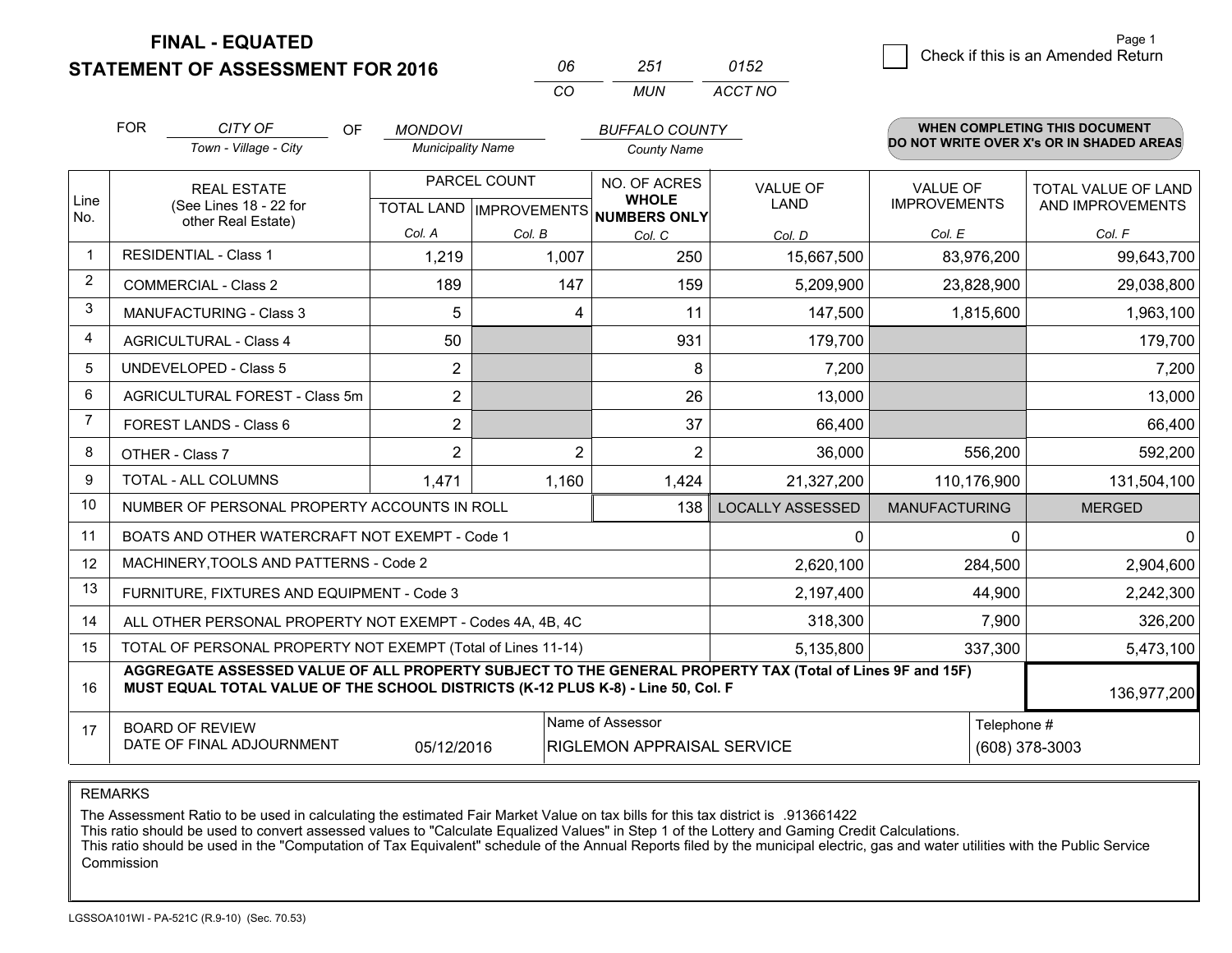*YEAR CO MUN ACCT NO* 2016 06 251 0152 Page 2

Do not confuse FOREST LANDS (Line 7) with FOREST CROPS (in this section) - They are **NOT** the same

|    |                                                                                |                                             |  | Private Forest Crop - Reg Class @ 10¢ per acre                   |  | Private Forest Crop - Reg Class @ \$2.52 per acre                            |                                    |                    |                    |  |
|----|--------------------------------------------------------------------------------|---------------------------------------------|--|------------------------------------------------------------------|--|------------------------------------------------------------------------------|------------------------------------|--------------------|--------------------|--|
| 18 | (a) PARCELS                                                                    | (b) ACRES                                   |  | (c) ASSESSED VALUE                                               |  | (d) PARCELS                                                                  | (e) ACRES                          |                    | (f) ASSESSED VALUE |  |
|    |                                                                                |                                             |  |                                                                  |  |                                                                              |                                    |                    |                    |  |
|    | Private Forest Crop - Special Class @ 20¢ per acre                             |                                             |  |                                                                  |  | Entered Before 2005 Managed Forest - Ferrous Mining CLOSED @ \$8.27 per acre |                                    |                    |                    |  |
| 19 | (a) PARCELS<br>(b) ACRES                                                       |                                             |  | (c) ASSESSED VALUE                                               |  |                                                                              | (e) ACRES                          |                    | (f) ASSESSED VALUE |  |
|    |                                                                                |                                             |  |                                                                  |  |                                                                              |                                    |                    |                    |  |
|    |                                                                                | Entered Before 2005 Managed Forest - OPEN @ |  | \$.79 per acre                                                   |  | Entered Before 2005 Managed Forest - CLOSED @ \$1.87 per acre                |                                    |                    |                    |  |
| 20 | (a) PARCELS<br>(b) ACRES                                                       |                                             |  | (c) ASSESSED VALUE                                               |  | (d) PARCELS                                                                  | (e) ACRES                          |                    |                    |  |
|    |                                                                                |                                             |  |                                                                  |  |                                                                              |                                    |                    |                    |  |
|    | Entered After 2004 Managed Forest - OPEN @<br>\$2.14 per acre                  |                                             |  |                                                                  |  | Entered After 2004 Managed Forest - CLOSED @ \$10.68 per acre                |                                    |                    |                    |  |
| 21 | (a) PARCELS<br>(b) ACRES                                                       |                                             |  | (c) ASSESSED VALUE                                               |  | (d) PARCELS<br>(e) ACRES                                                     |                                    | (f) ASSESSED VALUE |                    |  |
|    |                                                                                |                                             |  |                                                                  |  |                                                                              |                                    |                    |                    |  |
|    |                                                                                |                                             |  |                                                                  |  |                                                                              |                                    |                    |                    |  |
| 22 | (a) County Forest Cropland Acres                                               |                                             |  | (b) Federal Acres                                                |  | (c) State Acres                                                              | (d) County (NOT FOREST CROP) Acres |                    | (e) Other Acres    |  |
|    |                                                                                |                                             |  |                                                                  |  | .01                                                                          |                                    |                    | 146.02             |  |
|    |                                                                                |                                             |  | Assessed Value of Omitted Property From Prior Years (Sec. 70.44) |  | Assessed Value of Sec. 70.43 Corrections of Errors by Assessors              |                                    |                    |                    |  |
| 23 | (a) REAL ESTATE                                                                |                                             |  | (b) PERSONAL                                                     |  | (c1) REAL ESTATE                                                             |                                    | (c2) PERSONAL      |                    |  |
|    |                                                                                |                                             |  |                                                                  |  |                                                                              |                                    |                    |                    |  |
|    | Manufacturing Equated Value of Omitted Property From Prior Years (Sec. 70.995) |                                             |  |                                                                  |  | Mfg. Equated Value of Sec.70.43 Corrections of Errors by Assessors           |                                    |                    |                    |  |
|    | (d) REAL ESTATE                                                                |                                             |  | (e) PERSONAL                                                     |  | (f1) REAL ESTATE                                                             |                                    | (f2) PERSONAL      |                    |  |
|    |                                                                                |                                             |  |                                                                  |  |                                                                              |                                    |                    |                    |  |

# **SPECIAL DISTRICTS**

| Line<br>No. | Enter 6-digit<br>Special District<br>Code (Col. A) | <b>Account</b><br><b>Number</b> | <b>Special District Name</b> | <b>Locally Assessed Value</b><br>of Real Estate and | Mfg Value of Real Estate<br>and Personal Property | <b>Merged Value of</b><br><b>Real Estate and</b><br>Personal Property (Col. F) |
|-------------|----------------------------------------------------|---------------------------------|------------------------------|-----------------------------------------------------|---------------------------------------------------|--------------------------------------------------------------------------------|
|             |                                                    | (Col. B)                        | (Col. C)                     | Personal Property (Col. D)                          | (Col. E)                                          |                                                                                |
| 24          |                                                    |                                 |                              |                                                     |                                                   |                                                                                |
| 25          |                                                    |                                 |                              |                                                     |                                                   |                                                                                |
| 26          |                                                    |                                 |                              |                                                     |                                                   |                                                                                |
| 27          |                                                    |                                 |                              |                                                     |                                                   |                                                                                |
| 28          |                                                    |                                 |                              |                                                     |                                                   |                                                                                |
| 29          |                                                    |                                 |                              |                                                     |                                                   |                                                                                |
| 30          |                                                    |                                 |                              |                                                     |                                                   |                                                                                |
| 31          |                                                    |                                 |                              |                                                     |                                                   |                                                                                |
| 32          |                                                    |                                 |                              |                                                     |                                                   |                                                                                |
| 33          |                                                    |                                 |                              |                                                     |                                                   |                                                                                |
| 34          |                                                    |                                 |                              |                                                     |                                                   |                                                                                |
| 35          |                                                    |                                 |                              |                                                     |                                                   |                                                                                |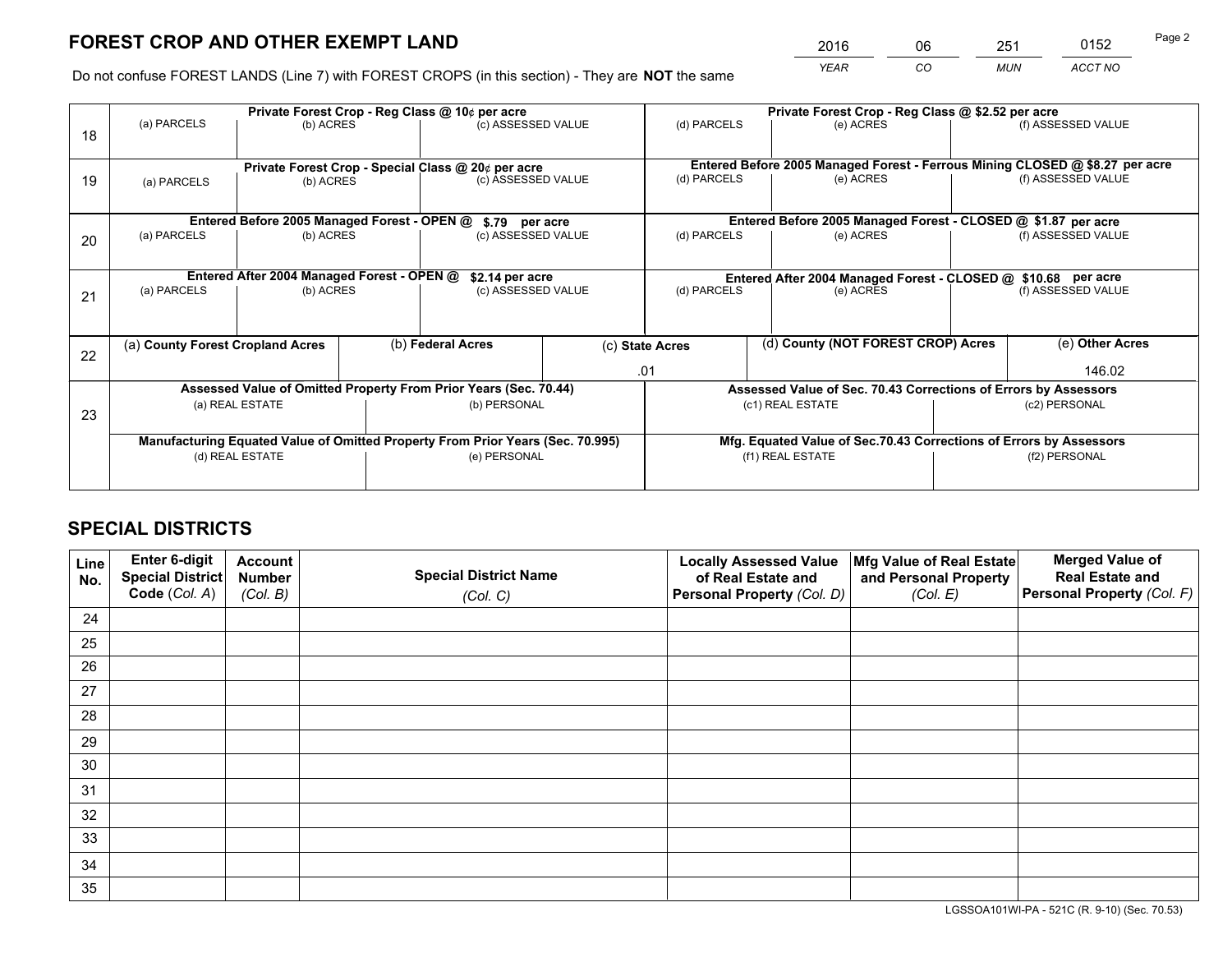|             |                                                                 |                                             |                                                         | <b>YEAR</b>                                                                       | CO<br><b>MUN</b>                                              | ACCT NO                                                                        |  |  |
|-------------|-----------------------------------------------------------------|---------------------------------------------|---------------------------------------------------------|-----------------------------------------------------------------------------------|---------------------------------------------------------------|--------------------------------------------------------------------------------|--|--|
| Line<br>No. | <b>Enter 6-digit</b><br><b>School District</b><br>Code (Col. A) | <b>Account</b><br><b>Number</b><br>(Col. B) | <b>School District Name</b><br>(Col. C)                 | <b>Locally Assessed Value</b><br>of Real Estate and<br>Personal Property (Col. D) | Mfg Value of Real Estate<br>and Personal Property<br>(Col. E) | <b>Merged Value of</b><br><b>Real Estate and</b><br>Personal Property (Col. F) |  |  |
|             | A. SCHOOL DISTRICTS (K-8 and K-12)                              |                                             |                                                         |                                                                                   |                                                               |                                                                                |  |  |
| 36          | 063668                                                          | 0044                                        | SCH D OF MONDOVI                                        | 134,676,800                                                                       | 2,300,400                                                     | 136,977,200                                                                    |  |  |
| 37          |                                                                 |                                             |                                                         |                                                                                   |                                                               |                                                                                |  |  |
| 38          |                                                                 |                                             |                                                         |                                                                                   |                                                               |                                                                                |  |  |
| 39          |                                                                 |                                             |                                                         |                                                                                   |                                                               |                                                                                |  |  |
| 40          |                                                                 |                                             |                                                         |                                                                                   |                                                               |                                                                                |  |  |
| 41<br>42    |                                                                 |                                             |                                                         |                                                                                   |                                                               |                                                                                |  |  |
| 43          |                                                                 |                                             |                                                         |                                                                                   |                                                               |                                                                                |  |  |
|             |                                                                 |                                             |                                                         |                                                                                   |                                                               |                                                                                |  |  |
| 44<br>45    |                                                                 |                                             |                                                         |                                                                                   |                                                               |                                                                                |  |  |
| 46          |                                                                 |                                             |                                                         |                                                                                   |                                                               |                                                                                |  |  |
| 47          |                                                                 |                                             |                                                         |                                                                                   |                                                               |                                                                                |  |  |
| 48          |                                                                 |                                             |                                                         |                                                                                   |                                                               |                                                                                |  |  |
| 49          |                                                                 |                                             |                                                         |                                                                                   |                                                               |                                                                                |  |  |
| 50          |                                                                 |                                             | TOTAL ASSESSED VALUE OF SCHOOL DISTRICTS (K-8 and K-12) | 134,676,800                                                                       | 2,300,400                                                     | 136,977,200                                                                    |  |  |
|             | <b>B.</b><br>UNION HIGH SCHOOL DISTRICTS                        |                                             |                                                         |                                                                                   |                                                               |                                                                                |  |  |
| 51          |                                                                 |                                             |                                                         |                                                                                   |                                                               |                                                                                |  |  |
| 52          |                                                                 |                                             |                                                         |                                                                                   |                                                               |                                                                                |  |  |
| 53          |                                                                 |                                             |                                                         |                                                                                   |                                                               |                                                                                |  |  |
| 54          |                                                                 |                                             |                                                         |                                                                                   |                                                               |                                                                                |  |  |
| 55          | TOTAL ASSESSED VALUE OF UNION HIGH SCHOOLS                      |                                             |                                                         |                                                                                   |                                                               |                                                                                |  |  |
|             | C.<br><b>TECHNICAL COLLEGE DISTRICTS</b>                        |                                             |                                                         |                                                                                   |                                                               |                                                                                |  |  |
| 56          | 000100                                                          | 0001                                        | CHIPPEWA VALLEY TECHNICAL COLLEGE EAUC                  | 134,676,800                                                                       | 2,300,400                                                     | 136,977,200                                                                    |  |  |
| 57<br>58    |                                                                 |                                             |                                                         |                                                                                   |                                                               |                                                                                |  |  |
| 59          |                                                                 |                                             | TOTAL ASSESSED VALUE OF TECHNICAL COLLEGES              | 134,676,800                                                                       | 2,300,400                                                     | 136,977,200                                                                    |  |  |
|             |                                                                 |                                             |                                                         |                                                                                   |                                                               |                                                                                |  |  |

06

251

 *I hereby certify, to the best of my knowledge and belief, this form is complete and correct.*

**SCHOOL DISTRICTS**

| Print name of preparer | Title                    | Date (MM / DD / CCYY) |  |
|------------------------|--------------------------|-----------------------|--|
|                        |                          |                       |  |
| Signature of preparer  | Contact Telephone Number | E-mail address        |  |
|                        | $\overline{\phantom{0}}$ |                       |  |